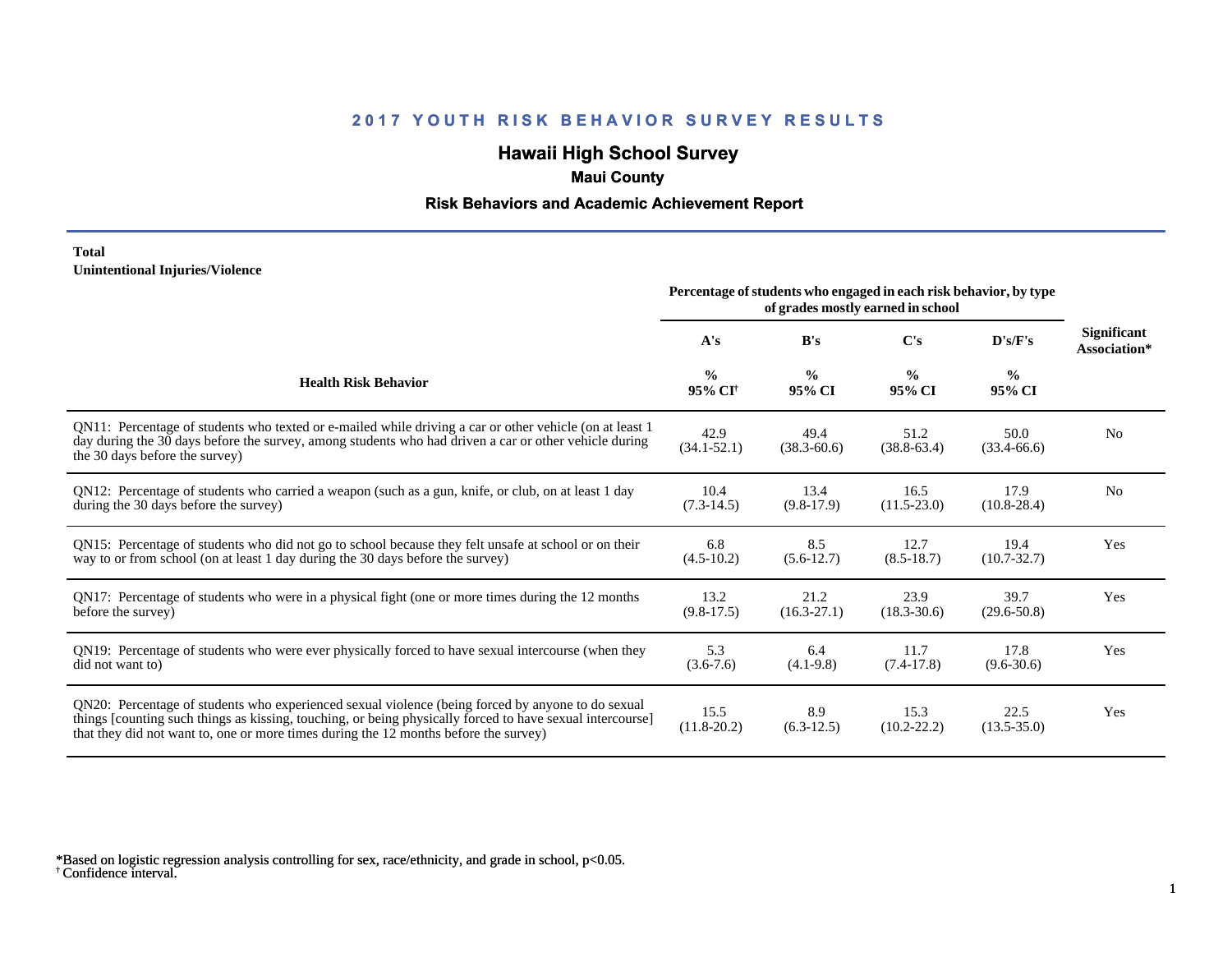# **Hawaii High School Survey**

## **Maui County**

#### **Risk Behaviors and Academic Achievement Report**

#### **Total Unintentional Injuries/Violence**

|                                                                                                                                                                                                                                                                                                                                                                                                                        | Percentage of students who engaged in each risk behavior, by type<br>of grades mostly earned in school |                         |                         |                         |                             |
|------------------------------------------------------------------------------------------------------------------------------------------------------------------------------------------------------------------------------------------------------------------------------------------------------------------------------------------------------------------------------------------------------------------------|--------------------------------------------------------------------------------------------------------|-------------------------|-------------------------|-------------------------|-----------------------------|
|                                                                                                                                                                                                                                                                                                                                                                                                                        | A's                                                                                                    | B's                     | C's                     | D's/F's                 | Significant<br>Association* |
| <b>Health Risk Behavior</b>                                                                                                                                                                                                                                                                                                                                                                                            | $\frac{0}{0}$<br>95% CI <sup>+</sup>                                                                   | $\frac{0}{0}$<br>95% CI | $\frac{0}{0}$<br>95% CI | $\frac{0}{0}$<br>95% CI |                             |
| QN22: Percentage of students who experienced physical dating violence (being physically hurt on<br>purpose by someone they were dating or going out with [counting such things as being hit, slammed<br>into something, or injured with an object or weapon] one or more times during the 12 months before<br>the survey, among students who dated or went out with someone during the 12 months before the<br>survey) | 8.5<br>$(4.9-14.2)$                                                                                    | 10.4<br>$(6.6-16.1)$    | 12.8<br>$(6.6-23.4)$    | 23.0<br>$(10.0-44.4)$   | N <sub>0</sub>              |
| QN23: Percentage of students who were bullied on school property (ever during the 12 months before                                                                                                                                                                                                                                                                                                                     | 22.9                                                                                                   | 22.4                    | 23.3                    | 21.3                    | N <sub>0</sub>              |
| the survey)                                                                                                                                                                                                                                                                                                                                                                                                            | $(18.6 - 27.9)$                                                                                        | $(17.5 - 28.2)$         | $(16.6 - 31.8)$         | $(11.9-35.1)$           |                             |
| QN24: Percentage of students who were electronically bullied (counting being bullied through texting,                                                                                                                                                                                                                                                                                                                  | 18.3                                                                                                   | 16.1                    | 15.5                    | 11.8                    | N <sub>0</sub>              |
| Instagram, Facebook, or other social media, ever during the 12 months before the survey)                                                                                                                                                                                                                                                                                                                               | $(14.7 - 22.6)$                                                                                        | $(11.7 - 21.8)$         | $(10.6 - 22.3)$         | $(6.3-21.1)$            |                             |
| QN25: Percentage of students who felt sad or hopeless (almost every day for $>=$ 2 weeks in a row so                                                                                                                                                                                                                                                                                                                   | 28.6                                                                                                   | 32.3                    | 38.5                    | 43.9                    | Yes                         |
| that they stopped doing some usual activities, ever during the 12 months before the survey)                                                                                                                                                                                                                                                                                                                            | $(23.7 - 34.1)$                                                                                        | $(27.0 - 38.1)$         | $(31.0 - 46.6)$         | $(29.6 - 59.2)$         |                             |
| QN26: Percentage of students who seriously considered attempting suicide (ever during the 12 months                                                                                                                                                                                                                                                                                                                    | 17.2                                                                                                   | 14.6                    | 23.7                    | 26.4                    | N <sub>0</sub>              |
| before the survey)                                                                                                                                                                                                                                                                                                                                                                                                     | $(13.8 - 21.3)$                                                                                        | $(10.6 - 19.7)$         | $(17.6 - 31.1)$         | $(15.9 - 40.4)$         |                             |
| QN27: Percentage of students who made a plan about how they would attempt suicide (during the 12                                                                                                                                                                                                                                                                                                                       | 13.2                                                                                                   | 11.0                    | 23.7                    | 17.7                    | Yes                         |
| months before the survey)                                                                                                                                                                                                                                                                                                                                                                                              | $(10.1 - 17.1)$                                                                                        | $(8.0-14.9)$            | $(18.1 - 30.4)$         | $(10.2 - 28.9)$         |                             |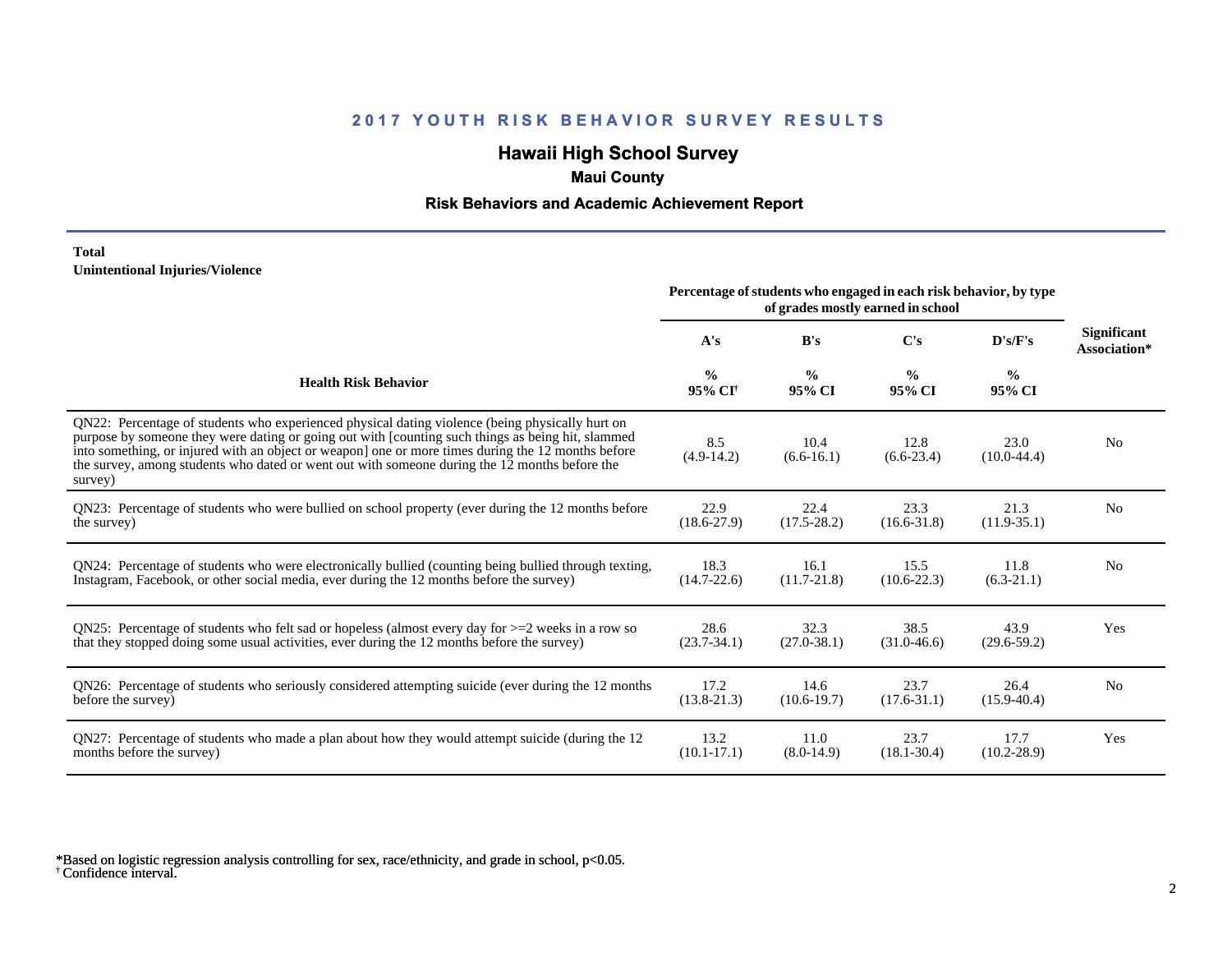# **Hawaii High School Survey**

## **Maui County**

#### **Risk Behaviors and Academic Achievement Report**

#### **Total Unintentional Injuries/Violence**

|                                                                                                                                                                                                   | Percentage of students who engaged in each risk behavior, by type<br>of grades mostly earned in school |                         |                         |                         |                                    |
|---------------------------------------------------------------------------------------------------------------------------------------------------------------------------------------------------|--------------------------------------------------------------------------------------------------------|-------------------------|-------------------------|-------------------------|------------------------------------|
|                                                                                                                                                                                                   | A's                                                                                                    | B's                     | $\bf C's$               | D's/F's                 | <b>Significant</b><br>Association* |
| <b>Health Risk Behavior</b>                                                                                                                                                                       | $\frac{0}{0}$<br>95% CI†                                                                               | $\frac{6}{9}$<br>95% CI | $\frac{0}{0}$<br>95% CI | $\frac{0}{0}$<br>95% CI |                                    |
| QN28: Percentage of students who attempted suicide (one or more times during the 12 months before<br>the survey)                                                                                  | 9.8<br>$(6.9-13.8)$                                                                                    | 8.2<br>$(5.4-12.2)$     | 16.2<br>$(11.0-23.2)$   | 13.9<br>$(6.9-26.2)$    | No                                 |
| QN29: Percentage of students who had a suicide attempt that resulted in an injury, poisoning, or<br>overdose that had to be treated by a doctor or nurse (during the 12 months before the survey) | 2.9<br>$(1.4-5.8)$                                                                                     | 2.9<br>$(1.2-6.7)$      | 3.5<br>$(1.1-11.1)$     | 2.1<br>$(0.7-6.0)$      | N <sub>0</sub>                     |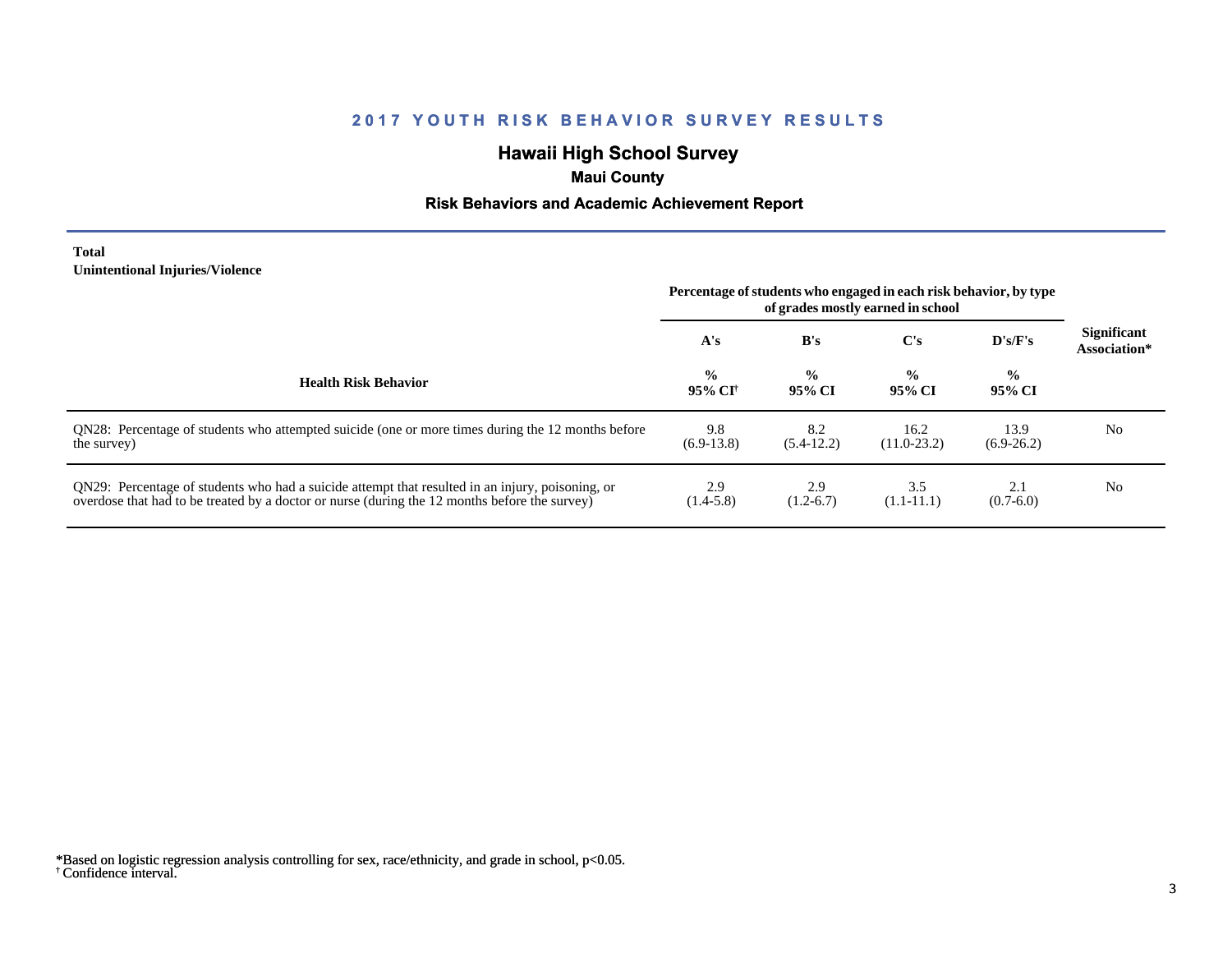# **Hawaii High School Survey**

# **Maui County**

## **Risk Behaviors and Academic Achievement Report**

| <b>Total</b>       |  |
|--------------------|--|
| <b>Tobacco Use</b> |  |

|                                                                                                                                                                                                                                                                                                                | Percentage of students who engaged in each risk behavior, by type<br>of grades mostly earned in school |                         |                         |                         |                                    |
|----------------------------------------------------------------------------------------------------------------------------------------------------------------------------------------------------------------------------------------------------------------------------------------------------------------|--------------------------------------------------------------------------------------------------------|-------------------------|-------------------------|-------------------------|------------------------------------|
|                                                                                                                                                                                                                                                                                                                | A's                                                                                                    | B's                     | $\bf C's$               | D's/F's                 | <b>Significant</b><br>Association* |
| <b>Health Risk Behavior</b>                                                                                                                                                                                                                                                                                    | $\frac{0}{0}$<br>95% CI <sup>+</sup>                                                                   | $\frac{0}{0}$<br>95% CI | $\frac{0}{0}$<br>95% CI | $\frac{0}{0}$<br>95% CI |                                    |
| QN31: Percentage of students who first tried cigarette smoking before age 13 years (even one or two                                                                                                                                                                                                            | 9.2                                                                                                    | 12.3                    | 20.8                    | 23.3                    | Yes                                |
| puffs)                                                                                                                                                                                                                                                                                                         | $(6.2-13.3)$                                                                                           | $(8.9-16.6)$            | $(15.4 - 27.4)$         | $(14.0 - 36.2)$         |                                    |
| QN32: Percentage of students who currently smoked cigarettes (on at least 1 day during the 30 days                                                                                                                                                                                                             | 7.6                                                                                                    | 7.5                     | 16.5                    | 25.0                    | Yes                                |
| before the survey)                                                                                                                                                                                                                                                                                             | $(5.2-11.1)$                                                                                           | $(4.7-11.7)$            | $(11.4 - 23.2)$         | $(16.7 - 35.6)$         |                                    |
| ONFRCIG: Percentage of students who currently smoked cigarettes frequently (on 20 or more days                                                                                                                                                                                                                 | 1.1                                                                                                    | 1.0                     | 4.2                     | 6.9                     | Yes                                |
| during the 30 days before the survey)                                                                                                                                                                                                                                                                          | $(0.4 - 3.5)$                                                                                          | $(0.3-3.3)$             | $(1.6-10.7)$            | $(3.0-14.9)$            |                                    |
| QNDAYCIG: Percentage of students who currently smoked cigarettes daily (on all 30 days during the                                                                                                                                                                                                              | 0.7                                                                                                    | 0.5                     | 2.9                     | 3.2                     | Yes                                |
| 30 days before the survey)                                                                                                                                                                                                                                                                                     | $(0.2 - 3.2)$                                                                                          | $(0.1 - 3.5)$           | $(0.8-10.3)$            | $(1.1-9.1)$             |                                    |
| QN35: Percentage of students who currently used an electronic vapor product (including e-cigarettes,<br>e-cigars, e-pipes, vape pipes, vaping pens, e-hookahs, and hookah pens [such as blu, NJOY, Vuse,<br>MarkTen, Logic, Vapin Plus, eGo, and Halo, on at least 1 day during the 30 days before the survey) | 21.8<br>$(17.6 - 26.5)$                                                                                | 30.4<br>$(25.4 - 35.9)$ | 43.0<br>$(35.8 - 50.6)$ | 55.0<br>$(42.0 - 67.4)$ | Yes                                |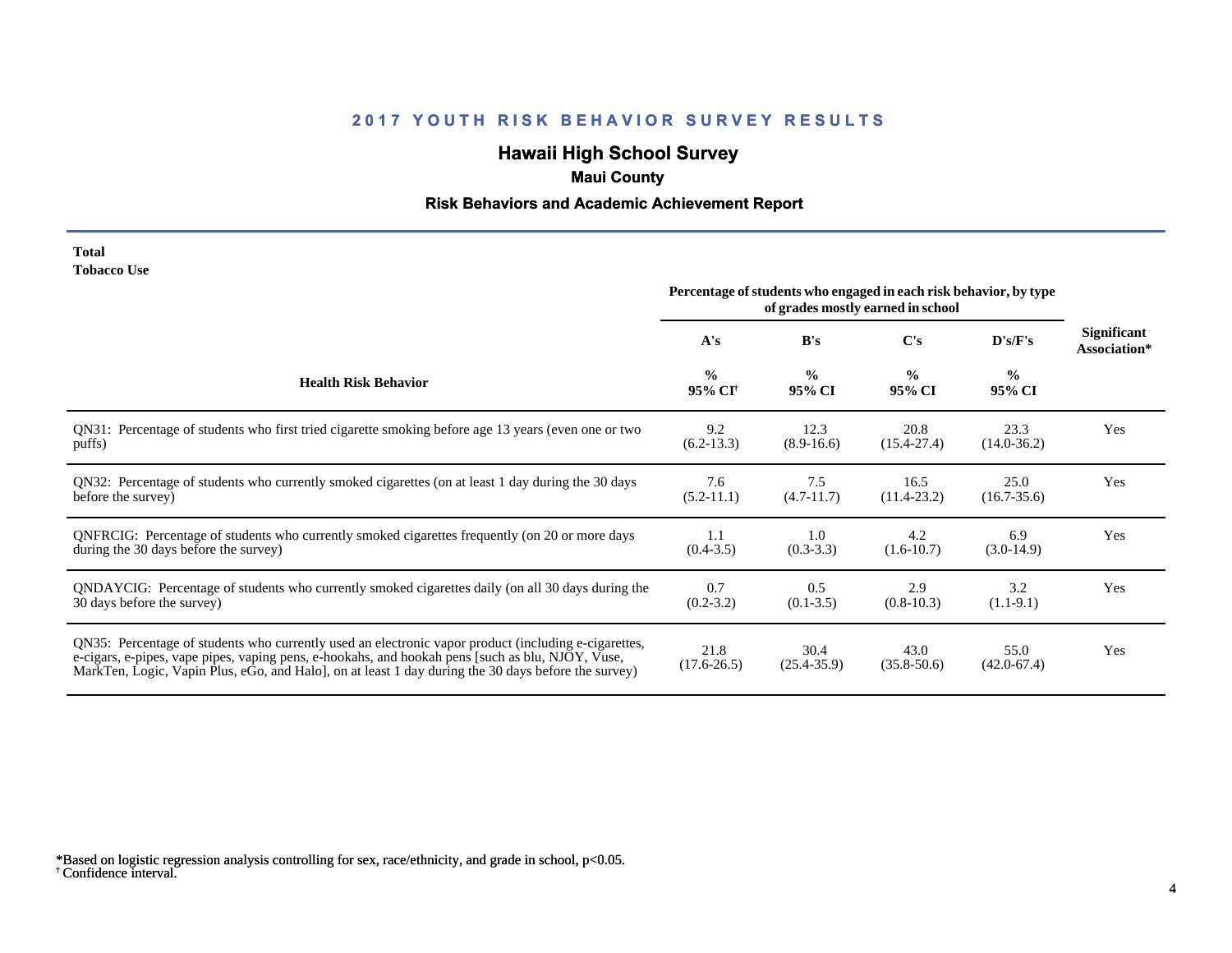# **Hawaii High School Survey**

### **Maui County**

#### **Risk Behaviors and Academic Achievement Report**

#### **Total Alcohol/Other Drug Use**

|                                                                                                                                                                                                                                                                                       | Percentage of students who engaged in each risk behavior, by type<br>of grades mostly earned in school |                         |                         |                         |                             |
|---------------------------------------------------------------------------------------------------------------------------------------------------------------------------------------------------------------------------------------------------------------------------------------|--------------------------------------------------------------------------------------------------------|-------------------------|-------------------------|-------------------------|-----------------------------|
|                                                                                                                                                                                                                                                                                       | A's                                                                                                    | B's                     | C's                     | D's/F's                 | Significant<br>Association* |
| <b>Health Risk Behavior</b>                                                                                                                                                                                                                                                           | $\frac{0}{0}$<br>95% CI <sup>+</sup>                                                                   | $\frac{0}{0}$<br>95% CI | $\frac{0}{0}$<br>95% CI | $\frac{0}{0}$<br>95% CI |                             |
| QN41: Percentage of students who had their first drink of alcohol before age 13 years (other than a few                                                                                                                                                                               | 15.8                                                                                                   | 18.4                    | 26.3                    | 23.3                    | Yes                         |
| sips)                                                                                                                                                                                                                                                                                 | $(12.0 - 20.6)$                                                                                        | $(14.1 - 23.5)$         | $(19.8 - 34.0)$         | $(15.5 - 33.4)$         |                             |
| QN42: Percentage of students who currently drank alcohol (at least one drink of alcohol, on at least 1                                                                                                                                                                                | 25.9                                                                                                   | 32.6                    | 41.9                    | 42.6                    | Yes                         |
| day during the 30 days before the survey)                                                                                                                                                                                                                                             | $(21.2 - 31.2)$                                                                                        | $(26.9 - 39.0)$         | $(34.7-49.5)$           | $(29.5 - 56.9)$         |                             |
| QN44: Percentage of students who currently were binge drinking (had four or more drinks of alcohol<br>in a row for female students or five or more drinks of alcohol in a row for male students, within a<br>couple of hours, on at least 1 day during the 30 days before the survey) | 11.2<br>$(8.2 - 15.3)$                                                                                 | 15.9<br>$(11.6-21.4)$   | 22.8<br>$(16.6 - 30.3)$ | 15.1<br>$(8.1 - 26.5)$  | Yes                         |
| QN47: Percentage of students who tried marijuana for the first time before age 13 years                                                                                                                                                                                               | 8.0<br>$(5.2 - 12.1)$                                                                                  | 11.1<br>$(7.9-15.5)$    | 14.8<br>$(9.4 - 22.4)$  | 26.9<br>$(17.1 - 39.7)$ | Yes                         |
| QN48: Percentage of students who currently used marijuana (one or more times during the 30 days                                                                                                                                                                                       | 15.2                                                                                                   | 21.9                    | 28.8                    | 33.4                    | Yes                         |
| before the survey)                                                                                                                                                                                                                                                                    | $(11.7-19.5)$                                                                                          | $(17.2 - 27.5)$         | $(22.2 - 36.4)$         | $(24.5 - 43.8)$         |                             |
| QN49: Percentage of students who ever used cocaine (any form of cocaine, including powder, crack,                                                                                                                                                                                     | 6.2                                                                                                    | 7.3                     | 12.5                    | 11.9                    | N <sub>0</sub>              |
| or freebase, one or more times during their life)                                                                                                                                                                                                                                     | $(3.7-10.3)$                                                                                           | $(4.6-11.2)$            | $(7.5-20.2)$            | $(6.4-21.1)$            |                             |
| QN51: Percentage of students who ever used heroin (also called "smack," "junk," or "China White,"                                                                                                                                                                                     | 5.1                                                                                                    | 3.6                     | 8.8                     | 16.1                    | Yes                         |
| one or more times during their life)                                                                                                                                                                                                                                                  | $(3.0-8.6)$                                                                                            | $(1.9-6.5)$             | $(4.7-15.9)$            | $(8.0-29.8)$            |                             |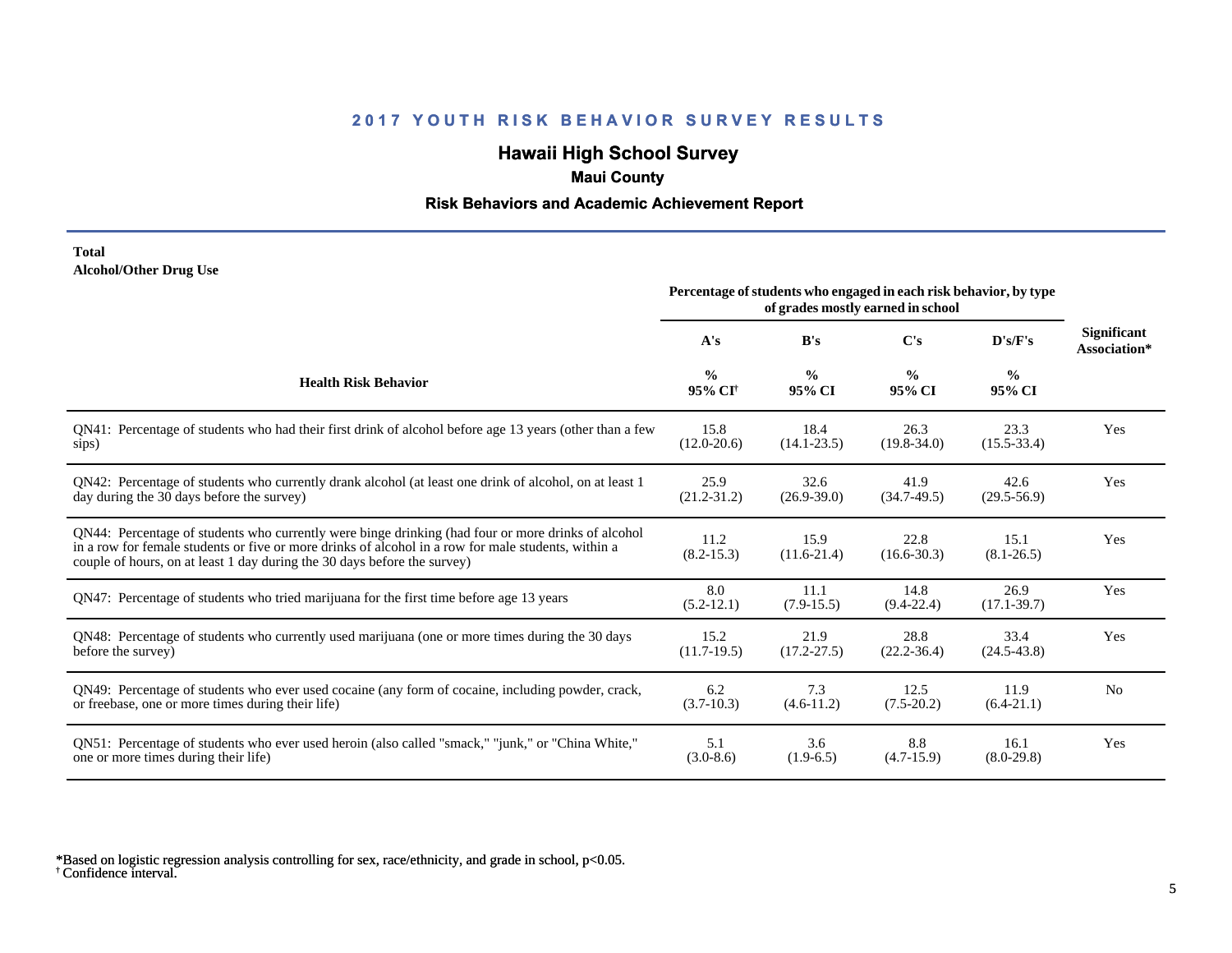# **Hawaii High School Survey**

### **Maui County**

#### **Risk Behaviors and Academic Achievement Report**

#### **Total Alcohol/Other Drug Use**

|                                                                                                                                                                                                                                                                                       | Percentage of students who engaged in each risk behavior, by type<br>of grades mostly earned in school |                         |                         |                         |                                    |
|---------------------------------------------------------------------------------------------------------------------------------------------------------------------------------------------------------------------------------------------------------------------------------------|--------------------------------------------------------------------------------------------------------|-------------------------|-------------------------|-------------------------|------------------------------------|
|                                                                                                                                                                                                                                                                                       | A's                                                                                                    | B's                     | C's                     | D's/F's                 | <b>Significant</b><br>Association* |
| <b>Health Risk Behavior</b>                                                                                                                                                                                                                                                           | $\frac{6}{6}$<br>95% CI <sup>+</sup>                                                                   | $\frac{0}{0}$<br>95% CI | $\frac{0}{0}$<br>95% CI | $\frac{0}{0}$<br>95% CI |                                    |
| ON52: Percentage of students who ever used methamphetamines (also called "speed," "crystal,"                                                                                                                                                                                          | 4.5                                                                                                    | 4.1                     | 7.6                     | 17.1                    | Yes                                |
| "crank," or "ice," one or more times during their life)                                                                                                                                                                                                                               | $(2.3-8.5)$                                                                                            | $(2.4 - 7.2)$           | $(3.9-14.3)$            | $(9.0 - 30.3)$          |                                    |
| QN53: Percentage of students who ever used ecstasy (also called "MDMA," one or more times during                                                                                                                                                                                      | 4.1                                                                                                    | 6.4                     | 7.3                     | 9.7                     | N <sub>0</sub>                     |
| their life)                                                                                                                                                                                                                                                                           | $(2.3-7.3)$                                                                                            | $(3.8-10.4)$            | $(4.1 - 12.7)$          | $(5.2-17.4)$            |                                    |
| QN54: Percentage of students who ever used synthetic marijuana (also called "K2," "Spice," "fake                                                                                                                                                                                      | 7.2                                                                                                    | 4.7                     | 8.6                     | 16.8                    | N <sub>0</sub>                     |
| weed," "King Kong," "Yucatan Fire," "Skunk," or "Moon Rocks," one or more times during their life)                                                                                                                                                                                    | $(5.0-10.3)$                                                                                           | $(3.0-7.3)$             | $(5.1 - 14.2)$          | $(9.8-27.2)$            |                                    |
| QN56: Percentage of students who ever took prescription pain medicine without a doctor's<br>prescription or differently than how a doctor told them to use it (counting drugs such as codeine,<br>Vicodin, OxyContin, Hydrocodone, and Percocet, one or more times during their life) | 9.7<br>$(6.6-14.1)$                                                                                    | 15.9<br>$(11.7 - 21.1)$ | 15.7<br>$(10.9 - 22.1)$ | 17.7<br>$(10.8 - 27.7)$ | N <sub>0</sub>                     |
| QN57: Percentage of students who ever injected any illegal drug (used a needle to inject any illegal                                                                                                                                                                                  | 3.9                                                                                                    | 3.2                     | 4.8                     | 4.9                     | N <sub>0</sub>                     |
| drug into their body, one or more times during their life)                                                                                                                                                                                                                            | $(1.9-7.9)$                                                                                            | $(1.7-5.8)$             | $(2.0-11.0)$            | $(1.9-12.0)$            |                                    |

<sup>†</sup> Confidence interval. \*Based on logistic regression analysis controlling for sex, race/ethnicity, and grade in school, p<0.05.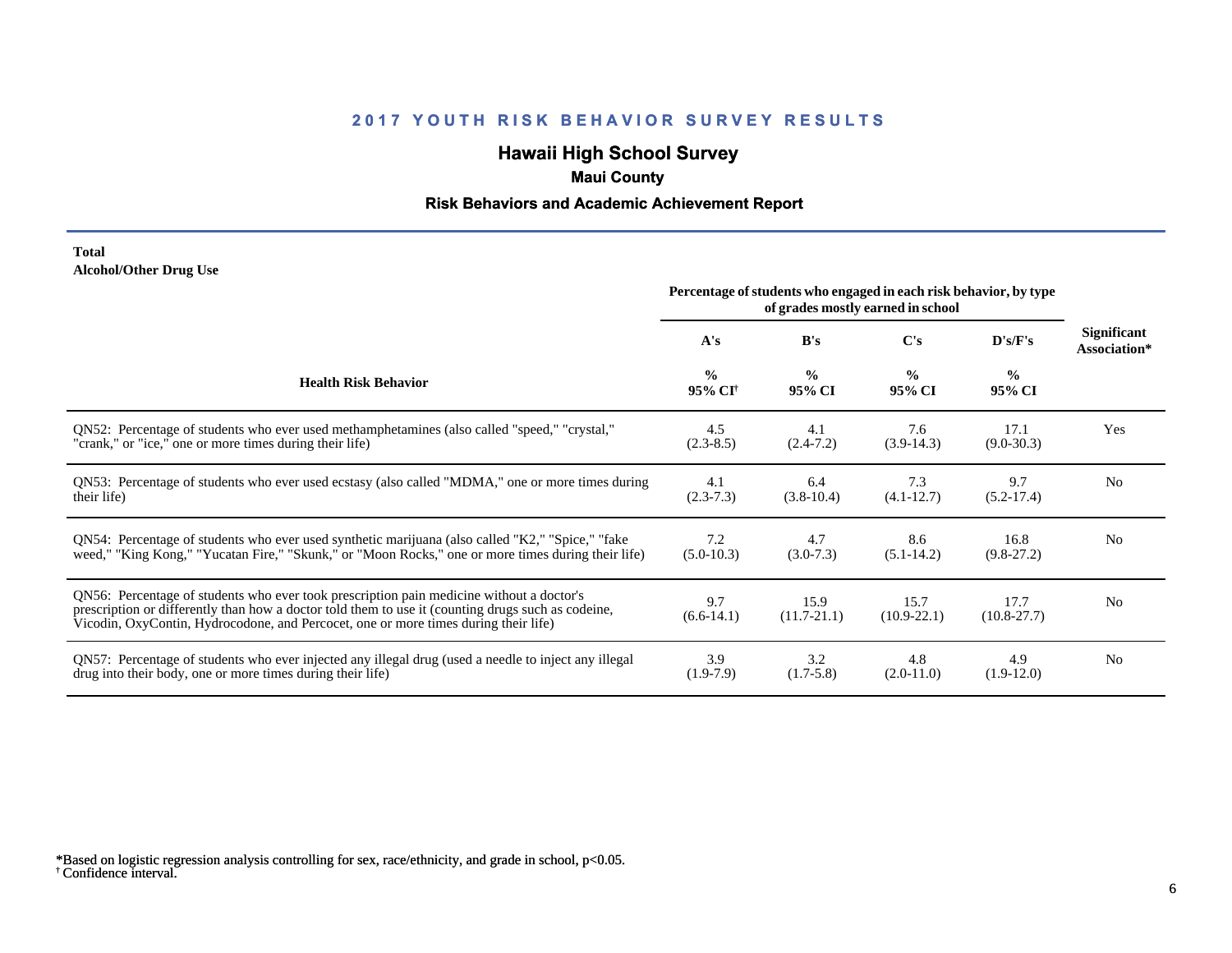# **Hawaii High School Survey**

## **Maui County**

#### **Risk Behaviors and Academic Achievement Report**

#### **Total Sexual Behaviors**

|                                                                                                                                                                       | Percentage of students who engaged in each risk behavior, by type<br>of grades mostly earned in school |                         |                         |                         |                                    |
|-----------------------------------------------------------------------------------------------------------------------------------------------------------------------|--------------------------------------------------------------------------------------------------------|-------------------------|-------------------------|-------------------------|------------------------------------|
|                                                                                                                                                                       | A's                                                                                                    | B's                     | C's                     | D's/F's                 | <b>Significant</b><br>Association* |
| <b>Health Risk Behavior</b>                                                                                                                                           | $\frac{0}{0}$<br>95% CI <sup>+</sup>                                                                   | $\frac{0}{0}$<br>95% CI | $\frac{0}{0}$<br>95% CI | $\frac{0}{0}$<br>95% CI |                                    |
| QN60: Percentage of students who had sexual intercourse for the first time before age 13 years                                                                        | 1.4<br>$(0.7-2.9)$                                                                                     | 3.0<br>$(1.6-5.5)$      | 7.6<br>$(4.2 - 13.3)$   | 8.4<br>$(3.6-18.1)$     | N <sub>0</sub>                     |
| QN61: Percentage of students who had sexual intercourse with four or more persons during their life                                                                   | 4.9<br>$(2.8-8.2)$                                                                                     | 7.7<br>$(4.7-12.4)$     | 5.8<br>$(3.5-9.5)$      | 19.5<br>$(11.4 - 31.4)$ | Yes                                |
| QN62: Percentage of students who were currently sexually active (had sexual intercourse with at least<br>one person, during the 3 months before the survey)           | 20.8<br>$(15.5 - 27.3)$                                                                                | 28.8<br>$(22.9-35.4)$   | 19.8<br>$(14.6 - 26.3)$ | 30.1<br>$(20.2 - 42.3)$ | Yes                                |
| QN63: Percentage of students who drank alcohol or used drugs before last sexual intercourse (among<br>students who were currently sexually active)                    | 26.7<br>$(17.1 - 39.2)$                                                                                | 14.4<br>$(8.9-22.6)$    | 29.3<br>$(15.8 - 47.7)$ |                         |                                    |
| QN64: Percentage of students who used a condom during last sexual intercourse (among students who<br>were currently sexually active)                                  | 53.1<br>$(40.5 - 65.2)$                                                                                | 55.5<br>$(41.6 - 68.7)$ | 46.0<br>$(27.7-65.3)$   |                         |                                    |
| QN65: Percentage of students who used birth control pills before last sexual intercourse (to prevent<br>pregnancy, among students who were currently sexually active) | 15.4<br>$(8.9 - 25.3)$                                                                                 | 13.3<br>$(8.2 - 20.9)$  | 12.5<br>$(3.5 - 36.0)$  |                         |                                    |

\*Based on logistic regression analysis controlling for sex, race/ethnicity, and grade in school, p<0.05.

† Confidence interval.

 $-$  = Fewer than 30 students in this subgroup.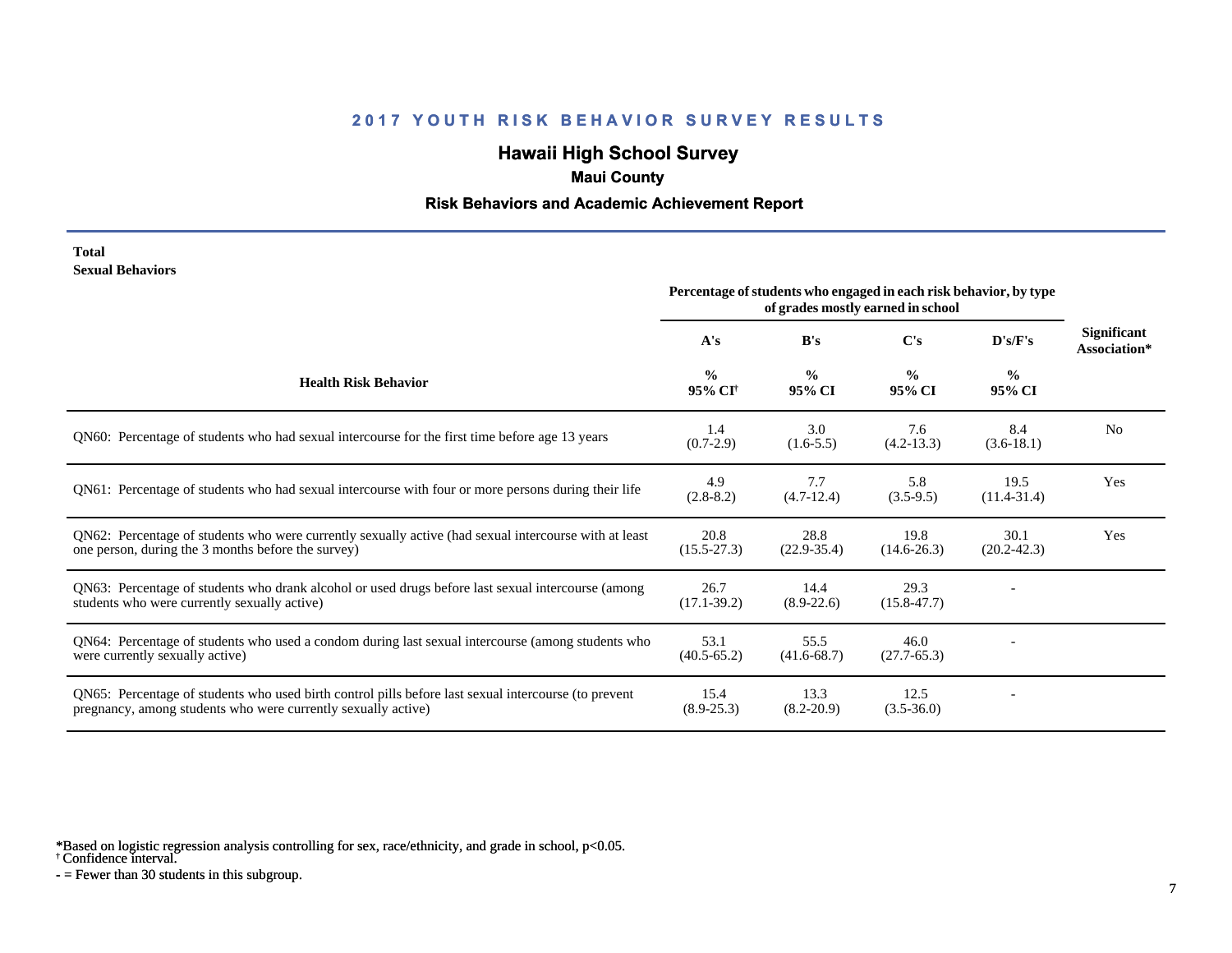# **Hawaii High School Survey**

### **Maui County**

#### **Risk Behaviors and Academic Achievement Report**

#### **Total Sexual Behaviors**

|                                                                                                                                                                                                                                                                                                                                                                                                                            | Percentage of students who engaged in each risk behavior, by type<br>of grades mostly earned in school |                         |                         |                         |                                    |
|----------------------------------------------------------------------------------------------------------------------------------------------------------------------------------------------------------------------------------------------------------------------------------------------------------------------------------------------------------------------------------------------------------------------------|--------------------------------------------------------------------------------------------------------|-------------------------|-------------------------|-------------------------|------------------------------------|
|                                                                                                                                                                                                                                                                                                                                                                                                                            | A's                                                                                                    | B's                     | $\bf C's$               | D's/F's                 | <b>Significant</b><br>Association* |
| <b>Health Risk Behavior</b>                                                                                                                                                                                                                                                                                                                                                                                                | $\frac{0}{0}$<br>95% CI <sup>+</sup>                                                                   | $\frac{0}{0}$<br>95% CI | $\frac{0}{0}$<br>95% CI | $\frac{6}{6}$<br>95% CI |                                    |
| QNIUDIMP: Percentage of students who used an IUD (such as Mirena or ParaGard) or implant (such<br>as Implanon or Nexplanon) before last sexual intercourse (to prevent pregnancy, among students who<br>were currently sexually active)                                                                                                                                                                                    | 8.4<br>$(2.6-23.8)$                                                                                    | 8.7<br>$(3.1 - 22.2)$   | 5.0<br>$(1.0-21.6)$     |                         |                                    |
| QNSHPARG: Percentage of students who used a shot (such as Depo-Provera), patch (such as<br>OrthoEvra), or birth control ring (such as NuvaRing) before last sexual intercourse (to prevent<br>pregnancy, among students who were currently sexually active))                                                                                                                                                               | 3.3<br>$(0.8-11.9)$                                                                                    | 3.6<br>$(1.2 - 10.4)$   | 8.1<br>$(2.6-22.8)$     |                         |                                    |
| QNOTHHPL: Percentage of students who used birth control pills; an IUD (such as Mirena or<br>ParaGard) or implant (such as Implanon or Nexplanon); or a shot (such as Depo-Provera), patch (such<br>as OrthoEvra), or birth control ring (such as NuvaRing) before last sexual intercourse (to prevent<br>pregnancy, among students who were currently sexually active)                                                     | 27.1<br>$(16.8 - 40.7)$                                                                                | 25.6<br>$(17.2 - 36.2)$ | 25.6<br>$(12.8 - 44.5)$ |                         |                                    |
| QNDUALBC: Percentage of students who used both a condom during last sexual intercourse and birth<br>control pills; an IUD (such as Mirena or ParaGard) or implant (such as Implanon or Nexplanon); or a<br>shot (such as Depo-Provera), patch (such as OrthoEvra), or birth control ring (such as NuvaRing)<br>before last sexual intercourse (to prevent pregnancy, among students who were currently sexually<br>active) | 7.1<br>$(2.9-16.3)$                                                                                    | 6.8<br>$(3.0-14.9)$     | 2.0<br>$(0.3-13.3)$     |                         |                                    |
| <b>QNBCNONE:</b> Percentage of students who did not use any method to prevent pregnancy during last<br>sexual intercourse (among students who were currently sexually active)                                                                                                                                                                                                                                              | 8.9<br>$(4.1 - 18.1)$                                                                                  | 12.4<br>$(6.0-23.9)$    | 17.8<br>$(7.6 - 36.2)$  |                         |                                    |

\*Based on logistic regression analysis controlling for sex, race/ethnicity, and grade in school, p<0.05.

† Confidence interval.

 $-$  = Fewer than 30 students in this subgroup.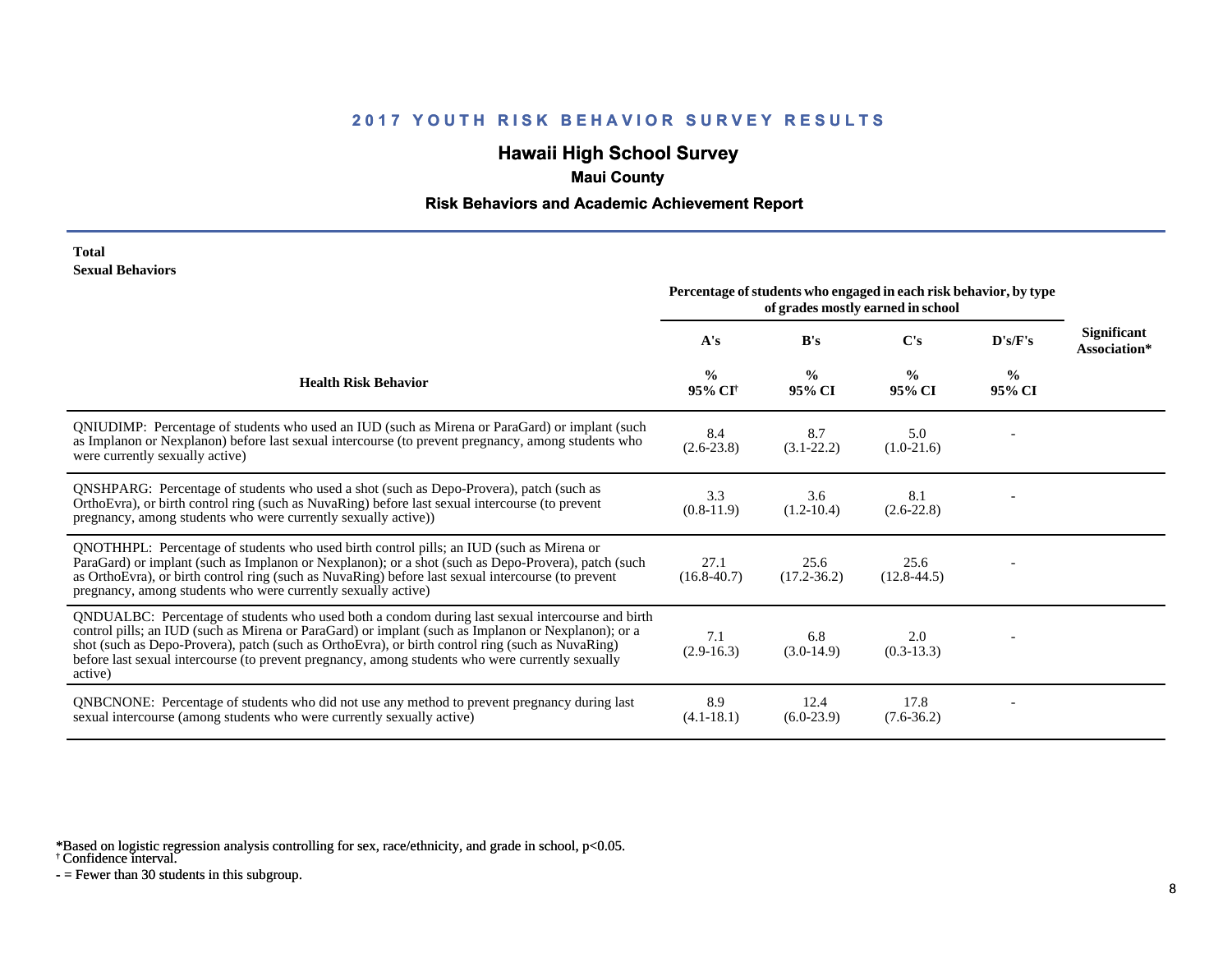## **Hawaii High School Survey**

#### **Maui County**

#### **Risk Behaviors and Academic Achievement Report**

#### **Total Dietary Behaviors**

|                                                                                                              | Percentage of students who engaged in each risk behavior, by type<br>of grades mostly earned in school |                         |                         |                         |                                    |
|--------------------------------------------------------------------------------------------------------------|--------------------------------------------------------------------------------------------------------|-------------------------|-------------------------|-------------------------|------------------------------------|
|                                                                                                              | A's                                                                                                    | B's                     | C's                     | D's/F's                 | <b>Significant</b><br>Association* |
| <b>Health Risk Behavior</b>                                                                                  | $\frac{0}{0}$<br>95% CI <sup>+</sup>                                                                   | $\frac{0}{0}$<br>95% CI | $\frac{0}{0}$<br>95% CI | $\frac{0}{0}$<br>95% CI |                                    |
| QNOBESE: Percentage of students who had obesity $(>= 95$ th percentile for body mass index, based on         | 10.8                                                                                                   | 17.2                    | 21.9                    | 31.0                    | Yes                                |
| sex- and age-specific reference data from the 2000 CDC growth charts) <sup>§</sup>                           | $(8.1 - 14.2)$                                                                                         | $(13.3 - 22.0)$         | $(16.5 - 28.6)$         | $(20.1 - 44.6)$         |                                    |
| QNOWT: Percentage of students who were overweight $(>= 85$ th percentile but <95th percentile for            | 14.6                                                                                                   | 14.0                    | 19.5                    | 14.9                    | N <sub>0</sub>                     |
| body mass index, based on sex- and age-specific reference data from the 2000 CDC growth charts) <sup>§</sup> | $(11.1 - 19.1)$                                                                                        | $(10.6 - 18.2)$         | $(13.5 - 27.2)$         | $(7.2 - 28.1)$          |                                    |
| QN68: Percentage of students who described themselves as slightly or very overweight                         | 35.5<br>$(30.2 - 41.2)$                                                                                | 30.3<br>$(25.0 - 36.2)$ | 42.0<br>$(34.2 - 50.2)$ | 46.2<br>$(34.9 - 57.9)$ | Yes                                |
| QN70: Percentage of students who did not drink fruit juice (100% fruit juices one or more times              | 42.9                                                                                                   | 30.0                    | 41.3                    | 36.6                    | N <sub>0</sub>                     |
| during the 7 days before the survey)                                                                         | $(36.3 - 49.7)$                                                                                        | $(23.9 - 36.8)$         | $(34.0 - 49.0)$         | $(25.9 - 48.8)$         |                                    |
| QN71: Percentage of students who did not eat fruit (one or more times during the 7 days before the           | 10.5                                                                                                   | 10.2                    | 17.7                    | 17.7                    | N <sub>0</sub>                     |
| survey)                                                                                                      | $(7.8-14.0)$                                                                                           | $(7.4-13.9)$            | $(12.3 - 24.8)$         | $(9.1 - 31.5)$          |                                    |
| QNFR0: Percentage of students who did not eat fruit or drink 100% fruit juices (such as orange juice,        | 8.3                                                                                                    | 4.6                     | 9.7                     | 12.2                    | N <sub>0</sub>                     |
| apple juice, or grape juice, during the 7 days before the survey)                                            | $(5.9-11.5)$                                                                                           | $(2.9-7.2)$             | $(6.1 - 15.3)$          | $(4.7 - 28.0)$          |                                    |
| QNFR1: Percentage of students who ate fruit or drank 100% fruit juices one or more times per day             | 48.9                                                                                                   | 51.8                    | 40.9                    | 55.1                    | N <sub>0</sub>                     |
| (such as orange juice, apple juice, or grape juice, during the 7 days before the survey)                     | $(42.3 - 55.6)$                                                                                        | $(45.8 - 57.9)$         | $(32.4 - 50.0)$         | $(42.5 - 67.2)$         |                                    |

\*Based on logistic regression analysis controlling for sex, race/ethnicity, and grade in school, p<0.05.

† Confidence interval.

§ Based on reference data from the 2000 CDC Growth Charts. In 2017, new, slightly different ranges were used to calculate biologically implausible responses to height and weight questions.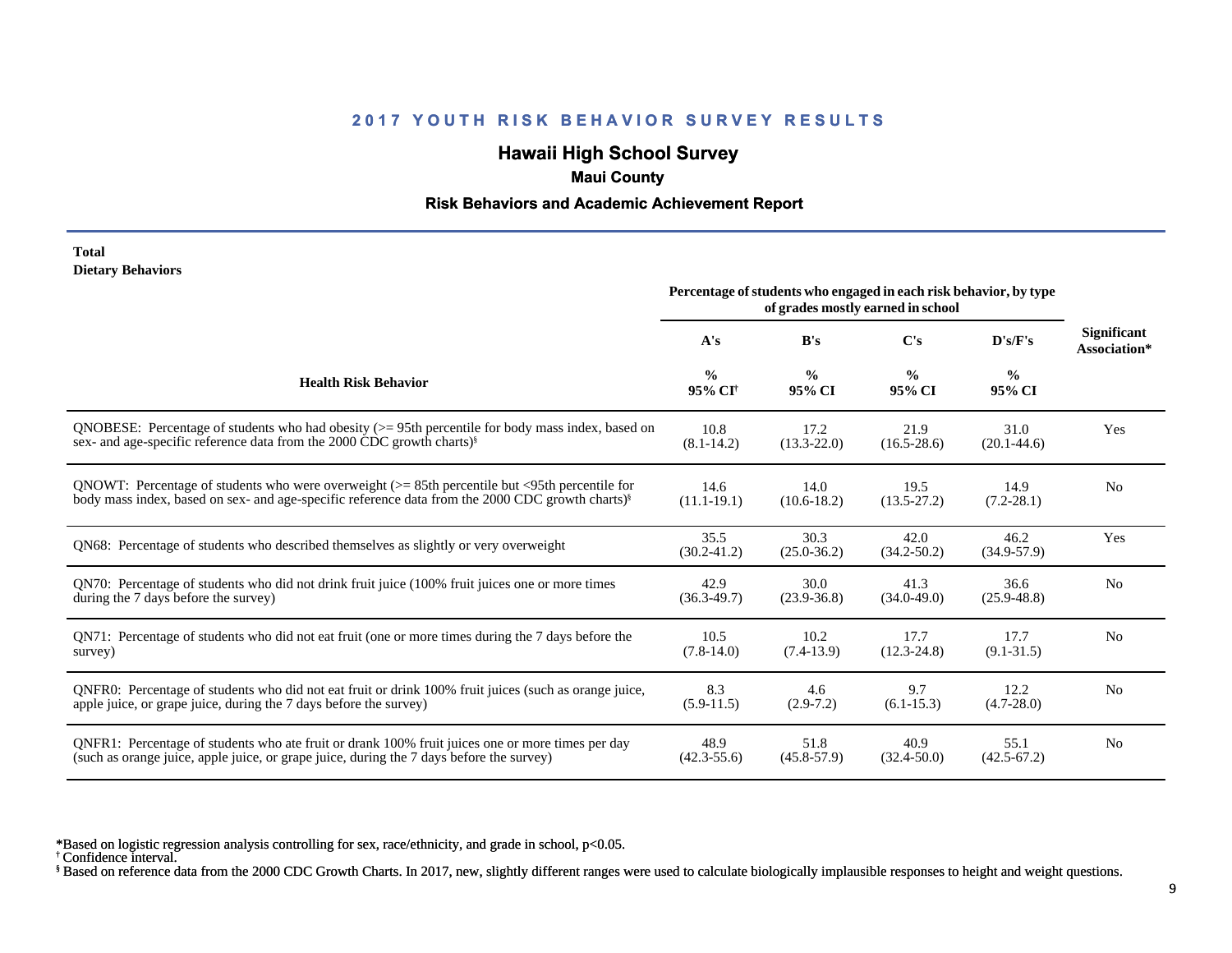# **Hawaii High School Survey**

## **Maui County**

#### **Risk Behaviors and Academic Achievement Report**

#### **Total Dietary Behaviors**

|                                                                                                       | Percentage of students who engaged in each risk behavior, by type<br>of grades mostly earned in school |                         |                         |                         |                             |
|-------------------------------------------------------------------------------------------------------|--------------------------------------------------------------------------------------------------------|-------------------------|-------------------------|-------------------------|-----------------------------|
|                                                                                                       | A's                                                                                                    | B's                     | C's                     | D's/F's                 | Significant<br>Association* |
| <b>Health Risk Behavior</b>                                                                           | $\frac{0}{0}$<br>95% CI <sup>+</sup>                                                                   | $\frac{0}{0}$<br>95% CI | $\frac{0}{0}$<br>95% CI | $\frac{0}{0}$<br>95% CI |                             |
| ONFR2: Percentage of students who ate fruit or drank 100% fruit juices two or more times per day      | 24.0                                                                                                   | 25.4                    | 17.8                    | 29.7                    | N <sub>0</sub>              |
| (such as orange juice, apple juice, or grape juice, during the 7 days before the survey)              | $(18.8 - 30.0)$                                                                                        | $(20.8 - 30.8)$         | $(12.5 - 24.7)$         | $(21.3-39.8)$           |                             |
| QNFR3: Percentage of students who ate fruit or drank 100% fruit juices three or more times per day    | 14.5                                                                                                   | 16.0                    | 11.4                    | 22.7                    | N <sub>o</sub>              |
| (such as orange juice, apple juice, or grape juice, during the 7 days before the survey)              | $(10.8-19.3)$                                                                                          | $(11.9-21.2)$           | $(6.9-18.3)$            | $(14.8-33.1)$           |                             |
| QN72: Percentage of students who did not eat green salad (one or more times during the 7 days before  | 44.1                                                                                                   | 42.9                    | 43.6                    | 46.6                    | N <sub>0</sub>              |
| the survey)                                                                                           | $(39.7-48.6)$                                                                                          | $(37.3 - 48.7)$         | $(34.6 - 53.1)$         | $(34.3-59.3)$           |                             |
| QN73: Percentage of students who did not eat potatoes (one or more times during the 7 days before the | 47.9                                                                                                   | 41.0                    | 49.2                    | 44.5                    | N <sub>0</sub>              |
| survey)                                                                                               | $(42.7 - 53.1)$                                                                                        | $(34.8 - 47.5)$         | $(41.8 - 56.5)$         | $(31.0-58.9)$           |                             |
| QN74: Percentage of students who did not eat carrots (one or more times during the 7 days before the  | 47.0                                                                                                   | 45.4                    | 51.7                    | 52.1                    | N <sub>0</sub>              |
| survey)                                                                                               | $(41.6 - 52.5)$                                                                                        | $(39.2 - 51.7)$         | $(43.3 - 60.0)$         | $(37.7-66.2)$           |                             |
| QN75: Percentage of students who did not eat other vegetables (one or more times during the 7 days    | 20.5                                                                                                   | 19.0                    | 30.4                    | 33.0                    | N <sub>0</sub>              |
| before the survey)                                                                                    | $(16.0 - 25.8)$                                                                                        | $(14.6-24.2)$           | $(23.5 - 38.3)$         | $(21.8-46.6)$           |                             |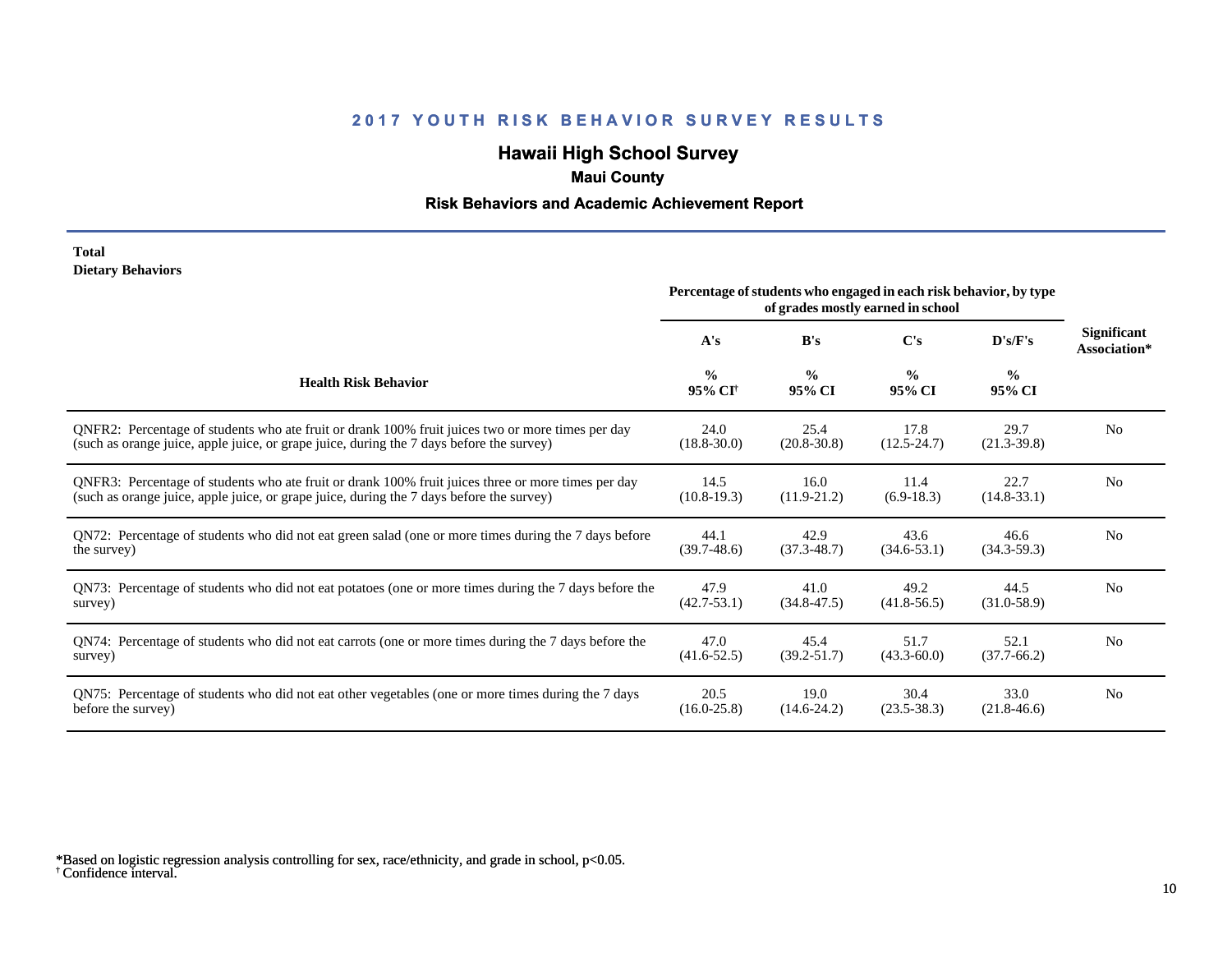## **Hawaii High School Survey**

### **Maui County**

#### **Risk Behaviors and Academic Achievement Report**

#### **Total Dietary Behaviors**

|                                                                                                                                                                                                                                          | Percentage of students who engaged in each risk behavior, by type<br>of grades mostly earned in school |                         |                         |                         |                                    |
|------------------------------------------------------------------------------------------------------------------------------------------------------------------------------------------------------------------------------------------|--------------------------------------------------------------------------------------------------------|-------------------------|-------------------------|-------------------------|------------------------------------|
|                                                                                                                                                                                                                                          | A's                                                                                                    | B's                     | C's                     | D's/F's                 | <b>Significant</b><br>Association* |
| <b>Health Risk Behavior</b>                                                                                                                                                                                                              | $\frac{0}{0}$<br>95% CI <sup>+</sup>                                                                   | $\frac{0}{0}$<br>95% CI | $\frac{0}{0}$<br>95% CI | $\frac{0}{0}$<br>95% CI |                                    |
| QNVEG0: Percentage of students who did not eat vegetables (green salad, potatoes [excluding French<br>fries, fried potatoes, or potato chips], carrots, or other vegetables, during the 7 days before the survey)                        | 10.6<br>$(7.6-14.7)$                                                                                   | 7.3<br>$(4.5-11.6)$     | 8.5<br>$(5.1-13.9)$     | 11.2<br>$(4.4 - 25.4)$  | N <sub>0</sub>                     |
| QNVEG1: Percentage of students who ate vegetables one or more times per day (green salad, potatoes<br>[excluding French fries, fried potatoes, or potato chips], carrots, or other vegetables, during the 7 days<br>before the survey)   | 55.4<br>$(49.1 - 61.5)$                                                                                | 58.6<br>$(52.7-64.3)$   | 52.8<br>$(46.3 - 59.2)$ | 46.5<br>$(32.9 - 60.6)$ | N <sub>0</sub>                     |
| QNVEG2: Percentage of students who ate vegetables two or more times per day (green salad, potatoes<br>[excluding French fries, fried potatoes, or potato chips], carrots, or other vegetables, during the 7 days<br>before the survey)   | 26.9<br>$(22.6 - 31.6)$                                                                                | 25.3<br>$(20.8 - 30.4)$ | 19.1<br>$(13.5 - 26.4)$ | 25.5<br>$(16.1 - 38.0)$ | N <sub>0</sub>                     |
| QNVEG3: Percentage of students who ate vegetables three or more times per day (green salad,<br>potatoes [excluding French fries, fried potatoes, or potato chips], carrots, or other vegetables, during the<br>7 days before the survey) | 11.9<br>$(8.7-16.1)$                                                                                   | 11.6<br>$(8.1 - 16.4)$  | 9.7<br>$(6.1 - 15.1)$   | 12.0<br>$(5.9-23.1)$    | N <sub>0</sub>                     |
| QN76: Percentage of students who did not drink a can, bottle, or glass of soda or pop (such as Coke,<br>Pepsi, or Sprite, not counting diet soda or diet pop, during the 7 days before the survey)                                       | 44.7<br>$(39.4 - 50.1)$                                                                                | 35.1<br>$(28.6 - 42.2)$ | 28.4<br>$(21.6 - 36.4)$ | 23.8<br>$(15.0 - 35.6)$ | Yes                                |
| QNSODA1: Percentage of students who drank a can, bottle, or glass of soda or pop one or more times<br>per day (such as Coke, Pepsi, or Sprite, not counting diet soda or diet pop, during the 7 days before the<br>survey)               | 7.8<br>$(5.4-11.3)$                                                                                    | 11.1<br>$(7.7-15.6)$    | 13.6<br>$(8.7 - 20.5)$  | 20.9<br>$(11.8-34.2)$   | N <sub>0</sub>                     |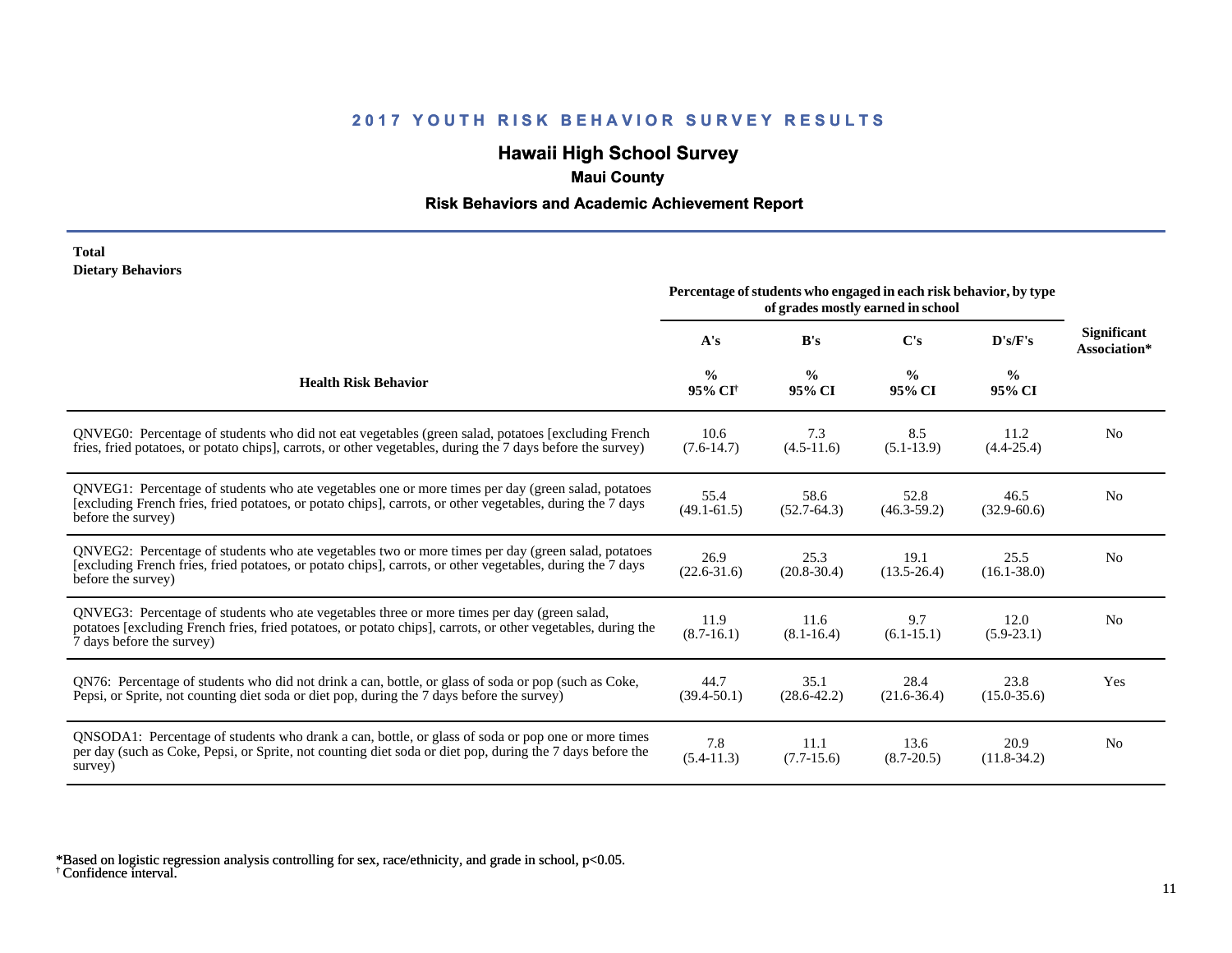## **Hawaii High School Survey**

### **Maui County**

#### **Risk Behaviors and Academic Achievement Report**

#### **Total Dietary Behaviors**

|                                                                                                                                                                                                                                                                                      | Percentage of students who engaged in each risk behavior, by type<br>of grades mostly earned in school |                         |                         |                         |                                    |
|--------------------------------------------------------------------------------------------------------------------------------------------------------------------------------------------------------------------------------------------------------------------------------------|--------------------------------------------------------------------------------------------------------|-------------------------|-------------------------|-------------------------|------------------------------------|
|                                                                                                                                                                                                                                                                                      | A's                                                                                                    | B's                     | $\bf C's$               | D's/F's                 | <b>Significant</b><br>Association* |
| <b>Health Risk Behavior</b>                                                                                                                                                                                                                                                          | $\frac{0}{0}$<br>95% CI <sup>†</sup>                                                                   | $\frac{0}{0}$<br>95% CI | $\frac{0}{0}$<br>95% CI | $\frac{0}{0}$<br>95% CI |                                    |
| QNSODA2: Percentage of students who drank a can, bottle, or glass of soda or pop two or more times<br>per day (such as Coke, Pepsi, or Sprite, not counting diet soda or diet pop, during the 7 days before the<br>survey)                                                           | 4.9<br>$(3.0 - 7.8)$                                                                                   | 5.7<br>$(3.2 - 9.8)$    | 8.9<br>$(5.6-13.7)$     | 8.6<br>$(4.3 - 16.8)$   | N <sub>0</sub>                     |
| QNSODA3: Percentage of students who drank a can, bottle, or glass of soda or pop three or more<br>times per day (such as Coke, Pepsi, or Sprite, not counting diet soda or diet pop, during the 7 days<br>before the survey)                                                         | 2.1<br>$(1.0-4.4)$                                                                                     | 3.1<br>$(1.4-6.8)$      | 4.4<br>$(2.4 - 8.0)$    | 5.6<br>$(2.4-12.5)$     | N <sub>0</sub>                     |
| QN77: Percentage of students who did not drink milk (during the 7 days before the survey)                                                                                                                                                                                            | 35.1<br>$(31.0-39.4)$                                                                                  | 34.0<br>$(27.5-41.3)$   | 28.3<br>$(20.8-37.2)$   | 36.1<br>$(23.2 - 51.3)$ | N <sub>0</sub>                     |
| QNMILK1: Percentage of students who drank one or more glasses per day of milk (counting the milk<br>they drank in a glass or cup, from a carton, or with cereal and counting the half pint of milk served at<br>school as equal to one glass, during the 7 days before the survey)   | 16.9<br>$(12.6 - 22.2)$                                                                                | 20.5<br>$(16.1 - 25.8)$ | 19.9<br>$(13.2 - 28.8)$ | 16.2<br>$(9.2 - 26.9)$  | N <sub>0</sub>                     |
| QNMILK2: Percentage of students who drank two or more glasses per day of milk (counting the milk<br>they drank in a glass or cup, from a carton, or with cereal and counting the half pint of milk served at<br>school as equal to one glass, during the 7 days before the survey)   | 9.5<br>$(6.8-13.2)$                                                                                    | 13.2<br>$(9.4-18.3)$    | 11.3<br>$(6.6-18.7)$    | 10.8<br>$(5.1-21.6)$    | N <sub>0</sub>                     |
| QNMILK3: Percentage of students who drank three or more glasses per day of milk (counting the milk<br>they drank in a glass or cup, from a carton, or with cereal and counting the half pint of milk served at<br>school as equal to one glass, during the 7 days before the survey) | 4.7<br>$(2.6-8.2)$                                                                                     | 6.6<br>$(4.5-9.8)$      | 4.6<br>$(2.0-10.6)$     | 2.9<br>$(0.8-9.8)$      | N <sub>0</sub>                     |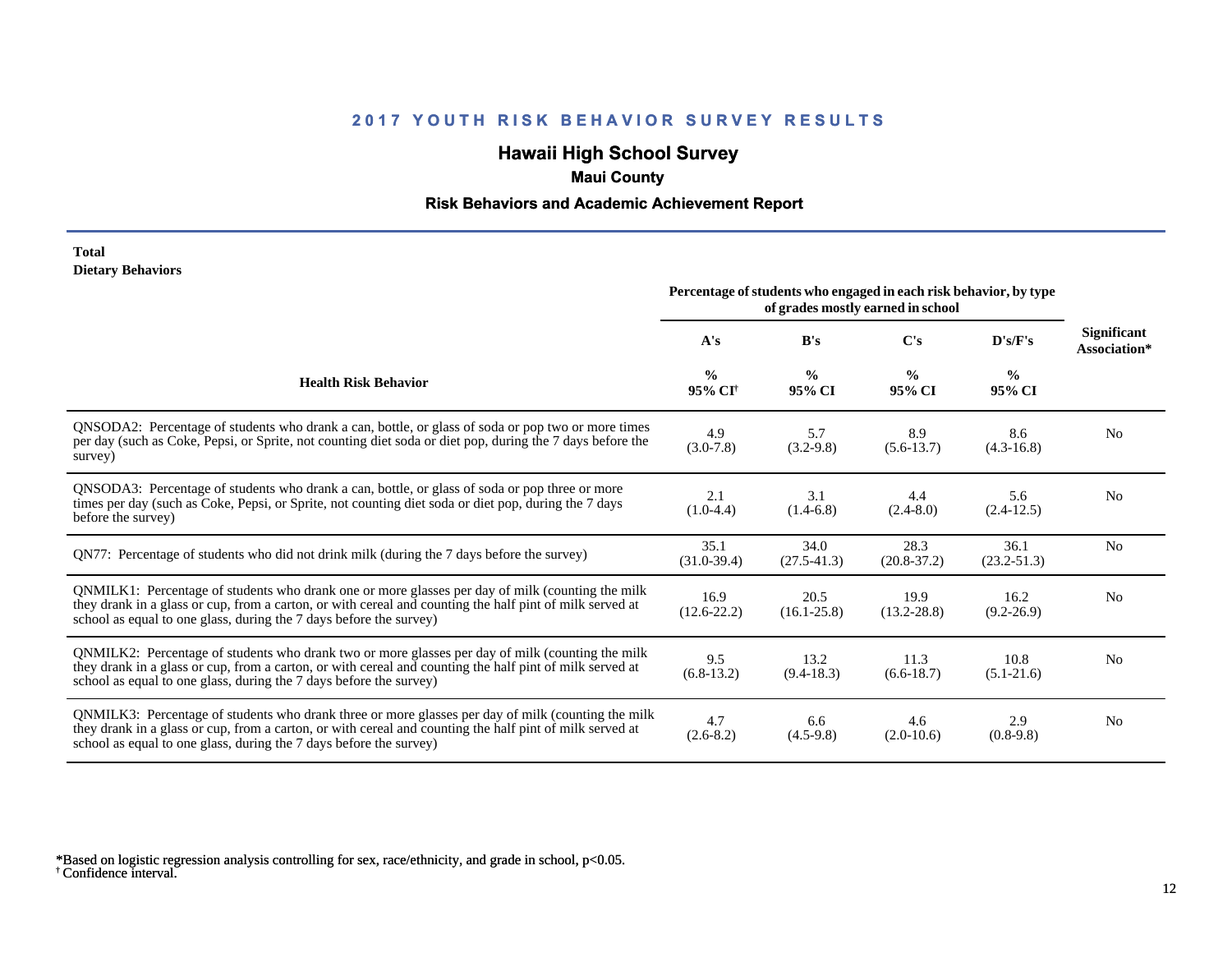# **Hawaii High School Survey**

## **Maui County**

#### **Risk Behaviors and Academic Achievement Report**

#### **Total Dietary Behaviors**

|                                                                                                           | Percentage of students who engaged in each risk behavior, by type<br>of grades mostly earned in school |                         |                         |                         |                                    |
|-----------------------------------------------------------------------------------------------------------|--------------------------------------------------------------------------------------------------------|-------------------------|-------------------------|-------------------------|------------------------------------|
|                                                                                                           | A's                                                                                                    | B's                     | $\bf C's$               | D's/F's                 | <b>Significant</b><br>Association* |
| <b>Health Risk Behavior</b>                                                                               | $\frac{0}{0}$<br>95% CI <sup>+</sup>                                                                   | $\frac{0}{0}$<br>95% CI | $\frac{0}{0}$<br>95% CI | $\frac{0}{0}$<br>95% CI |                                    |
| QN78: Percentage of students who did not eat breakfast (during the 7 days before the survey)              | 10.6<br>$(7.7-14.3)$                                                                                   | 12.5<br>$(9.2 - 16.8)$  | 15.0<br>$(10.3 - 21.4)$ | 10.8<br>$(5.4-20.6)$    | N <sub>0</sub>                     |
| QNBK7DAY: Percentage of students who ate breakfast on all 7 days (during the 7 days before the<br>survey) | 42.7<br>$(37.7 - 47.9)$                                                                                | 33.4<br>$(28.1 - 39.1)$ | 22.1<br>$(16.2 - 29.4)$ | 27.9<br>$(17.6 - 41.1)$ | Yes                                |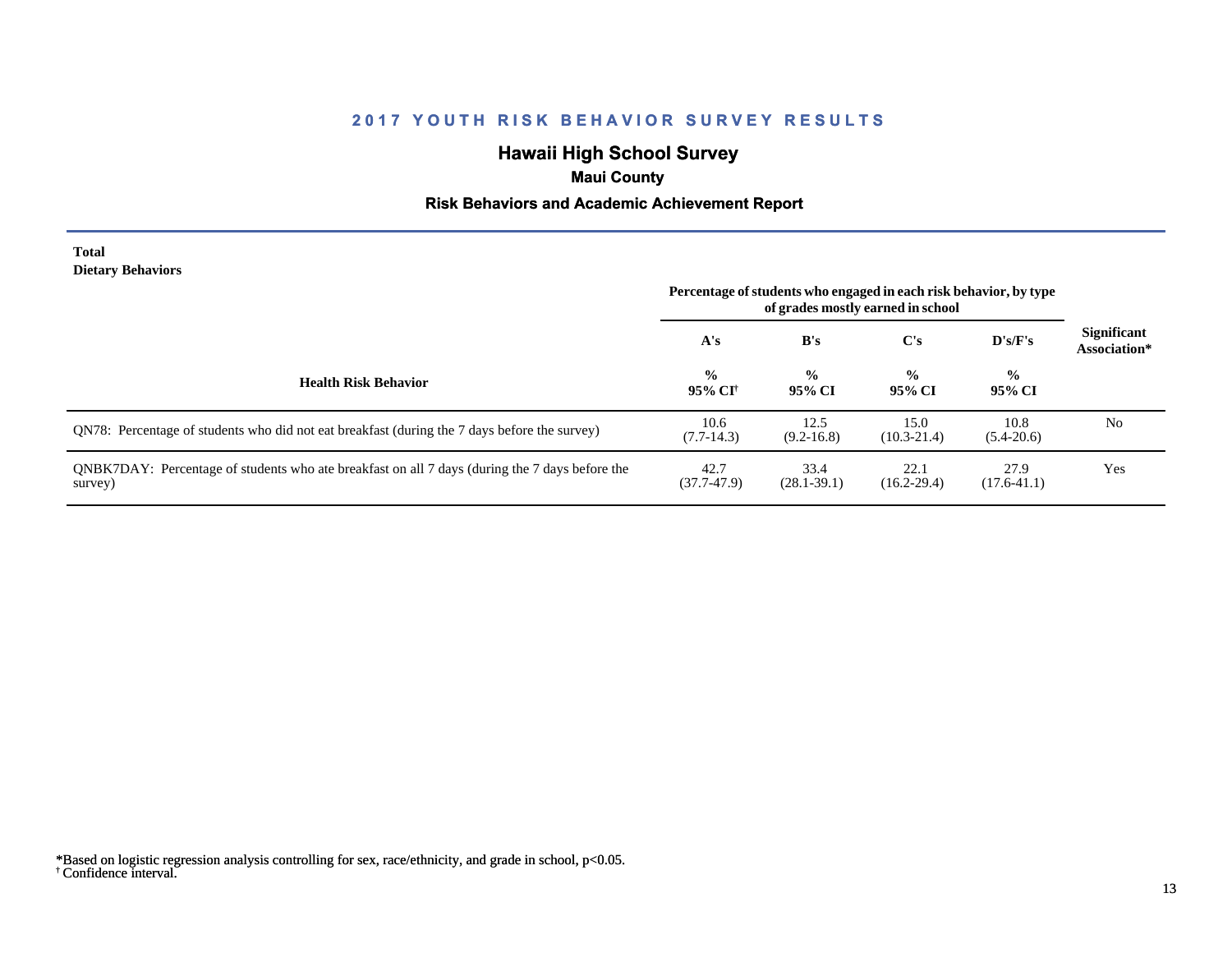# **Hawaii High School Survey**

## **Maui County**

#### **Risk Behaviors and Academic Achievement Report**

#### **Total Physical Activity**

|                                                                                                                                                                                                                                                                                                                                                      | Percentage of students who engaged in each risk behavior, by type<br>of grades mostly earned in school |                         |                         |                         |                                    |
|------------------------------------------------------------------------------------------------------------------------------------------------------------------------------------------------------------------------------------------------------------------------------------------------------------------------------------------------------|--------------------------------------------------------------------------------------------------------|-------------------------|-------------------------|-------------------------|------------------------------------|
|                                                                                                                                                                                                                                                                                                                                                      | A's                                                                                                    | B's                     | C's                     | D's/F's                 | <b>Significant</b><br>Association* |
| <b>Health Risk Behavior</b>                                                                                                                                                                                                                                                                                                                          | $\frac{0}{0}$<br>95% CI <sup>+</sup>                                                                   | $\frac{6}{9}$<br>95% CI | $\frac{0}{0}$<br>95% CI | $\frac{0}{0}$<br>95% CI |                                    |
| QN79: Percentage of students who were physically active at least 60 minutes per day on 5 or more<br>days (in any kind of physical activity that increased their heart rate and made them breathe hard some<br>of the time during the 7 days before the survey)                                                                                       | 31.0<br>$(26.1 - 36.3)$                                                                                | 42.8<br>$(36.4 - 49.5)$ | 32.3<br>$(26.4 - 38.9)$ | 28.7<br>$(18.3 - 42.0)$ | Yes                                |
| QNPA0DAY: Percentage of students who did not participate in at least 60 minutes of physical activity<br>on at least 1 day (in any kind of physical activity that increased their heart rate and made them breathe<br>hard some of the time during the 7 days before the survey)                                                                      | 22.2<br>$(18.2 - 26.9)$                                                                                | 13.7<br>$(10.3 - 18.0)$ | 20.9<br>$(15.1 - 28.1)$ | 28.3<br>$(18.9 - 40.2)$ | Yes                                |
| ONPA7DAY: Percentage of students who were physically active at least 60 minutes per day on all 7<br>days (in any kind of physical activity that increased their heart rate and made them breathe hard some<br>of the time during the 7 days before the survey)                                                                                       | 16.5<br>$(12.6 - 21.3)$                                                                                | 23.5<br>$(17.6 - 30.6)$ | 18.0<br>$(13.3 - 23.8)$ | 13.6<br>$(6.7 - 25.7)$  | N <sub>0</sub>                     |
| QN80: Percentage of students who watched television 3 or more hours per day (on an average school<br>day)                                                                                                                                                                                                                                            | 18.1<br>$(13.6 - 23.7)$                                                                                | 19.3<br>$(14.8 - 24.7)$ | 20.0<br>$(14.8 - 26.3)$ | 32.0<br>$(22.0 - 44.0)$ | N <sub>0</sub>                     |
| QN81: Percentage of students who played video or computer games or used a computer 3 or more<br>hours per day (counting time spent on things such as Xbox, PlayStation, an iPad or other tablet, a<br>smartphone, texting, YouTube, Instagram, Facebook, or other social media, for something that was not<br>school work, on an average school day) | 47.0<br>$(40.5 - 53.6)$                                                                                | 41.7<br>$(35.3 - 48.4)$ | 43.7<br>$(37.0 - 50.7)$ | 40.9<br>$(30.5 - 52.2)$ | N <sub>0</sub>                     |
| QN82: Percentage of students who attended physical education (PE) classes on 1 or more days (in an<br>average week when they were in school)                                                                                                                                                                                                         | 42.8<br>$(33.9 - 52.1)$                                                                                | 53.1<br>$(44.5 - 61.6)$ | 56.8<br>$(46.9 - 66.1)$ | 48.6<br>$(35.0 - 62.5)$ | Yes                                |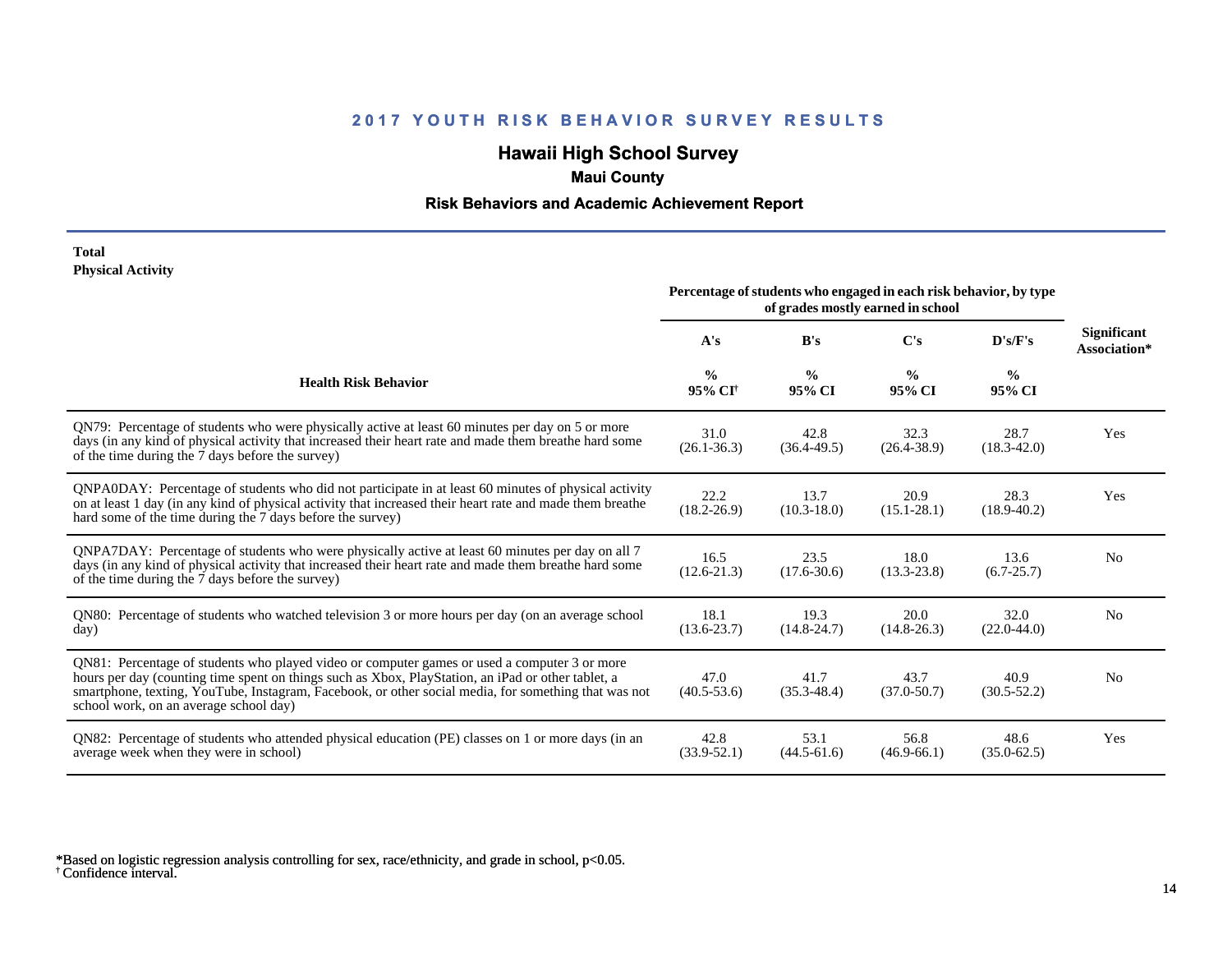# **Hawaii High School Survey**

## **Maui County**

#### **Risk Behaviors and Academic Achievement Report**

#### **Total Physical Activity**

|                                                                                                                                                                             | Percentage of students who engaged in each risk behavior, by type<br>of grades mostly earned in school |                         |                         |                         |                                    |
|-----------------------------------------------------------------------------------------------------------------------------------------------------------------------------|--------------------------------------------------------------------------------------------------------|-------------------------|-------------------------|-------------------------|------------------------------------|
|                                                                                                                                                                             | A's                                                                                                    | B's                     | C's                     | $\bf{D's/F's}$          | <b>Significant</b><br>Association* |
| <b>Health Risk Behavior</b>                                                                                                                                                 | $\frac{0}{0}$<br>95% CI†                                                                               | $\frac{0}{0}$<br>95% CI | $\frac{0}{0}$<br>95% CI | $\frac{0}{0}$<br>95% CI |                                    |
| ONDLYPE: Percentage of students who attended physical education (PE) classes on all 5 days (in an<br>average week when they were in school)                                 | 4.4<br>$(2.8-6.7)$                                                                                     | 10.6<br>$(7.0-15.7)$    | 6.3<br>$(3.4-11.4)$     | 7.7<br>$(3.6-15.9)$     | N <sub>0</sub>                     |
| QN83: Percentage of students who played on at least one sports team (counting any teams run by their<br>school or community groups, during the 12 months before the survey) | 48.1<br>$(42.7 - 53.6)$                                                                                | 55.3<br>$(49.9 - 60.6)$ | 50.5<br>$(42.9 - 58.0)$ | 33.1<br>$(22.5 - 45.8)$ | Yes                                |
| QN88: Percentage of students who got 8 or more hours of sleep (on an average school night)                                                                                  | 24.5<br>$(19.5 - 30.4)$                                                                                | 21.8<br>$(16.4 - 28.2)$ | 16.2<br>$(11.7 - 22.0)$ | 16.8<br>$(9.5-27.9)$    | N <sub>0</sub>                     |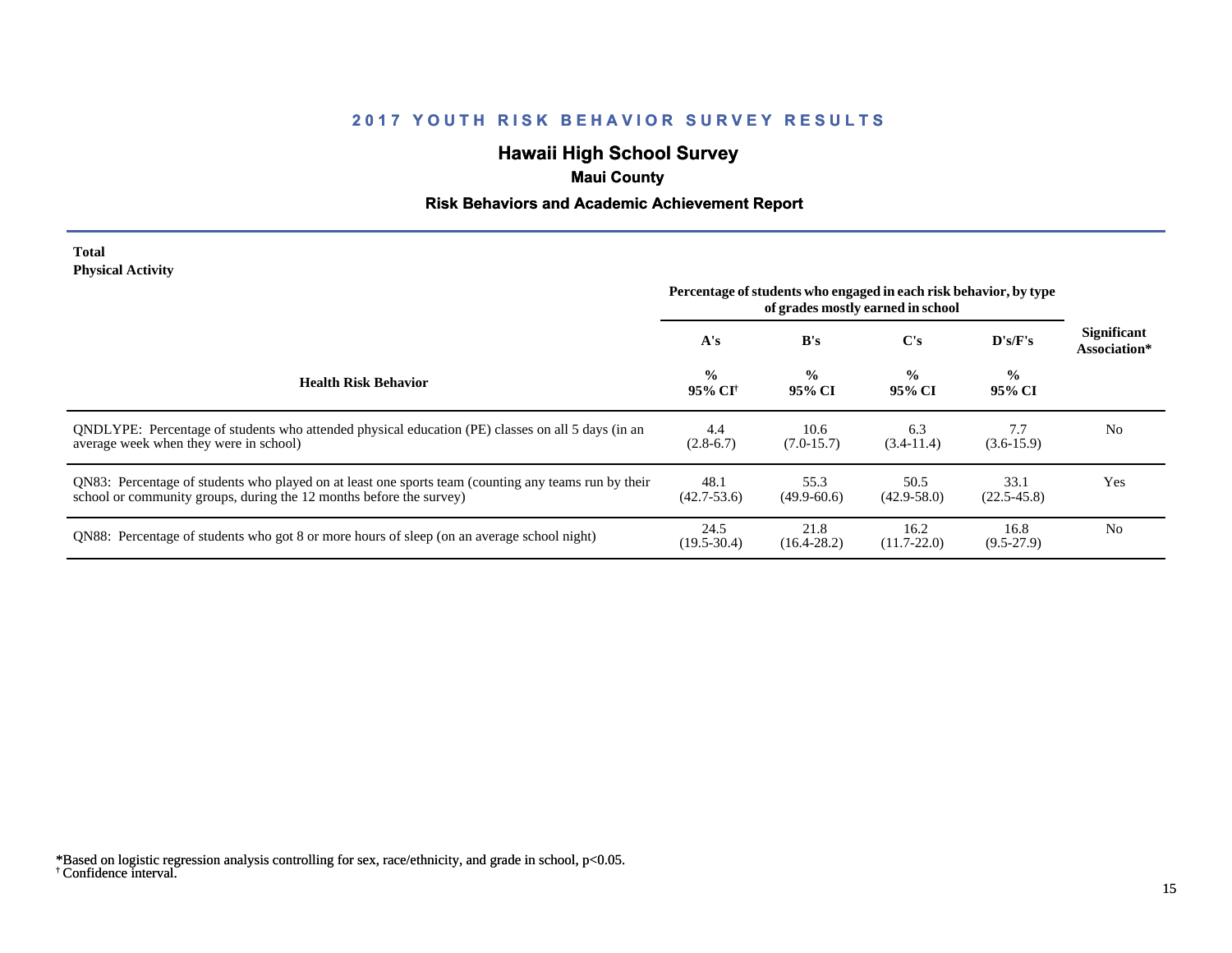# **Hawaii High School Survey**

## **Maui County**

# **Risk Behaviors and Academic Achievement Report**

| Total<br>Other                                                                                                                                         | Percentage of students who engaged in each risk behavior, by type |                         |                         |                         |                             |
|--------------------------------------------------------------------------------------------------------------------------------------------------------|-------------------------------------------------------------------|-------------------------|-------------------------|-------------------------|-----------------------------|
|                                                                                                                                                        | A's                                                               | B's                     | C's                     | D's/F's                 | Significant<br>Association* |
| <b>Health Risk Behavior</b>                                                                                                                            | $\frac{0}{0}$<br>95% CI†                                          | $\frac{0}{0}$<br>95% CI | $\frac{0}{0}$<br>95% CI | $\frac{0}{0}$<br>95% CI |                             |
| QN86: Percentage of students who saw a dentist (for a check-up, exam, teeth cleaning, or other dental<br>work, during the 12 months before the survey) | 79.4<br>$(74.7 - 83.4)$                                           | 71.9<br>$(65.9 - 77.3)$ | 62.3<br>$(54.9-69.2)$   | 50.8<br>$(37.8-63.7)$   | Yes                         |
| QNNODNT: Percentage of students who never saw a dentist (for a check-up, exam, teeth cleaning, or<br>other dental work)                                | 1.1<br>$(0.4-2.9)$                                                | 1.8<br>$(0.8-4.1)$      | 3.1<br>$(1.4-6.8)$      | 5.4<br>$(2.0-13.8)$     | N <sub>0</sub>              |
| QN87: Percentage of students who had ever been told by a doctor or nurse that they had asthma                                                          | 29.9<br>$(24.9 - 35.4)$                                           | 28.6<br>$(23.6 - 34.2)$ | 33.8<br>$(26.5-41.9)$   | 41.3<br>$(30.2 - 53.4)$ | N <sub>0</sub>              |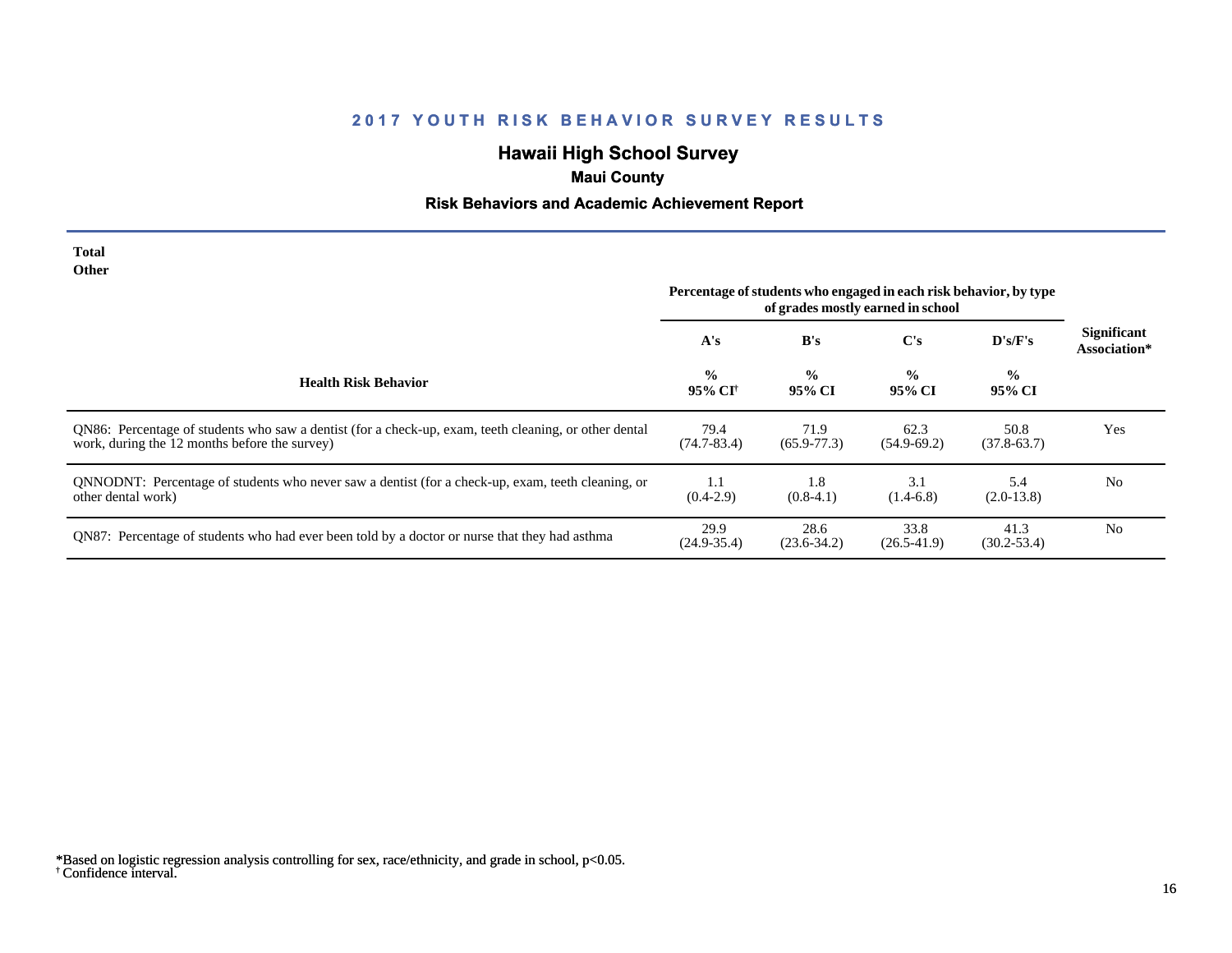# **Hawaii High School Survey**

# **Maui County**

## **Risk Behaviors and Academic Achievement Report**

| Total      |
|------------|
| Site-Added |

|                                                                                                                                                                                                                                                                                                                                                                                                                                                                                      | Percentage of students who engaged in each risk behavior, by type<br>of grades mostly earned in school |                         |                         |                         |                                    |
|--------------------------------------------------------------------------------------------------------------------------------------------------------------------------------------------------------------------------------------------------------------------------------------------------------------------------------------------------------------------------------------------------------------------------------------------------------------------------------------|--------------------------------------------------------------------------------------------------------|-------------------------|-------------------------|-------------------------|------------------------------------|
|                                                                                                                                                                                                                                                                                                                                                                                                                                                                                      | A's                                                                                                    | B's                     | C's                     | D's/F's                 | <b>Significant</b><br>Association* |
| <b>Health Risk Behavior</b>                                                                                                                                                                                                                                                                                                                                                                                                                                                          | $\frac{0}{0}$<br>95% CI <sup>+</sup>                                                                   | $\frac{0}{0}$<br>95% CI | $\frac{0}{0}$<br>95% CI | $\frac{6}{6}$<br>95% CI |                                    |
| QN90: Percentage of students who report they do not describe themselves as only one race or ethnicity                                                                                                                                                                                                                                                                                                                                                                                | 16.4<br>$(12.7 - 21.0)$                                                                                | 17.7<br>$(13.8-22.3)$   | 19.4<br>$(14.1 - 26.0)$ | 17.9<br>$(11.3-27.0)$   | N <sub>0</sub>                     |
| QN91: Percentage of students who reported that either of their parents or other adults in their family<br>are serving on active duty in the military                                                                                                                                                                                                                                                                                                                                 | 12.9<br>$(9.9-16.7)$                                                                                   | 19.0<br>$(14.8 - 23.9)$ | 16.8<br>$(11.6 - 23.9)$ | 23.2<br>$(15.9 - 32.5)$ | N <sub>0</sub>                     |
| QN92: Percentage of students who reported someone they were dating or going out with purposely<br>tried to control them or emotionally hurt them one or more times (such things as being told who they<br>could and could not spend time with, being humiliated in front of others, or being threatened if they did<br>not do what they wanted, during the 12 months before the survey, among students who dated or went<br>out with someone during the 12 months before the survey) | 31.3<br>$(24.6 - 38.7)$                                                                                | 32.0<br>$(24.8 - 40.2)$ | 30.1<br>$(22.2 - 39.4)$ | 50.4<br>$(37.2 - 63.6)$ | N <sub>0</sub>                     |
| QN93: Percentage of students who disagree or strongly disagree that harassment and bullying by other<br>students is a problem at their school                                                                                                                                                                                                                                                                                                                                        | 20.3<br>$(16.0 - 25.2)$                                                                                | 19.7<br>$(15.1 - 25.4)$ | 25.4<br>$(17.8 - 34.9)$ | 13.3<br>$(7.8-21.8)$    | N <sub>o</sub>                     |
| QN94: Percentage of students who did something to purposely hurt themselves without wanting to die<br>(such as cutting or burning themselves on purpose one or more times during the 12 months before the<br>survey)                                                                                                                                                                                                                                                                 | 19.2<br>$(15.6 - 23.5)$                                                                                | 16.6<br>$(12.9 - 21.0)$ | 25.6<br>$(19.8 - 32.4)$ | 34.7<br>$(23.7 - 47.7)$ | Yes                                |
| QN95: Percentage of students who first tried using an electronic vapor product before age 13 years                                                                                                                                                                                                                                                                                                                                                                                   | 6.3<br>$(4.0-9.8)$                                                                                     | 8.4<br>$(5.5-12.5)$     | 19.3<br>$(13.6 - 26.7)$ | 20.3<br>$(12.4 - 31.4)$ | Yes                                |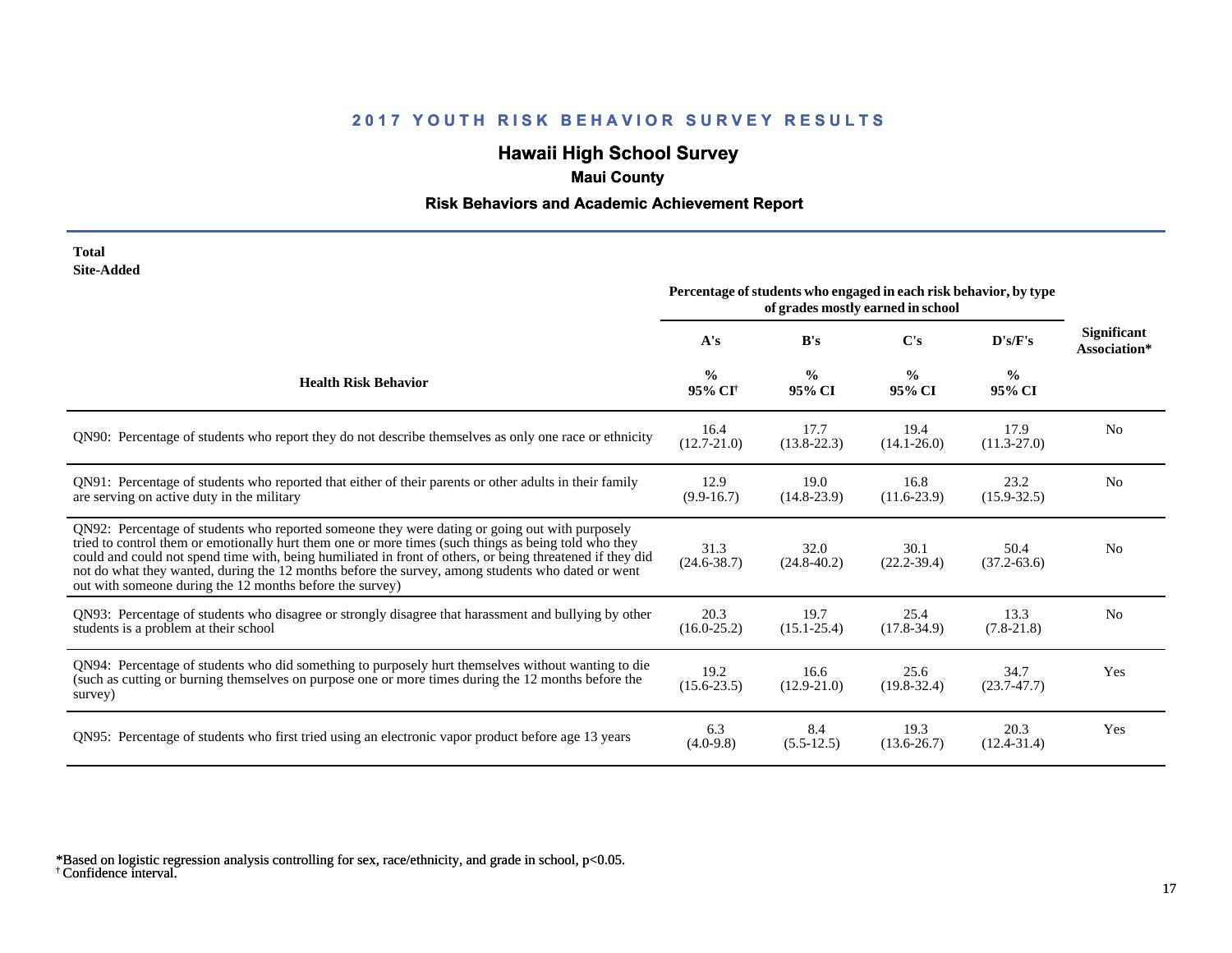# **Hawaii High School Survey**

## **Maui County**

#### **Risk Behaviors and Academic Achievement Report**

#### **Total Site-Added**

|                                                                                                                                                                                                                                                                                                                                                                                            | Percentage of students who engaged in each risk behavior, by type<br>of grades mostly earned in school |                         |                         |                         |                                    |
|--------------------------------------------------------------------------------------------------------------------------------------------------------------------------------------------------------------------------------------------------------------------------------------------------------------------------------------------------------------------------------------------|--------------------------------------------------------------------------------------------------------|-------------------------|-------------------------|-------------------------|------------------------------------|
|                                                                                                                                                                                                                                                                                                                                                                                            | A's                                                                                                    | B's                     | C's                     | D's/F's                 | <b>Significant</b><br>Association* |
| <b>Health Risk Behavior</b>                                                                                                                                                                                                                                                                                                                                                                | $\frac{0}{0}$<br>95% CI <sup>†</sup>                                                                   | $\frac{0}{0}$<br>95% CI | $\frac{0}{0}$<br>95% CI | $\frac{0}{0}$<br>95% CI |                                    |
| QN96: Percentage of students who usually got the alcohol they drank by buying it themselves (from a<br>store, such as a liquor store, convenience store, supermarket, discount store, or gas station, from a<br>restaurant, bar, or club, or from a public event such as a concert or sporting event, during the 30 days<br>before the survey, among students who currently drank alcohol) | 18.1<br>$(11.1 - 28.1)$                                                                                | 7.9<br>$(4.3-14.2)$     | 14.2<br>$(7.1 - 26.5)$  | 23.2<br>$(11.3-41.8)$   | Yes                                |
| QN97: Percentage of students who usually used marijuana by smoking it in a joint, bong, pipe, or blunt<br>(during the 30 days before the survey, among students who used marijuana)                                                                                                                                                                                                        | 70.4<br>$(54.6 - 82.5)$                                                                                | 77.8<br>$(65.3 - 86.6)$ | 74.3<br>$(59.7 - 85.0)$ | 73.6<br>$(53.6 - 87.1)$ | N <sub>0</sub>                     |
| QN98: Percentage of students who ever used hallucinogenic drugs (such as LSD, acid, PCP, angel<br>dust, mescaline, or mushrooms, one or more times during their life)                                                                                                                                                                                                                      | 8.7<br>$(5.8-12.7)$                                                                                    | 10.5<br>$(6.7-16.1)$    | 7.3<br>$(4.2 - 12.7)$   | 16.0<br>$(9.7 - 25.2)$  | N <sub>o</sub>                     |
| QN99: Percentage of students who are transgender                                                                                                                                                                                                                                                                                                                                           | 2.1<br>$(1.0-4.3)$                                                                                     | 4.5<br>$(2.0-10.0)$     | 3.0<br>$(1.3-7.0)$      | 0.5<br>$(0.1 - 3.4)$    | N <sub>o</sub>                     |
| QN100: Percentage of students who tried to lose weight or keep from gaining weight by going without<br>eating for 24 hours or more; taking any diet pills, powders, or liquids; vomiting or taking laxatives;<br>smoking cigarettes; or skipping meals (during the 30 days before the survey)                                                                                              | 20.0<br>$(16.4 - 24.1)$                                                                                | 18.2<br>$(13.6 - 24.0)$ | 28.8<br>$(21.7 - 37.0)$ | 28.8<br>$(18.5 - 42.0)$ | Yes                                |
| QN101: Percentage of students who drank a can, bottle, pouch, or glass of a juice drink (such as Fruit<br>Punch, Hawaiian Sun, Aloha Maid, Sunny Delight, or Tang, but not counting 100% fruit juice, one or<br>more times per day during the 7 days before the survey)                                                                                                                    | 7.2<br>$(5.2-9.9)$                                                                                     | 11.4<br>$(8.5 - 15.1)$  | 11.2<br>$(7.5-16.3)$    | 23.6<br>$(16.0 - 33.5)$ | Yes                                |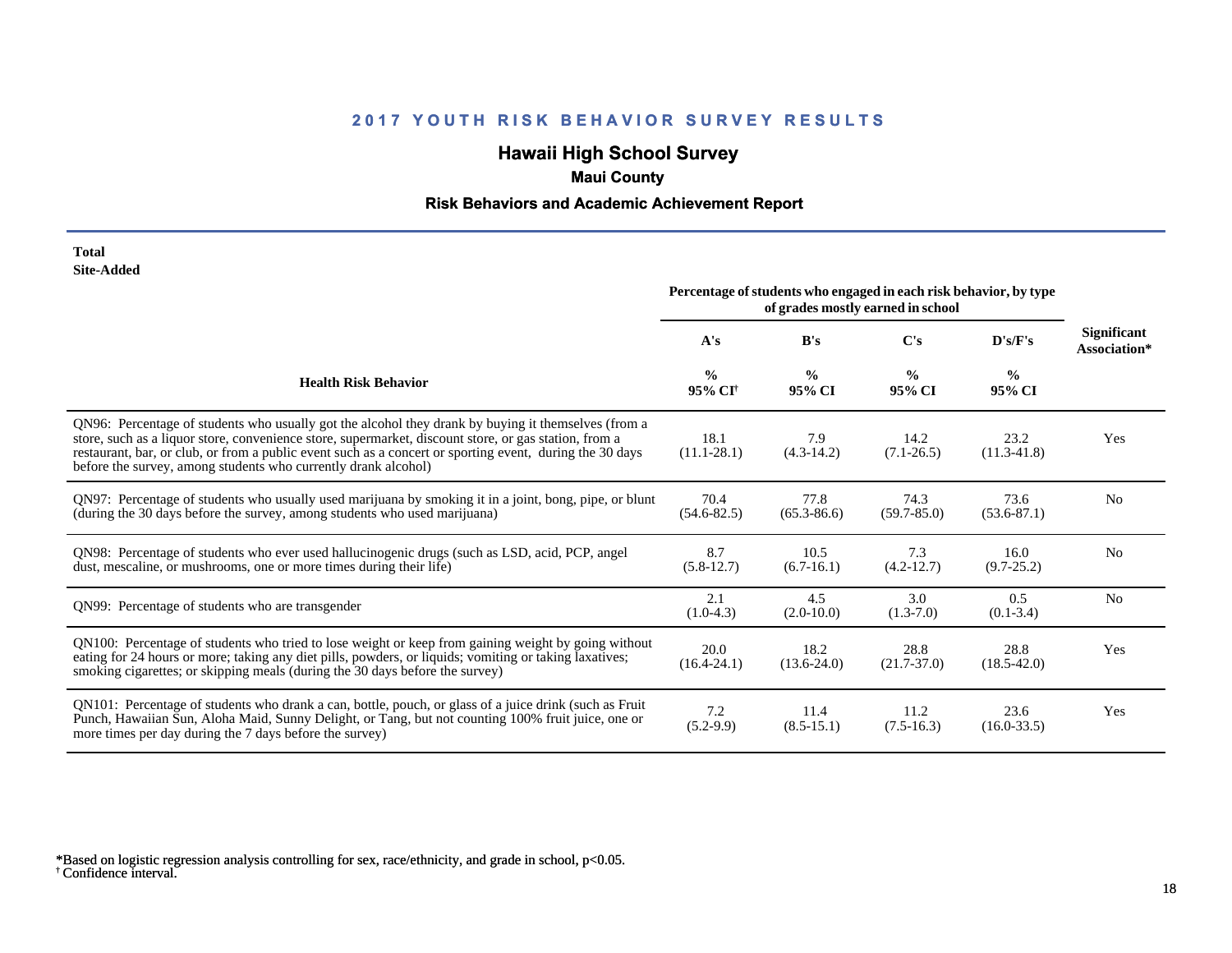# **Hawaii High School Survey**

## **Maui County**

#### **Risk Behaviors and Academic Achievement Report**

#### **Total Site-Added**

|                                                                                                      | Percentage of students who engaged in each risk behavior, by type<br>of grades mostly earned in school |                         |                         |                         |                                    |
|------------------------------------------------------------------------------------------------------|--------------------------------------------------------------------------------------------------------|-------------------------|-------------------------|-------------------------|------------------------------------|
|                                                                                                      | A's                                                                                                    | B's                     | $\bf C$ 's              | D's/F's                 | <b>Significant</b><br>Association* |
| <b>Health Risk Behavior</b>                                                                          | $\frac{0}{0}$<br>95% CI <sup>+</sup>                                                                   | $\frac{0}{0}$<br>95% CI | $\frac{0}{0}$<br>95% CI | $\frac{0}{0}$<br>95% CI |                                    |
| QN102: Percentage of students who most of the time or always went hungry because there was not       | 8.6                                                                                                    | 9.0                     | 14.4                    | 8.0                     | N <sub>0</sub>                     |
| enough food in their home (during the 30 days before the survey)                                     | $(6.0-12.1)$                                                                                           | $(6.1-13.1)$            | $(9.5-21.3)$            | $(3.9-15.8)$            |                                    |
| QN103: Percentage of students who did exercises to strengthen or tone their muscles on three or more | 36.2                                                                                                   | 48.7                    | 45.1                    | 32.8                    | N <sub>0</sub>                     |
| days (such as push-ups, sit-ups, or weight lifting, during the 7 days before the survey)             | $(31.5-41.2)$                                                                                          | $(42.1 - 55.2)$         | $(37.5 - 53.0)$         | $(24.5 - 42.2)$         |                                    |
| QN104: Percentage of students who walk or ride their bike to or from school (one or more days during | 27.0                                                                                                   | 31.5                    | 40.7                    | 44.0                    | Yes                                |
| an average week when they are in school and weather allows them to do so)                            | $(22.3 - 32.4)$                                                                                        | $(25.6 - 38.2)$         | $(33.1 - 48.7)$         | $(31.6 - 57.2)$         |                                    |
| QN105: Percentage of students who have been taught about AIDS or HIV infection in school             | 74.0<br>$(68.2 - 79.1)$                                                                                | 77.1<br>$(71.6 - 81.8)$ | 71.9<br>$(63.9 - 78.7)$ | 76.0<br>$(62.6 - 85.6)$ | N <sub>0</sub>                     |
| QN106: Percentage of students who most of the time or always wear sunscreen (with an SPF of 15 or    | 14.7                                                                                                   | 9.4                     | 7.5                     | 5.4                     | N <sub>0</sub>                     |
| higher when they are outside for more than one hour on a sunny day)                                  | $(11.2 - 19.0)$                                                                                        | $(6.2-14.0)$            | $(3.4-15.5)$            | $(2.1 - 13.0)$          |                                    |
| QN107: Percentage of students who had a toothache (during the 12 months before the survey)           | 29.9<br>$(24.9 - 35.4)$                                                                                | 29.8<br>$(24.4 - 35.8)$ | 23.6<br>$(17.8 - 30.4)$ | 19.4<br>$(12.5 - 28.8)$ | N <sub>o</sub>                     |
| QN108: Percentage of students who saw a doctor or nurse (for a check-up or physical exam when they   | 72.2                                                                                                   | 64.1                    | 61.1                    | 55.6                    | Yes                                |
| were not sick or injured during the 12 months before the survey)                                     | $(67.0 - 76.8)$                                                                                        | $(57.4 - 70.2)$         | $(53.4 - 68.2)$         | $(43.2 - 67.4)$         |                                    |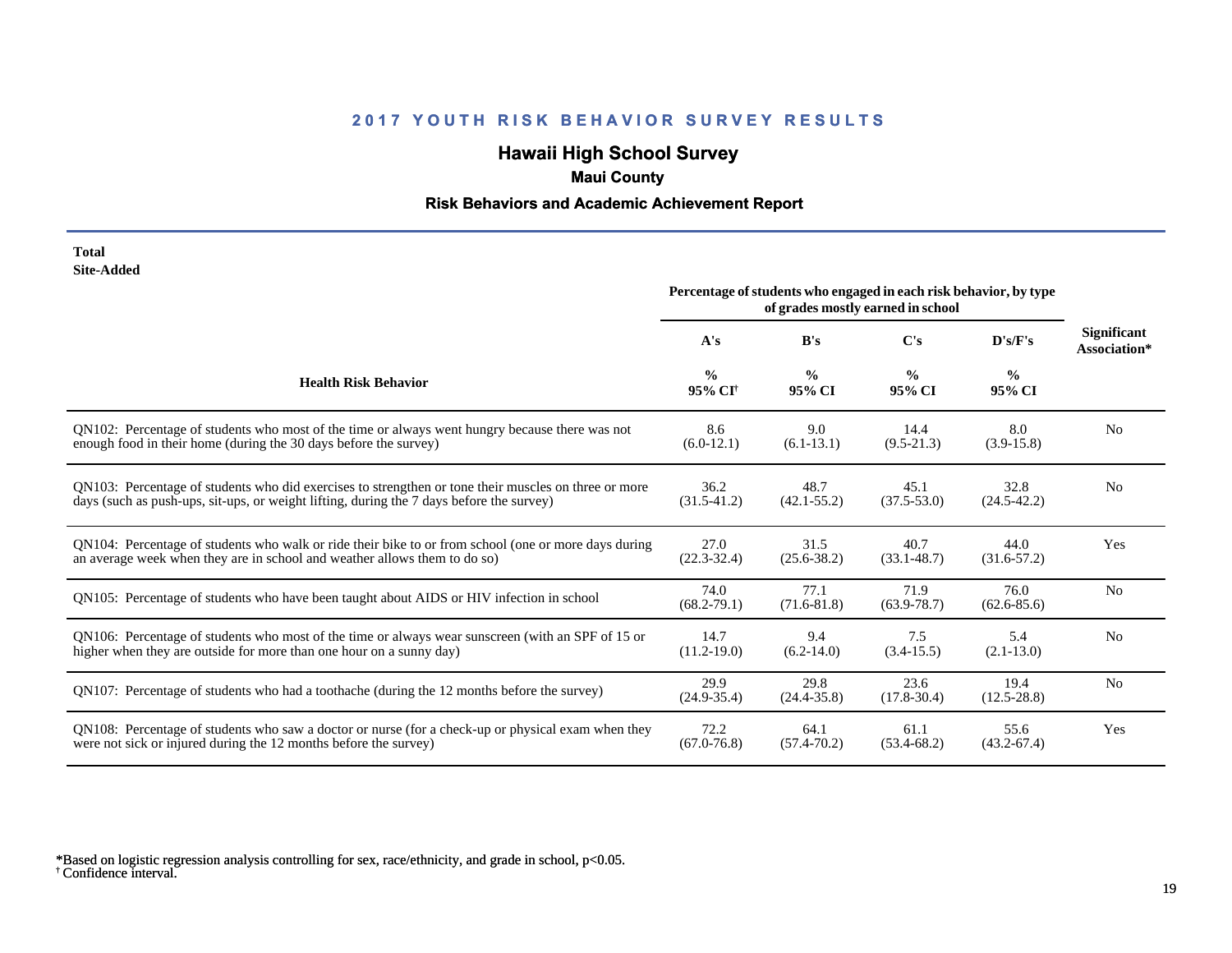# **Hawaii High School Survey**

### **Maui County**

#### **Risk Behaviors and Academic Achievement Report**

| Total      |
|------------|
| Site-Added |

|                                                                                                                                                                                                                                             | Percentage of students who engaged in each risk behavior, by type<br>of grades mostly earned in school |                         |                         |                         |                                    |
|---------------------------------------------------------------------------------------------------------------------------------------------------------------------------------------------------------------------------------------------|--------------------------------------------------------------------------------------------------------|-------------------------|-------------------------|-------------------------|------------------------------------|
|                                                                                                                                                                                                                                             | A's                                                                                                    | B's                     | $\bf C's$               | D's/F's                 | <b>Significant</b><br>Association* |
| <b>Health Risk Behavior</b>                                                                                                                                                                                                                 | $\frac{0}{0}$<br>95% CI <sup>+</sup>                                                                   | $\frac{0}{0}$<br>95% CI | $\frac{0}{0}$<br>95% CI | $\frac{0}{0}$<br>95% CI |                                    |
| QN109: Percentage of students who had been told by a doctor or nurse that they had asthma and who                                                                                                                                           | 10.9                                                                                                   | 14.0                    | 18.2                    | 17.1                    | N <sub>0</sub>                     |
| still have asthma                                                                                                                                                                                                                           | $(7.7-15.2)$                                                                                           | $(10.3 - 18.9)$         | $(13.4 - 24.3)$         | $(11.1 - 25.2)$         |                                    |
| QN110: Percentage of students who did not go to school because they were sick (on one or more days                                                                                                                                          | 32.3                                                                                                   | 39.7                    | 43.1                    | 61.6                    | Yes                                |
| during the 30 days before the survey)                                                                                                                                                                                                       | $(27.5 - 37.5)$                                                                                        | $(33.8 - 46.0)$         | $(35.8 - 50.7)$         | $(48.6 - 73.1)$         |                                    |
| QN111: Percentage of students who usually slept in the home of a friend, family member, or other<br>person because they had to leave their home or their parent or guardian cannot afford housing (during<br>the 30 days before the survey) | 3.7<br>$(1.7-7.6)$                                                                                     | 2.9<br>$(1.7-4.9)$      | 8.9<br>$(5.2 - 14.8)$   | 7.4<br>$(2.9-17.5)$     | N <sub>0</sub>                     |
| QN112: Percentage of students who probably or definitely will complete a post high school program                                                                                                                                           | 75.1                                                                                                   | 70.3                    | 65.0                    | 46.3                    | Yes                                |
| (such as a vocational training program, military service, community college, or 4-year college)                                                                                                                                             | $(70.3 - 79.3)$                                                                                        | $(64.6 - 75.4)$         | $(57.0 - 72.3)$         | $(34.1 - 58.9)$         |                                    |
| QN113: Percentage of students who most of the time or always get the kind of help they need (among                                                                                                                                          | 23.8                                                                                                   | 16.3                    | 15.6                    | 11.1                    | N <sub>0</sub>                     |
| students who report having felt sad, empty, hopeless, angry, or anxious)                                                                                                                                                                    | $(18.2 - 30.4)$                                                                                        | $(11.9-22.0)$           | $(10.1 - 23.1)$         | $(5.5-21.1)$            |                                    |
| QN114: Percentage of students who reported there is at least one teacher or other adult in their school                                                                                                                                     | 61.1                                                                                                   | 59.6                    | 59.6                    | 58.6                    | N <sub>0</sub>                     |
| that they can talk to if they have a problem                                                                                                                                                                                                | $(54.3 - 67.6)$                                                                                        | $(52.6 - 66.3)$         | $(52.5 - 66.3)$         | $(44.1 - 71.7)$         |                                    |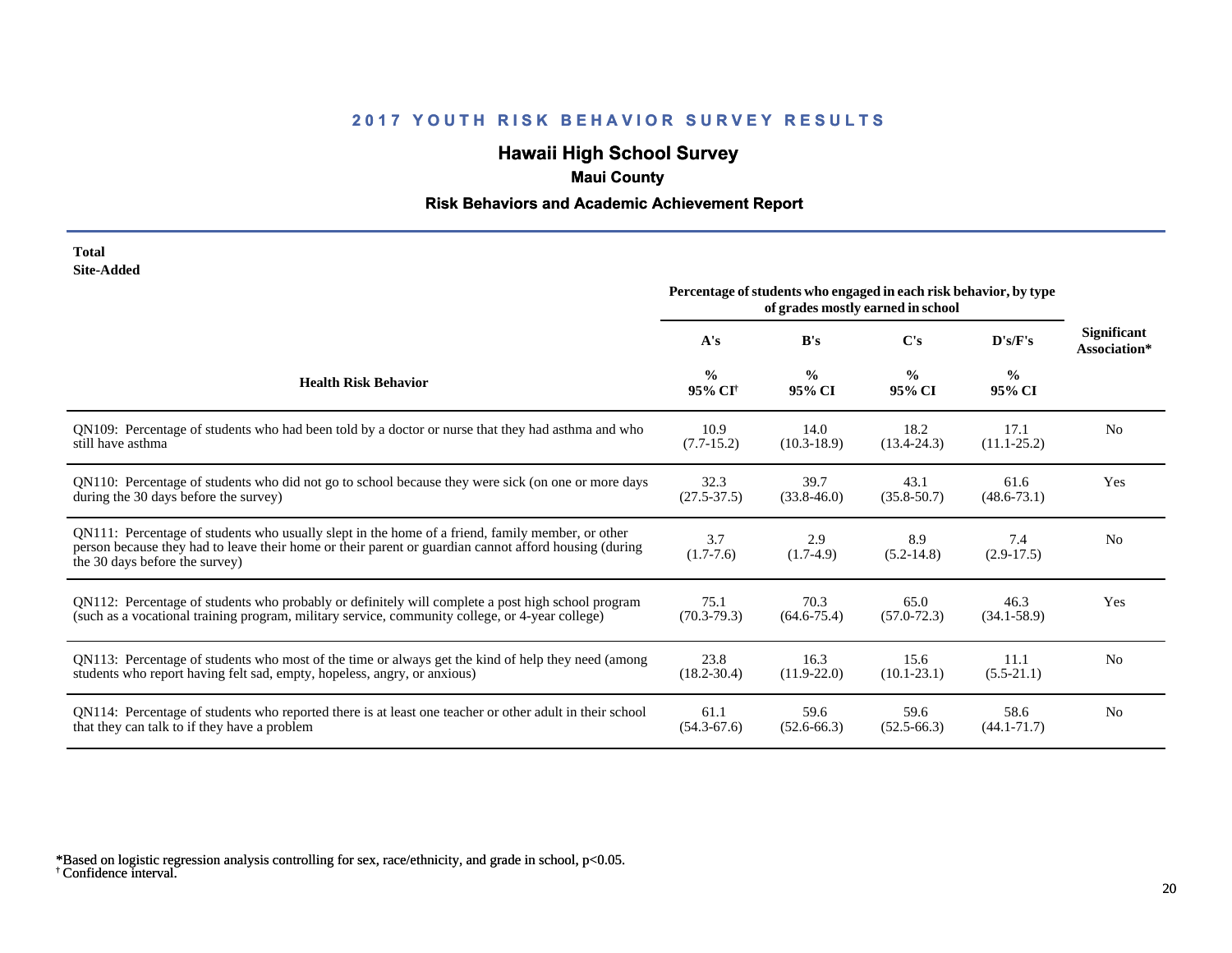# **Hawaii High School Survey**

### **Maui County**

#### **Risk Behaviors and Academic Achievement Report**

#### **Total Site-Added**

|                                                                                                        | Percentage of students who engaged in each risk behavior, by type<br>of grades mostly earned in school |                         |                         |                         |                                    |
|--------------------------------------------------------------------------------------------------------|--------------------------------------------------------------------------------------------------------|-------------------------|-------------------------|-------------------------|------------------------------------|
|                                                                                                        | A's                                                                                                    | B's                     | $\bf C's$               | D's/F's                 | <b>Significant</b><br>Association* |
| <b>Health Risk Behavior</b>                                                                            | $\frac{0}{0}$<br>95% CI <sup>†</sup>                                                                   | $\frac{6}{6}$<br>95% CI | $\frac{0}{0}$<br>95% CI | $\frac{6}{6}$<br>95% CI |                                    |
| QN115: Percentage of students who have an adult outside of school they can talk to about things that   | 72.5                                                                                                   | 69.6                    | 69.0                    | 79.4                    | N <sub>0</sub>                     |
| are important to them                                                                                  | $(67.2 - 77.2)$                                                                                        | $(63.1 - 75.4)$         | $(63.1 - 74.3)$         | $(67.5 - 87.8)$         |                                    |
| QN116: Percentage of students who reported their parents or other adults in their family talked with   | 57.0                                                                                                   | 51.6                    | 53.8                    | 47.2                    | N <sub>0</sub>                     |
| them about what they expect them to do or not to do when it comes to sex                               | $(51.4 - 62.5)$                                                                                        | $(44.8 - 58.5)$         | $(46.7 - 60.8)$         | $(34.7-60.1)$           |                                    |
| QN117: Percentage of students who report their parents would feel it was a little bit wrong, wrong, or | 93.5                                                                                                   | 87.1                    | 87.8                    | 84.7                    | Yes                                |
| very wrong for them to drink beer, wine, or hard liquor regularly (such as rum, gin, vodka or whiskey) | $(90.8 - 95.4)$                                                                                        | $(81.9 - 91.0)$         | $(81.0 - 92.4)$         | $(73.5-91.7)$           |                                    |
| QN118: Percentage of students who have talked with one of their parents or another adult in their      | 48.6                                                                                                   | 42.5                    | 42.9                    | 60.9                    | N <sub>0</sub>                     |
| family about the dangers of tobacco, alcohol, or drug use (during the 12 months before the survey)     | $(43.4 - 53.8)$                                                                                        | $(36.1 - 49.1)$         | $(34.6 - 51.6)$         | $(48.1 - 72.4)$         |                                    |
| QN119: Percentage of students who have ridden in a car driven by someone, including the student,       | 22.1                                                                                                   | 24.3                    | 27.4                    | 39.3                    | Yes                                |
| who was "high" or had been using alcohol or drugs (during the 30 days before the survey)               | $(17.1 - 28.0)$                                                                                        | $(18.8 - 30.9)$         | $(20.6 - 35.4)$         | $(26.4 - 53.9)$         |                                    |
| QN120: Percentage of students who ever use alcohol or drugs to relax, feel better about themselves, or | 18.3                                                                                                   | 24.1                    | 32.2                    | 34.0                    | Yes                                |
| fit in                                                                                                 | $(14.5 - 22.7)$                                                                                        | $(18.8 - 30.4)$         | $(25.8 - 39.3)$         | $(22.1 - 48.3)$         |                                    |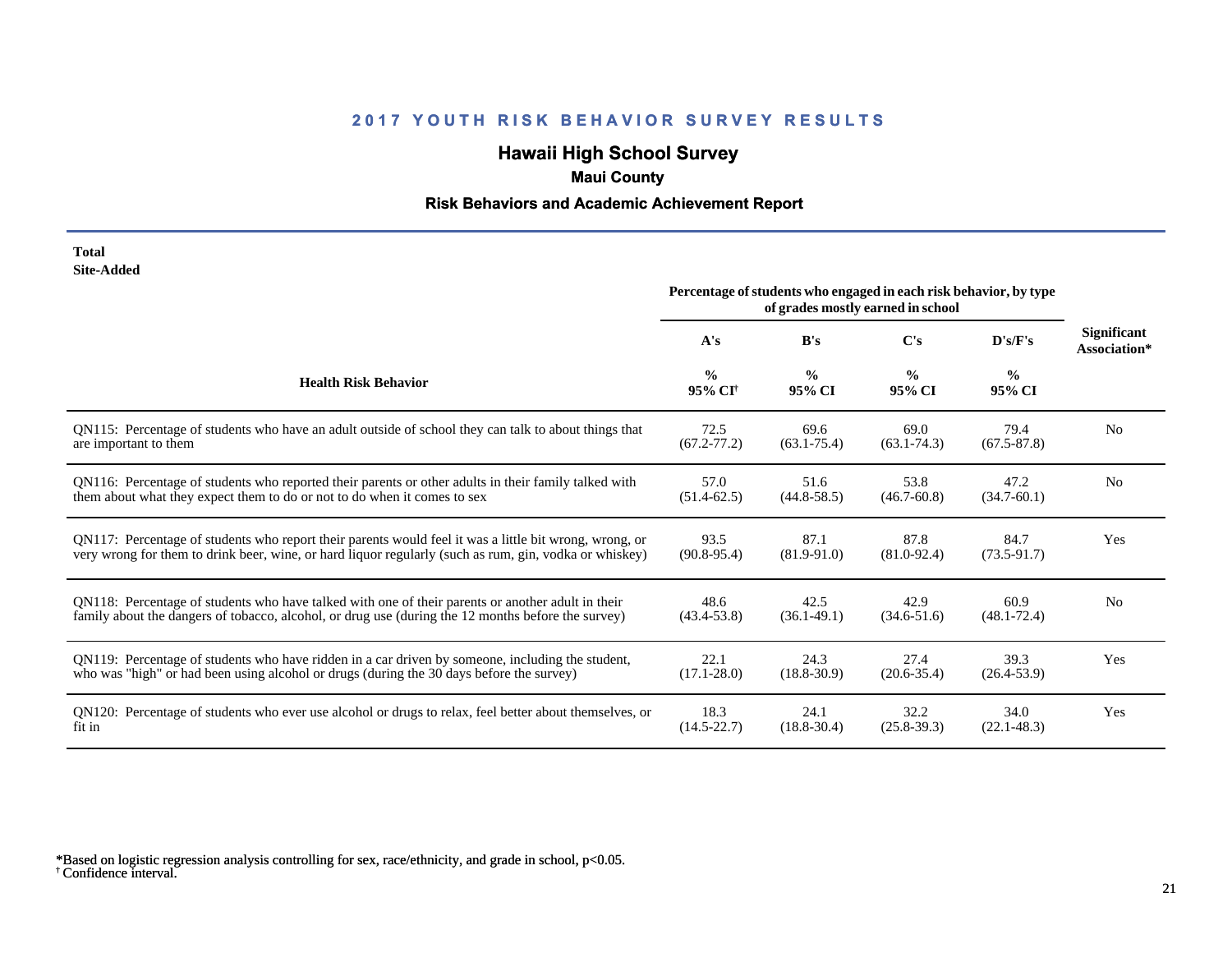# **Hawaii High School Survey**

## **Maui County**

#### **Risk Behaviors and Academic Achievement Report**

#### **Total Site-Added**

|                                                                                                                                                              | Percentage of students who engaged in each risk behavior, by type<br>of grades mostly earned in school |                         |                         |                         |                             |
|--------------------------------------------------------------------------------------------------------------------------------------------------------------|--------------------------------------------------------------------------------------------------------|-------------------------|-------------------------|-------------------------|-----------------------------|
|                                                                                                                                                              | A's                                                                                                    | B's                     | C's                     | D's/F's                 | Significant<br>Association* |
| <b>Health Risk Behavior</b>                                                                                                                                  | $\frac{0}{0}$<br>95% CI <sup>†</sup>                                                                   | $\frac{0}{0}$<br>95% CI | $\frac{0}{0}$<br>95% CI | $\frac{0}{0}$<br>95% CI |                             |
| QN121: Percentage of students who ever use alcohol or drugs while they are alone                                                                             | 17.1<br>$(13.3 - 21.7)$                                                                                | 20.3<br>$(15.7 - 25.8)$ | 26.3<br>$(20.7 - 32.9)$ | 31.1<br>$(21.3-42.9)$   | Yes                         |
| QN122: Percentage of students who ever forget things they did while using alcohol or drugs                                                                   | 15.3<br>$(11.7-19.8)$                                                                                  | 21.1<br>$(16.2 - 27.1)$ | 18.5<br>$(12.9 - 25.8)$ | 28.9<br>$(20.3 - 39.4)$ | Yes                         |
| QN123: Percentage of students who have ever gotten into trouble while they were using alcohol or<br>drugs                                                    | 11.8<br>$(8.6 - 15.9)$                                                                                 | 16.2<br>$(11.9-21.7)$   | 21.3<br>$(15.9 - 28.0)$ | 28.5<br>$(17.6 - 42.7)$ | Yes                         |
| QN124: Percentage of students who have attended school under the influence of alcohol, marijuana, or<br>other drugs (during the 12 months before the survey) | 16.7<br>$(12.9 - 21.4)$                                                                                | 20.1<br>$(15.0 - 26.5)$ | 23.7<br>$(18.2 - 30.4)$ | 36.1<br>$(24.7-49.4)$   | Yes                         |
| QN125: Percentage of students who have family or friends that have told them that they should cut<br>down on their drinking or drug use                      | 12.5<br>$(9.2 - 16.9)$                                                                                 | 14.2<br>$(9.9-19.9)$    | 20.2<br>$(14.7 - 27.0)$ | 39.3<br>$(28.3 - 51.5)$ | Yes                         |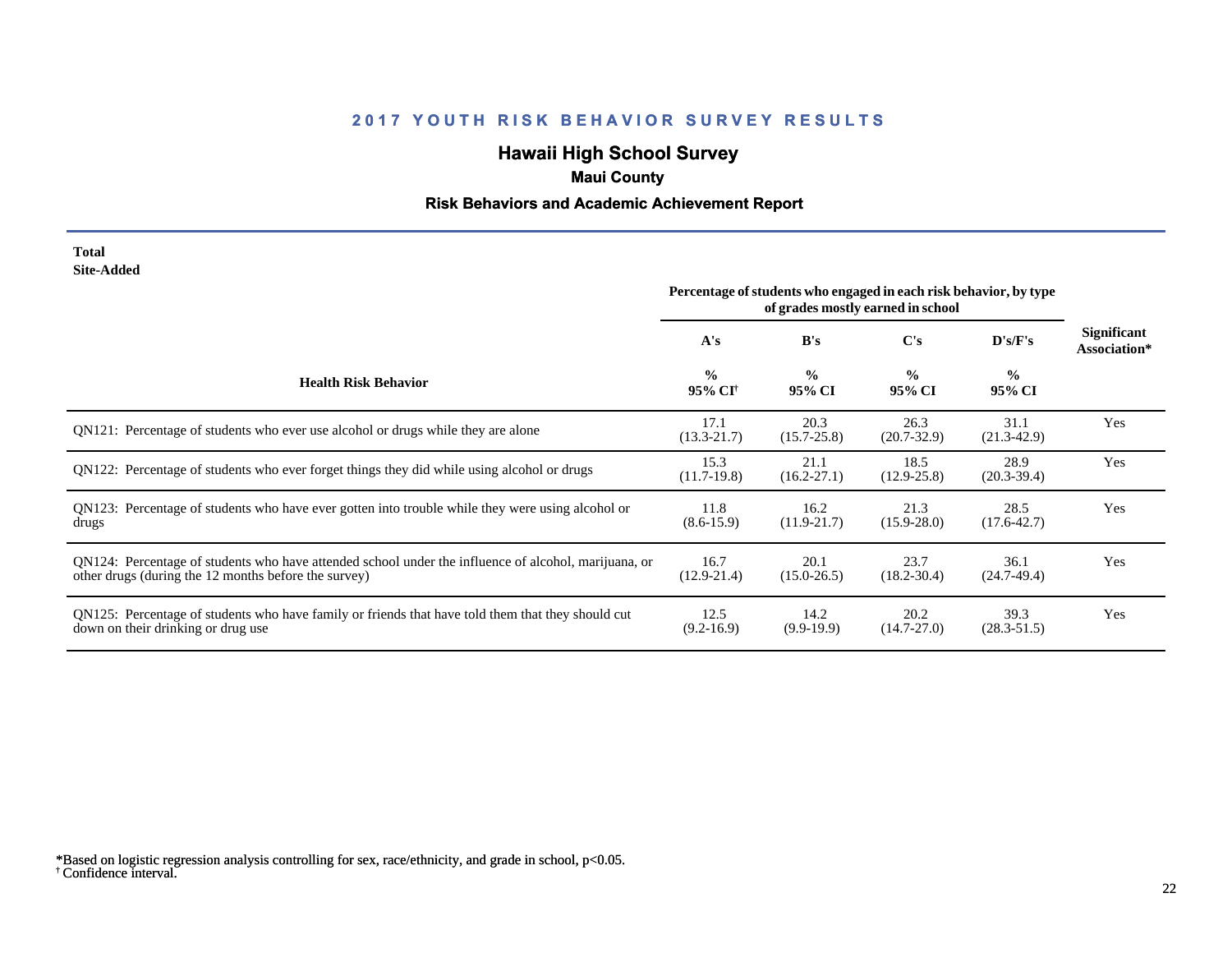# **Hawaii High School Survey**

### **Maui County**

#### **Risk Behaviors and Academic Achievement Report**

#### **Male Unintentional Injuries/Violence**

|                                                                                                                                                                                                                                                                                                        | Percentage of students who engaged in each risk behavior, by type |                         |                         |                         |                             |
|--------------------------------------------------------------------------------------------------------------------------------------------------------------------------------------------------------------------------------------------------------------------------------------------------------|-------------------------------------------------------------------|-------------------------|-------------------------|-------------------------|-----------------------------|
|                                                                                                                                                                                                                                                                                                        | A's                                                               | B's                     | C's                     | D's/F's                 | Significant<br>Association* |
| <b>Health Risk Behavior</b>                                                                                                                                                                                                                                                                            | $\frac{0}{0}$<br>95% CI <sup>+</sup>                              | $\frac{0}{0}$<br>95% CI | $\frac{6}{9}$<br>95% CI | $\frac{0}{0}$<br>95% CI |                             |
| QN11: Percentage of students who texted or e-mailed while driving a car or other vehicle (on at least 1<br>day during the 30 days before the survey, among students who had driven a car or other vehicle during<br>the 30 days before the survey)                                                     | 41.3<br>$(28.0 - 56.0)$                                           | 41.1<br>$(27.4 - 56.2)$ | 52.6<br>$(37.1 - 67.6)$ | 44.1<br>$(24.6 - 65.7)$ | N <sub>0</sub>              |
| QN12: Percentage of students who carried a weapon (such as a gun, knife, or club, on at least 1 day<br>during the 30 days before the survey)                                                                                                                                                           | 20.3<br>$(13.3 - 29.6)$                                           | 15.8<br>$(10.7 - 22.8)$ | 19.2<br>$(12.2 - 28.9)$ | 17.4<br>$(9.9 - 28.8)$  | N <sub>0</sub>              |
| QN15: Percentage of students who did not go to school because they felt unsafe at school or on their<br>way to or from school (on at least 1 day during the 30 days before the survey)                                                                                                                 | 7.8<br>$(4.1 - 14.2)$                                             | 8.1<br>$(4.2 - 15.0)$   | 10.2<br>$(5.3-18.7)$    | 16.9<br>$(7.1 - 35.0)$  | N <sub>0</sub>              |
| QN17: Percentage of students who were in a physical fight (one or more times during the 12 months<br>before the survey)                                                                                                                                                                                | 18.9<br>$(12.3-27.9)$                                             | 23.6<br>$(16.9 - 31.9)$ | 23.8<br>$(15.8 - 34.2)$ | 45.1<br>$(30.6 - 60.5)$ | Yes                         |
| QN19: Percentage of students who were ever physically forced to have sexual intercourse (when they<br>did not want to)                                                                                                                                                                                 | 4.6<br>$(2.4 - 8.5)$                                              | 4.9<br>$(2.4-9.7)$      | 5.6<br>$(2.1 - 14.1)$   | 12.4<br>$(3.9 - 33.0)$  | N <sub>0</sub>              |
| QN20: Percentage of students who experienced sexual violence (being forced by anyone to do sexual<br>things [counting such things as kissing, touching, or being physically forced to have sexual intercourse]<br>that they did not want to, one or more times during the 12 months before the survey) | 13.1<br>$(7.8-21.2)$                                              | 4.9<br>$(2.6-9.2)$      | 12.1<br>$(6.0-22.9)$    | 16.4<br>$(6.6 - 35.2)$  | Yes                         |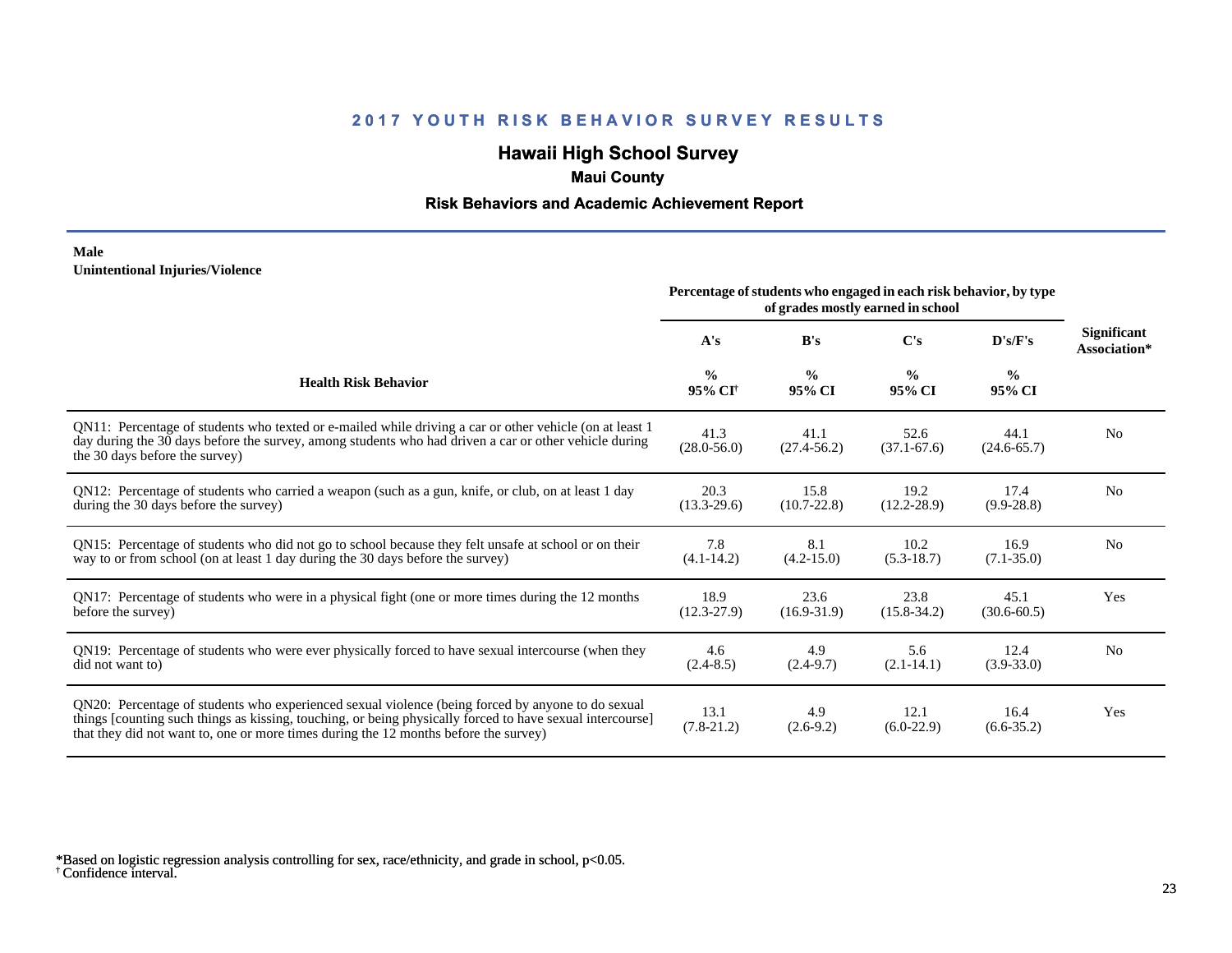## **Hawaii High School Survey**

### **Maui County**

#### **Risk Behaviors and Academic Achievement Report**

#### **Male Unintentional Injuries/Violence**

|                                                                                                                                                                                                                                                                                                                                                                                                                        | Percentage of students who engaged in each risk behavior, by type<br>of grades mostly earned in school |                         |                         |                         |                             |
|------------------------------------------------------------------------------------------------------------------------------------------------------------------------------------------------------------------------------------------------------------------------------------------------------------------------------------------------------------------------------------------------------------------------|--------------------------------------------------------------------------------------------------------|-------------------------|-------------------------|-------------------------|-----------------------------|
|                                                                                                                                                                                                                                                                                                                                                                                                                        | A's                                                                                                    | B's                     | C's                     | D's/F's                 | Significant<br>Association* |
| <b>Health Risk Behavior</b>                                                                                                                                                                                                                                                                                                                                                                                            | $\frac{0}{0}$<br>95% CI <sup>+</sup>                                                                   | $\frac{0}{0}$<br>95% CI | $\frac{0}{0}$<br>95% CI | $\frac{0}{0}$<br>95% CI |                             |
| QN22: Percentage of students who experienced physical dating violence (being physically hurt on<br>purpose by someone they were dating or going out with [counting such things as being hit, slammed<br>into something, or injured with an object or weapon] one or more times during the 12 months before<br>the survey, among students who dated or went out with someone during the 12 months before the<br>survey) | 10.1<br>$(3.9-23.9)$                                                                                   | 12.0<br>$(6.4-21.2)$    | 18.5<br>$(8.0 - 37.2)$  | 25.7<br>$(8.4 - 56.7)$  | N <sub>0</sub>              |
| QN23: Percentage of students who were bullied on school property (ever during the 12 months before                                                                                                                                                                                                                                                                                                                     | 23.2                                                                                                   | 22.1                    | 20.1                    | 27.4                    | N <sub>0</sub>              |
| the survey)                                                                                                                                                                                                                                                                                                                                                                                                            | $(16.2 - 32.0)$                                                                                        | $(15.4 - 30.7)$         | $(13.4 - 28.9)$         | $(15.2 - 44.3)$         |                             |
| QN24: Percentage of students who were electronically bullied (counting being bullied through texting,                                                                                                                                                                                                                                                                                                                  | 19.0                                                                                                   | 14.9                    | 13.4                    | 11.9                    | N <sub>0</sub>              |
| Instagram, Facebook, or other social media, ever during the 12 months before the survey)                                                                                                                                                                                                                                                                                                                               | $(12.7 - 27.4)$                                                                                        | $(9.6-22.2)$            | $(7.8-22.0)$            | $(5.8-22.9)$            |                             |
| QN25: Percentage of students who felt sad or hopeless (almost every day for $>=$ 2 weeks in a row so                                                                                                                                                                                                                                                                                                                   | 19.5                                                                                                   | 27.2                    | 27.5                    | 44.6                    | Yes                         |
| that they stopped doing some usual activities, ever during the 12 months before the survey)                                                                                                                                                                                                                                                                                                                            | $(13.4 - 27.5)$                                                                                        | $(19.7-36.2)$           | $(17.6 - 40.3)$         | $(28.5 - 62.1)$         |                             |
| QN26: Percentage of students who seriously considered attempting suicide (ever during the 12 months                                                                                                                                                                                                                                                                                                                    | 15.9                                                                                                   | 7.7                     | 16.6                    | 22.3                    | N <sub>0</sub>              |
| before the survey)                                                                                                                                                                                                                                                                                                                                                                                                     | $(10.8 - 22.9)$                                                                                        | $(4.8-12.2)$            | $(9.7-26.9)$            | $(10.5-41.1)$           |                             |
| QN27: Percentage of students who made a plan about how they would attempt suicide (during the 12                                                                                                                                                                                                                                                                                                                       | 10.5                                                                                                   | 6.9                     | 18.5                    | 12.0                    | Yes                         |
| months before the survey)                                                                                                                                                                                                                                                                                                                                                                                              | $(7.1 - 15.2)$                                                                                         | $(4.0-11.6)$            | $(11.0-29.2)$           | $(5.2 - 25.2)$          |                             |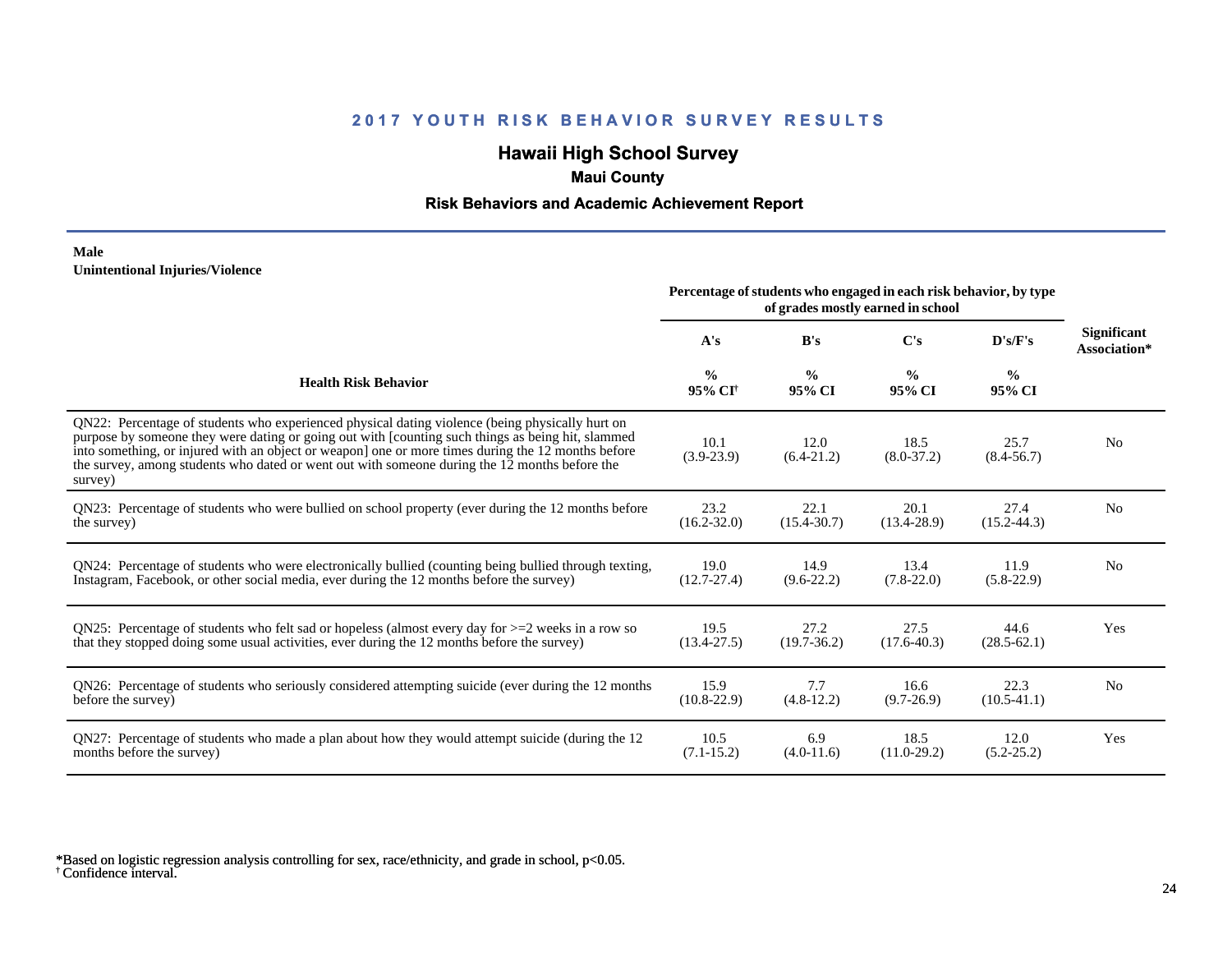# **Hawaii High School Survey**

## **Maui County**

#### **Risk Behaviors and Academic Achievement Report**

#### **Male Unintentional Injuries/Violence**

|                                                                                                                                                                                                   | Percentage of students who engaged in each risk behavior, by type<br>of grades mostly earned in school |                          |                         |                         |                                    |
|---------------------------------------------------------------------------------------------------------------------------------------------------------------------------------------------------|--------------------------------------------------------------------------------------------------------|--------------------------|-------------------------|-------------------------|------------------------------------|
|                                                                                                                                                                                                   | A's                                                                                                    | B's                      | $\bf C's$               | $\bf{D's/F's}$          | <b>Significant</b><br>Association* |
| <b>Health Risk Behavior</b>                                                                                                                                                                       | $\frac{0}{0}$<br>-95% CF                                                                               | $\frac{6}{10}$<br>95% CI | $\frac{0}{0}$<br>95% CI | $\frac{0}{0}$<br>95% CI |                                    |
| QN28: Percentage of students who attempted suicide (one or more times during the 12 months before<br>the survey)                                                                                  | 9.8<br>$(5.3-17.6)$                                                                                    | 5.0<br>$(2.5-9.7)$       | 7.8<br>$(3.6 - 16.0)$   | 15.8<br>$(6.7-33.2)$    | N <sub>0</sub>                     |
| QN29: Percentage of students who had a suicide attempt that resulted in an injury, poisoning, or<br>overdose that had to be treated by a doctor or nurse (during the 12 months before the survey) | 4.6<br>$(1.8-11.2)$                                                                                    | 1.0<br>$(0.1-6.6)$       | 0.0                     | 2.0<br>$(0.5-7.6)$      | N <sub>0</sub>                     |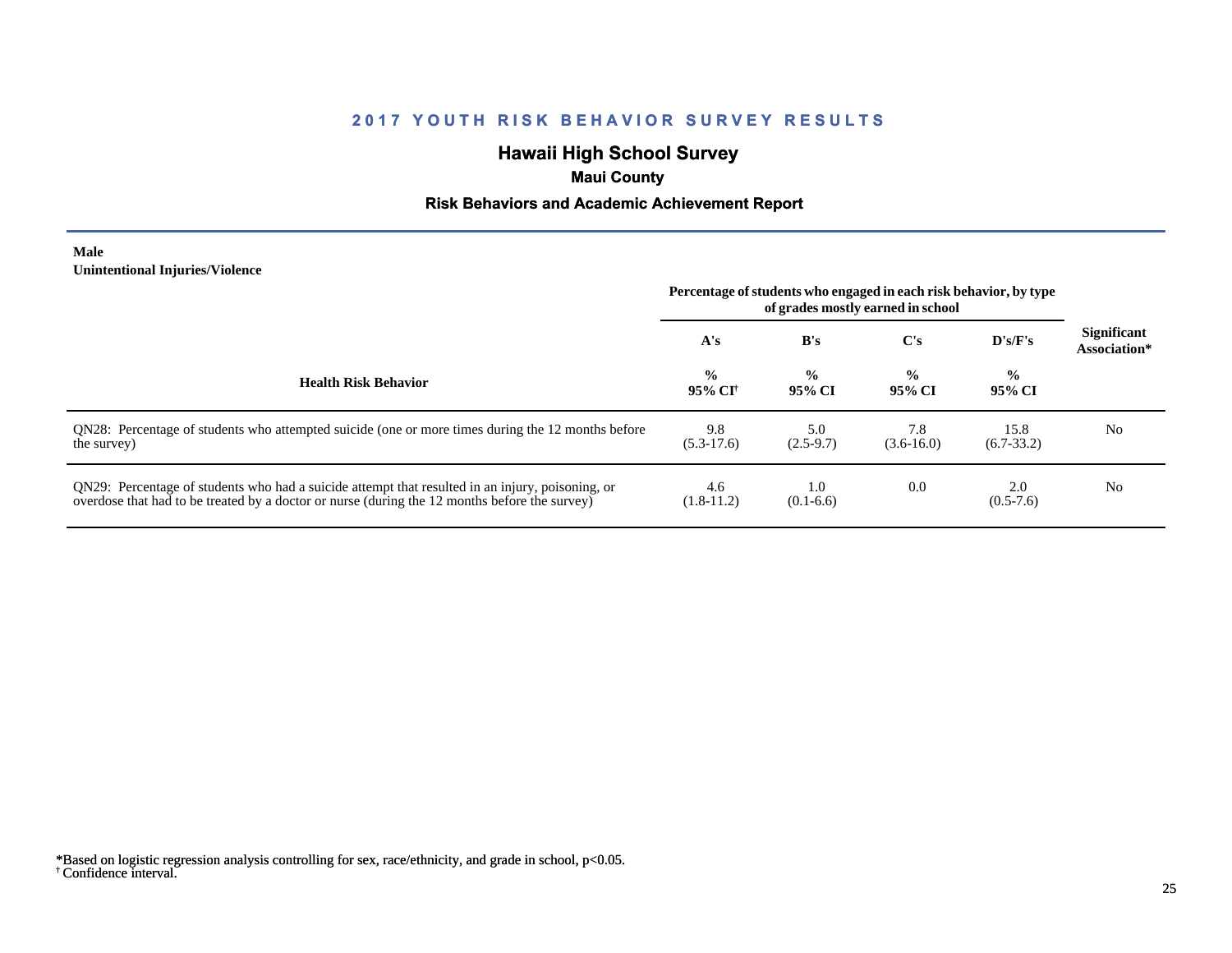# **Hawaii High School Survey**

## **Maui County**

#### **Risk Behaviors and Academic Achievement Report**

| Male               |  |
|--------------------|--|
| <b>Tobacco Use</b> |  |

|                                                                                                                                                                                                                                                                                                                 | Percentage of students who engaged in each risk behavior, by type<br>of grades mostly earned in school |                         |                         |                         |                                    |
|-----------------------------------------------------------------------------------------------------------------------------------------------------------------------------------------------------------------------------------------------------------------------------------------------------------------|--------------------------------------------------------------------------------------------------------|-------------------------|-------------------------|-------------------------|------------------------------------|
|                                                                                                                                                                                                                                                                                                                 | A's                                                                                                    | B's                     | $\bf C's$               | D's/F's                 | <b>Significant</b><br>Association* |
| <b>Health Risk Behavior</b>                                                                                                                                                                                                                                                                                     | $\frac{0}{0}$<br>95% CI <sup>+</sup>                                                                   | $\frac{0}{0}$<br>95% CI | $\frac{0}{0}$<br>95% CI | $\frac{0}{0}$<br>95% CI |                                    |
| QN31: Percentage of students who first tried cigarette smoking before age 13 years (even one or two<br>puffs)                                                                                                                                                                                                   | 12.7<br>$(7.6-20.4)$                                                                                   | 12.8<br>$(8.7-18.5)$    | 20.4<br>$(12.9 - 30.7)$ | 26.7<br>$(15.1 - 42.8)$ | Yes                                |
| QN32: Percentage of students who currently smoked cigarettes (on at least 1 day during the 30 days<br>before the survey)                                                                                                                                                                                        | 11.7<br>$(6.8-19.4)$                                                                                   | 7.2<br>$(3.3-15.1)$     | 12.7<br>$(6.5-23.5)$    | 25.0<br>$(14.9-39.0)$   | Yes                                |
| ONFRCIG: Percentage of students who currently smoked cigarettes frequently (on 20 or more days<br>during the 30 days before the survey)                                                                                                                                                                         | 2.8<br>$(0.9-8.4)$                                                                                     | 0.3<br>$(0.0-2.0)$      | 3.9<br>$(0.8-16.5)$     | 6.8<br>$(2.8-15.8)$     | Yes                                |
| QNDAYCIG: Percentage of students who currently smoked cigarettes daily (on all 30 days during the<br>30 days before the survey)                                                                                                                                                                                 | 1.9<br>$(0.4-7.7)$                                                                                     | 0.0                     | 3.9<br>$(0.8-16.5)$     | 3.1<br>$(0.8-11.0)$     | Yes                                |
| QN35: Percentage of students who currently used an electronic vapor product (including e-cigarettes,<br>e-cigars, e-pipes, vape pipes, vaping pens, e-hookahs, and hookah pens [such as blu, NJOY, Vuse,<br>MarkTen, Logic, Vapin Plus, eGo, and Halo], on at least 1 day during the 30 days before the survey) | 23.5<br>$(16.7 - 32.1)$                                                                                | 29.0<br>$(22.3 - 36.8)$ | 40.5<br>$(31.0 - 50.9)$ | 48.8<br>$(34.3 - 63.5)$ | Yes                                |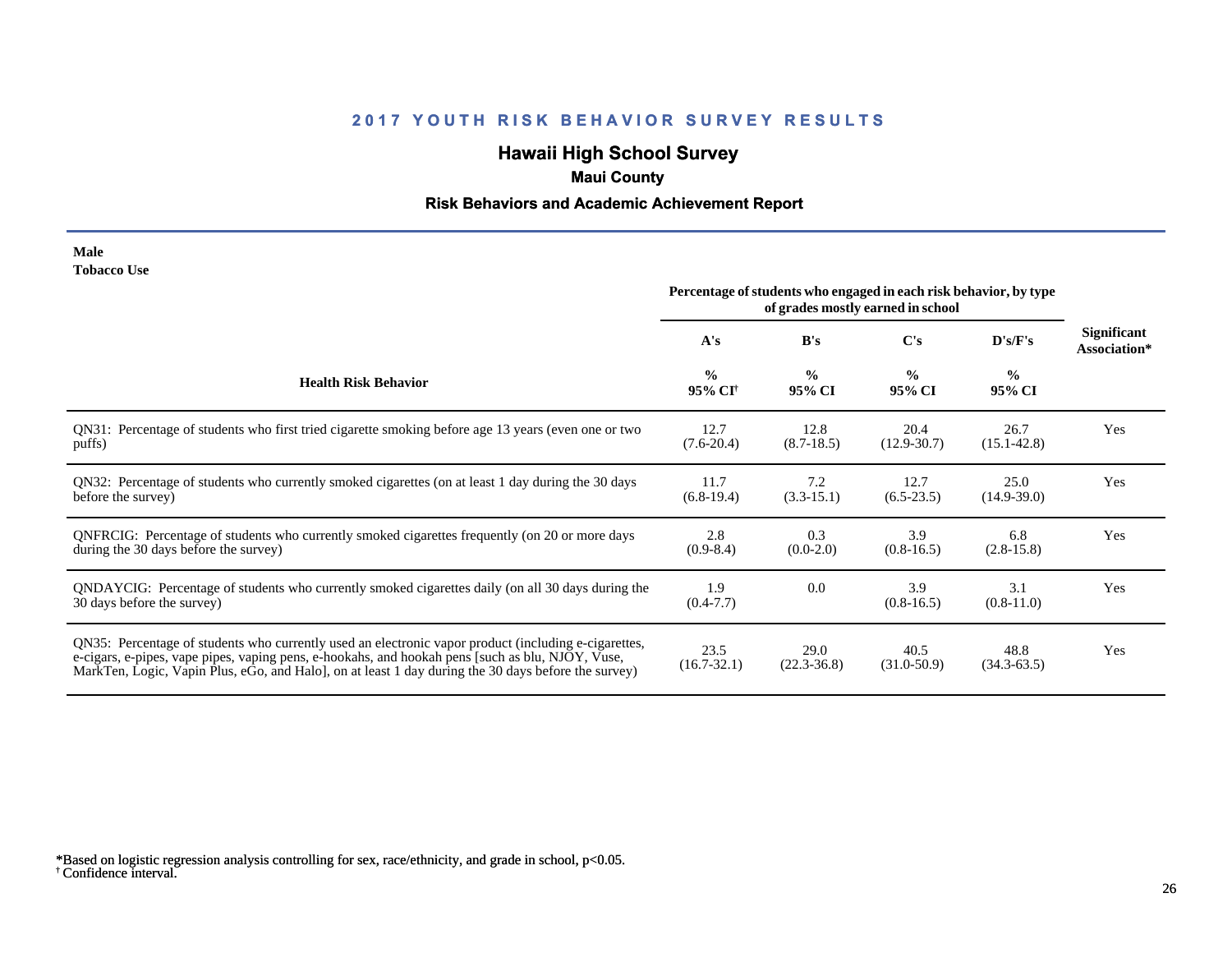## **Hawaii High School Survey**

### **Maui County**

#### **Risk Behaviors and Academic Achievement Report**

#### **Male Alcohol/Other Drug Use**

|                                                                                                                                                                                                                                                                                       | Percentage of students who engaged in each risk behavior, by type<br>of grades mostly earned in school |                         |                         |                         |                                    |
|---------------------------------------------------------------------------------------------------------------------------------------------------------------------------------------------------------------------------------------------------------------------------------------|--------------------------------------------------------------------------------------------------------|-------------------------|-------------------------|-------------------------|------------------------------------|
|                                                                                                                                                                                                                                                                                       | A's                                                                                                    | B's                     | C's                     | D's/F's                 | <b>Significant</b><br>Association* |
| <b>Health Risk Behavior</b>                                                                                                                                                                                                                                                           | $\frac{0}{0}$<br>95% CI <sup>+</sup>                                                                   | $\frac{0}{0}$<br>95% CI | $\frac{0}{0}$<br>95% CI | $\frac{6}{6}$<br>95% CI |                                    |
| QN41: Percentage of students who had their first drink of alcohol before age 13 years (other than a few                                                                                                                                                                               | 22.0                                                                                                   | 17.1                    | 24.4                    | 20.0                    | N <sub>0</sub>                     |
| sips)                                                                                                                                                                                                                                                                                 | $(14.4 - 32.1)$                                                                                        | $(11.2 - 25.1)$         | $(15.2 - 36.9)$         | $(11.1 - 33.4)$         |                                    |
| QN42: Percentage of students who currently drank alcohol (at least one drink of alcohol, on at least 1                                                                                                                                                                                | 20.5                                                                                                   | 28.5                    | 36.6                    | 37.5                    | Yes                                |
| day during the 30 days before the survey)                                                                                                                                                                                                                                             | $(13.7 - 29.5)$                                                                                        | $(20.3 - 38.5)$         | $(27.8 - 46.3)$         | $(24.2 - 52.9)$         |                                    |
| QN44: Percentage of students who currently were binge drinking (had four or more drinks of alcohol<br>in a row for female students or five or more drinks of alcohol in a row for male students, within a<br>couple of hours, on at least 1 day during the 30 days before the survey) | 10.7<br>$(5.9-18.6)$                                                                                   | 13.6<br>$(7.7-22.9)$    | 19.5<br>$(11.4 - 31.3)$ | 11.1<br>$(5.4 - 21.7)$  | N <sub>0</sub>                     |
| QN47: Percentage of students who tried marijuana for the first time before age 13 years                                                                                                                                                                                               | 14.1<br>$(7.9 - 23.8)$                                                                                 | 11.6<br>$(7.4-17.8)$    | 13.1<br>$(6.8-23.8)$    | 31.6<br>$(19.1 - 47.4)$ | Yes                                |
| QN48: Percentage of students who currently used marijuana (one or more times during the 30 days                                                                                                                                                                                       | 17.1                                                                                                   | 19.2                    | 25.7                    | 30.5                    | N <sub>0</sub>                     |
| before the survey)                                                                                                                                                                                                                                                                    | $(10.2 - 27.1)$                                                                                        | $(12.3 - 28.5)$         | $(17.5 - 36.1)$         | $(19.3 - 44.7)$         |                                    |
| QN49: Percentage of students who ever used cocaine (any form of cocaine, including powder, crack,                                                                                                                                                                                     | 10.0                                                                                                   | 9.4                     | 13.6                    | 12.1                    | N <sub>0</sub>                     |
| or freebase, one or more times during their life)                                                                                                                                                                                                                                     | $(4.7-19.8)$                                                                                           | $(5.3-16.3)$            | $(6.6 - 25.7)$          | $(5.7 - 23.7)$          |                                    |
| QN51: Percentage of students who ever used heroin (also called "smack," "junk," or "China White,"                                                                                                                                                                                     | 11.1                                                                                                   | 5.2                     | 11.8                    | 18.0                    | Yes                                |
| one or more times during their life)                                                                                                                                                                                                                                                  | $(6.1-19.2)$                                                                                           | $(2.7-9.7)$             | $(5.5-23.6)$            | $(7.8-36.3)$            |                                    |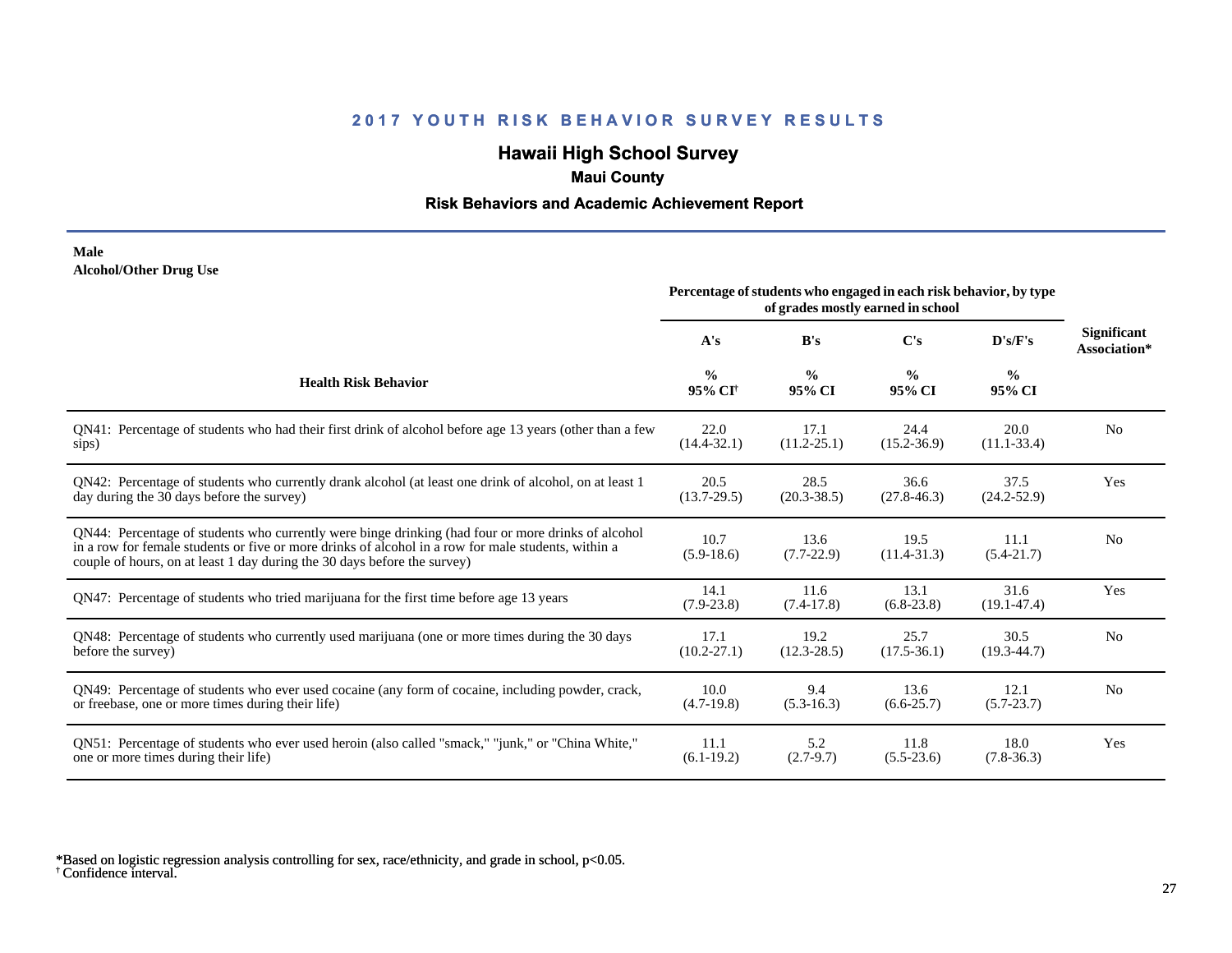# **Hawaii High School Survey**

### **Maui County**

#### **Risk Behaviors and Academic Achievement Report**

#### **Male Alcohol/Other Drug Use**

|                                                                                                                                                                                                                                                                                       | Percentage of students who engaged in each risk behavior, by type<br>of grades mostly earned in school |                         |                         |                         |                                    |
|---------------------------------------------------------------------------------------------------------------------------------------------------------------------------------------------------------------------------------------------------------------------------------------|--------------------------------------------------------------------------------------------------------|-------------------------|-------------------------|-------------------------|------------------------------------|
|                                                                                                                                                                                                                                                                                       | A's                                                                                                    | B's                     | C's                     | D's/F's                 | <b>Significant</b><br>Association* |
| <b>Health Risk Behavior</b>                                                                                                                                                                                                                                                           | $\frac{0}{0}$<br>95% CI <sup>+</sup>                                                                   | $\frac{0}{0}$<br>95% CI | $\frac{0}{0}$<br>95% CI | $\frac{0}{0}$<br>95% CI |                                    |
| QN52: Percentage of students who ever used methamphetamines (also called "speed," "crystal,"                                                                                                                                                                                          | 10.0                                                                                                   | 7.6                     | 7.8                     | 18.9                    | Yes                                |
| "crank," or "ice," one or more times during their life)                                                                                                                                                                                                                               | $(4.8-19.7)$                                                                                           | $(4.3-13.2)$            | $(3.0-18.8)$            | $(8.6 - 36.7)$          |                                    |
| QN53: Percentage of students who ever used ecstasy (also called "MDMA," one or more times during                                                                                                                                                                                      | 7.1                                                                                                    | 8.5                     | 6.9                     | 12.0                    | N <sub>0</sub>                     |
| their life)                                                                                                                                                                                                                                                                           | $(3.2 - 14.8)$                                                                                         | $(4.4 - 15.9)$          | $(2.8-15.9)$            | $(6.0-22.7)$            |                                    |
| QN54: Percentage of students who ever used synthetic marijuana (also called "K2," "Spice," "fake                                                                                                                                                                                      | 10.2                                                                                                   | 6.2                     | 9.5                     | 15.6                    | N <sub>0</sub>                     |
| weed," "King Kong," "Yucatan Fire," "Skunk," or "Moon Rocks," one or more times during their life)                                                                                                                                                                                    | $(5.8-17.6)$                                                                                           | $(3.6-10.4)$            | $(4.6-18.6)$            | $(8.0-28.2)$            |                                    |
| QN56: Percentage of students who ever took prescription pain medicine without a doctor's<br>prescription or differently than how a doctor told them to use it (counting drugs such as codeine,<br>Vicodin, OxyContin, Hydrocodone, and Percocet, one or more times during their life) | 10.5<br>$(5.3-19.6)$                                                                                   | 16.0<br>$(10.9 - 22.9)$ | 11.5<br>$(6.1-20.7)$    | 15.8<br>$(8.8-26.9)$    | N <sub>0</sub>                     |
| QN57: Percentage of students who ever injected any illegal drug (used a needle to inject any illegal                                                                                                                                                                                  | 7.7                                                                                                    | 5.8                     | 6.1                     | 4.5                     | N <sub>0</sub>                     |
| drug into their body, one or more times during their life)                                                                                                                                                                                                                            | $(3.2 - 17.5)$                                                                                         | $(3.0-10.8)$            | $(1.9-17.4)$            | $(1.7-11.5)$            |                                    |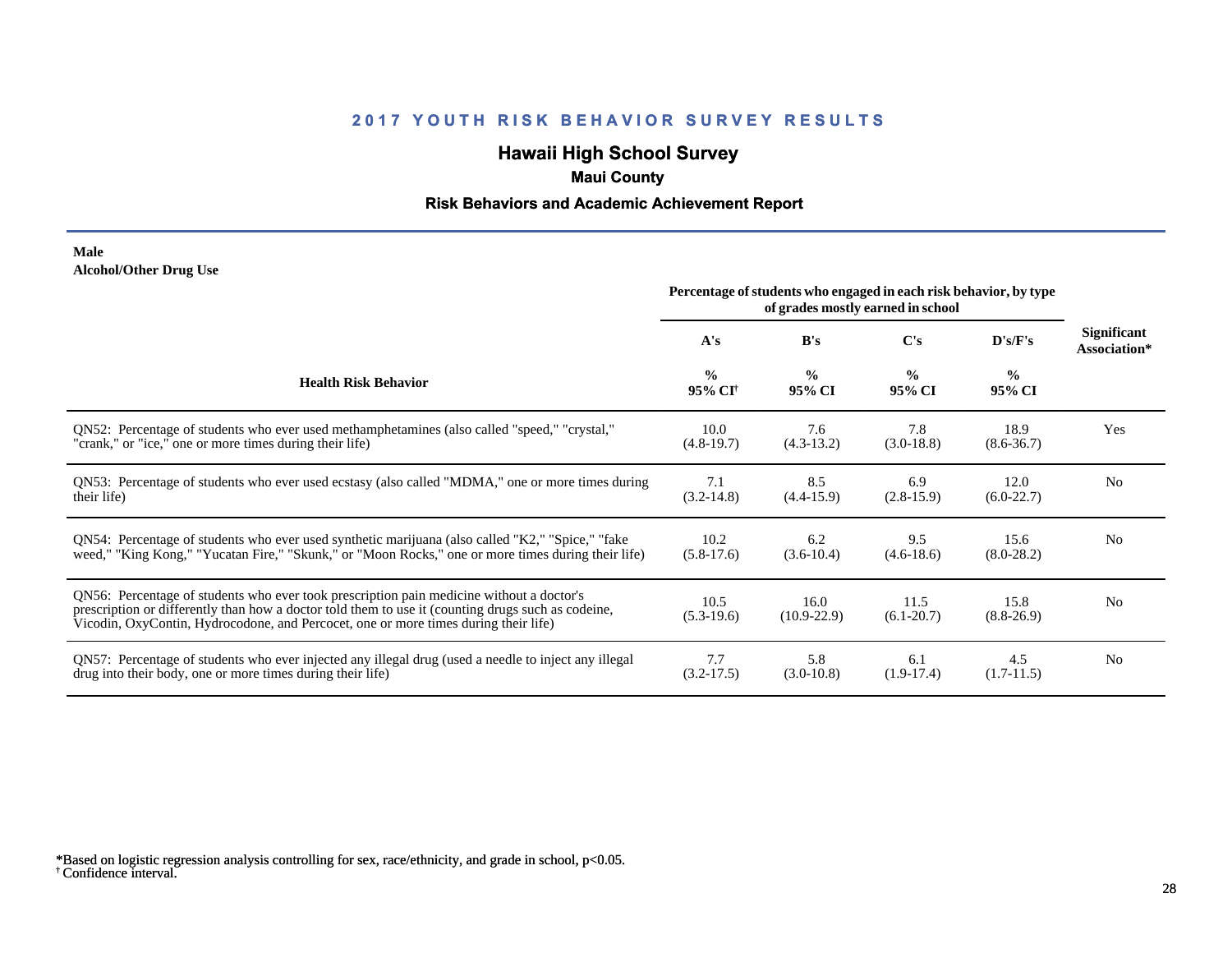# **Hawaii High School Survey**

### **Maui County**

#### **Risk Behaviors and Academic Achievement Report**

#### **Male Sexual Behaviors**

|                                                                                                                                                                       | Percentage of students who engaged in each risk behavior, by type<br>of grades mostly earned in school |                         |                         |                         |                                    |
|-----------------------------------------------------------------------------------------------------------------------------------------------------------------------|--------------------------------------------------------------------------------------------------------|-------------------------|-------------------------|-------------------------|------------------------------------|
|                                                                                                                                                                       | A's                                                                                                    | B's                     | $\bf C's$               | D's/F's                 | <b>Significant</b><br>Association* |
| <b>Health Risk Behavior</b>                                                                                                                                           | $\frac{0}{0}$<br>95% CI <sup>†</sup>                                                                   | $\frac{0}{0}$<br>95% CI | $\frac{0}{0}$<br>95% CI | $\frac{0}{0}$<br>95% CI |                                    |
| QN60: Percentage of students who had sexual intercourse for the first time before age 13 years                                                                        | 2.0<br>$(0.7 - 5.7)$                                                                                   | 3.7<br>$(1.8-7.6)$      | 10.4<br>$(5.0-20.4)$    | 10.7<br>$(4.3-24.0)$    | N <sub>0</sub>                     |
| QN61: Percentage of students who had sexual intercourse with four or more persons during their life                                                                   | 8.3<br>$(4.1 - 16.0)$                                                                                  | 4.7<br>$(2.4 - 8.9)$    | 4.5<br>$(2.0-9.8)$      | 17.1<br>$(8.7 - 30.6)$  | <b>Yes</b>                         |
| QN62: Percentage of students who were currently sexually active (had sexual intercourse with at least<br>one person, during the 3 months before the survey)           | 20.0<br>$(12.6 - 30.2)$                                                                                | 24.4<br>$(17.7 - 32.6)$ | 16.2<br>$(9.2 - 26.9)$  | 24.8<br>$(14.5-39.2)$   | N <sub>0</sub>                     |
| QN63: Percentage of students who drank alcohol or used drugs before last sexual intercourse (among<br>students who were currently sexually active)                    |                                                                                                        | 16.1<br>$(7.7 - 30.7)$  |                         |                         |                                    |
| QN64: Percentage of students who used a condom during last sexual intercourse (among students who<br>were currently sexually active)                                  |                                                                                                        | 49.4<br>$(31.2 - 67.8)$ |                         |                         |                                    |
| QN65: Percentage of students who used birth control pills before last sexual intercourse (to prevent<br>pregnancy, among students who were currently sexually active) |                                                                                                        | 7.5<br>$(2.3-22.1)$     |                         |                         |                                    |

\*Based on logistic regression analysis controlling for sex, race/ethnicity, and grade in school, p<0.05.

† Confidence interval.

 $-$  = Fewer than 30 students in this subgroup.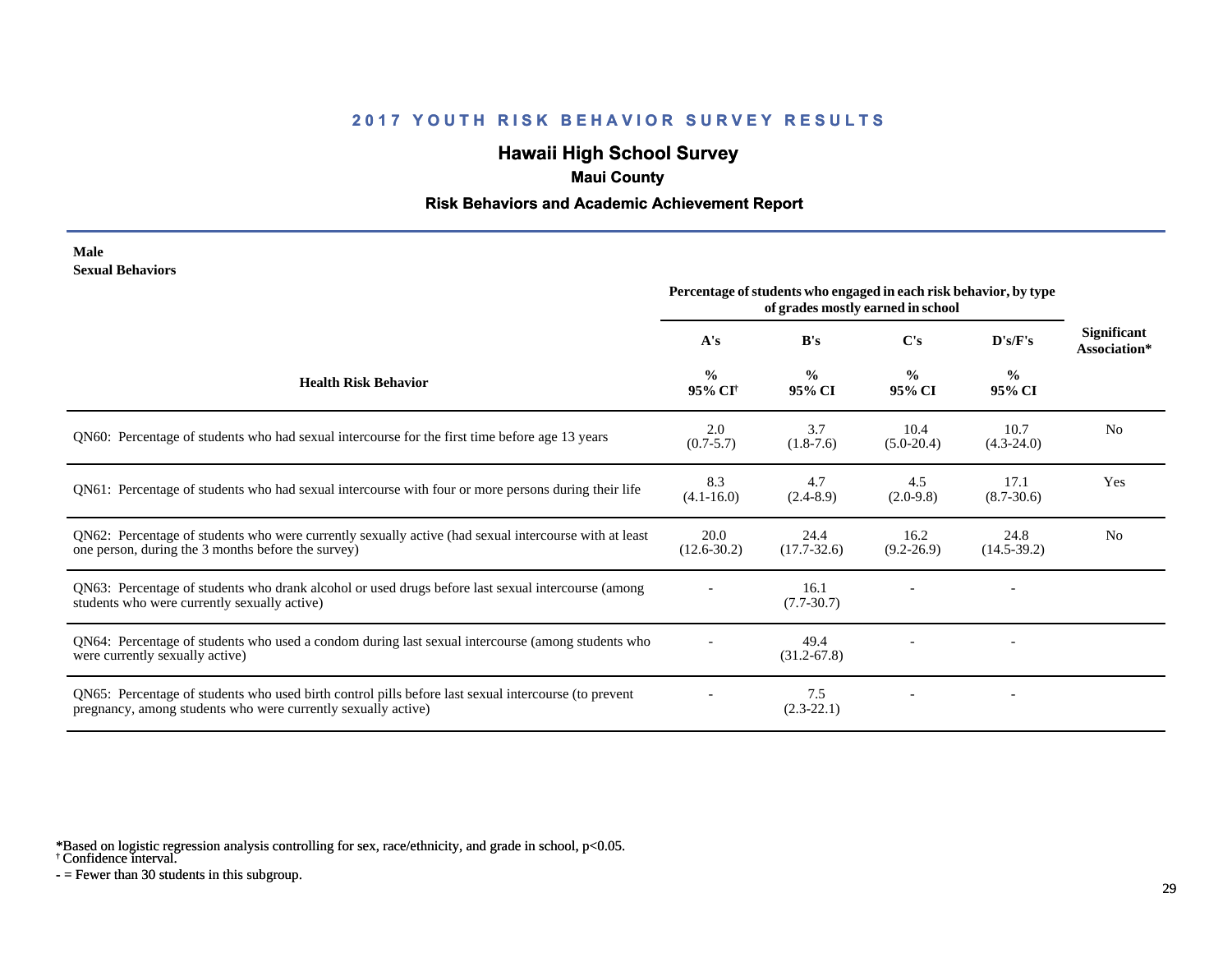# **Hawaii High School Survey**

### **Maui County**

#### **Risk Behaviors and Academic Achievement Report**

#### **Male Sexual Behaviors**

|                                                                                                                                                                                                                                                                                                                                                                                                                            | Percentage of students who engaged in each risk behavior, by type<br>of grades mostly earned in school |                         |                         |                         |                                    |
|----------------------------------------------------------------------------------------------------------------------------------------------------------------------------------------------------------------------------------------------------------------------------------------------------------------------------------------------------------------------------------------------------------------------------|--------------------------------------------------------------------------------------------------------|-------------------------|-------------------------|-------------------------|------------------------------------|
|                                                                                                                                                                                                                                                                                                                                                                                                                            | A's                                                                                                    | B's                     | C's                     | D's/F's                 | <b>Significant</b><br>Association* |
| <b>Health Risk Behavior</b>                                                                                                                                                                                                                                                                                                                                                                                                | $\frac{0}{0}$<br>95% CI†                                                                               | $\frac{0}{0}$<br>95% CI | $\frac{0}{0}$<br>95% CI | $\frac{0}{0}$<br>95% CI |                                    |
| QNIUDIMP: Percentage of students who used an IUD (such as Mirena or ParaGard) or implant (such<br>as Implanon or Nexplanon) before last sexual intercourse (to prevent pregnancy, among students who<br>were currently sexually active)                                                                                                                                                                                    |                                                                                                        | 12.0<br>$(2.8-39.3)$    |                         |                         |                                    |
| QNSHPARG: Percentage of students who used a shot (such as Depo-Provera), patch (such as<br>OrthoEvra), or birth control ring (such as NuvaRing) before last sexual intercourse (to prevent<br>pregnancy, among students who were currently sexually active))                                                                                                                                                               |                                                                                                        | 0.0                     |                         |                         |                                    |
| QNOTHHPL: Percentage of students who used birth control pills; an IUD (such as Mirena or<br>ParaGard) or implant (such as Implanon or Nexplanon); or a shot (such as Depo-Provera), patch (such<br>as OrthoEvra), or birth control ring (such as NuvaRing) before last sexual intercourse (to prevent<br>pregnancy, among students who were currently sexually active)                                                     |                                                                                                        | 19.6<br>$(8.1 - 40.2)$  |                         |                         |                                    |
| QNDUALBC: Percentage of students who used both a condom during last sexual intercourse and birth<br>control pills; an IUD (such as Mirena or ParaGard) or implant (such as Implanon or Nexplanon); or a<br>shot (such as Depo-Provera), patch (such as OrthoEvra), or birth control ring (such as NuvaRing)<br>before last sexual intercourse (to prevent pregnancy, among students who were currently sexually<br>active) |                                                                                                        | 0.0                     |                         |                         |                                    |
| QNBCNONE: Percentage of students who did not use any method to prevent pregnancy during last<br>sexual intercourse (among students who were currently sexually active)                                                                                                                                                                                                                                                     |                                                                                                        | 12.6<br>$(3.5-36.6)$    |                         |                         |                                    |

\*Based on logistic regression analysis controlling for sex, race/ethnicity, and grade in school, p<0.05.

† Confidence interval.

 $-$  = Fewer than 30 students in this subgroup.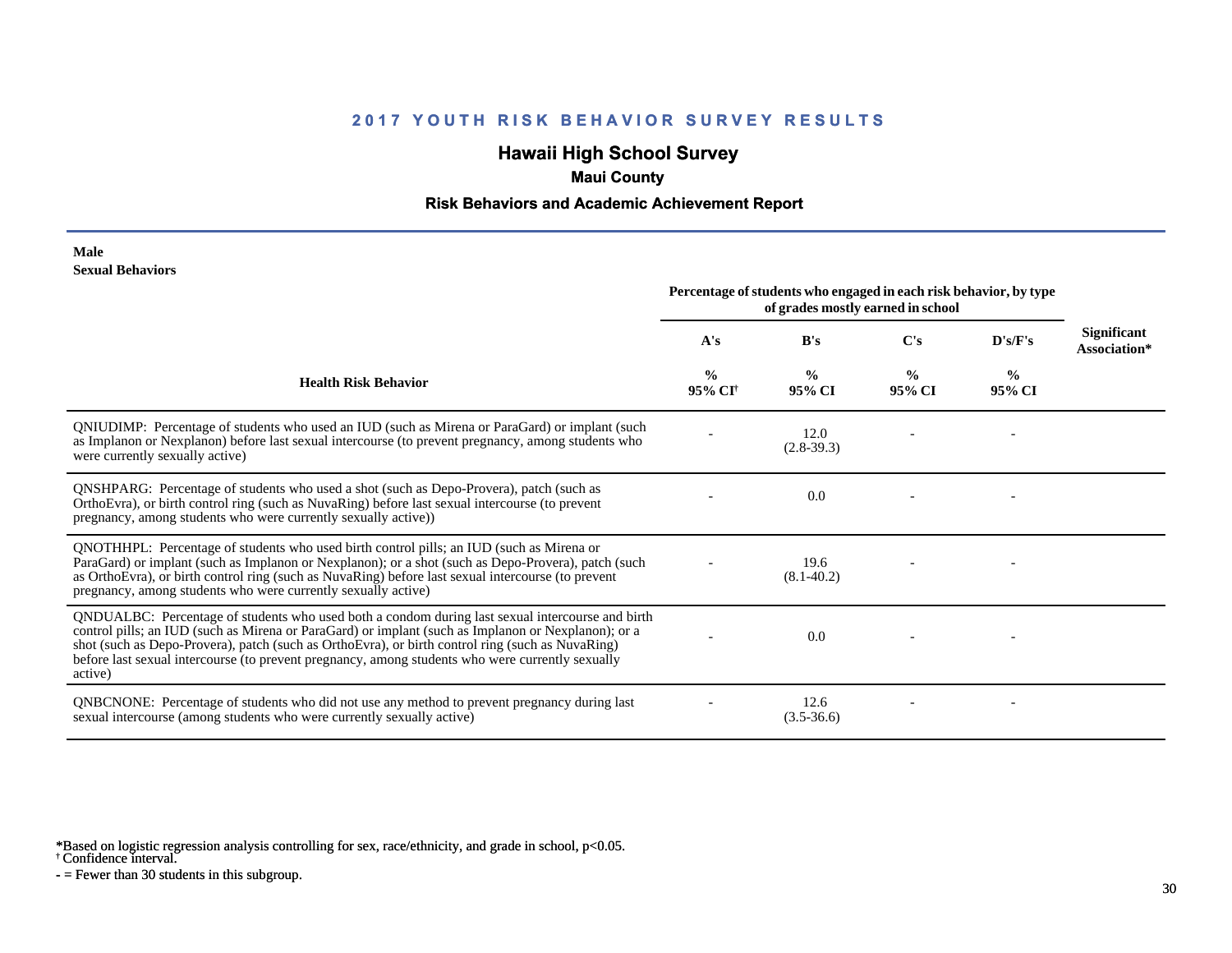## **Hawaii High School Survey**

#### **Maui County**

#### **Risk Behaviors and Academic Achievement Report**

#### **Male Dietary Behaviors**

|                                                                                                              | Percentage of students who engaged in each risk behavior, by type<br>of grades mostly earned in school |                         |                         |                         |                                    |
|--------------------------------------------------------------------------------------------------------------|--------------------------------------------------------------------------------------------------------|-------------------------|-------------------------|-------------------------|------------------------------------|
|                                                                                                              | A's                                                                                                    | B's                     | $\bf C's$               | D's/F's                 | <b>Significant</b><br>Association* |
| <b>Health Risk Behavior</b>                                                                                  | $\frac{0}{0}$<br>95% CI <sup>+</sup>                                                                   | $\frac{0}{0}$<br>95% CI | $\frac{0}{0}$<br>95% CI | $\frac{0}{0}$<br>95% CI |                                    |
| QNOBESE: Percentage of students who had obesity $(>= 95$ th percentile for body mass index, based on         | 16.5                                                                                                   | 21.1                    | 24.4                    | 30.2                    | N <sub>0</sub>                     |
| sex- and age-specific reference data from the 2000 CDC growth charts) <sup>§</sup>                           | $(11.5 - 23.1)$                                                                                        | $(14.8 - 29.0)$         | $(16.8 - 34.2)$         | $(18.5 - 45.3)$         |                                    |
| QNOWT: Percentage of students who were overweight $(>= 85$ th percentile but $\leq$ 95th percentile for      | 13.9                                                                                                   | 15.2                    | 18.2                    | 15.8                    | No                                 |
| body mass index, based on sex- and age-specific reference data from the 2000 CDC growth charts) <sup>§</sup> | $(9.5-19.8)$                                                                                           | $(10.0 - 22.5)$         | $(12.1 - 26.3)$         | $(6.9-32.1)$            |                                    |
| QN68: Percentage of students who described themselves as slightly or very overweight                         | 27.6<br>$(20.1 - 36.6)$                                                                                | 28.9<br>$(21.4 - 37.7)$ | 39.6<br>$(30.0 - 50.0)$ | 41.8<br>$(28.4 - 56.5)$ | N <sub>0</sub>                     |
| QN70: Percentage of students who did not drink fruit juice (100% fruit juices one or more times              | 36.1                                                                                                   | 32.3                    | 47.6                    | 35.0                    | Yes                                |
| during the 7 days before the survey)                                                                         | $(28.9 - 44.0)$                                                                                        | $(24.2 - 41.5)$         | $(38.1 - 57.4)$         | $(21.9 - 50.8)$         |                                    |
| QN71: Percentage of students who did not eat fruit (one or more times during the 7 days before the           | 17.8                                                                                                   | 9.9                     | 21.8                    | 24.4                    | N <sub>0</sub>                     |
| survey)                                                                                                      | $(12.5 - 24.8)$                                                                                        | $(6.2 - 15.4)$          | $(13.8 - 32.5)$         | $(12.7 - 41.7)$         |                                    |
| QNFR0: Percentage of students who did not eat fruit or drink 100% fruit juices (such as orange juice,        | 14.1                                                                                                   | 2.7                     | 11.9                    | 16.5                    | Yes                                |
| apple juice, or grape juice, during the 7 days before the survey)                                            | $(9.5 - 20.5)$                                                                                         | $(1.2-6.1)$             | $(6.4 - 21.1)$          | $(6.2 - 36.9)$          |                                    |
| QNFR1: Percentage of students who ate fruit or drank 100% fruit juices one or more times per day             | 51.1                                                                                                   | 55.4                    | 35.7                    | 53.4                    | Yes                                |
| (such as orange juice, apple juice, or grape juice, during the 7 days before the survey)                     | $(42.2 - 60.0)$                                                                                        | $(46.4 - 64.0)$         | $(25.9 - 46.9)$         | $(37.0 - 69.1)$         |                                    |

\*Based on logistic regression analysis controlling for sex, race/ethnicity, and grade in school, p<0.05.

† Confidence interval.

§ Based on reference data from the 2000 CDC Growth Charts. In 2017, new, slightly different ranges were used to calculate biologically implausible responses to height and weight questions.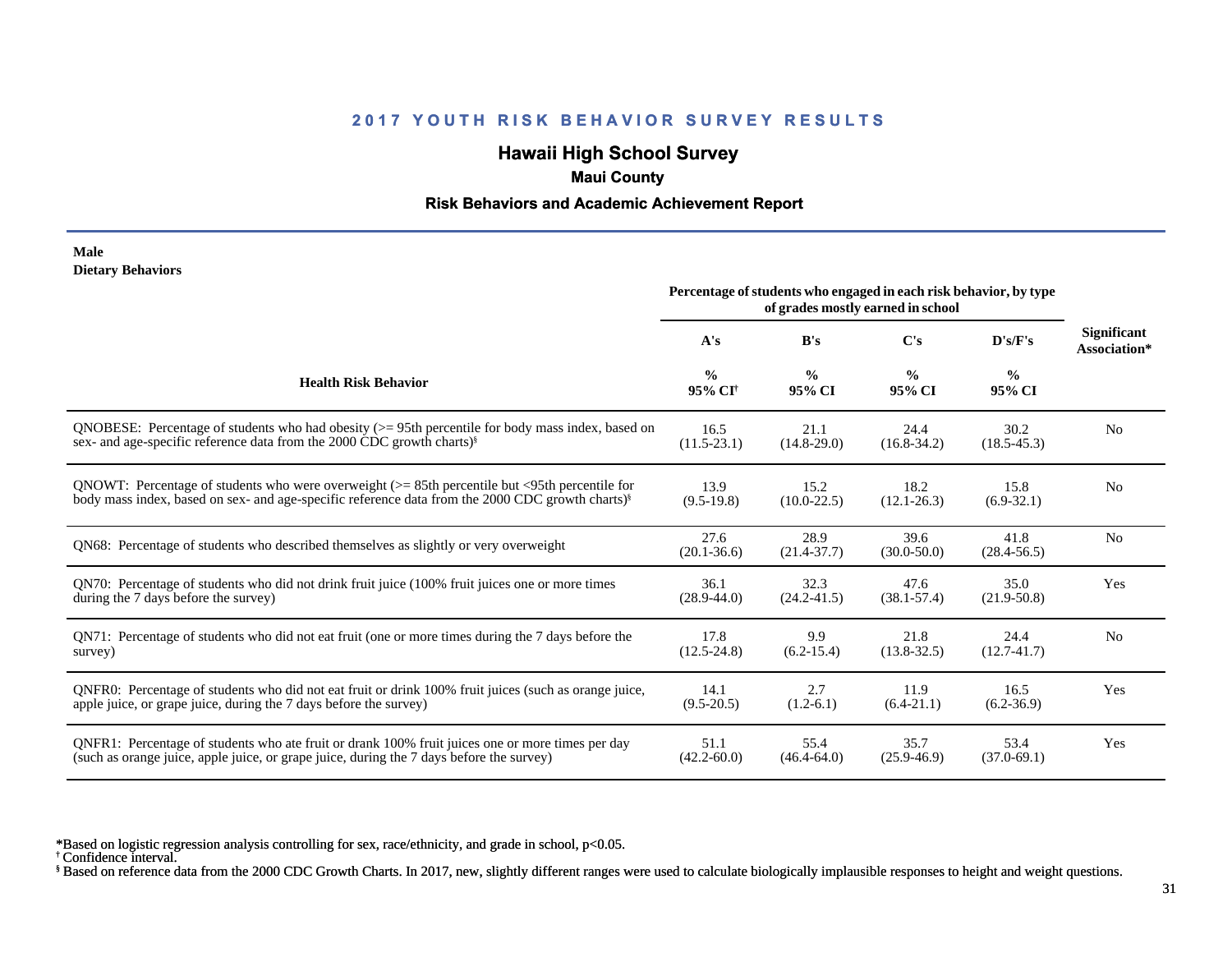# **Hawaii High School Survey**

### **Maui County**

#### **Risk Behaviors and Academic Achievement Report**

#### **Male Dietary Behaviors**

|                                                                                                       | Percentage of students who engaged in each risk behavior, by type<br>of grades mostly earned in school |                         |                         |                         |                                    |
|-------------------------------------------------------------------------------------------------------|--------------------------------------------------------------------------------------------------------|-------------------------|-------------------------|-------------------------|------------------------------------|
|                                                                                                       | A's                                                                                                    | B's                     | C's                     | D's/F's                 | <b>Significant</b><br>Association* |
| <b>Health Risk Behavior</b>                                                                           | $\frac{0}{0}$<br>95% CI <sup>†</sup>                                                                   | $\frac{0}{0}$<br>95% CI | $\frac{0}{0}$<br>95% CI | $\frac{0}{0}$<br>95% CI |                                    |
| ONFR2: Percentage of students who ate fruit or drank 100% fruit juices two or more times per day      | 23.8                                                                                                   | 26.4                    | 19.1                    | 29.2                    | N <sub>0</sub>                     |
| (such as orange juice, apple juice, or grape juice, during the 7 days before the survey)              | $(17.2 - 32.0)$                                                                                        | $(19.8 - 34.3)$         | $(11.2 - 30.7)$         | $(18.4 - 43.0)$         |                                    |
| QNFR3: Percentage of students who ate fruit or drank 100% fruit juices three or more times per day    | 14.0                                                                                                   | 16.4                    | 13.7                    | 25.2                    | N <sub>0</sub>                     |
| (such as orange juice, apple juice, or grape juice, during the 7 days before the survey)              | $(8.7 - 21.7)$                                                                                         | $(11.3 - 23.2)$         | $(6.6-26.2)$            | $(15.5 - 38.2)$         |                                    |
| QN72: Percentage of students who did not eat green salad (one or more times during the 7 days before  | 48.5                                                                                                   | 46.8                    | 47.9                    | 51.7                    | N <sub>0</sub>                     |
| the survey)                                                                                           | $(40.6 - 56.4)$                                                                                        | $(38.9 - 54.8)$         | $(37.7 - 58.3)$         | $(36.1 - 67.0)$         |                                    |
| QN73: Percentage of students who did not eat potatoes (one or more times during the 7 days before the | 45.3                                                                                                   | 40.1                    | 40.0                    | 42.3                    | N <sub>0</sub>                     |
| survey)                                                                                               | $(36.9 - 54.0)$                                                                                        | $(31.0-49.9)$           | $(29.5 - 51.5)$         | $(27.9 - 58.2)$         |                                    |
| QN74: Percentage of students who did not eat carrots (one or more times during the 7 days before the  | 45.9                                                                                                   | 48.8                    | 46.9                    | 50.3                    | N <sub>0</sub>                     |
| survey)                                                                                               | $(38.2 - 53.9)$                                                                                        | $(41.1 - 56.6)$         | $(35.0 - 59.2)$         | $(34.2 - 66.4)$         |                                    |
| QN75: Percentage of students who did not eat other vegetables (one or more times during the 7 days    | 25.6                                                                                                   | 19.2                    | 35.1                    | 33.5                    | N <sub>0</sub>                     |
| before the survey)                                                                                    | $(18.6 - 34.3)$                                                                                        | $(13.4 - 26.8)$         | $(24.5 - 47.3)$         | $(19.3 - 51.3)$         |                                    |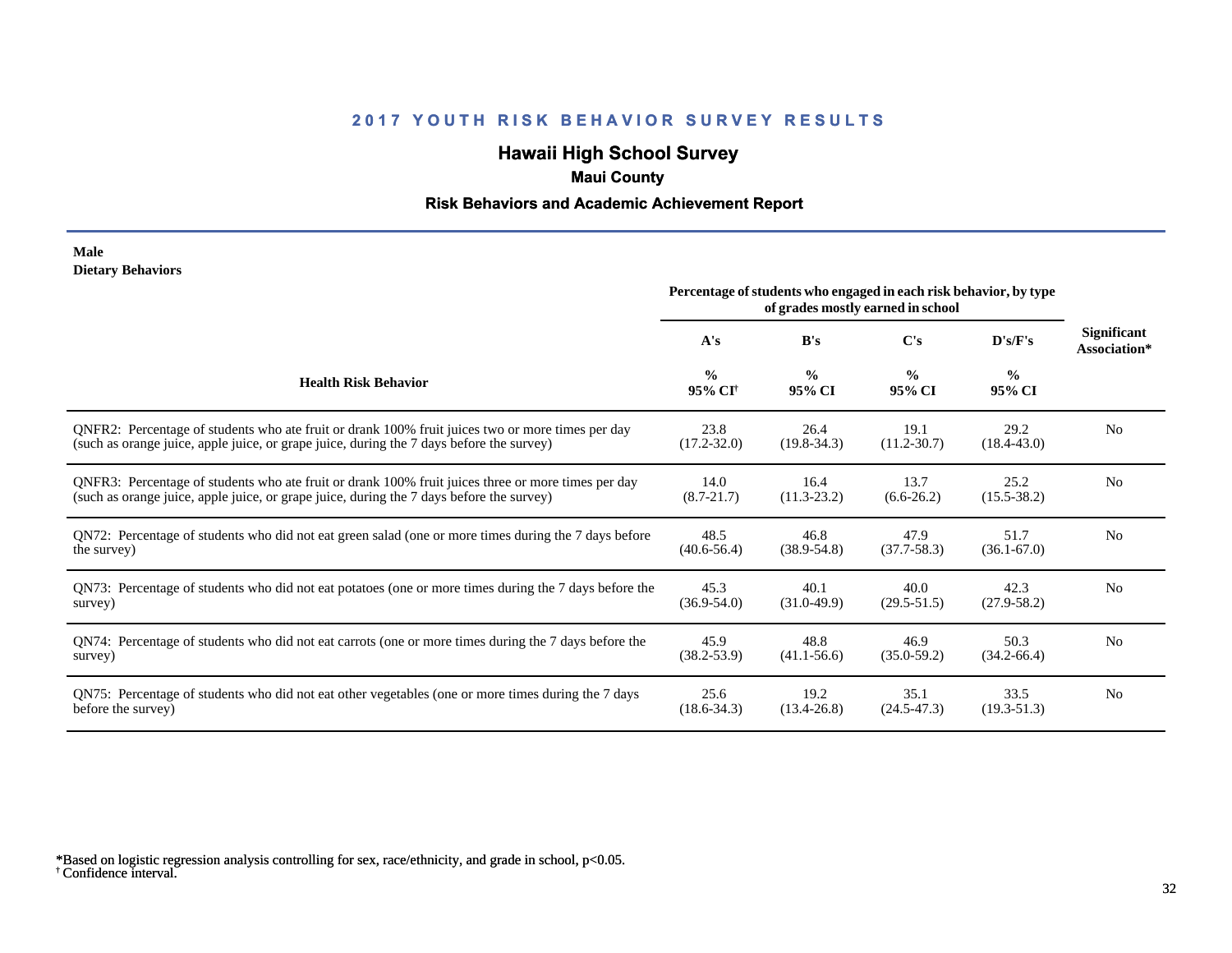# **Hawaii High School Survey**

### **Maui County**

#### **Risk Behaviors and Academic Achievement Report**

#### **Male Dietary Behaviors**

|                                                                                                                                                                                                                                          | Percentage of students who engaged in each risk behavior, by type<br>of grades mostly earned in school |                         |                         |                         |                                    |
|------------------------------------------------------------------------------------------------------------------------------------------------------------------------------------------------------------------------------------------|--------------------------------------------------------------------------------------------------------|-------------------------|-------------------------|-------------------------|------------------------------------|
|                                                                                                                                                                                                                                          | A's                                                                                                    | B's                     | C's                     | D's/F's                 | <b>Significant</b><br>Association* |
| <b>Health Risk Behavior</b>                                                                                                                                                                                                              | $\frac{0}{0}$<br>95% CI <sup>+</sup>                                                                   | $\frac{0}{0}$<br>95% CI | $\frac{0}{0}$<br>95% CI | $\frac{0}{0}$<br>95% CI |                                    |
| QNVEG0: Percentage of students who did not eat vegetables (green salad, potatoes [excluding French<br>fries, fried potatoes, or potato chips], carrots, or other vegetables, during the 7 days before the survey)                        | 17.8<br>$(12.5 - 24.7)$                                                                                | 11.3<br>$(6.7-18.6)$    | 8.6<br>$(4.4 - 16.1)$   | 16.0<br>$(6.4 - 34.8)$  | N <sub>0</sub>                     |
| QNVEG1: Percentage of students who ate vegetables one or more times per day (green salad, potatoes<br>[excluding French fries, fried potatoes, or potato chips], carrots, or other vegetables, during the 7 days<br>before the survey)   | 53.5<br>$(44.2 - 62.5)$                                                                                | 59.9<br>$(51.5-67.7)$   | 55.7<br>$(44.3 - 66.5)$ | 42.1<br>$(28.3 - 57.2)$ | N <sub>o</sub>                     |
| QNVEG2: Percentage of students who ate vegetables two or more times per day (green salad, potatoes<br>[excluding French fries, fried potatoes, or potato chips], carrots, or other vegetables, during the 7 days<br>before the survey)   | 29.7<br>$(22.8 - 37.7)$                                                                                | 25.3<br>$(18.8 - 33.1)$ | 22.3<br>$(14.4 - 32.9)$ | 23.0<br>$(12.5 - 38.5)$ | N <sub>o</sub>                     |
| QNVEG3: Percentage of students who ate vegetables three or more times per day (green salad,<br>potatoes [excluding French fries, fried potatoes, or potato chips], carrots, or other vegetables, during the<br>7 days before the survey) | 13.1<br>$(8.5-19.7)$                                                                                   | 13.0<br>$(8.2 - 20.0)$  | 11.2<br>$(5.9 - 20.5)$  | 10.1<br>$(3.6-25.2)$    | N <sub>0</sub>                     |
| QN76: Percentage of students who did not drink a can, bottle, or glass of soda or pop (such as Coke,<br>Pepsi, or Sprite, not counting diet soda or diet pop, during the 7 days before the survey)                                       | 42.5<br>$(33.6 - 51.9)$                                                                                | 28.0<br>$(20.7 - 36.7)$ | 28.7<br>$(19.4 - 40.2)$ | 18.8<br>$(9.5 - 33.7)$  | Yes                                |
| QNSODA1: Percentage of students who drank a can, bottle, or glass of soda or pop one or more times<br>per day (such as Coke, Pepsi, or Sprite, not counting diet soda or diet pop, during the 7 days before the<br>survey)               | 11.7<br>$(7.4-18.2)$                                                                                   | 12.6<br>$(8.4 - 18.6)$  | 14.2<br>$(7.9-24.1)$    | 27.2<br>$(15.5 - 43.3)$ | N <sub>0</sub>                     |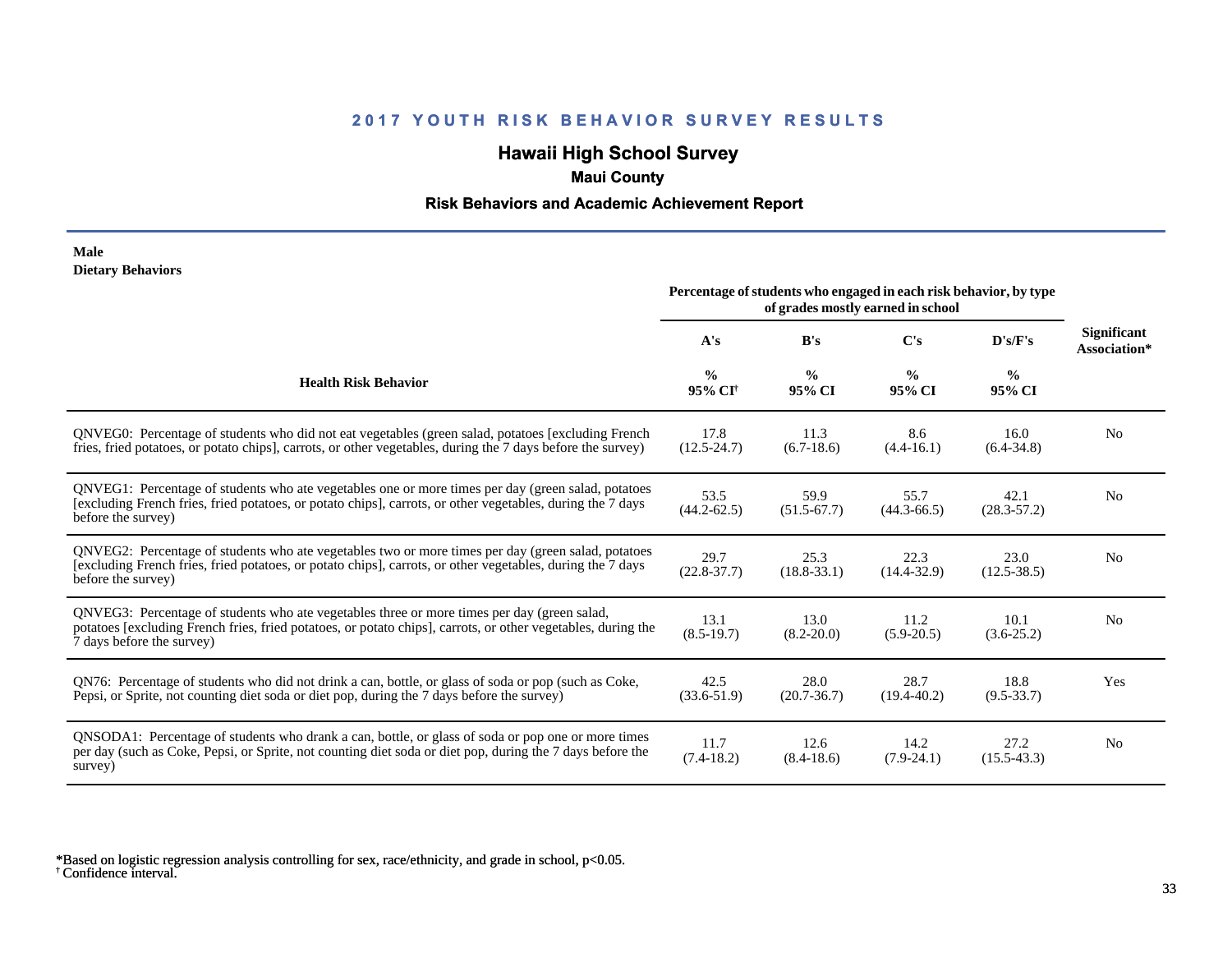## **Hawaii High School Survey**

### **Maui County**

#### **Risk Behaviors and Academic Achievement Report**

#### **Male Dietary Behaviors**

|                                                                                                                                                                                                                                                                                      | Percentage of students who engaged in each risk behavior, by type<br>of grades mostly earned in school |                         |                         |                         |                             |
|--------------------------------------------------------------------------------------------------------------------------------------------------------------------------------------------------------------------------------------------------------------------------------------|--------------------------------------------------------------------------------------------------------|-------------------------|-------------------------|-------------------------|-----------------------------|
|                                                                                                                                                                                                                                                                                      | A's                                                                                                    | B's                     | $\bf C's$               | D's/F's                 | Significant<br>Association* |
| <b>Health Risk Behavior</b>                                                                                                                                                                                                                                                          | $\frac{0}{0}$<br>95% CI <sup>+</sup>                                                                   | $\frac{0}{0}$<br>95% CI | $\frac{0}{0}$<br>95% CI | $\frac{0}{0}$<br>95% CI |                             |
| QNSODA2: Percentage of students who drank a can, bottle, or glass of soda or pop two or more times<br>per day (such as Coke, Pepsi, or Sprite, not counting diet soda or diet pop, during the 7 days before the<br>survey)                                                           | 7.4<br>$(4.0-13.2)$                                                                                    | 6.2<br>$(3.3-11.3)$     | 7.3<br>$(3.8-13.5)$     | 9.8<br>$(4.5 - 20.0)$   | N <sub>0</sub>              |
| QNSODA3: Percentage of students who drank a can, bottle, or glass of soda or pop three or more<br>times per day (such as Coke, Pepsi, or Sprite, not counting diet soda or diet pop, during the 7 days<br>before the survey)                                                         | 3.7<br>$(1.5-8.9)$                                                                                     | 3.7<br>$(1.5-8.7)$      | 3.8<br>$(1.4-9.9)$      | 7.2<br>$(3.0-16.6)$     | N <sub>0</sub>              |
| QN77: Percentage of students who did not drink milk (during the 7 days before the survey)                                                                                                                                                                                            | 31.6<br>$(24.8-39.4)$                                                                                  | 25.8<br>$(18.7 - 34.5)$ | 25.0<br>$(15.8 - 37.3)$ | 30.5<br>$(17.3 - 48.0)$ | N <sub>0</sub>              |
| QNMILK1: Percentage of students who drank one or more glasses per day of milk (counting the milk<br>they drank in a glass or cup, from a carton, or with cereal and counting the half pint of milk served at<br>school as equal to one glass, during the 7 days before the survey)   | 24.3<br>$(17.7 - 32.5)$                                                                                | 24.9<br>$(18.4 - 32.7)$ | 23.8<br>$(15.6 - 34.6)$ | 16.8<br>$(8.8-29.6)$    | N <sub>0</sub>              |
| QNMILK2: Percentage of students who drank two or more glasses per day of milk (counting the milk<br>they drank in a glass or cup, from a carton, or with cereal and counting the half pint of milk served at<br>school as equal to one glass, during the 7 days before the survey)   | 13.8<br>$(9.0-20.6)$                                                                                   | 17.3<br>$(11.9-24.3)$   | 13.5<br>$(7.6-22.6)$    | 12.7<br>$(5.8-25.4)$    | N <sub>0</sub>              |
| QNMILK3: Percentage of students who drank three or more glasses per day of milk (counting the milk<br>they drank in a glass or cup, from a carton, or with cereal and counting the half pint of milk served at<br>school as equal to one glass, during the 7 days before the survey) | 7.0<br>$(3.6-13.3)$                                                                                    | 7.0<br>$(4.0-12.0)$     | 7.6<br>$(2.9-18.6)$     | 2.8<br>$(0.6-12.5)$     | N <sub>0</sub>              |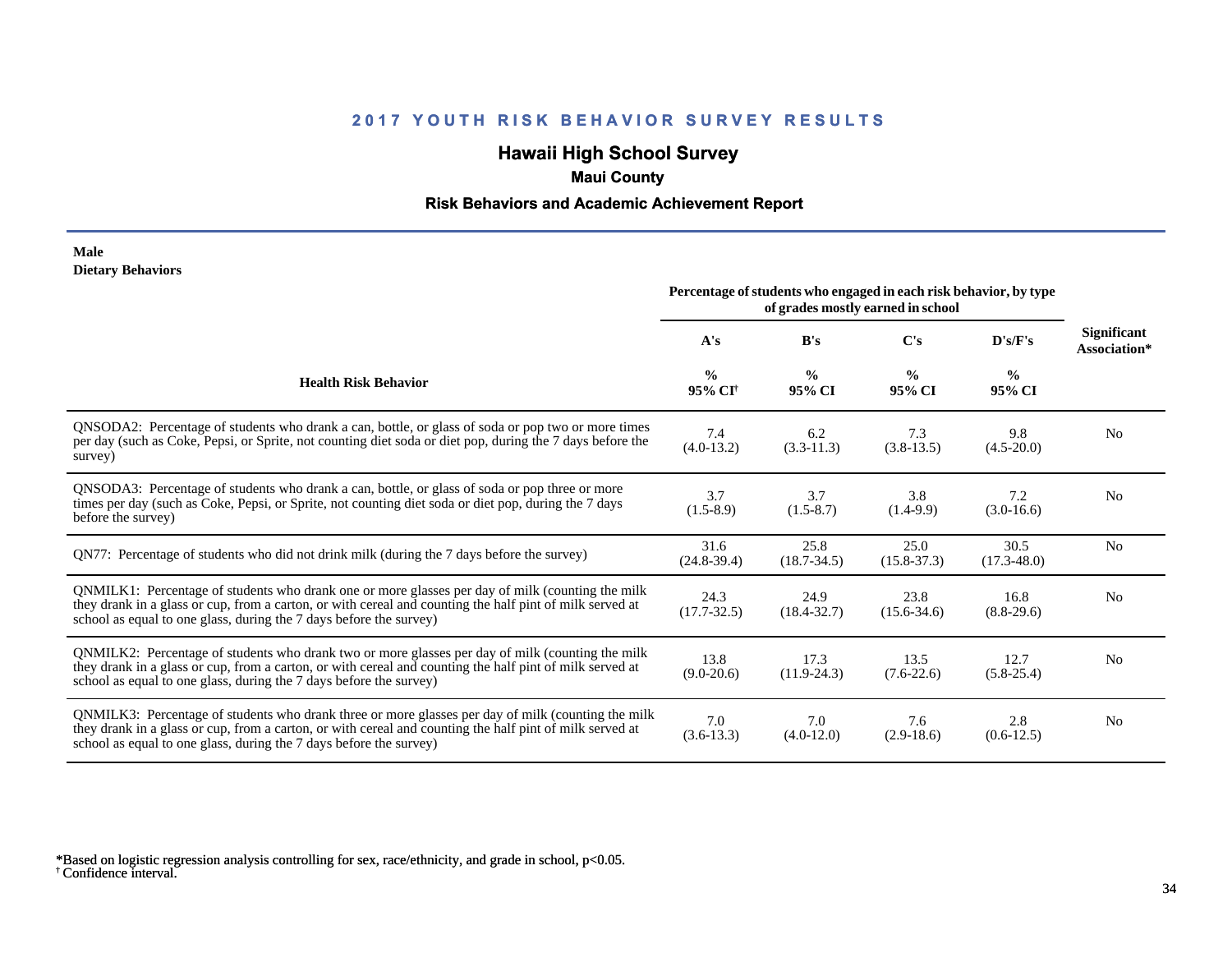# **Hawaii High School Survey**

## **Maui County**

#### **Risk Behaviors and Academic Achievement Report**

#### **Male Dietary Behaviors**

|                                                                                                           | Percentage of students who engaged in each risk behavior, by type<br>of grades mostly earned in school |                         |                         |                         |                                    |
|-----------------------------------------------------------------------------------------------------------|--------------------------------------------------------------------------------------------------------|-------------------------|-------------------------|-------------------------|------------------------------------|
|                                                                                                           | A's                                                                                                    | B's                     | C's                     | D's/F's                 | <b>Significant</b><br>Association* |
| <b>Health Risk Behavior</b>                                                                               | $\frac{0}{0}$<br>95% CI†                                                                               | $\frac{0}{0}$<br>95% CI | $\frac{0}{0}$<br>95% CI | $\frac{0}{0}$<br>95% CI |                                    |
| QN78: Percentage of students who did not eat breakfast (during the 7 days before the survey)              | 14.1<br>$(8.9-21.4)$                                                                                   | 8.8<br>$(5.5-13.9)$     | 16.6<br>$(10.6-24.9)$   | 7.6<br>$(2.9-18.5)$     | No                                 |
| QNBK7DAY: Percentage of students who ate breakfast on all 7 days (during the 7 days before the<br>survey) | 49.6<br>$(40.5 - 58.7)$                                                                                | 37.0<br>$(29.3 - 45.4)$ | 21.1<br>$(14.3 - 30.0)$ | 33.4<br>$(19.7-50.6)$   | Yes                                |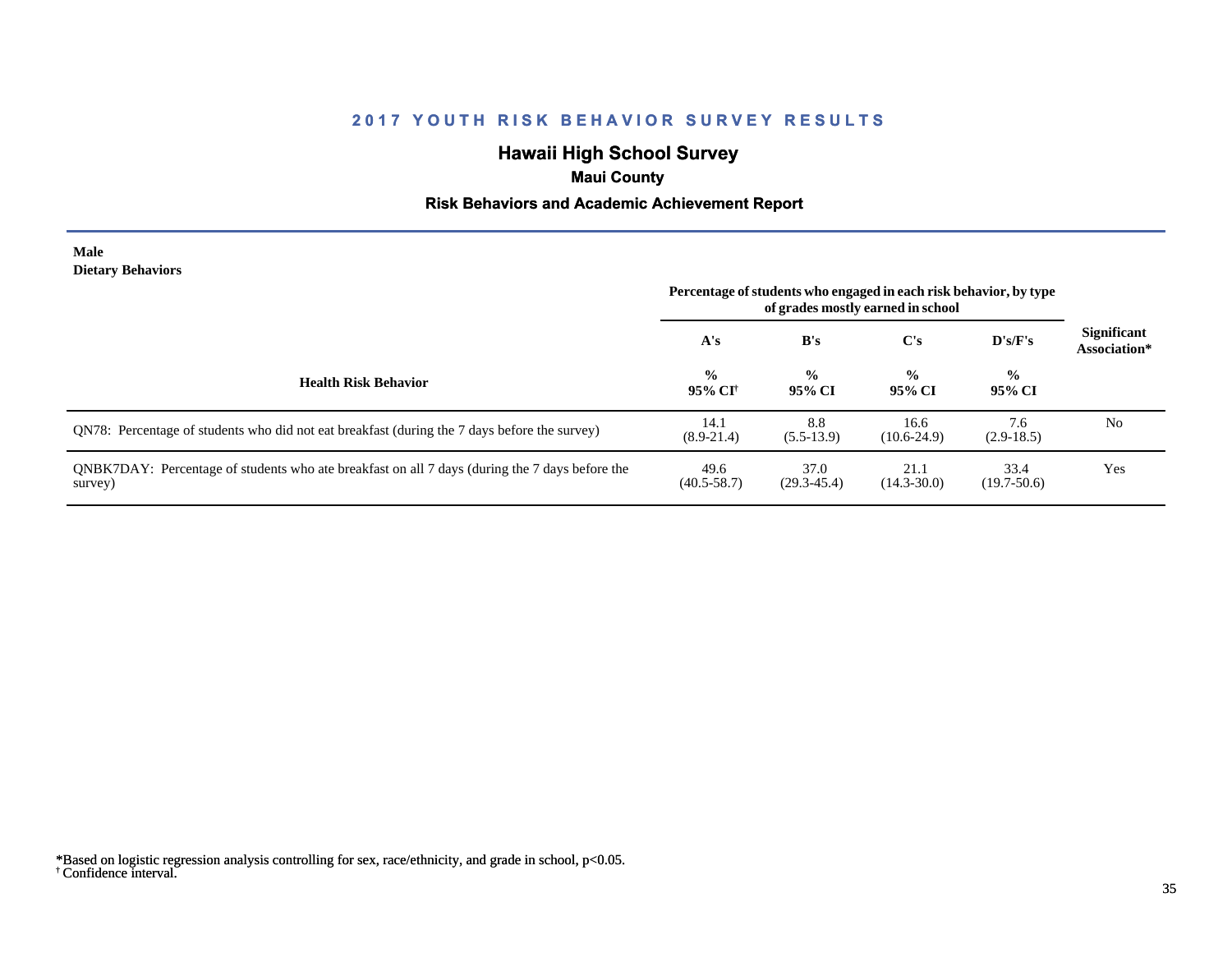# **Hawaii High School Survey**

## **Maui County**

#### **Risk Behaviors and Academic Achievement Report**

#### **Male Physical Activity**

|                                                                                                                                                                                                                                                                                                                                                      | Percentage of students who engaged in each risk behavior, by type<br>of grades mostly earned in school |                         |                         |                         |                                    |
|------------------------------------------------------------------------------------------------------------------------------------------------------------------------------------------------------------------------------------------------------------------------------------------------------------------------------------------------------|--------------------------------------------------------------------------------------------------------|-------------------------|-------------------------|-------------------------|------------------------------------|
|                                                                                                                                                                                                                                                                                                                                                      | A's                                                                                                    | B's                     | C's                     | D's/F's                 | <b>Significant</b><br>Association* |
| <b>Health Risk Behavior</b>                                                                                                                                                                                                                                                                                                                          | $\frac{0}{0}$<br>95% CI <sup>+</sup>                                                                   | $\frac{0}{0}$<br>95% CI | $\frac{0}{0}$<br>95% CI | $\frac{0}{0}$<br>95% CI |                                    |
| QN79: Percentage of students who were physically active at least 60 minutes per day on 5 or more<br>days (in any kind of physical activity that increased their heart rate and made them breathe hard some<br>of the time during the 7 days before the survey)                                                                                       | 37.2<br>$(29.3 - 45.8)$                                                                                | 52.7<br>$(43.8 - 61.3)$ | 40.6<br>$(31.1 - 50.8)$ | 38.2<br>$(24.5 - 54.2)$ | N <sub>0</sub>                     |
| QNPA0DAY: Percentage of students who did not participate in at least 60 minutes of physical activity<br>on at least 1 day (in any kind of physical activity that increased their heart rate and made them breathe<br>hard some of the time during the 7 days before the survey)                                                                      | 18.6<br>$(12.8 - 26.2)$                                                                                | 8.5<br>$(5.2 - 13.6)$   | 16.8<br>$(9.5 - 27.8)$  | 23.2<br>$(13.2 - 37.6)$ | N <sub>0</sub>                     |
| QNPA7DAY: Percentage of students who were physically active at least 60 minutes per day on all 7<br>days (in any kind of physical activity that increased their heart rate and made them breathe hard some<br>of the time during the 7 days before the survey)                                                                                       | 20.0<br>$(14.0 - 27.8)$                                                                                | 30.9<br>$(22.7-40.5)$   | 22.9<br>$(15.4 - 32.6)$ | 19.6<br>$(9.9 - 35.2)$  | N <sub>0</sub>                     |
| QN80: Percentage of students who watched television 3 or more hours per day (on an average school<br>day)                                                                                                                                                                                                                                            | 17.9<br>$(12.5 - 25.0)$                                                                                | 17.9<br>$(12.1 - 25.6)$ | 21.5<br>$(14.2 - 31.1)$ | 24.8<br>$(14.0 - 40.0)$ | No                                 |
| QN81: Percentage of students who played video or computer games or used a computer 3 or more<br>hours per day (counting time spent on things such as Xbox, PlayStation, an iPad or other tablet, a<br>smartphone, texting, YouTube, Instagram, Facebook, or other social media, for something that was not<br>school work, on an average school day) | 36.0<br>$(27.5 - 45.3)$                                                                                | 42.3<br>$(33.8 - 51.3)$ | 37.8<br>$(27.7-49.0)$   | 36.0<br>$(24.4 - 49.4)$ | N <sub>0</sub>                     |
| QN82: Percentage of students who attended physical education (PE) classes on 1 or more days (in an<br>average week when they were in school)                                                                                                                                                                                                         | 52.1<br>$(40.6 - 63.3)$                                                                                | 61.5<br>$(49.9 - 71.9)$ | 58.4<br>$(47.4 - 68.7)$ | 52.8<br>$(36.6 - 68.4)$ | N <sub>0</sub>                     |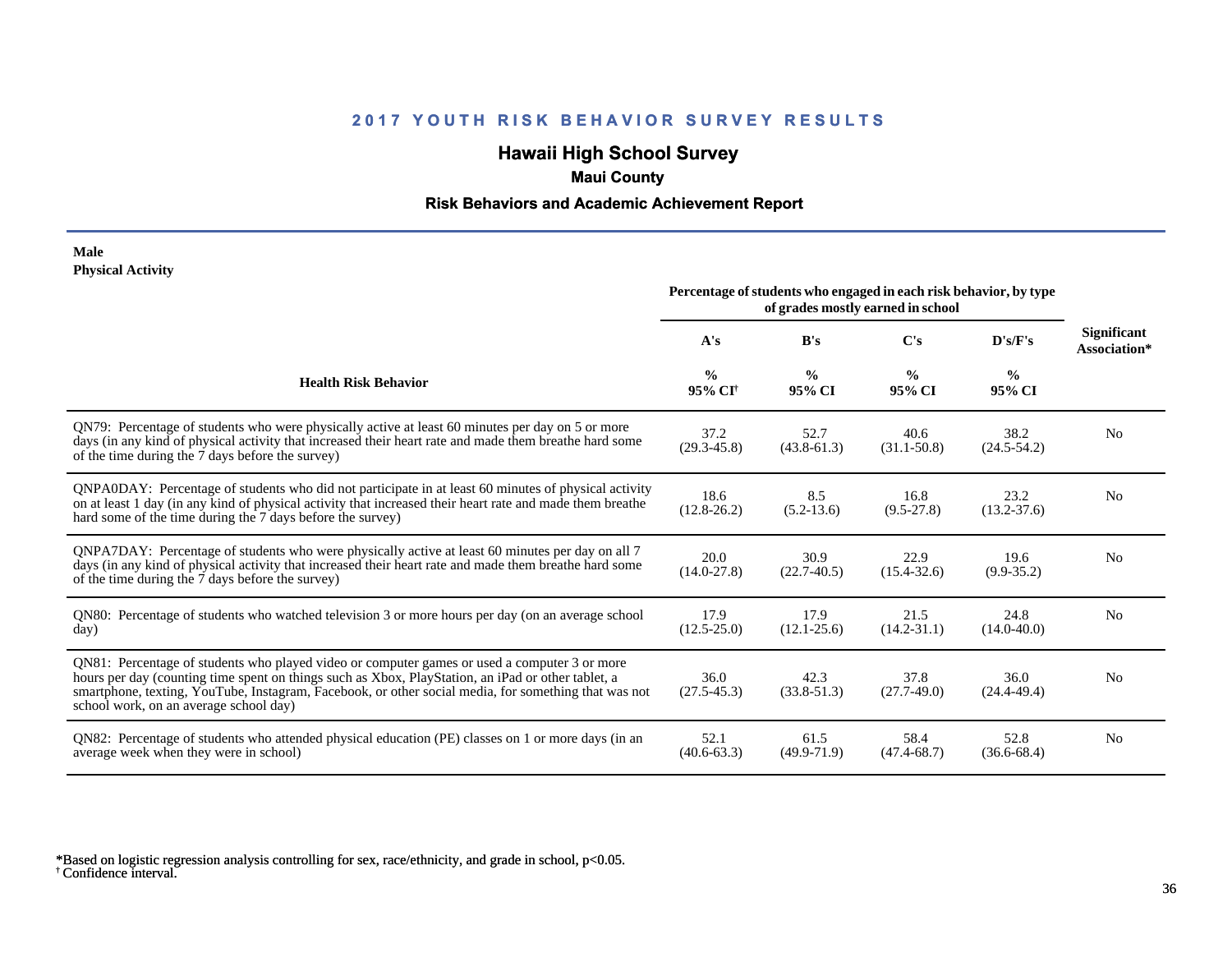# **Hawaii High School Survey**

## **Maui County**

### **Risk Behaviors and Academic Achievement Report**

#### **Male Physical Activity**

|                                                                                                                                                                             | Percentage of students who engaged in each risk behavior, by type |                         |                         |                         |                                    |
|-----------------------------------------------------------------------------------------------------------------------------------------------------------------------------|-------------------------------------------------------------------|-------------------------|-------------------------|-------------------------|------------------------------------|
|                                                                                                                                                                             | A's                                                               | B's                     | $\bf C's$               | D's/F's                 | <b>Significant</b><br>Association* |
| <b>Health Risk Behavior</b>                                                                                                                                                 | $\frac{0}{0}$<br>95% CI†                                          | $\frac{0}{0}$<br>95% CI | $\%$<br>95% CI          | $\frac{0}{0}$<br>95% CI |                                    |
| QNDLYPE: Percentage of students who attended physical education (PE) classes on all 5 days (in an<br>average week when they were in school)                                 | 5.6<br>$(3.1-9.8)$                                                | 13.5<br>$(8.7 - 20.4)$  | 7.8<br>$(3.6-16.4)$     | 9.8<br>$(4.4 - 20.5)$   | N <sub>0</sub>                     |
| QN83: Percentage of students who played on at least one sports team (counting any teams run by their<br>school or community groups, during the 12 months before the survey) | 53.3<br>$(46.0 - 60.4)$                                           | 51.2<br>$(43.8 - 58.6)$ | 53.8<br>$(43.3 - 63.9)$ | 33.4<br>$(21.2 - 48.3)$ | N <sub>0</sub>                     |
| QN88: Percentage of students who got 8 or more hours of sleep (on an average school night)                                                                                  | 28.4<br>$(20.0 - 38.6)$                                           | 23.9<br>$(16.7 - 32.9)$ | 17.0<br>$(11.1 - 25.2)$ | 18.0<br>$(9.9 - 30.5)$  | N <sub>0</sub>                     |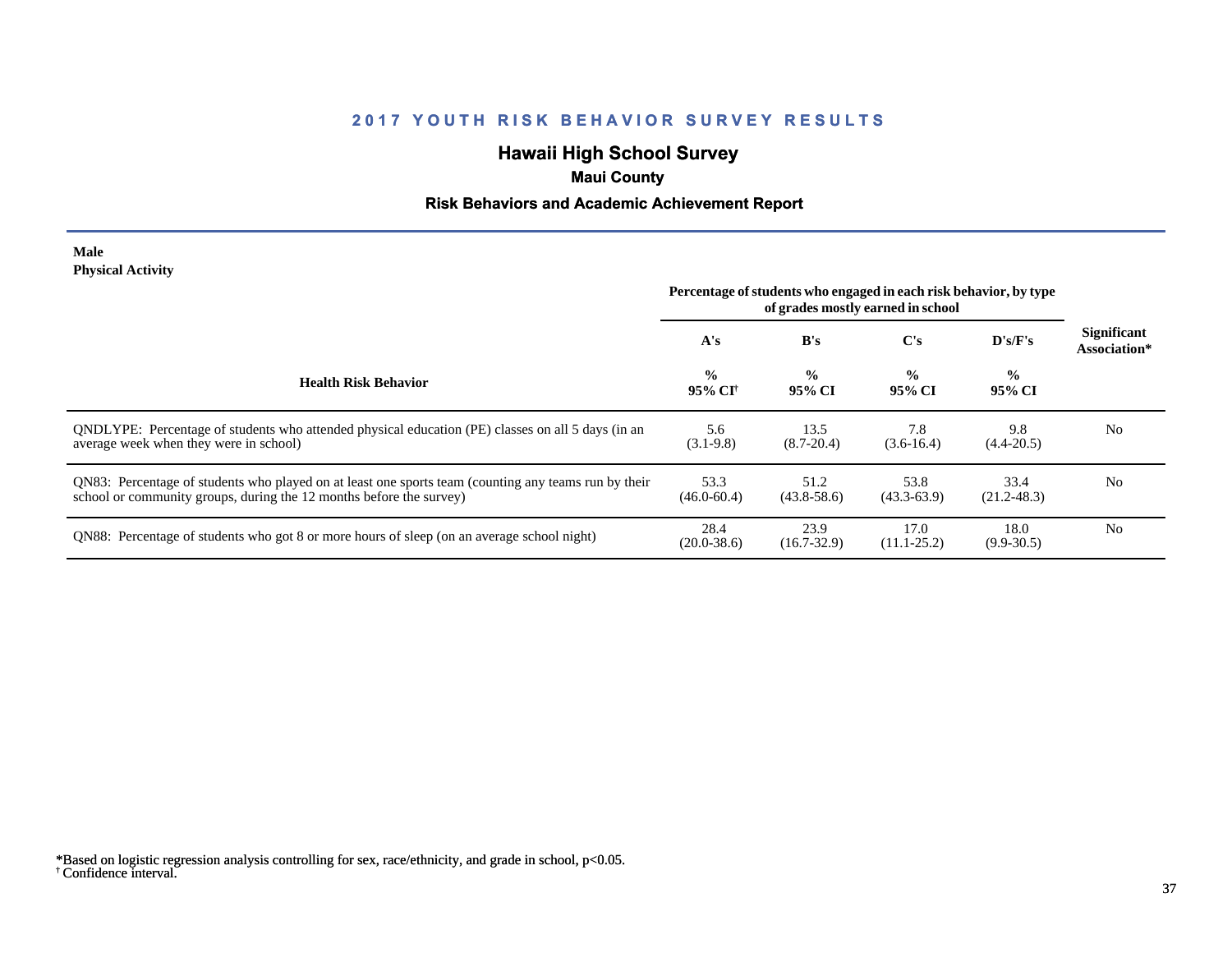# **Hawaii High School Survey**

## **Maui County**

# **Risk Behaviors and Academic Achievement Report**

| <b>Male</b><br><b>Other</b>                                                                                                                            |                                      |                                                                                                        |                         |                          |                                    |
|--------------------------------------------------------------------------------------------------------------------------------------------------------|--------------------------------------|--------------------------------------------------------------------------------------------------------|-------------------------|--------------------------|------------------------------------|
|                                                                                                                                                        |                                      | Percentage of students who engaged in each risk behavior, by type<br>of grades mostly earned in school |                         |                          |                                    |
|                                                                                                                                                        | A's                                  | B's                                                                                                    | $\bf C's$               | D's/F's                  | <b>Significant</b><br>Association* |
| <b>Health Risk Behavior</b>                                                                                                                            | $\frac{0}{0}$<br>95% CI <sup>†</sup> | $\frac{0}{0}$<br>95% CI                                                                                | $\frac{0}{0}$<br>95% CI | $\frac{6}{10}$<br>95% CI |                                    |
| QN86: Percentage of students who saw a dentist (for a check-up, exam, teeth cleaning, or other dental<br>work, during the 12 months before the survey) | 77.4<br>$(69.7 - 83.7)$              | 66.2<br>$(57.6 - 73.9)$                                                                                | 61.4<br>$(50.4 - 71.5)$ | 46.0<br>$(32.0 - 60.6)$  | Yes                                |
| QNNODNT: Percentage of students who never saw a dentist (for a check-up, exam, teeth cleaning, or<br>other dental work)                                | 1.1<br>$(0.4 - 3.4)$                 | 2.4<br>$(0.8-6.7)$                                                                                     | 1.2<br>$(0.3-5.4)$      | 6.4<br>$(2.1 - 18.3)$    | N <sub>0</sub>                     |
| QN87: Percentage of students who had ever been told by a doctor or nurse that they had asthma                                                          | 35.2<br>$(27.5 - 43.7)$              | 30.2<br>$(23.5 - 37.8)$                                                                                | 39.0<br>$(30.3 - 48.3)$ | 42.5<br>$(28.0 - 58.5)$  | N <sub>0</sub>                     |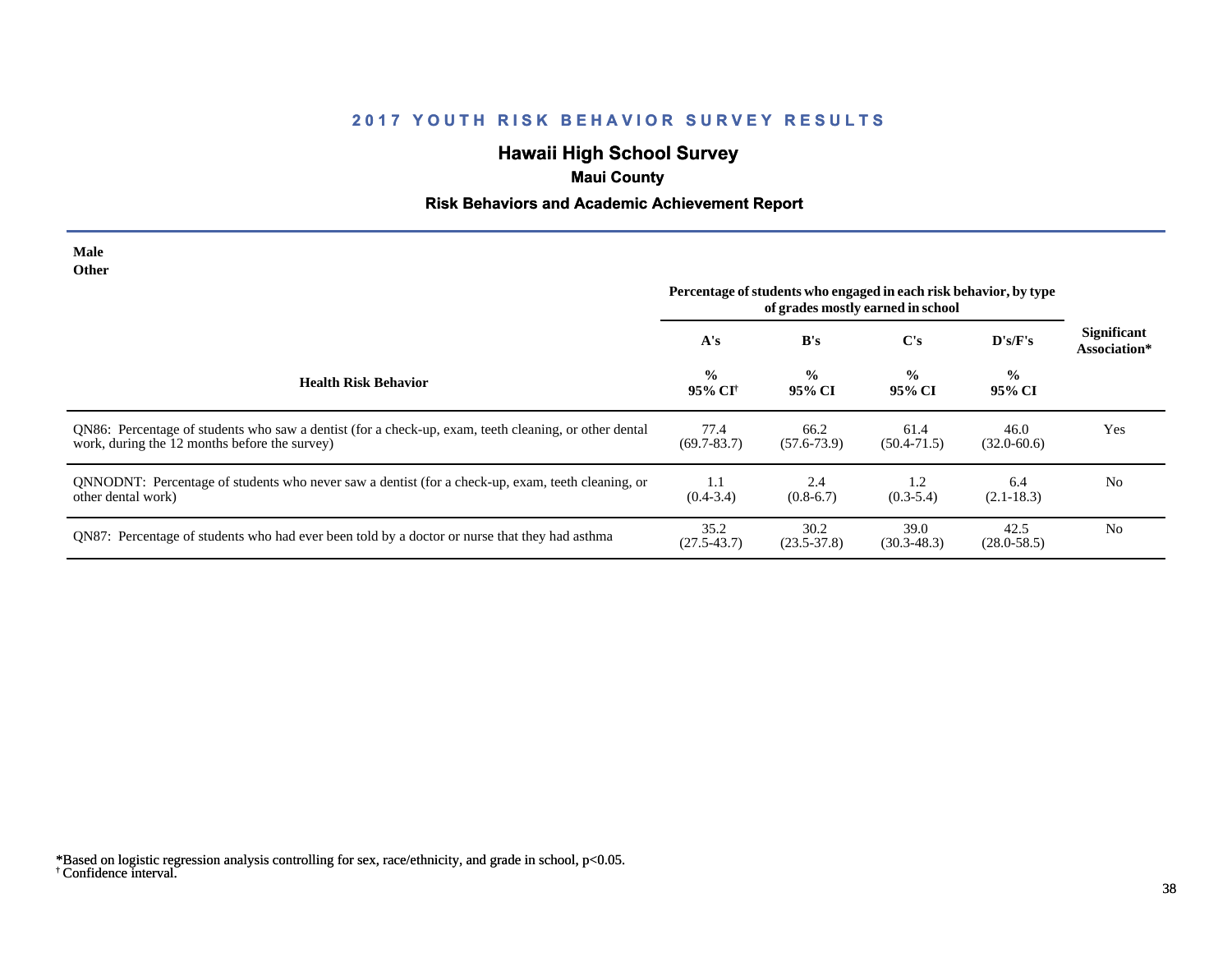# **Hawaii High School Survey**

# **Maui County**

### **Risk Behaviors and Academic Achievement Report**

| Male       |
|------------|
| Site-Added |

|                                                                                                                                                                                                                                                                                                                                                                                                                                                                                      | Percentage of students who engaged in each risk behavior, by type<br>of grades mostly earned in school |                         |                         |                         |                                    |
|--------------------------------------------------------------------------------------------------------------------------------------------------------------------------------------------------------------------------------------------------------------------------------------------------------------------------------------------------------------------------------------------------------------------------------------------------------------------------------------|--------------------------------------------------------------------------------------------------------|-------------------------|-------------------------|-------------------------|------------------------------------|
|                                                                                                                                                                                                                                                                                                                                                                                                                                                                                      | A's                                                                                                    | B's                     | $\bf C's$               | D's/F's                 | <b>Significant</b><br>Association* |
| <b>Health Risk Behavior</b>                                                                                                                                                                                                                                                                                                                                                                                                                                                          | $\frac{0}{0}$<br>95% CI <sup>+</sup>                                                                   | $\frac{0}{0}$<br>95% CI | $\frac{6}{9}$<br>95% CI | $\frac{0}{0}$<br>95% CI |                                    |
| QN90: Percentage of students who report they do not describe themselves as only one race or ethnicity                                                                                                                                                                                                                                                                                                                                                                                | 15.2<br>$(10.2 - 22.1)$                                                                                | 12.8<br>$(8.2 - 19.4)$  | 16.7<br>$(10.7 - 25.0)$ | 15.4<br>$(8.8 - 25.4)$  | N <sub>0</sub>                     |
| QN91: Percentage of students who reported that either of their parents or other adults in their family<br>are serving on active duty in the military                                                                                                                                                                                                                                                                                                                                 | 14.6<br>$(9.5-21.9)$                                                                                   | 18.5<br>$(13.0 - 25.6)$ | 20.4<br>$(13.0 - 30.6)$ | 20.0<br>$(11.7 - 32.1)$ | N <sub>0</sub>                     |
| QN92: Percentage of students who reported someone they were dating or going out with purposely<br>tried to control them or emotionally hurt them one or more times (such things as being told who they<br>could and could not spend time with, being humiliated in front of others, or being threatened if they did<br>not do what they wanted, during the 12 months before the survey, among students who dated or went<br>out with someone during the 12 months before the survey) | 22.7<br>$(13.6 - 35.4)$                                                                                | 30.7<br>$(22.0-41.1)$   | 26.7<br>$(14.9 - 43.0)$ | 39.3<br>$(23.5 - 57.6)$ | N <sub>0</sub>                     |
| QN93: Percentage of students who disagree or strongly disagree that harassment and bullying by other<br>students is a problem at their school                                                                                                                                                                                                                                                                                                                                        | 27.6<br>$(20.3 - 36.2)$                                                                                | 20.8<br>$(14.9 - 28.1)$ | 25.4<br>$(16.1 - 37.7)$ | 14.7<br>$(7.9 - 25.5)$  | N <sub>o</sub>                     |
| QN94: Percentage of students who did something to purposely hurt themselves without wanting to die<br>(such as cutting or burning themselves on purpose one or more times during the 12 months before the<br>survey)                                                                                                                                                                                                                                                                 | 13.7<br>$(9.0 - 20.4)$                                                                                 | 11.3<br>$(7.2-17.4)$    | 13.8<br>$(8.0-22.9)$    | 24.8<br>$(13.2 - 41.8)$ | N <sub>0</sub>                     |
| QN95: Percentage of students who first tried using an electronic vapor product before age 13 years                                                                                                                                                                                                                                                                                                                                                                                   | 9.4<br>$(5.4-15.9)$                                                                                    | 9.5<br>$(6.3-13.9)$     | 20.9<br>$(13.3 - 31.2)$ | 20.8<br>$(11.6-34.4)$   | Yes                                |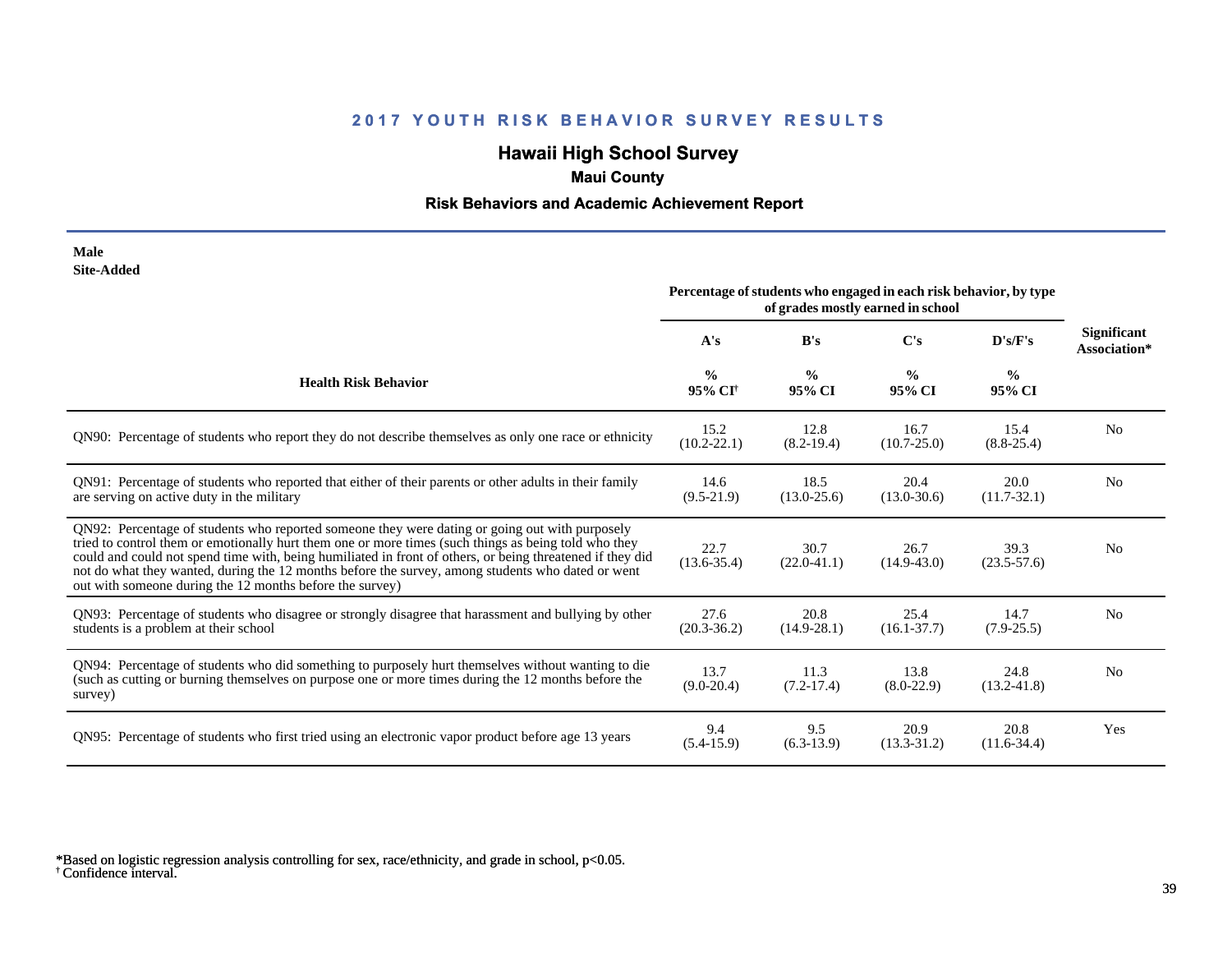# **Hawaii High School Survey**

## **Maui County**

### **Risk Behaviors and Academic Achievement Report**

#### **Male Site-Added**

|                                                                                                                                                                                                                                                                                                                                                                                            | Percentage of students who engaged in each risk behavior, by type |                         |                         |                         |                                    |
|--------------------------------------------------------------------------------------------------------------------------------------------------------------------------------------------------------------------------------------------------------------------------------------------------------------------------------------------------------------------------------------------|-------------------------------------------------------------------|-------------------------|-------------------------|-------------------------|------------------------------------|
|                                                                                                                                                                                                                                                                                                                                                                                            | A's                                                               | B's                     | $\bf C$ 's              | D's/F's                 | <b>Significant</b><br>Association* |
| <b>Health Risk Behavior</b>                                                                                                                                                                                                                                                                                                                                                                | $\frac{0}{0}$<br>95% CI <sup>+</sup>                              | $\frac{0}{0}$<br>95% CI | $\frac{0}{0}$<br>95% CI | $\frac{0}{0}$<br>95% CI |                                    |
| QN96: Percentage of students who usually got the alcohol they drank by buying it themselves (from a<br>store, such as a liquor store, convenience store, supermarket, discount store, or gas station, from a<br>restaurant, bar, or club, or from a public event such as a concert or sporting event, during the 30 days<br>before the survey, among students who currently drank alcohol) | 34.8<br>$(19.4 - 54.2)$                                           | 9.5<br>$(4.2 - 20.3)$   | 20.1<br>$(8.7-40.1)$    |                         |                                    |
| QN97: Percentage of students who usually used marijuana by smoking it in a joint, bong, pipe, or blunt<br>(during the 30 days before the survey, among students who used marijuana)                                                                                                                                                                                                        |                                                                   | 73.9<br>$(51.8 - 88.2)$ | 72.3<br>$(50.5 - 86.9)$ |                         |                                    |
| QN98: Percentage of students who ever used hallucinogenic drugs (such as LSD, acid, PCP, angel<br>dust, mescaline, or mushrooms, one or more times during their life)                                                                                                                                                                                                                      | 16.2<br>$(10.0 - 25.2)$                                           | 13.1<br>$(7.3-22.5)$    | 5.1<br>$(1.8-13.8)$     | 16.4<br>$(9.0-28.0)$    | N <sub>0</sub>                     |
| QN99: Percentage of students who are transgender                                                                                                                                                                                                                                                                                                                                           | 3.3<br>$(1.3-8.6)$                                                | 6.3<br>$(2.4-15.6)$     | 2.8<br>$(0.8-9.4)$      | 0.7<br>$(0.1 - 5.0)$    | N <sub>0</sub>                     |
| QN100: Percentage of students who tried to lose weight or keep from gaining weight by going without<br>eating for 24 hours or more; taking any diet pills, powders, or liquids; vomiting or taking laxatives;<br>smoking cigarettes; or skipping meals (during the 30 days before the survey)                                                                                              | 13.2<br>$(8.4 - 20.3)$                                            | 9.0<br>$(5.5-14.4)$     | 21.7<br>$(13.6 - 32.8)$ | 23.6<br>$(11.6-42.0)$   | Yes                                |
| QN101: Percentage of students who drank a can, bottle, pouch, or glass of a juice drink (such as Fruit<br>Punch, Hawaiian Sun, Aloha Maid, Sunny Delight, or Tang, but not counting 100% fruit juice, one or<br>more times per day during the 7 days before the survey)                                                                                                                    | 7.9<br>$(4.7-13.0)$                                               | 15.6<br>$(11.2 - 21.3)$ | 13.9<br>$(8.6 - 21.7)$  | 28.3<br>$(17.5 - 42.3)$ | Yes                                |

\*Based on logistic regression analysis controlling for sex, race/ethnicity, and grade in school, p<0.05.

† Confidence interval.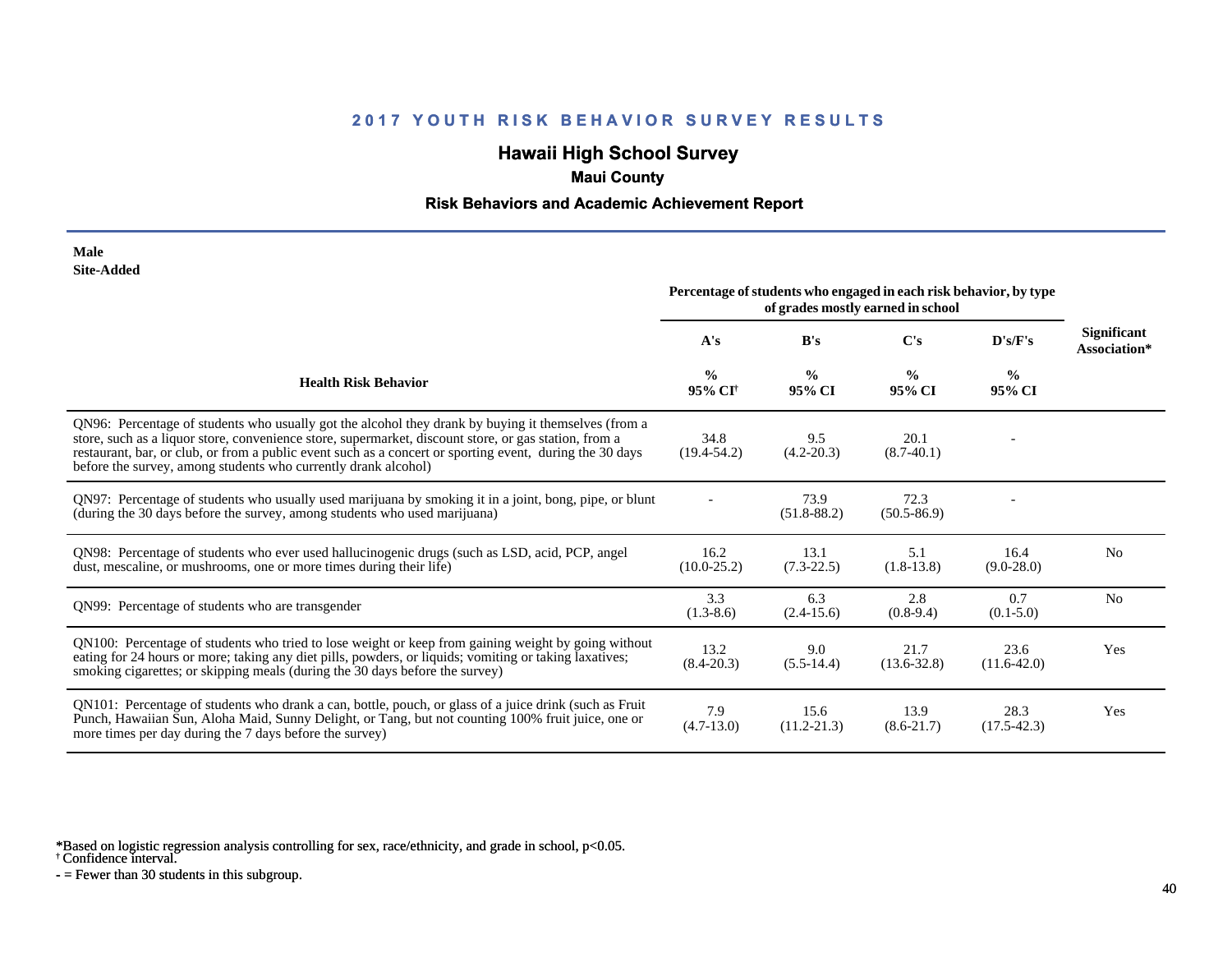## **Hawaii High School Survey**

## **Maui County**

### **Risk Behaviors and Academic Achievement Report**

#### **Male Site-Added**

|                                                                                                      | Percentage of students who engaged in each risk behavior, by type |                         |                         |                         |                                    |
|------------------------------------------------------------------------------------------------------|-------------------------------------------------------------------|-------------------------|-------------------------|-------------------------|------------------------------------|
|                                                                                                      | A's                                                               | B's                     | $\bf C's$               | D's/F's                 | <b>Significant</b><br>Association* |
| <b>Health Risk Behavior</b>                                                                          | $\frac{0}{0}$<br>95% CI <sup>+</sup>                              | $\frac{0}{0}$<br>95% CI | $\frac{0}{0}$<br>95% CI | $\frac{0}{0}$<br>95% CI |                                    |
| QN102: Percentage of students who most of the time or always went hungry because there was not       | 11.9                                                              | 7.7                     | 13.5                    | 6.0                     | N <sub>0</sub>                     |
| enough food in their home (during the 30 days before the survey)                                     | $(7.1-19.2)$                                                      | $(4.4 - 13.0)$          | $(6.5-25.9)$            | $(2.3-14.9)$            |                                    |
| QN103: Percentage of students who did exercises to strengthen or tone their muscles on three or more | 42.7                                                              | 58.8                    | 55.3                    | 40.7                    | N <sub>0</sub>                     |
| days (such as push-ups, sit-ups, or weight lifting, during the 7 days before the survey)             | $(34.2 - 51.6)$                                                   | $(48.6 - 68.2)$         | $(44.6 - 65.5)$         | $(29.5-53.1)$           |                                    |
| QN104: Percentage of students who walk or ride their bike to or from school (one or more days during | 30.5                                                              | 36.4                    | 46.7                    | 46.8                    | No                                 |
| an average week when they are in school and weather allows them to do so)                            | $(21.6 - 41.0)$                                                   | $(28.1 - 45.5)$         | $(36.5 - 57.1)$         | $(32.0 - 62.2)$         |                                    |
| QN105: Percentage of students who have been taught about AIDS or HIV infection in school             | 75.4<br>$(65.4 - 83.3)$                                           | 74.3<br>$(67.8-79.9)$   | 67.6<br>$(56.3 - 77.2)$ | 76.2<br>$(60.6 - 86.9)$ | N <sub>o</sub>                     |
| QN106: Percentage of students who most of the time or always wear sunscreen (with an SPF of 15 or    | 10.3                                                              | 8.0                     | 7.9                     | 7.6                     | N <sub>0</sub>                     |
| higher when they are outside for more than one hour on a sunny day)                                  | $(5.9-17.3)$                                                      | $(4.4 - 14.0)$          | $(3.2 - 18.0)$          | $(3.0-17.9)$            |                                    |
| QN107: Percentage of students who had a toothache (during the 12 months before the survey)           | 28.6<br>$(21.2 - 37.2)$                                           | 22.2<br>$(15.8 - 30.3)$ | 17.1<br>$(11.2 - 25.1)$ | 19.5<br>$(11.2 - 31.7)$ | N <sub>0</sub>                     |
| QN108: Percentage of students who saw a doctor or nurse (for a check-up or physical exam when they   | 72.2                                                              | 57.5                    | 65.0                    | 54.9                    | Yes                                |
| were not sick or injured during the 12 months before the survey)                                     | $(64.2 - 79.0)$                                                   | $(48.4 - 66.2)$         | $(54.7 - 74.1)$         | $(40.2 - 68.8)$         |                                    |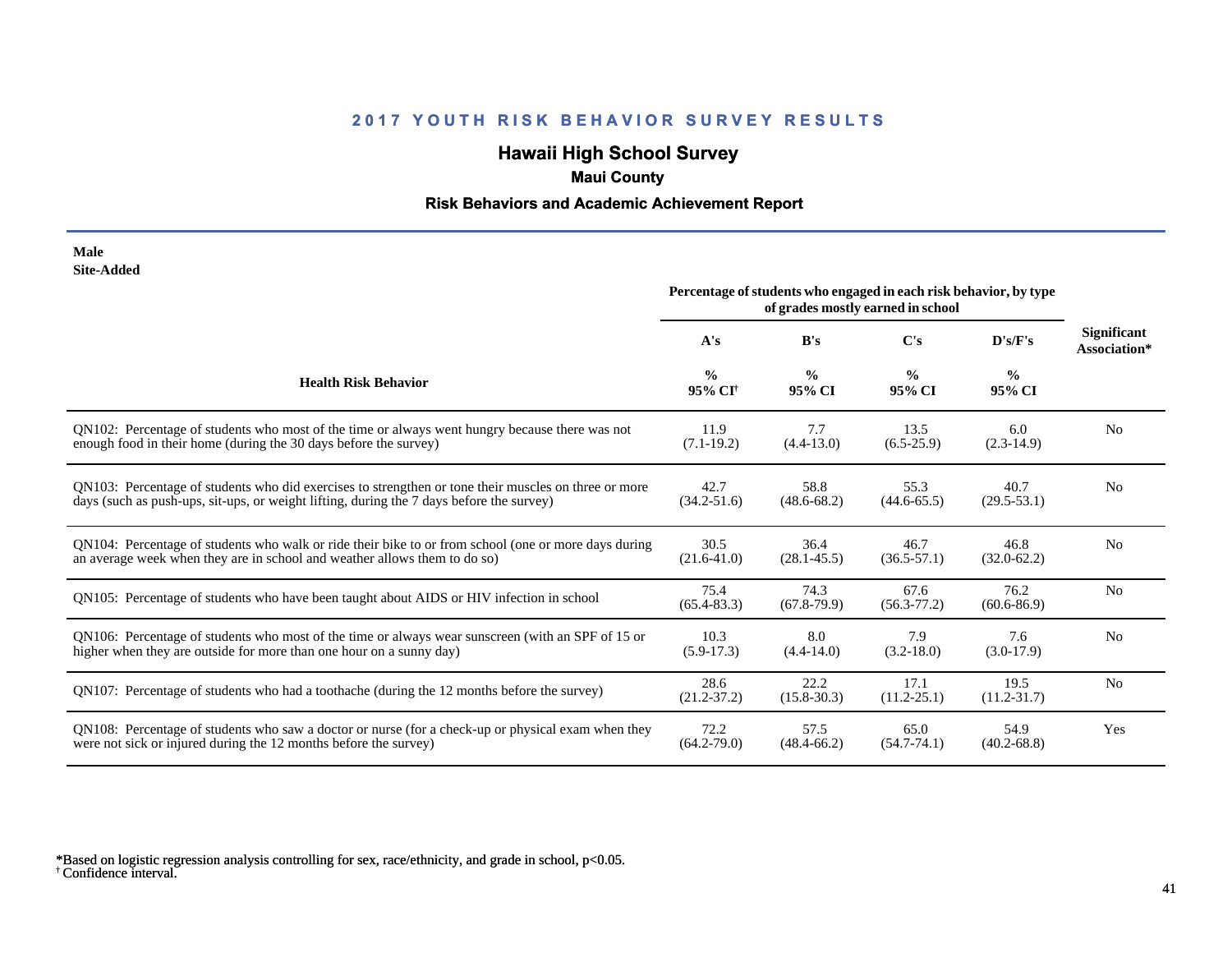# **Hawaii High School Survey**

## **Maui County**

### **Risk Behaviors and Academic Achievement Report**

| Male              |
|-------------------|
| <b>Site-Added</b> |

|                                                                                                                                                                                                                                             | Percentage of students who engaged in each risk behavior, by type<br>of grades mostly earned in school |                         |                         |                         |                             |
|---------------------------------------------------------------------------------------------------------------------------------------------------------------------------------------------------------------------------------------------|--------------------------------------------------------------------------------------------------------|-------------------------|-------------------------|-------------------------|-----------------------------|
|                                                                                                                                                                                                                                             | A's                                                                                                    | B's                     | C's                     | D's/F's                 | Significant<br>Association* |
| <b>Health Risk Behavior</b>                                                                                                                                                                                                                 | $\frac{0}{0}$<br>95% CI <sup>+</sup>                                                                   | $\frac{0}{0}$<br>95% CI | $\frac{0}{0}$<br>95% CI | $\frac{0}{0}$<br>95% CI |                             |
| QN109: Percentage of students who had been told by a doctor or nurse that they had asthma and who                                                                                                                                           | 9.7                                                                                                    | 13.4                    | 21.9                    | 11.4                    | Yes                         |
| still have asthma                                                                                                                                                                                                                           | $(6.1-14.9)$                                                                                           | $(8.7 - 20.0)$          | $(15.7 - 29.8)$         | $(5.9 - 20.7)$          |                             |
| QN110: Percentage of students who did not go to school because they were sick (on one or more days                                                                                                                                          | 22.7                                                                                                   | 42.2                    | 36.1                    | 54.5                    | Yes                         |
| during the 30 days before the survey)                                                                                                                                                                                                       | $(16.0-31.1)$                                                                                          | $(33.5 - 51.4)$         | $(27.1 - 46.2)$         | $(39.5 - 68.8)$         |                             |
| QN111: Percentage of students who usually slept in the home of a friend, family member, or other<br>person because they had to leave their home or their parent or guardian cannot afford housing (during<br>the 30 days before the survey) | 6.7<br>$(2.6 - 16.4)$                                                                                  | 2.3<br>$(1.0-5.3)$      | 10.9<br>$(5.3 - 20.9)$  | 8.1<br>$(2.6-22.5)$     | Yes                         |
| QN112: Percentage of students who probably or definitely will complete a post high school program                                                                                                                                           | 66.2                                                                                                   | 67.3                    | 61.0                    | 53.8                    | N <sub>0</sub>              |
| (such as a vocational training program, military service, community college, or 4-year college)                                                                                                                                             | $(56.5 - 74.7)$                                                                                        | $(58.3 - 75.2)$         | $(50.1 - 70.8)$         | $(38.9 - 68.1)$         |                             |
| QN113: Percentage of students who most of the time or always get the kind of help they need (among                                                                                                                                          | 24.2                                                                                                   | 18.0                    | 14.3                    | 13.0                    | N <sub>0</sub>              |
| students who report having felt sad, empty, hopeless, angry, or anxious)                                                                                                                                                                    | $(14.2 - 38.2)$                                                                                        | $(11.6 - 26.8)$         | $(7.4 - 25.8)$          | $(5.2-29.0)$            |                             |
| QN114: Percentage of students who reported there is at least one teacher or other adult in their school                                                                                                                                     | 64.4                                                                                                   | 63.7                    | 64.3                    | 58.7                    | N <sub>0</sub>              |
| that they can talk to if they have a problem                                                                                                                                                                                                | $(53.7 - 73.9)$                                                                                        | $(54.2 - 72.2)$         | $(53.5 - 73.8)$         | $(43.5 - 72.4)$         |                             |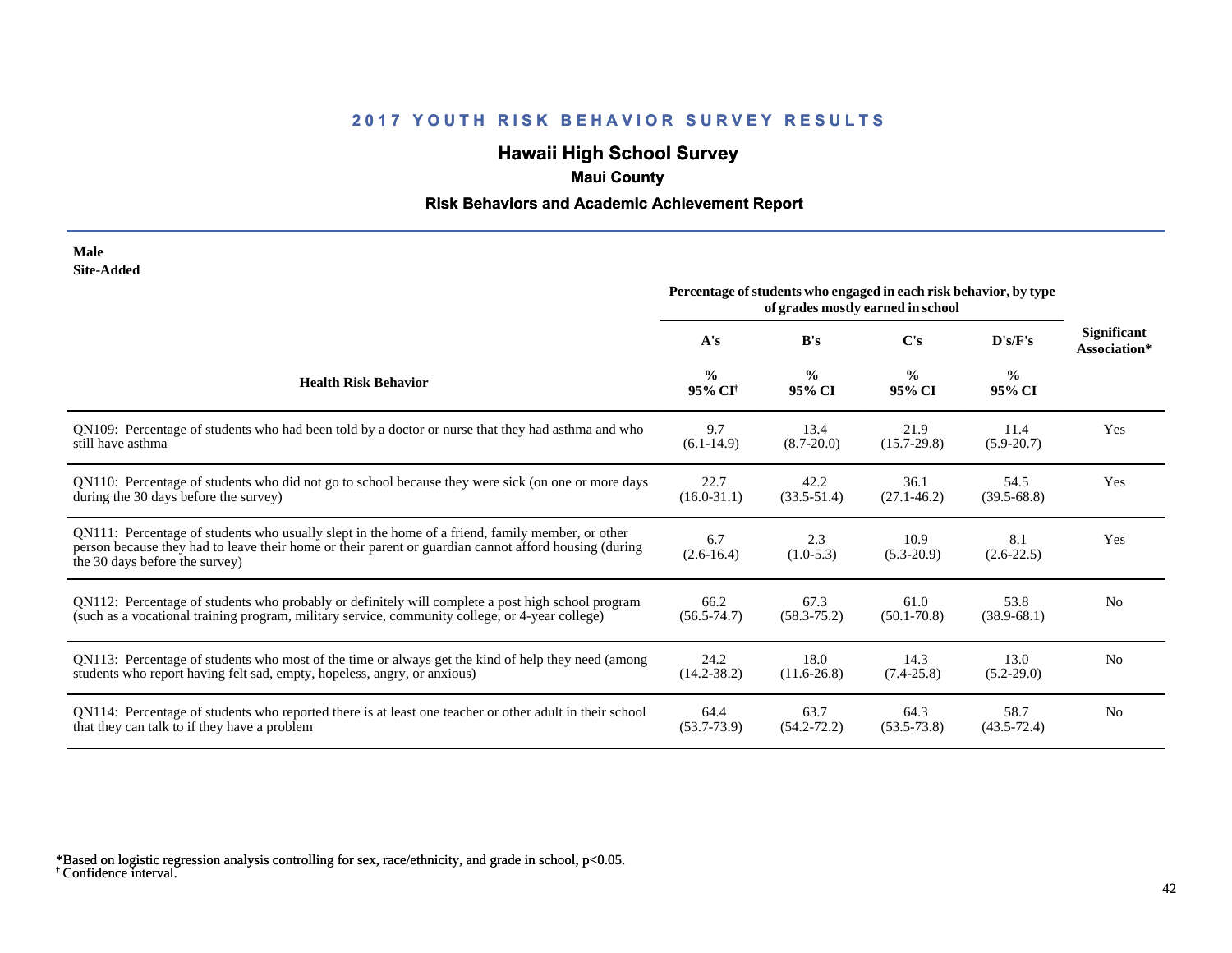# **Hawaii High School Survey**

## **Maui County**

### **Risk Behaviors and Academic Achievement Report**

#### **Male Site-Added**

|                                                                                                        | Percentage of students who engaged in each risk behavior, by type<br>of grades mostly earned in school |                         |                         |                         |                                    |
|--------------------------------------------------------------------------------------------------------|--------------------------------------------------------------------------------------------------------|-------------------------|-------------------------|-------------------------|------------------------------------|
|                                                                                                        | A's                                                                                                    | B's                     | $\bf C's$               | D's/F's                 | <b>Significant</b><br>Association* |
| <b>Health Risk Behavior</b>                                                                            | $\frac{0}{0}$<br>95% CI <sup>†</sup>                                                                   | $\frac{0}{0}$<br>95% CI | $\frac{0}{0}$<br>95% CI | $\frac{0}{0}$<br>95% CI |                                    |
| QN115: Percentage of students who have an adult outside of school they can talk to about things that   | 68.4                                                                                                   | 72.5                    | 75.5                    | 80.2                    | N <sub>0</sub>                     |
| are important to them                                                                                  | $(59.8 - 75.9)$                                                                                        | $(65.4 - 78.6)$         | $(66.5 - 82.7)$         | $(66.7 - 89.2)$         |                                    |
| QN116: Percentage of students who reported their parents or other adults in their family talked with   | 53.6                                                                                                   | 42.6                    | 48.2                    | 43.9                    | N <sub>o</sub>                     |
| them about what they expect them to do or not to do when it comes to sex                               | $(44.6 - 62.4)$                                                                                        | $(34.6 - 51.0)$         | $(38.0 - 58.5)$         | $(29.5-59.4)$           |                                    |
| QN117: Percentage of students who report their parents would feel it was a little bit wrong, wrong, or | 93.1                                                                                                   | 84.6                    | 88.0                    | 82.1                    | Yes                                |
| very wrong for them to drink beer, wine, or hard liquor regularly (such as rum, gin, vodka or whiskey) | $(88.2 - 96.1)$                                                                                        | $(76.5 - 90.3)$         | $(78.5 - 93.7)$         | $(68.3 - 90.7)$         |                                    |
| QN118: Percentage of students who have talked with one of their parents or another adult in their      | 52.4                                                                                                   | 39.9                    | 43.6                    | 58.3                    | N <sub>0</sub>                     |
| family about the dangers of tobacco, alcohol, or drug use (during the 12 months before the survey)     | $(42.9-61.6)$                                                                                          | $(31.0 - 49.5)$         | $(33.0 - 54.8)$         | $(43.7 - 71.5)$         |                                    |
| QN119: Percentage of students who have ridden in a car driven by someone, including the student,       | 23.2                                                                                                   | 23.0                    | 23.9                    | 43.2                    | Yes                                |
| who was "high" or had been using alcohol or drugs (during the 30 days before the survey)               | $(16.5 - 31.6)$                                                                                        | $(15.3 - 33.1)$         | $(16.5 - 33.3)$         | $(27.4 - 60.5)$         |                                    |
| QN120: Percentage of students who ever use alcohol or drugs to relax, feel better about themselves, or | 22.0                                                                                                   | 21.2                    | 24.7                    | 35.6                    | N <sub>0</sub>                     |
| fit in                                                                                                 | $(14.6 - 31.8)$                                                                                        | $(13.5 - 31.7)$         | $(17.7 - 33.3)$         | $(21.6 - 52.6)$         |                                    |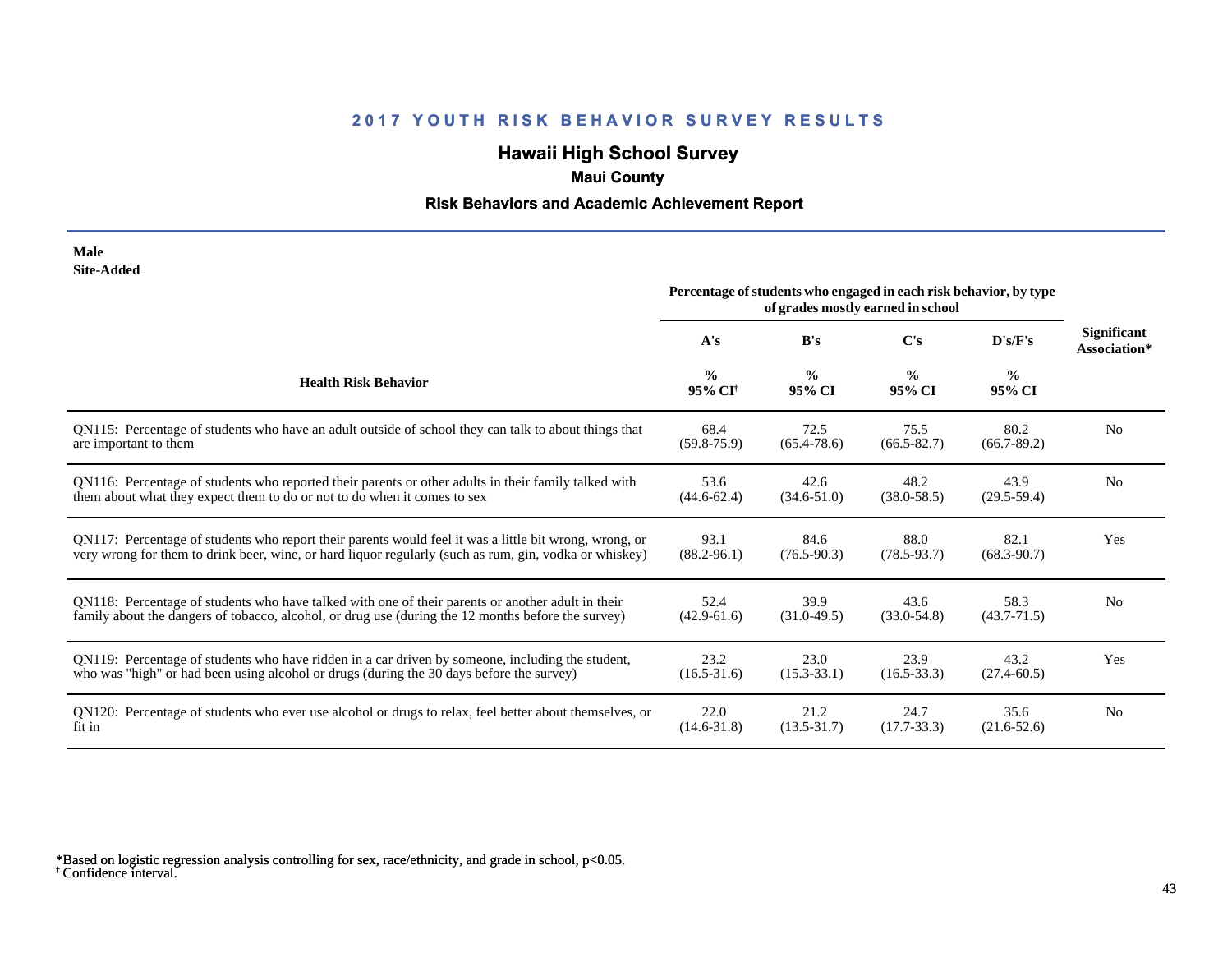# **Hawaii High School Survey**

## **Maui County**

### **Risk Behaviors and Academic Achievement Report**

#### **Male Site-Added**

|                                                                                                                                                              | Percentage of students who engaged in each risk behavior, by type<br>of grades mostly earned in school |                         |                         |                         |                             |
|--------------------------------------------------------------------------------------------------------------------------------------------------------------|--------------------------------------------------------------------------------------------------------|-------------------------|-------------------------|-------------------------|-----------------------------|
|                                                                                                                                                              | A's                                                                                                    | B's                     | C's                     | D's/F's                 | Significant<br>Association* |
| <b>Health Risk Behavior</b>                                                                                                                                  | $\frac{0}{0}$<br>95% CI <sup>†</sup>                                                                   | $\frac{0}{0}$<br>95% CI | $\frac{0}{0}$<br>95% CI | $\frac{0}{0}$<br>95% CI |                             |
| QN121: Percentage of students who ever use alcohol or drugs while they are alone                                                                             | 19.1<br>$(13.0 - 27.2)$                                                                                | 17.1<br>$(10.7 - 26.0)$ | 19.9<br>$(13.5 - 28.4)$ | 25.1<br>$(14.0 - 40.9)$ | N <sub>0</sub>              |
| QN122: Percentage of students who ever forget things they did while using alcohol or drugs                                                                   | 18.5<br>$(12.4 - 26.7)$                                                                                | 16.6<br>$(10.4 - 25.5)$ | 12.5<br>$(7.1 - 21.2)$  | 27.4<br>$(16.4 - 42.1)$ | N <sub>0</sub>              |
| QN123: Percentage of students who have ever gotten into trouble while they were using alcohol or<br>drugs                                                    | 16.8<br>$(11.1 - 24.6)$                                                                                | 16.9<br>$(10.5 - 25.9)$ | 12.6<br>$(8.1 - 19.2)$  | 28.8<br>$(15.7 - 46.8)$ | Yes                         |
| QN124: Percentage of students who have attended school under the influence of alcohol, marijuana, or<br>other drugs (during the 12 months before the survey) | 19.3<br>$(12.7 - 28.1)$                                                                                | 19.2<br>$(11.8-29.9)$   | 18.6<br>$(12.2 - 27.4)$ | 30.1<br>$(18.2 - 45.5)$ | N <sub>0</sub>              |
| QN125: Percentage of students who have family or friends that have told them that they should cut<br>down on their drinking or drug use                      | 17.8<br>$(11.9 - 25.8)$                                                                                | 13.6<br>$(8.0-22.4)$    | 16.3<br>$(10.1 - 25.3)$ | 35.9<br>$(22.4 - 52.1)$ | Yes                         |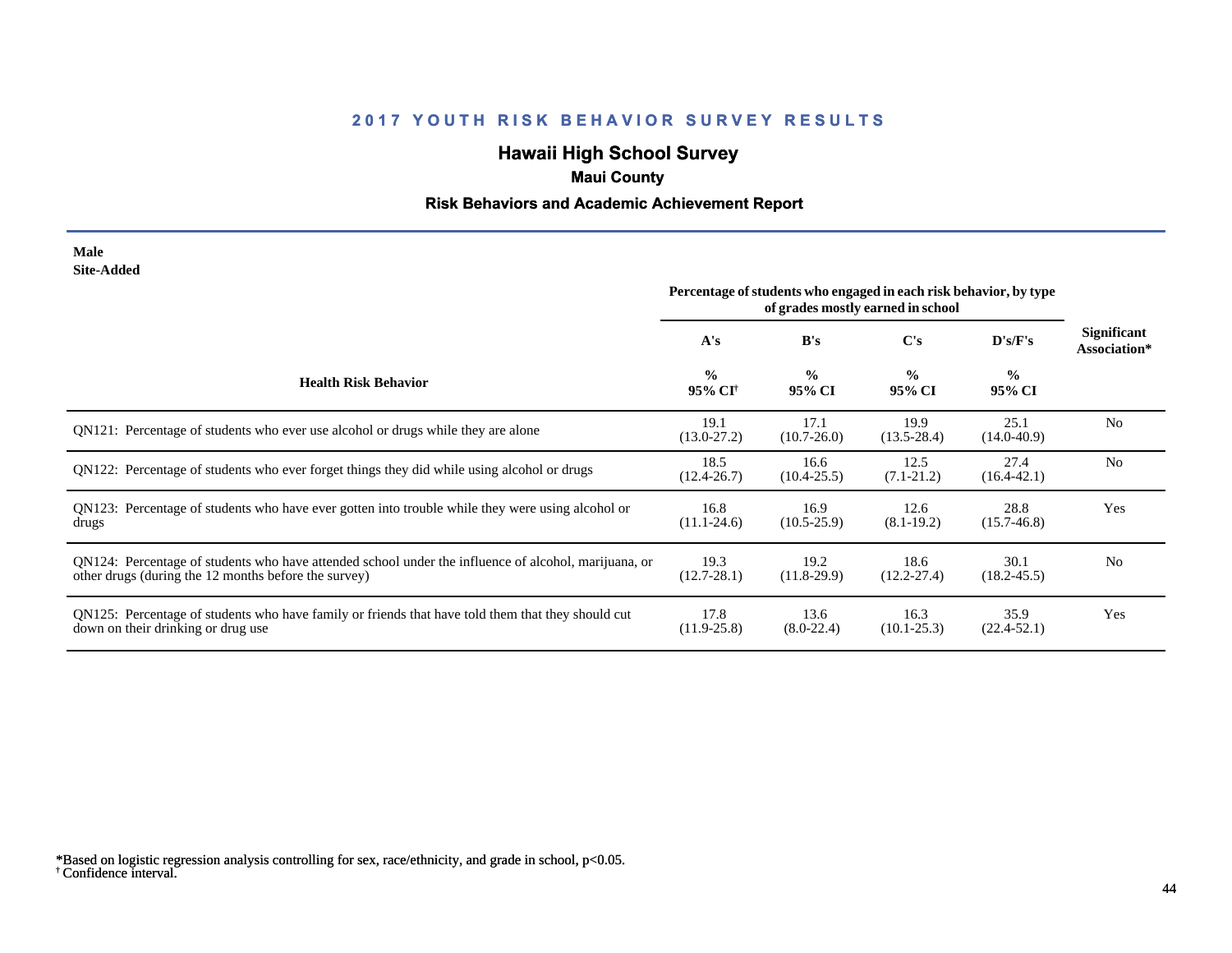# **Hawaii High School Survey**

## **Maui County**

### **Risk Behaviors and Academic Achievement Report**

#### **Female Unintentional Injuries/Violence**

|                                                                                                                                                                                                                                                                                                        | Percentage of students who engaged in each risk behavior, by type |                         |                         |                         |                                    |
|--------------------------------------------------------------------------------------------------------------------------------------------------------------------------------------------------------------------------------------------------------------------------------------------------------|-------------------------------------------------------------------|-------------------------|-------------------------|-------------------------|------------------------------------|
|                                                                                                                                                                                                                                                                                                        | A's                                                               | B's                     | C's                     | D's/F's                 | <b>Significant</b><br>Association* |
| <b>Health Risk Behavior</b>                                                                                                                                                                                                                                                                            | $\frac{0}{0}$<br>95% CI <sup>+</sup>                              | $\frac{0}{0}$<br>95% CI | $\frac{0}{0}$<br>95% CI | $\frac{0}{0}$<br>95% CI |                                    |
| QN11: Percentage of students who texted or e-mailed while driving a car or other vehicle (on at least 1<br>day during the 30 days before the survey, among students who had driven a car or other vehicle during<br>the 30 days before the survey)                                                     | 43.5<br>$(33.9 - 53.7)$                                           | 57.5<br>$(43.3 - 70.6)$ | 47.8<br>$(31.5-64.6)$   |                         |                                    |
| QN12: Percentage of students who carried a weapon (such as a gun, knife, or club, on at least 1 day<br>during the 30 days before the survey)                                                                                                                                                           | 3.9<br>$(2.1-6.9)$                                                | 8.9<br>$(4.6-16.8)$     | 11.5<br>$(6.0-20.8)$    |                         |                                    |
| QN15: Percentage of students who did not go to school because they felt unsafe at school or on their<br>way to or from school (on at least 1 day during the 30 days before the survey)                                                                                                                 | 6.0<br>$(3.5-10.3)$                                               | 8.1<br>$(4.5-14.2)$     | 16.3<br>$(9.6-26.4)$    |                         |                                    |
| QN17: Percentage of students who were in a physical fight (one or more times during the 12 months<br>before the survey)                                                                                                                                                                                | 8.9<br>$(6.0-13.1)$                                               | 17.8<br>$(10.7 - 28.1)$ | 22.0<br>$(14.3 - 32.2)$ |                         |                                    |
| QN19: Percentage of students who were ever physically forced to have sexual intercourse (when they<br>did not want to)                                                                                                                                                                                 | 5.8<br>$(3.6-9.3)$                                                | 6.6<br>$(3.9-10.9)$     | 18.0<br>$(10.6-29.0)$   |                         |                                    |
| QN20: Percentage of students who experienced sexual violence (being forced by anyone to do sexual<br>things [counting such things as kissing, touching, or being physically forced to have sexual intercourse]<br>that they did not want to, one or more times during the 12 months before the survey) | 16.7<br>$(11.7 - 23.1)$                                           | 11.9<br>$(7.8-17.7)$    | 18.0<br>$(11.2 - 27.8)$ |                         |                                    |

\*Based on logistic regression analysis controlling for sex, race/ethnicity, and grade in school, p<0.05.

† Confidence interval.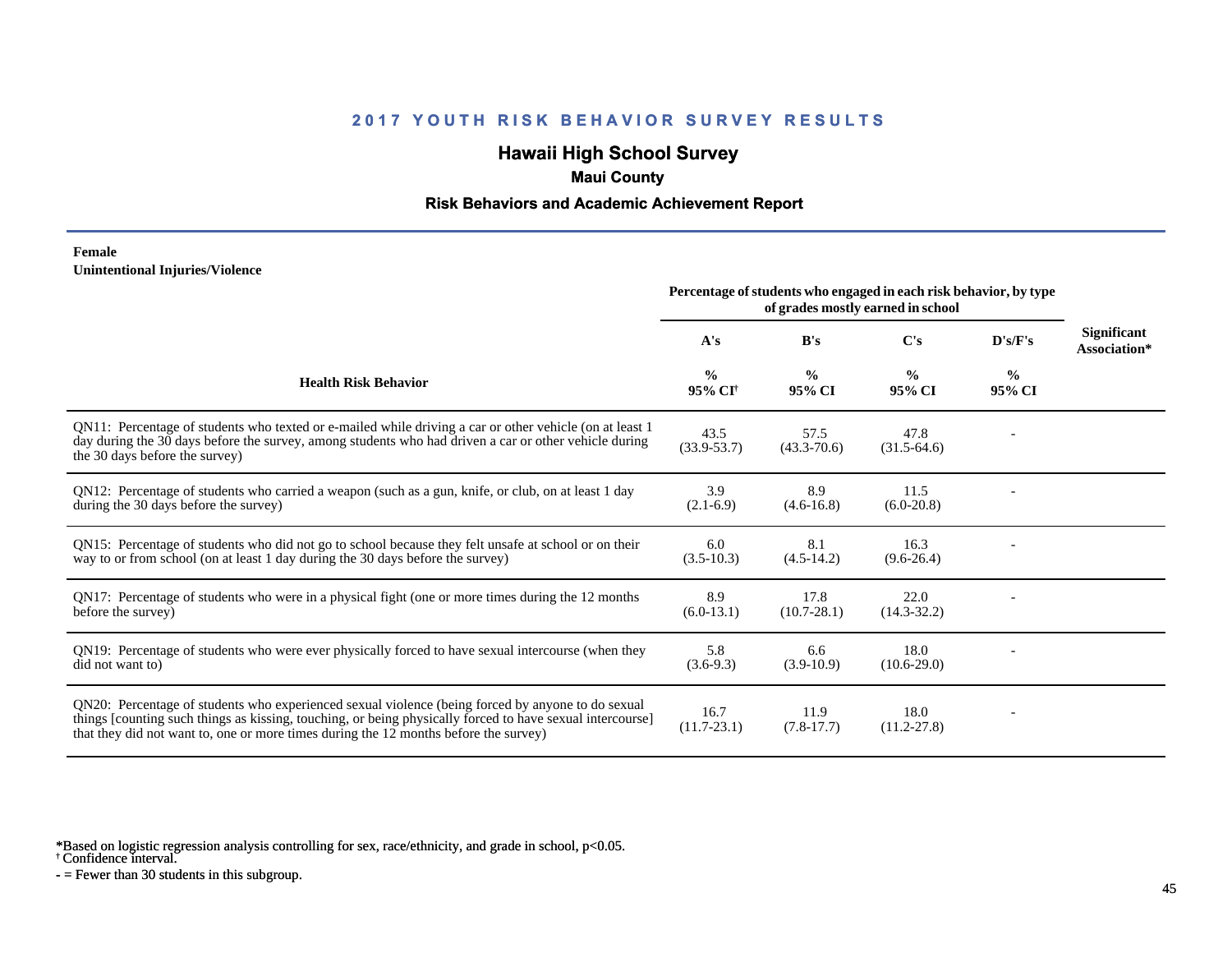# **Hawaii High School Survey**

## **Maui County**

### **Risk Behaviors and Academic Achievement Report**

#### **Female Unintentional Injuries/Violence**

|                                                                                                                                                                                                                                                                                                                                                                                                                        | Percentage of students who engaged in each risk behavior, by type<br>of grades mostly earned in school |                         |                         |                |                                    |
|------------------------------------------------------------------------------------------------------------------------------------------------------------------------------------------------------------------------------------------------------------------------------------------------------------------------------------------------------------------------------------------------------------------------|--------------------------------------------------------------------------------------------------------|-------------------------|-------------------------|----------------|------------------------------------|
|                                                                                                                                                                                                                                                                                                                                                                                                                        | A's                                                                                                    | B's                     | C's                     | D's/F's        | <b>Significant</b><br>Association* |
| <b>Health Risk Behavior</b>                                                                                                                                                                                                                                                                                                                                                                                            | $\frac{0}{0}$<br>95% CI <sup>†</sup>                                                                   | $\frac{0}{0}$<br>95% CI | $\frac{0}{0}$<br>95% CI | $\%$<br>95% CI |                                    |
| QN22: Percentage of students who experienced physical dating violence (being physically hurt on<br>purpose by someone they were dating or going out with [counting such things as being hit, slammed<br>into something, or injured with an object or weapon] one or more times during the 12 months before<br>the survey, among students who dated or went out with someone during the 12 months before the<br>survey) | 5.2<br>$(2.5 - 10.5)$                                                                                  | 7.6<br>$(3.9-14.2)$     | 6.6<br>$(2.5 - 16.3)$   |                |                                    |
| QN23: Percentage of students who were bullied on school property (ever during the 12 months before<br>the survey)                                                                                                                                                                                                                                                                                                      | 22.2<br>$(17.6 - 27.6)$                                                                                | 22.9<br>$(16.0 - 31.5)$ | 27.8<br>$(16.9-42.2)$   |                |                                    |
| QN24: Percentage of students who were electronically bullied (counting being bullied through texting,<br>Instagram, Facebook, or other social media, ever during the 12 months before the survey)                                                                                                                                                                                                                      | 17.2<br>$(13.2 - 22.2)$                                                                                | 16.9<br>$(11.0 - 25.0)$ | 18.4<br>$(12.3 - 26.7)$ |                |                                    |
| ON25: Percentage of students who felt sad or hopeless (almost every day for $>=$ 2 weeks in a row so<br>that they stopped doing some usual activities, ever during the 12 months before the survey)                                                                                                                                                                                                                    | 33.6<br>$(27.6 - 40.1)$                                                                                | 38.0<br>$(28.3 - 48.7)$ | 52.7<br>$(42.0 - 63.2)$ |                |                                    |
| QN26: Percentage of students who seriously considered attempting suicide (ever during the 12 months<br>before the survey)                                                                                                                                                                                                                                                                                              | 17.5<br>$(13.2 - 22.8)$                                                                                | 21.3<br>$(14.3 - 30.5)$ | 32.4<br>$(21.2 - 45.9)$ |                |                                    |
| QN27: Percentage of students who made a plan about how they would attempt suicide (during the 12<br>months before the survey)                                                                                                                                                                                                                                                                                          | 14.3<br>$(9.8-20.4)$                                                                                   | 15.5<br>$(10.2 - 22.7)$ | 30.3<br>$(20.7-42.0)$   |                |                                    |

\*Based on logistic regression analysis controlling for sex, race/ethnicity, and grade in school, p<0.05.

† Confidence interval.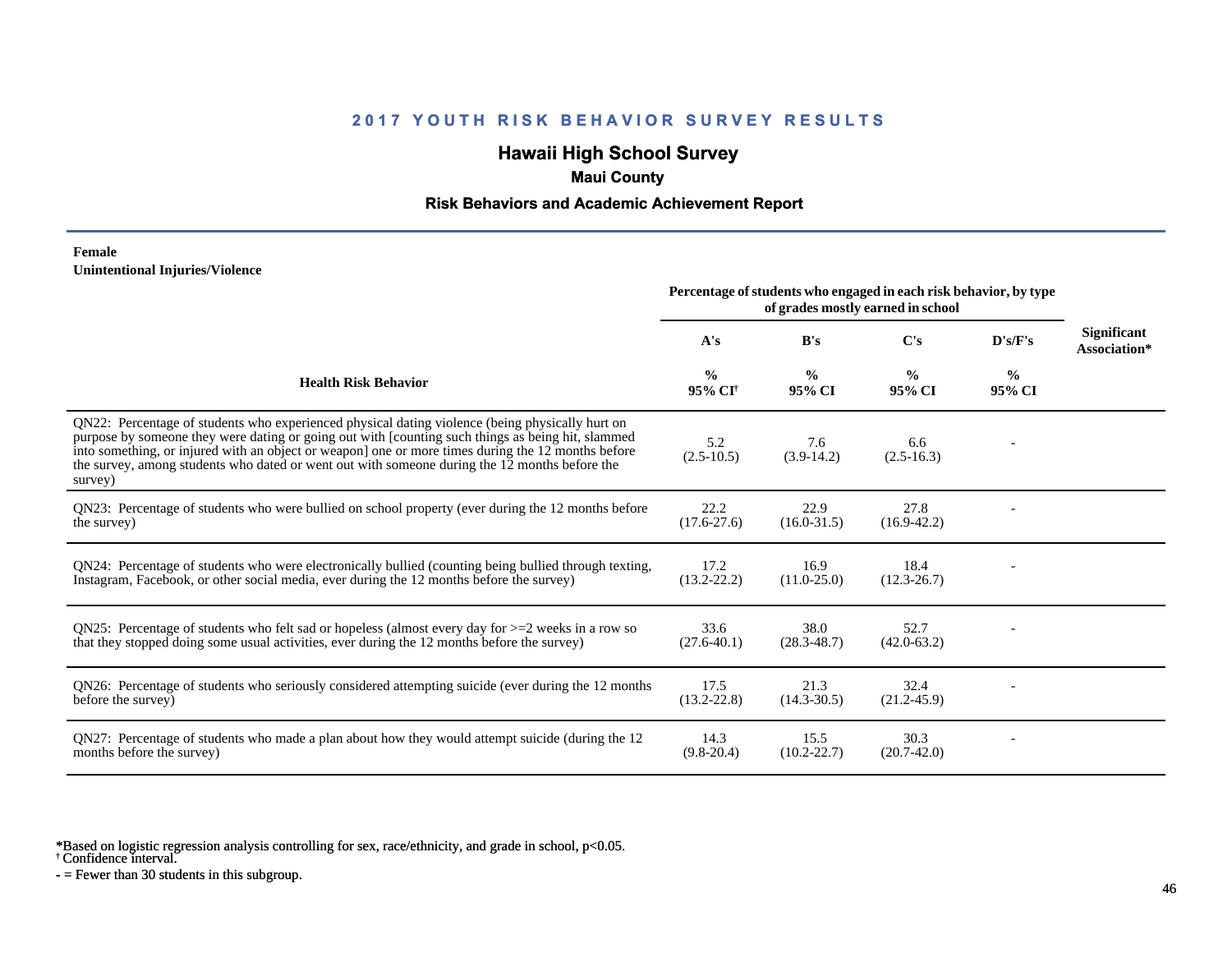# **Hawaii High School Survey**

## **Maui County**

### **Risk Behaviors and Academic Achievement Report**

#### **Female Unintentional Injuries/Violence**

|                                                                                                                                                                                                   | Percentage of students who engaged in each risk behavior, by type<br>of grades mostly earned in school |                         |                         |                         |                                    |
|---------------------------------------------------------------------------------------------------------------------------------------------------------------------------------------------------|--------------------------------------------------------------------------------------------------------|-------------------------|-------------------------|-------------------------|------------------------------------|
|                                                                                                                                                                                                   | A's                                                                                                    | B's                     | $\bf C's$               | $\bf{D's/F's}$          | <b>Significant</b><br>Association* |
| <b>Health Risk Behavior</b>                                                                                                                                                                       | $\frac{0}{0}$<br>95% CI†                                                                               | $\frac{0}{0}$<br>95% CI | $\frac{0}{0}$<br>95% CI | $\frac{0}{0}$<br>95% CI |                                    |
| QN28: Percentage of students who attempted suicide (one or more times during the 12 months before<br>the survey)                                                                                  | 9.0<br>$(5.9-13.7)$                                                                                    | 10.5<br>$(5.9-18.0)$    | 24.5<br>$(14.3 - 38.7)$ |                         |                                    |
| QN29: Percentage of students who had a suicide attempt that resulted in an injury, poisoning, or<br>overdose that had to be treated by a doctor or nurse (during the 12 months before the survey) | 1.1<br>$(0.3-3.5)$                                                                                     | 4.8<br>$(1.8-12.5)$     | 7.0<br>$(1.8-23.4)$     |                         |                                    |

\*Based on logistic regression analysis controlling for sex, race/ethnicity, and grade in school, p<0.05.

#### † Confidence interval.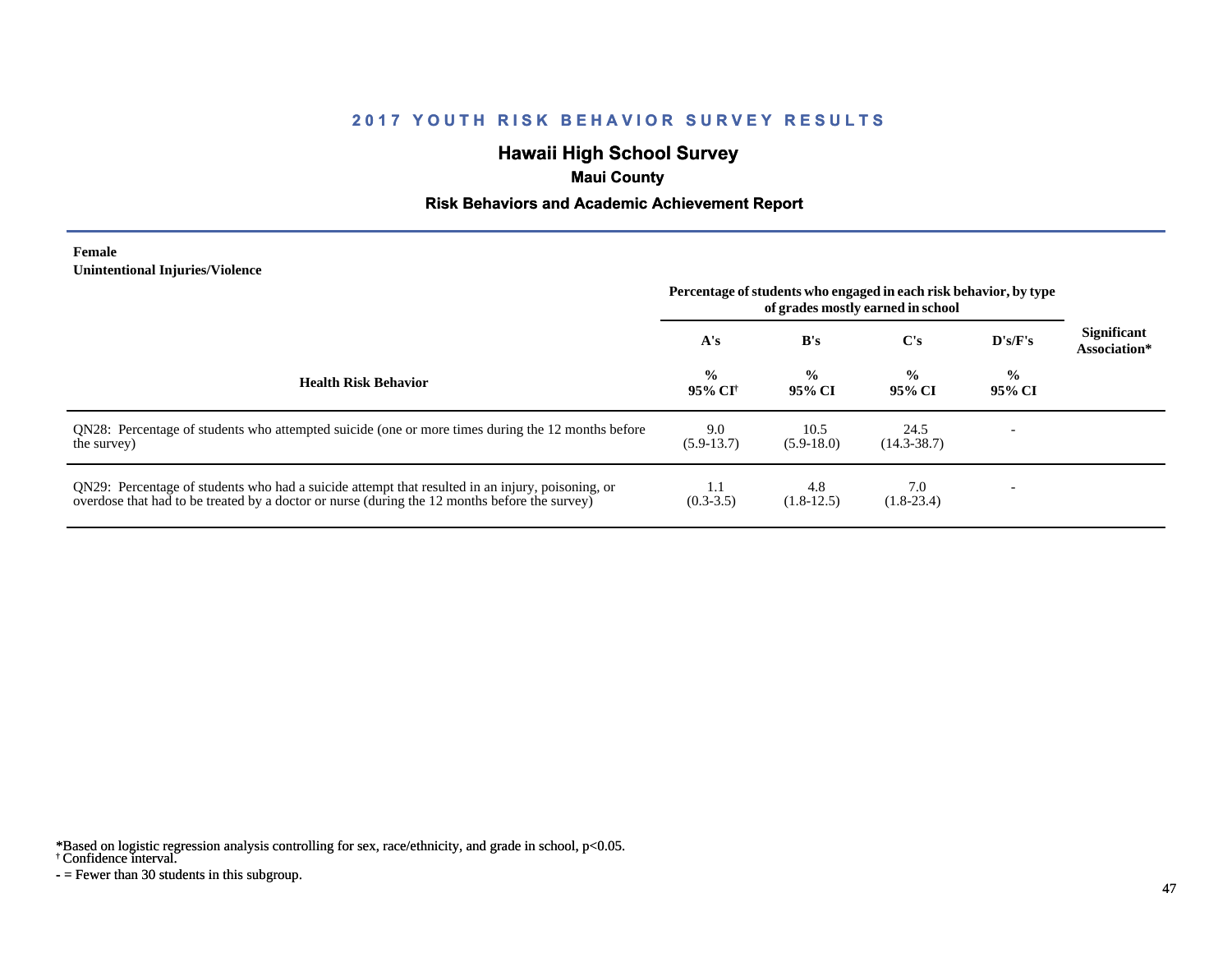# **Hawaii High School Survey**

## **Maui County**

### **Risk Behaviors and Academic Achievement Report**

| Female             |  |
|--------------------|--|
| <b>Tobacco Use</b> |  |

|                                                                                                                                                                                                                                                                                                                | Percentage of students who engaged in each risk behavior, by type<br>of grades mostly earned in school |                         |                         |                         |                                    |
|----------------------------------------------------------------------------------------------------------------------------------------------------------------------------------------------------------------------------------------------------------------------------------------------------------------|--------------------------------------------------------------------------------------------------------|-------------------------|-------------------------|-------------------------|------------------------------------|
|                                                                                                                                                                                                                                                                                                                | A's                                                                                                    | B's                     | $\bf C's$               | D's/F's                 | <b>Significant</b><br>Association* |
| <b>Health Risk Behavior</b>                                                                                                                                                                                                                                                                                    | $\frac{0}{0}$<br>95% CI <sup>†</sup>                                                                   | $\frac{0}{0}$<br>95% CI | $\frac{0}{0}$<br>95% CI | $\frac{0}{0}$<br>95% CI |                                    |
| QN31: Percentage of students who first tried cigarette smoking before age 13 years (even one or two<br>puffs)                                                                                                                                                                                                  | 6.8<br>$(3.7-12.0)$                                                                                    | 10.3<br>$(6.0-17.1)$    | 20.3<br>$(12.9 - 30.5)$ |                         |                                    |
| QN32: Percentage of students who currently smoked cigarettes (on at least 1 day during the 30 days<br>before the survey)                                                                                                                                                                                       | 4.6<br>$(2.5-8.3)$                                                                                     | 6.0<br>$(3.0-11.4)$     | 19.1<br>$(12.3 - 28.4)$ |                         |                                    |
| QNFRCIG: Percentage of students who currently smoked cigarettes frequently (on 20 or more days<br>during the 30 days before the survey)                                                                                                                                                                        | 0.0                                                                                                    | 1.9<br>$(0.5-6.7)$      | 4.8<br>$(1.8-12.1)$     |                         |                                    |
| QNDAYCIG: Percentage of students who currently smoked cigarettes daily (on all 30 days during the<br>30 days before the survey)                                                                                                                                                                                | 0.0                                                                                                    | 1.0<br>$(0.1 - 7.0)$    | 1.7<br>$(0.4-7.8)$      |                         |                                    |
| QN35: Percentage of students who currently used an electronic vapor product (including e-cigarettes,<br>e-cigars, e-pipes, vape pipes, vaping pens, e-hookahs, and hookah pens [such as blu, NJOY, Vuse,<br>MarkTen, Logic, Vapin Plus, eGo, and Halo, on at least 1 day during the 30 days before the survey) | 20.4<br>$(15.7 - 26.2)$                                                                                | 30.6<br>$(23.4 - 38.9)$ | 45.8<br>$(35.3 - 56.7)$ |                         |                                    |

\*Based on logistic regression analysis controlling for sex, race/ethnicity, and grade in school, p<0.05.

† Confidence interval.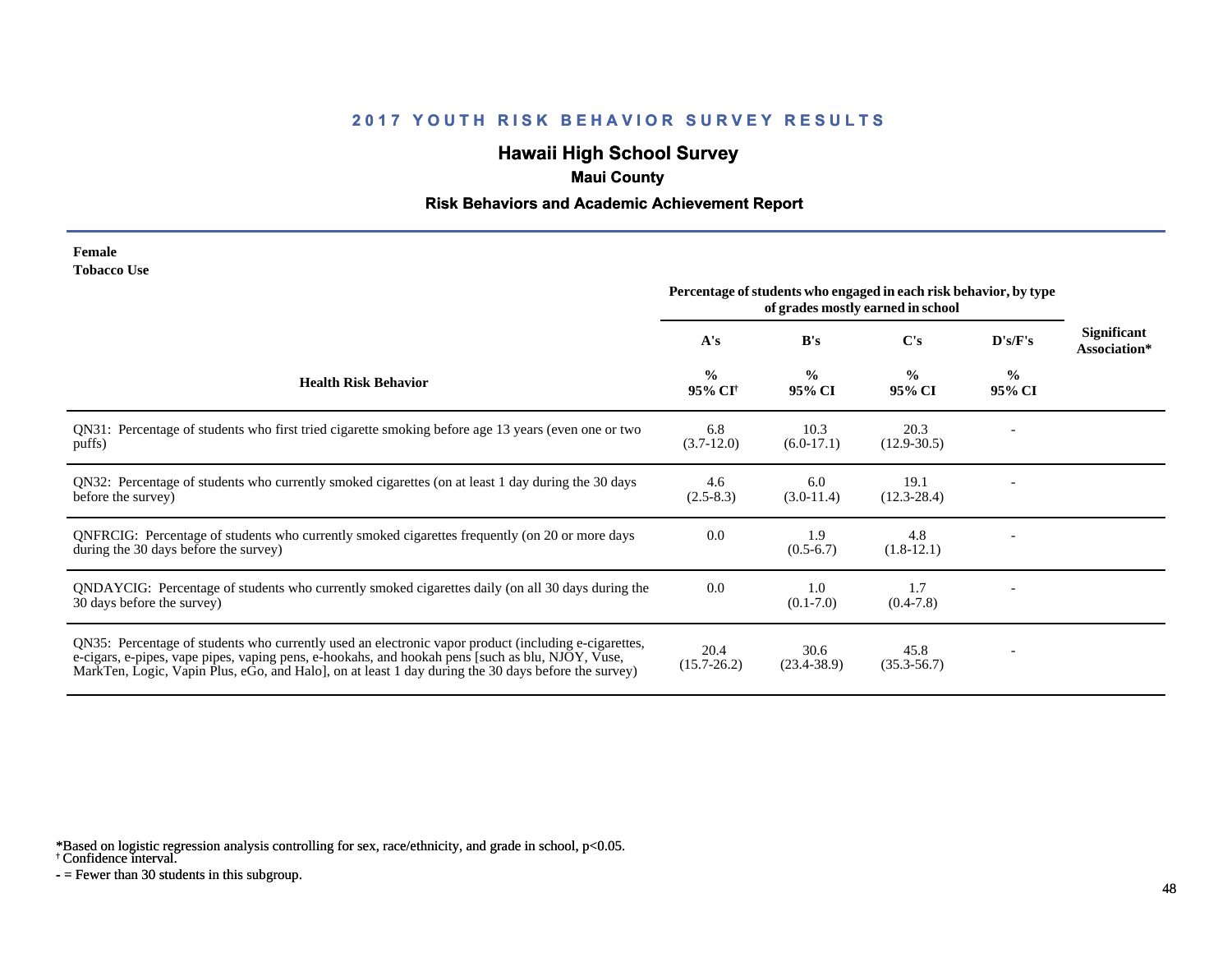# **Hawaii High School Survey**

## **Maui County**

### **Risk Behaviors and Academic Achievement Report**

#### **Female Alcohol/Other Drug Use**

|                                                                                                                                                                                                                                                                                       | Percentage of students who engaged in each risk behavior, by type<br>of grades mostly earned in school |                         |                         |                         |                             |
|---------------------------------------------------------------------------------------------------------------------------------------------------------------------------------------------------------------------------------------------------------------------------------------|--------------------------------------------------------------------------------------------------------|-------------------------|-------------------------|-------------------------|-----------------------------|
|                                                                                                                                                                                                                                                                                       | A's                                                                                                    | B's                     | $\bf C's$               | D's/F's                 | Significant<br>Association* |
| <b>Health Risk Behavior</b>                                                                                                                                                                                                                                                           | $\frac{0}{0}$<br>95% CI <sup>†</sup>                                                                   | $\frac{0}{0}$<br>95% CI | $\frac{0}{0}$<br>95% CI | $\frac{0}{0}$<br>95% CI |                             |
| QN41: Percentage of students who had their first drink of alcohol before age 13 years (other than a few<br>sips)                                                                                                                                                                      | 11.2<br>$(7.1 - 17.2)$                                                                                 | 19.2<br>$(12.7 - 27.9)$ | 27.3<br>$(18.8 - 37.9)$ |                         |                             |
| QN42: Percentage of students who currently drank alcohol (at least one drink of alcohol, on at least 1<br>day during the 30 days before the survey)                                                                                                                                   | 28.5<br>$(22.8 - 35.0)$                                                                                | 36.8<br>$(28.2 - 46.2)$ | 48.8<br>$(37.4 - 60.4)$ |                         |                             |
| QN44: Percentage of students who currently were binge drinking (had four or more drinks of alcohol<br>in a row for female students or five or more drinks of alcohol in a row for male students, within a<br>couple of hours, on at least 1 day during the 30 days before the survey) | 10.8<br>$(7.1 - 16.1)$                                                                                 | 18.8<br>$(12.7 - 27.1)$ | 26.2<br>$(18.6 - 35.5)$ |                         |                             |
| QN47: Percentage of students who tried marijuana for the first time before age 13 years                                                                                                                                                                                               | 3.9<br>$(2.0-7.7)$                                                                                     | 10.3<br>$(5.7-17.7)$    | 17.3<br>$(9.5-29.2)$    |                         |                             |
| QN48: Percentage of students who currently used marijuana (one or more times during the 30 days<br>before the survey)                                                                                                                                                                 | 13.9<br>$(9.9-19.3)$                                                                                   | 24.5<br>$(17.6 - 33.1)$ | 32.1<br>$(21.6 - 44.7)$ |                         |                             |
| QN49: Percentage of students who ever used cocaine (any form of cocaine, including powder, crack,<br>or freebase, one or more times during their life)                                                                                                                                | 3.6<br>$(1.7-7.3)$                                                                                     | 4.1<br>$(1.9-8.6)$      | 10.7<br>$(5.4-20.2)$    |                         |                             |
| ON51: Percentage of students who ever used heroin (also called "smack," "junk," or "China White,"<br>one or more times during their life)                                                                                                                                             | 1.0<br>$(0.3-3.2)$                                                                                     | 0.9<br>$(0.2 - 3.6)$    | 3.4<br>$(0.9-11.8)$     |                         |                             |

\*Based on logistic regression analysis controlling for sex, race/ethnicity, and grade in school, p<0.05.

† Confidence interval.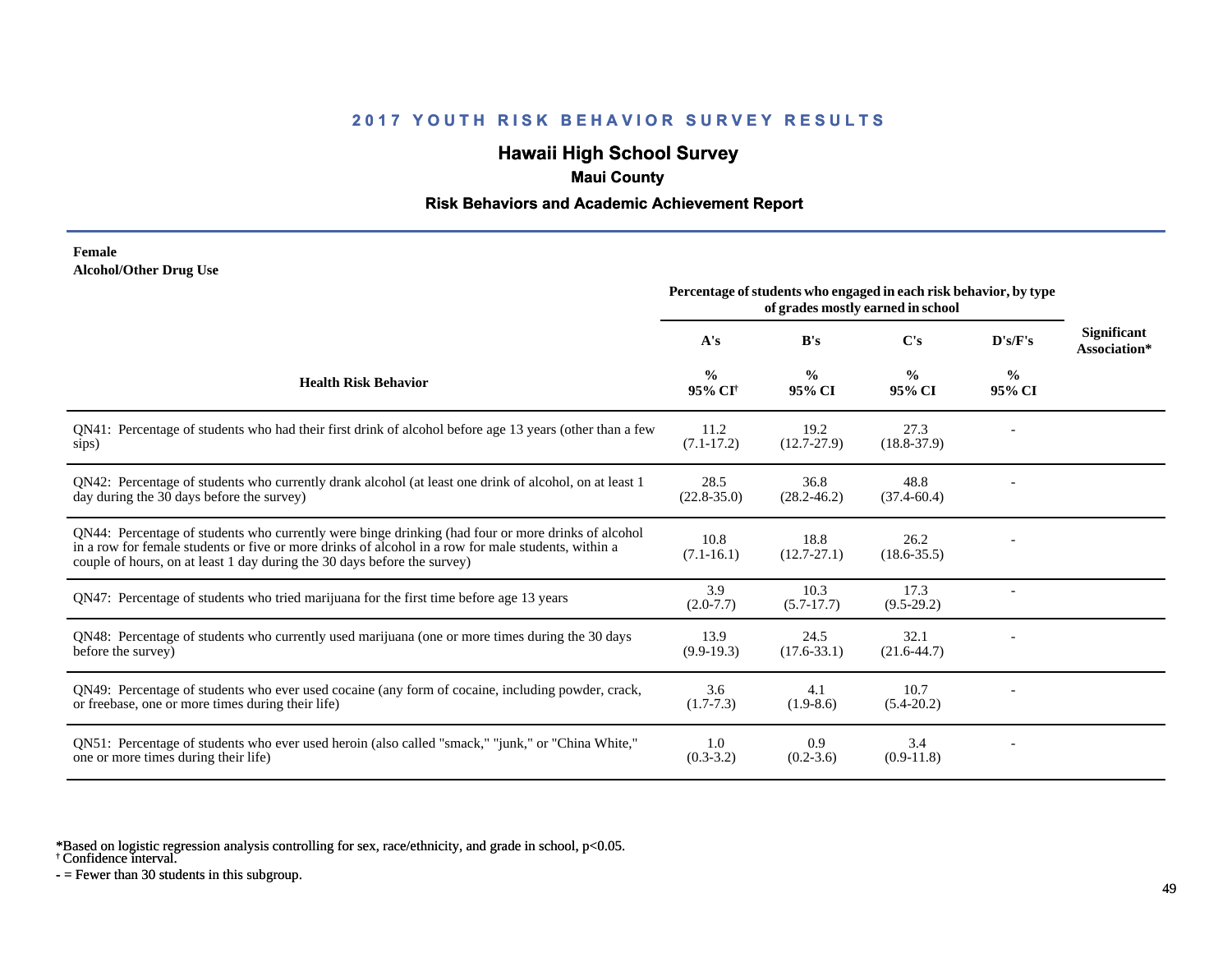# **Hawaii High School Survey**

## **Maui County**

### **Risk Behaviors and Academic Achievement Report**

#### **Female Alcohol/Other Drug Use**

|                                                                                                                                                                                                                                                                                       | Percentage of students who engaged in each risk behavior, by type<br>of grades mostly earned in school |                         |                         |                         |                                    |
|---------------------------------------------------------------------------------------------------------------------------------------------------------------------------------------------------------------------------------------------------------------------------------------|--------------------------------------------------------------------------------------------------------|-------------------------|-------------------------|-------------------------|------------------------------------|
|                                                                                                                                                                                                                                                                                       | A's                                                                                                    | B's                     | $\bf C's$               | D's/F's                 | <b>Significant</b><br>Association* |
| <b>Health Risk Behavior</b>                                                                                                                                                                                                                                                           | $\frac{0}{0}$<br>95% CI <sup>+</sup>                                                                   | $\frac{0}{0}$<br>95% CI | $\frac{0}{0}$<br>95% CI | $\frac{0}{0}$<br>95% CI |                                    |
| ON52: Percentage of students who ever used methamphetamines (also called "speed," "crystal,"<br>"crank," or "ice," one or more times during their life)                                                                                                                               | 0.7<br>$(0.2 - 2.3)$                                                                                   | 0.4<br>$(0.1-2.8)$      | 5.9<br>$(2.2-14.9)$     |                         |                                    |
| QN53: Percentage of students who ever used ecstasy (also called "MDMA," one or more times during<br>their life)                                                                                                                                                                       | 1.5<br>$(0.6 - 3.7)$                                                                                   | 3.7<br>$(1.6-8.4)$      | 7.1<br>$(2.9-16.2)$     |                         |                                    |
| QN54: Percentage of students who ever used synthetic marijuana (also called "K2," "Spice," "fake<br>weed," "King Kong," "Yucatan Fire," "Skunk," or "Moon Rocks," one or more times during their life)                                                                                | 4.5<br>$(2.4-8.1)$                                                                                     | 3.3<br>$(1.3-7.9)$      | 6.7<br>$(2.7-15.8)$     |                         |                                    |
| QN56: Percentage of students who ever took prescription pain medicine without a doctor's<br>prescription or differently than how a doctor told them to use it (counting drugs such as codeine,<br>Vicodin, OxyContin, Hydrocodone, and Percocet, one or more times during their life) | 8.5<br>$(5.0-14.2)$                                                                                    | 15.1<br>$(9.2 - 23.7)$  | 19.1<br>$(12.3 - 28.4)$ |                         |                                    |
| QN57: Percentage of students who ever injected any illegal drug (used a needle to inject any illegal<br>drug into their body, one or more times during their life)                                                                                                                    | 1.3<br>$(0.4-3.7)$                                                                                     | 0.4<br>$(0.0-2.8)$      | 1.7<br>$(0.3-7.9)$      |                         |                                    |

\*Based on logistic regression analysis controlling for sex, race/ethnicity, and grade in school, p<0.05.

† Confidence interval.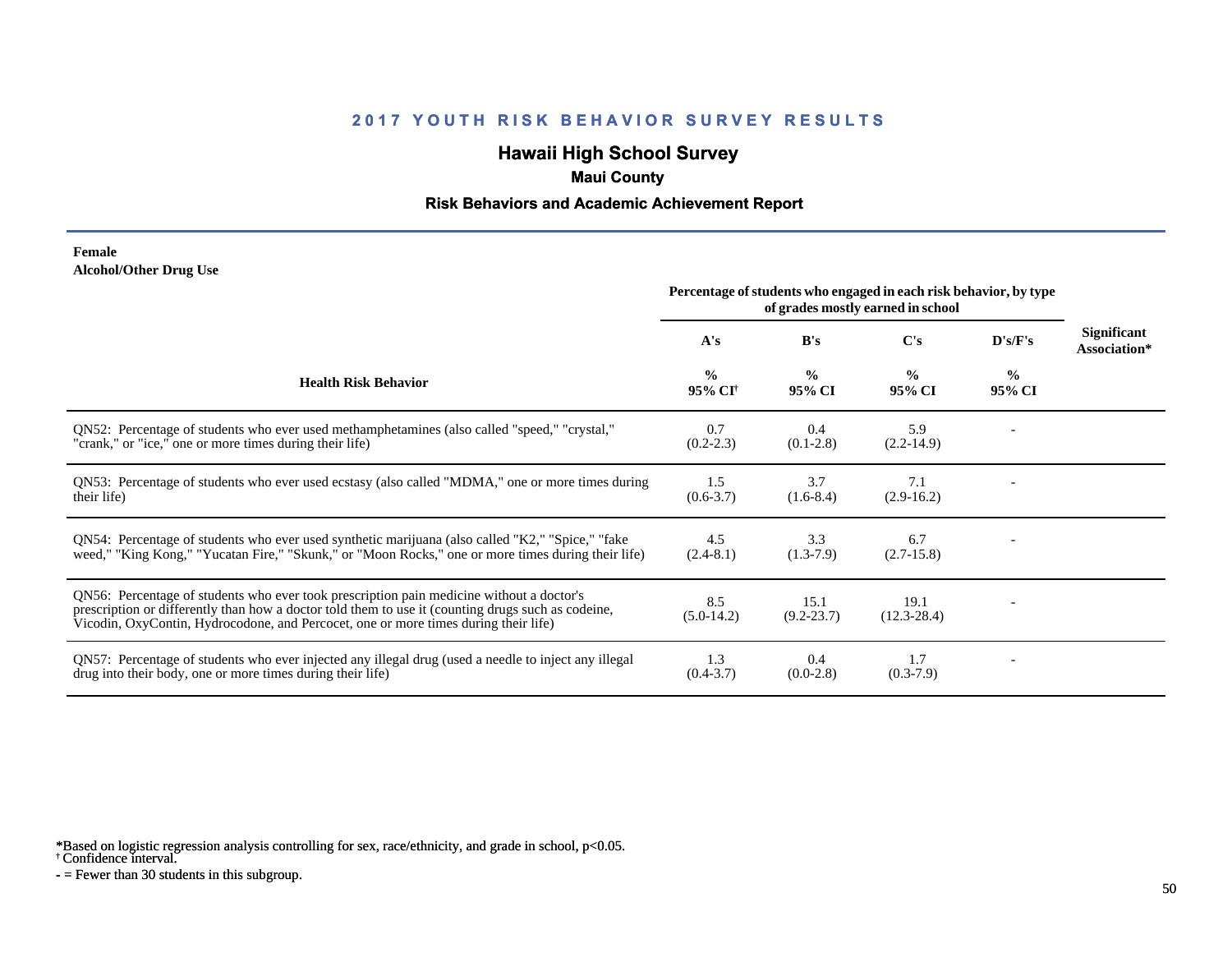# **Hawaii High School Survey**

## **Maui County**

### **Risk Behaviors and Academic Achievement Report**

#### **Female Sexual Behaviors**

|                                                                                                                                                                       | Percentage of students who engaged in each risk behavior, by type<br>of grades mostly earned in school |                         |                         |                |                             |
|-----------------------------------------------------------------------------------------------------------------------------------------------------------------------|--------------------------------------------------------------------------------------------------------|-------------------------|-------------------------|----------------|-----------------------------|
|                                                                                                                                                                       | A's                                                                                                    | B's                     | $\bf C's$               | D's/F's        | Significant<br>Association* |
| <b>Health Risk Behavior</b>                                                                                                                                           | $\frac{0}{0}$<br>95% CI <sup>+</sup>                                                                   | $\frac{0}{0}$<br>95% CI | $\frac{0}{0}$<br>95% CI | $\%$<br>95% CI |                             |
| QN60: Percentage of students who had sexual intercourse for the first time before age 13 years                                                                        | 1.1<br>$(0.4-2.9)$                                                                                     | 2.3<br>$(0.7 - 7.1)$    | 3.5<br>$(1.0-11.7)$     |                |                             |
| QN61: Percentage of students who had sexual intercourse with four or more persons during their life                                                                   | 3.0<br>$(1.3-6.4)$                                                                                     | 10.8<br>$(5.8-19.1)$    | 7.5<br>$(3.5-15.7)$     |                |                             |
| QN62: Percentage of students who were currently sexually active (had sexual intercourse with at least<br>one person, during the 3 months before the survey)           | 20.9<br>$(14.9 - 28.6)$                                                                                | 33.6<br>$(24.5 - 44.0)$ | 24.4<br>$(16.2 - 35.2)$ |                |                             |
| QN63: Percentage of students who drank alcohol or used drugs before last sexual intercourse (among<br>students who were currently sexually active)                    | 24.7<br>$(13.7-40.3)$                                                                                  | 13.2<br>$(6.5-25.1)$    |                         |                |                             |
| QN64: Percentage of students who used a condom during last sexual intercourse (among students who<br>were currently sexually active)                                  | 49.9<br>$(38.0 - 61.9)$                                                                                | 59.9<br>$(42.3 - 75.4)$ |                         |                |                             |
| QN65: Percentage of students who used birth control pills before last sexual intercourse (to prevent<br>pregnancy, among students who were currently sexually active) | 13.8<br>$(7.3-24.6)$                                                                                   | 17.4<br>$(10.6 - 27.4)$ |                         |                |                             |

\*Based on logistic regression analysis controlling for sex, race/ethnicity, and grade in school, p<0.05.

† Confidence interval.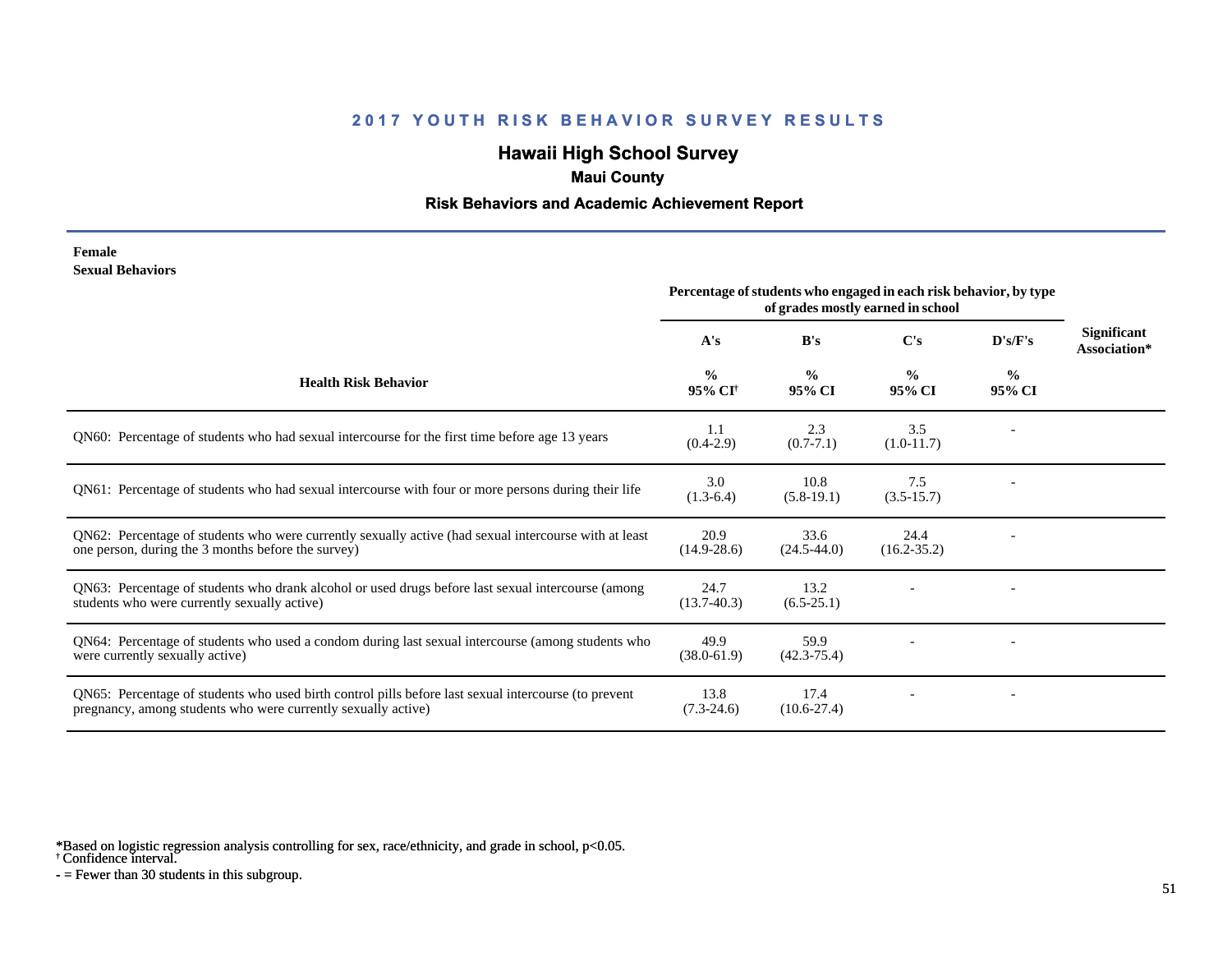# **Hawaii High School Survey**

## **Maui County**

### **Risk Behaviors and Academic Achievement Report**

#### **Female Sexual Behaviors**

|                                                                                                                                                                                                                                                                                                                                                                                                                            | Percentage of students who engaged in each risk behavior, by type<br>of grades mostly earned in school |                         |                         |                         |                             |
|----------------------------------------------------------------------------------------------------------------------------------------------------------------------------------------------------------------------------------------------------------------------------------------------------------------------------------------------------------------------------------------------------------------------------|--------------------------------------------------------------------------------------------------------|-------------------------|-------------------------|-------------------------|-----------------------------|
|                                                                                                                                                                                                                                                                                                                                                                                                                            | A's                                                                                                    | B's                     | C's                     | D's/F's                 | Significant<br>Association* |
| <b>Health Risk Behavior</b>                                                                                                                                                                                                                                                                                                                                                                                                | $\frac{0}{0}$<br>95% CI <sup>+</sup>                                                                   | $\frac{0}{0}$<br>95% CI | $\frac{0}{0}$<br>95% CI | $\frac{6}{9}$<br>95% CI |                             |
| QNIUDIMP: Percentage of students who used an IUD (such as Mirena or ParaGard) or implant (such<br>as Implanon or Nexplanon) before last sexual intercourse (to prevent pregnancy, among students who<br>were currently sexually active)                                                                                                                                                                                    | 2.5<br>$(0.4-15.3)$                                                                                    | 6.3<br>$(1.6-22.2)$     |                         |                         |                             |
| <b>QNSHPARG:</b> Percentage of students who used a shot (such as Depo-Provera), patch (such as<br>OrthoEvra), or birth control ring (such as NuvaRing) before last sexual intercourse (to prevent<br>pregnancy, among students who were currently sexually active))                                                                                                                                                        | 4.0<br>$(0.8-18.2)$                                                                                    | 6.1<br>$(1.9-17.6)$     |                         |                         |                             |
| QNOTHHPL: Percentage of students who used birth control pills; an IUD (such as Mirena or<br>ParaGard) or implant (such as Implanon or Nexplanon); or a shot (such as Depo-Provera), patch (such<br>as OrthoEvra), or birth control ring (such as NuvaRing) before last sexual intercourse (to prevent<br>pregnancy, among students who were currently sexually active)                                                     | 20.3<br>$(12.0-32.1)$                                                                                  | 29.9<br>$(18.6 - 44.3)$ |                         |                         |                             |
| QNDUALBC: Percentage of students who used both a condom during last sexual intercourse and birth<br>control pills; an IUD (such as Mirena or ParaGard) or implant (such as Implanon or Nexplanon); or a<br>shot (such as Depo-Provera), patch (such as OrthoEvra), or birth control ring (such as NuvaRing)<br>before last sexual intercourse (to prevent pregnancy, among students who were currently sexually<br>active) | 6.6<br>$(2.0-19.5)$                                                                                    | 11.7<br>$(5.1 - 24.6)$  |                         |                         |                             |
| QNBCNONE: Percentage of students who did not use any method to prevent pregnancy during last<br>sexual intercourse (among students who were currently sexually active)                                                                                                                                                                                                                                                     | 11.9<br>$(5.0-25.5)$                                                                                   | 12.3<br>$(5.6-25.0)$    |                         |                         |                             |

\*Based on logistic regression analysis controlling for sex, race/ethnicity, and grade in school, p<0.05.

† Confidence interval.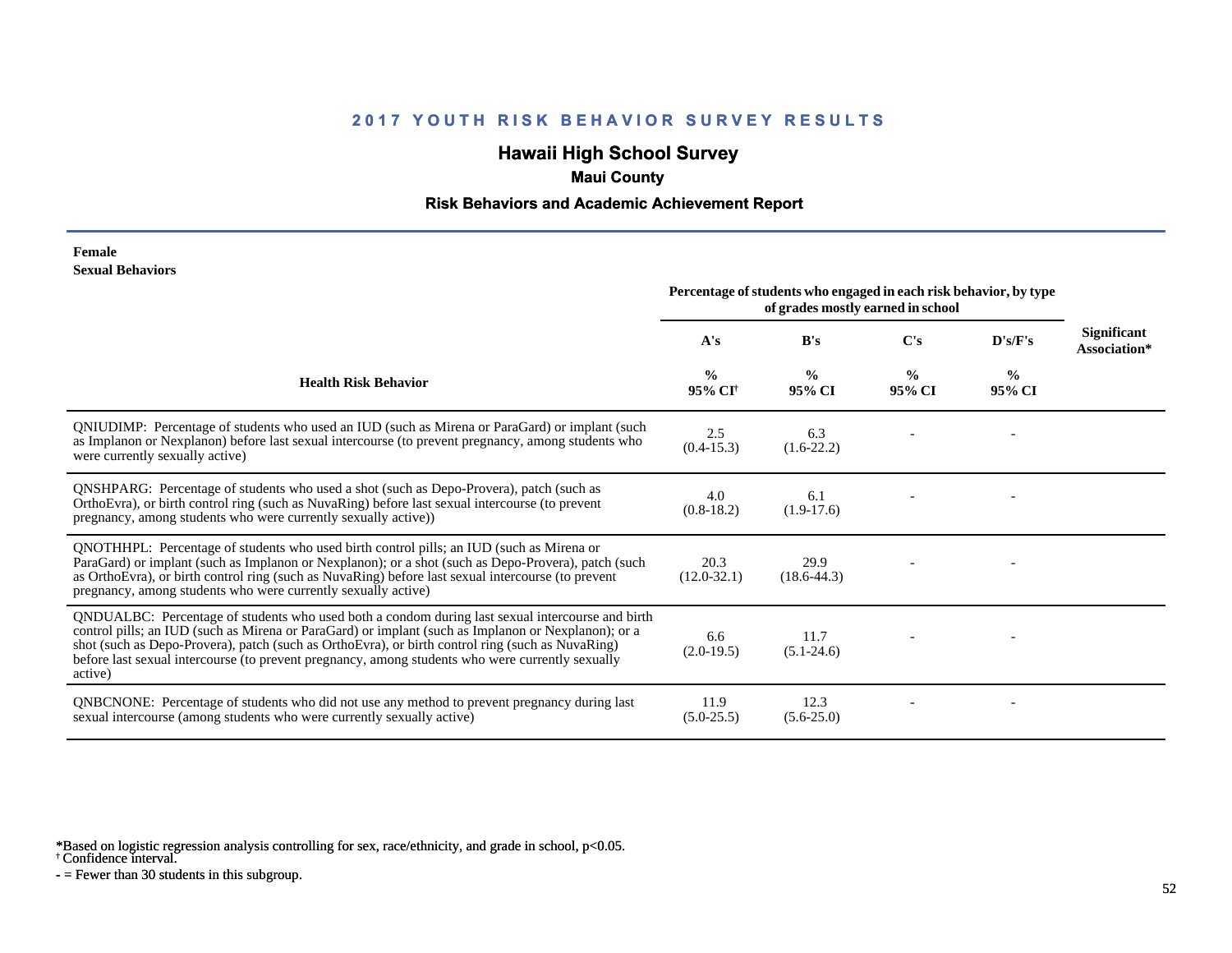# **Hawaii High School Survey**

### **Maui County**

#### **Risk Behaviors and Academic Achievement Report**

#### **Female Dietary Behaviors**

|                                                                                                                                                                                                                    | Percentage of students who engaged in each risk behavior, by type<br>of grades mostly earned in school |                         |                         |                         |                                    |
|--------------------------------------------------------------------------------------------------------------------------------------------------------------------------------------------------------------------|--------------------------------------------------------------------------------------------------------|-------------------------|-------------------------|-------------------------|------------------------------------|
|                                                                                                                                                                                                                    | A's                                                                                                    | B's                     | $\bf C's$               | D's/F's                 | <b>Significant</b><br>Association* |
| <b>Health Risk Behavior</b>                                                                                                                                                                                        | $\frac{0}{0}$<br>95% CI <sup>+</sup>                                                                   | $\frac{0}{0}$<br>95% CI | $\frac{0}{0}$<br>95% CI | $\frac{0}{0}$<br>95% CI |                                    |
| QNOBESE: Percentage of students who had obesity $(>= 95$ th percentile for body mass index, based on<br>sex- and age-specific reference data from the 2000 CDC growth charts) <sup>§</sup>                         | 7.1<br>$(4.5-11.0)$                                                                                    | 12.9<br>$(8.6 - 18.7)$  | 18.7<br>$(11.5-29.0)$   |                         |                                    |
| ONOWT: Percentage of students who were overweight ( $>$ = 85th percentile but <95th percentile for<br>body mass index, based on sex- and age-specific reference data from the 2000 CDC growth charts) <sup>§</sup> | 15.1<br>$(9.8-22.6)$                                                                                   | 12.6<br>$(8.3-18.6)$    | 21.1<br>$(12.4 - 33.7)$ |                         |                                    |
| QN68: Percentage of students who described themselves as slightly or very overweight                                                                                                                               | 40.7<br>$(33.2 - 48.6)$                                                                                | 32.0<br>$(24.4 - 40.6)$ | 45.8<br>$(33.3 - 58.8)$ |                         |                                    |
| QN70: Percentage of students who did not drink fruit juice (100% fruit juices one or more times<br>during the 7 days before the survey)                                                                            | 47.0<br>$(38.2 - 56.0)$                                                                                | 28.1<br>$(20.4 - 37.4)$ | 34.0<br>$(24.5 - 44.8)$ |                         |                                    |
| QN71: Percentage of students who did not eat fruit (one or more times during the 7 days before the<br>survey)                                                                                                      | 5.7<br>$(3.4-9.3)$                                                                                     | 10.6<br>$(6.5-16.9)$    | 12.5<br>$(7.2 - 20.7)$  |                         |                                    |
| QNFR0: Percentage of students who did not eat fruit or drink 100% fruit juices (such as orange juice,<br>apple juice, or grape juice, during the 7 days before the survey)                                         | 4.6<br>$(2.4 - 8.5)$                                                                                   | 6.6<br>$(3.7-11.6)$     | 6.8<br>$(3.7-12.2)$     |                         |                                    |
| QNFR1: Percentage of students who ate fruit or drank 100% fruit juices one or more times per day<br>(such as orange juice, apple juice, or grape juice, during the 7 days before the survey)                       | 47.8<br>$(39.4 - 56.3)$                                                                                | 47.8<br>$(39.6 - 56.1)$ | 46.2<br>$(34.5 - 58.4)$ |                         |                                    |

\*Based on logistic regression analysis controlling for sex, race/ethnicity, and grade in school, p<0.05.

§ Based on reference data from the 2000 CDC Growth Charts. In 2017, new, slightly different ranges were used to calculate biologically implausible responses to height and weight questions.

<sup>†</sup> Confidence interval.

 $-$  = Fewer than 30 students in this subgroup.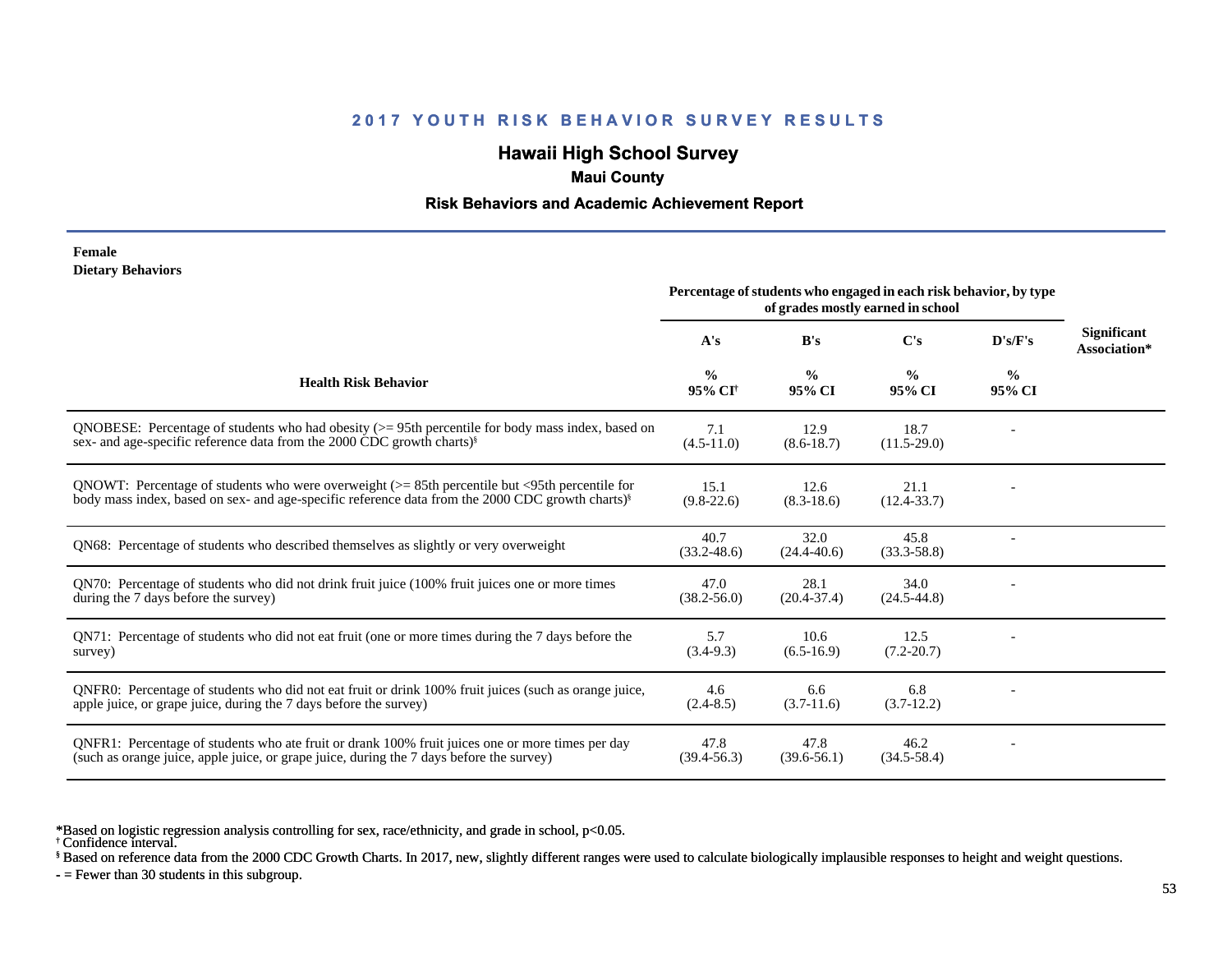# **Hawaii High School Survey**

## **Maui County**

### **Risk Behaviors and Academic Achievement Report**

#### **Female Dietary Behaviors**

|                                                                                                                                                                                                | Percentage of students who engaged in each risk behavior, by type<br>of grades mostly earned in school |                         |                         |                         |                                    |
|------------------------------------------------------------------------------------------------------------------------------------------------------------------------------------------------|--------------------------------------------------------------------------------------------------------|-------------------------|-------------------------|-------------------------|------------------------------------|
|                                                                                                                                                                                                | A's                                                                                                    | B's                     | C's                     | D's/F's                 | <b>Significant</b><br>Association* |
| <b>Health Risk Behavior</b>                                                                                                                                                                    | $\frac{0}{0}$<br>95% CI <sup>+</sup>                                                                   | $\frac{0}{0}$<br>95% CI | $\frac{0}{0}$<br>95% CI | $\frac{6}{9}$<br>95% CI |                                    |
| ONFR2: Percentage of students who ate fruit or drank 100% fruit juices two or more times per day<br>(such as orange juice, apple juice, or grape juice, during the 7 days before the survey)   | 24.4<br>$(18.1 - 32.2)$                                                                                | 24.7<br>$(18.1 - 32.8)$ | 15.8<br>$(9.7-24.9)$    |                         |                                    |
| QNFR3: Percentage of students who ate fruit or drank 100% fruit juices three or more times per day<br>(such as orange juice, apple juice, or grape juice, during the 7 days before the survey) | 15.1<br>$(10.0 - 22.0)$                                                                                | 15.8<br>$(9.7 - 24.7)$  | 8.8<br>$(4.3-16.9)$     |                         |                                    |
| QN72: Percentage of students who did not eat green salad (one or more times during the 7 days before<br>the survey)                                                                            | 41.3<br>$(35.3 - 47.5)$                                                                                | 39.7<br>$(31.9 - 48.2)$ | 37.2<br>$(23.5 - 53.4)$ |                         |                                    |
| QN73: Percentage of students who did not eat potatoes (one or more times during the 7 days before the<br>survey)                                                                               | 49.4<br>$(42.9 - 55.9)$                                                                                | 42.1<br>$(34.0 - 50.6)$ | 61.3<br>$(50.3 - 71.3)$ |                         |                                    |
| QN74: Percentage of students who did not eat carrots (one or more times during the 7 days before the<br>survey)                                                                                | 48.1<br>$(41.3 - 55.1)$                                                                                | 41.4<br>$(32.9 - 50.4)$ | 57.6<br>$(45.9 - 68.4)$ |                         |                                    |
| QN75: Percentage of students who did not eat other vegetables (one or more times during the 7 days<br>before the survey)                                                                       | 17.3<br>$(12.5 - 23.5)$                                                                                | 18.2<br>$(11.6 - 27.5)$ | 24.0<br>$(13.8 - 38.2)$ |                         |                                    |

\*Based on logistic regression analysis controlling for sex, race/ethnicity, and grade in school, p<0.05.

† Confidence interval.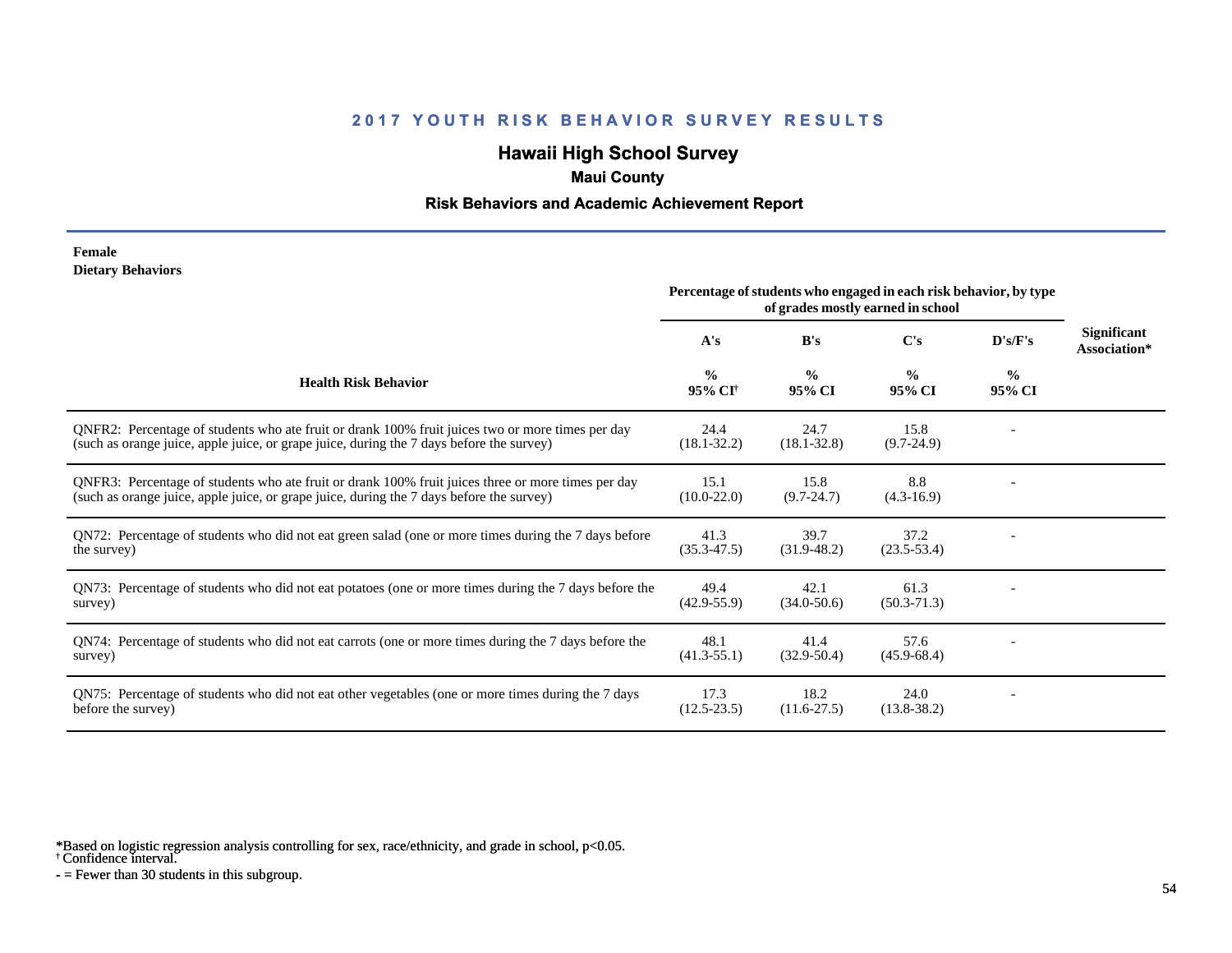# **Hawaii High School Survey**

## **Maui County**

### **Risk Behaviors and Academic Achievement Report**

#### **Female Dietary Behaviors**

|                                                                                                                                                                                                                                          | Percentage of students who engaged in each risk behavior, by type<br>of grades mostly earned in school |                         |                         |                |                                    |
|------------------------------------------------------------------------------------------------------------------------------------------------------------------------------------------------------------------------------------------|--------------------------------------------------------------------------------------------------------|-------------------------|-------------------------|----------------|------------------------------------|
|                                                                                                                                                                                                                                          | A's                                                                                                    | B's                     | C's                     | D's/F's        | <b>Significant</b><br>Association* |
| <b>Health Risk Behavior</b>                                                                                                                                                                                                              | $\%$<br>95% CI <sup>+</sup>                                                                            | $\frac{0}{0}$<br>95% CI | $\frac{0}{0}$<br>95% CI | $\%$<br>95% CI |                                    |
| QNVEG0: Percentage of students who did not eat vegetables (green salad, potatoes [excluding French<br>fries, fried potatoes, or potato chips], carrots, or other vegetables, during the 7 days before the survey)                        | 6.0<br>$(3.2 - 10.8)$                                                                                  | 3.0<br>$(1.3-6.7)$      | 8.6<br>$(3.3-20.4)$     |                |                                    |
| QNVEG1: Percentage of students who ate vegetables one or more times per day (green salad, potatoes<br>[excluding French fries, fried potatoes, or potato chips], carrots, or other vegetables, during the 7 days<br>before the survey)   | 56.4<br>$(49.6 - 62.9)$                                                                                | 56.3<br>$(48.0 - 64.3)$ | 48.8<br>$(37.0 - 60.7)$ |                |                                    |
| QNVEG2: Percentage of students who ate vegetables two or more times per day (green salad, potatoes<br>[excluding French fries, fried potatoes, or potato chips], carrots, or other vegetables, during the 7 days<br>before the survey)   | 24.4<br>$(19.3 - 30.4)$                                                                                | 25.0<br>$(18.5 - 32.7)$ | 15.7<br>$(9.0-25.8)$    |                |                                    |
| QNVEG3: Percentage of students who ate vegetables three or more times per day (green salad,<br>potatoes [excluding French fries, fried potatoes, or potato chips], carrots, or other vegetables, during the<br>7 days before the survey) | 10.6<br>$(6.6 - 16.6)$                                                                                 | 10.4<br>$(5.9-17.8)$    | 8.1<br>$(3.7-16.8)$     |                |                                    |
| QN76: Percentage of students who did not drink a can, bottle, or glass of soda or pop (such as Coke,<br>Pepsi, or Sprite, not counting diet soda or diet pop, during the 7 days before the survey)                                       | 45.6<br>$(38.4 - 52.9)$                                                                                | 43.7<br>$(35.6 - 52.1)$ | 28.0<br>$(18.8 - 39.5)$ |                |                                    |
| QNSODA1: Percentage of students who drank a can, bottle, or glass of soda or pop one or more times<br>per day (such as Coke, Pepsi, or Sprite, not counting diet soda or diet pop, during the 7 days before the<br>survey)               | 5.3<br>$(2.9-9.5)$                                                                                     | 9.6<br>$(5.3-16.6)$     | 12.3<br>$(6.5-21.8)$    |                |                                    |

\*Based on logistic regression analysis controlling for sex, race/ethnicity, and grade in school, p<0.05.

† Confidence interval.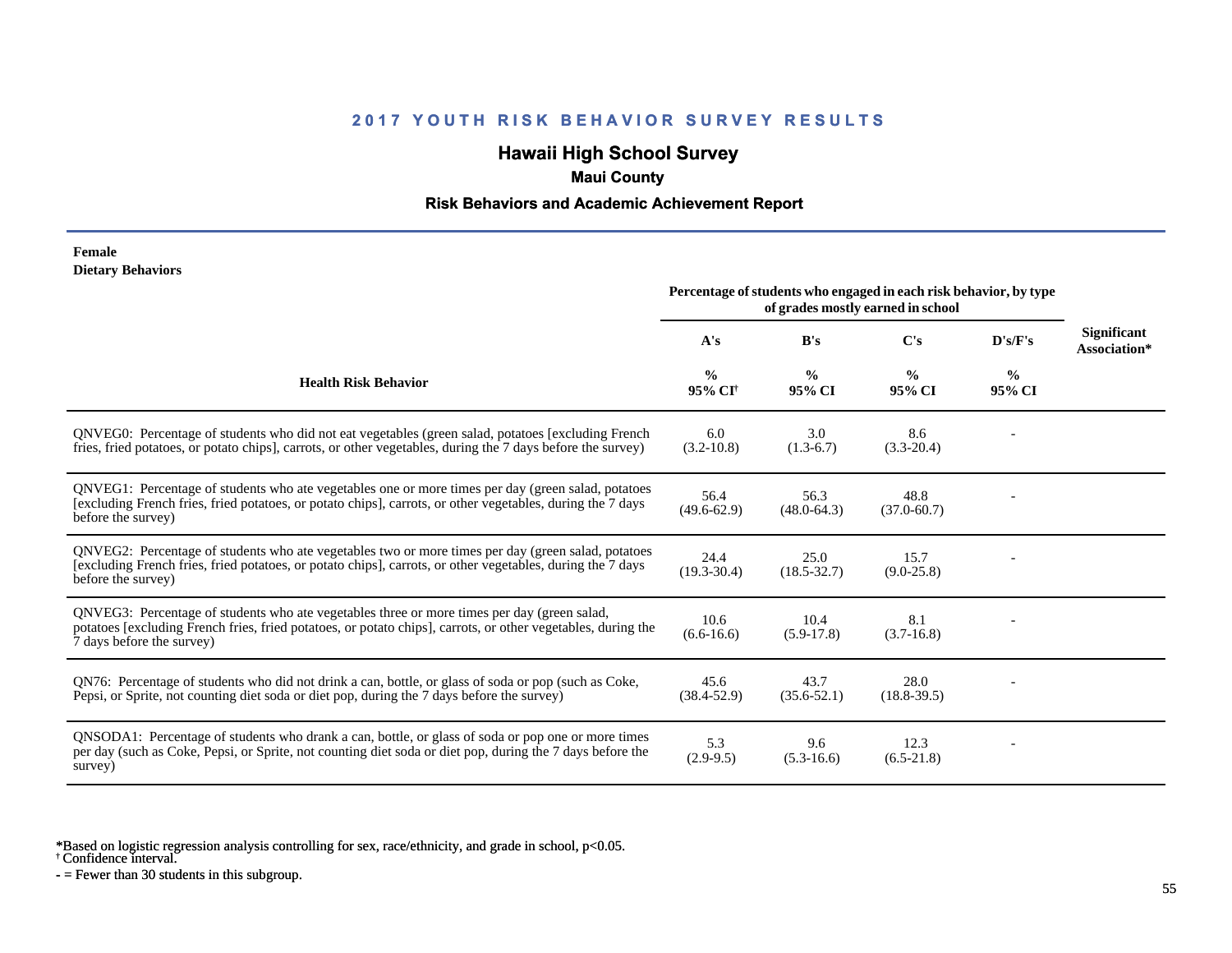# **Hawaii High School Survey**

## **Maui County**

### **Risk Behaviors and Academic Achievement Report**

#### **Female Dietary Behaviors**

|                                                                                                                                                                                                                                                                                      | Percentage of students who engaged in each risk behavior, by type<br>of grades mostly earned in school |                         |                         |                         |                             |
|--------------------------------------------------------------------------------------------------------------------------------------------------------------------------------------------------------------------------------------------------------------------------------------|--------------------------------------------------------------------------------------------------------|-------------------------|-------------------------|-------------------------|-----------------------------|
|                                                                                                                                                                                                                                                                                      | A's                                                                                                    | B's                     | $\bf C's$               | D's/F's                 | Significant<br>Association* |
| <b>Health Risk Behavior</b>                                                                                                                                                                                                                                                          | $\frac{0}{0}$<br>95% CI <sup>+</sup>                                                                   | $\frac{6}{9}$<br>95% CI | $\%$<br>95% CI          | $\frac{0}{0}$<br>95% CI |                             |
| QNSODA2: Percentage of students who drank a can, bottle, or glass of soda or pop two or more times<br>per day (such as Coke, Pepsi, or Sprite, not counting diet soda or diet pop, during the 7 days before the<br>survey)                                                           | 3.2<br>$(1.4-7.1)$                                                                                     | 5.2<br>$(2.1-12.4)$     | 10.2<br>$(5.1-19.5)$    |                         |                             |
| QNSODA3: Percentage of students who drank a can, bottle, or glass of soda or pop three or more<br>times per day (such as Coke, Pepsi, or Sprite, not counting diet soda or diet pop, during the 7 days<br>before the survey)                                                         | 1.2<br>$(0.4-3.6)$                                                                                     | 2.5<br>$(0.8-7.6)$      | 5.4<br>$(2.3-12.0)$     |                         |                             |
| QN77: Percentage of students who did not drink milk (during the 7 days before the survey)                                                                                                                                                                                            | 37.5<br>$(31.6-43.8)$                                                                                  | 42.7<br>$(33.1 - 52.9)$ | 33.0<br>$(23.9 - 43.6)$ |                         |                             |
| QNMILK1: Percentage of students who drank one or more glasses per day of milk (counting the milk<br>they drank in a glass or cup, from a carton, or with cereal and counting the half pint of milk served at<br>school as equal to one glass, during the 7 days before the survey)   | 12.0<br>$(7.8-17.9)$                                                                                   | 15.2<br>$(10.4 - 21.8)$ | 14.5<br>$(6.9-27.8)$    |                         |                             |
| QNMILK2: Percentage of students who drank two or more glasses per day of milk (counting the milk<br>they drank in a glass or cup, from a carton, or with cereal and counting the half pint of milk served at<br>school as equal to one glass, during the 7 days before the survey)   | 6.9<br>$(3.9-11.9)$                                                                                    | 8.1<br>$(4.7-13.5)$     | 8.0<br>$(3.1-19.3)$     |                         |                             |
| QNMILK3: Percentage of students who drank three or more glasses per day of milk (counting the milk<br>they drank in a glass or cup, from a carton, or with cereal and counting the half pint of milk served at<br>school as equal to one glass, during the 7 days before the survey) | 3.2<br>$(1.1-9.1)$                                                                                     | 5.4<br>$(2.7-10.5)$     | 0.8<br>$(0.2 - 3.4)$    |                         |                             |

\*Based on logistic regression analysis controlling for sex, race/ethnicity, and grade in school, p<0.05.

† Confidence interval.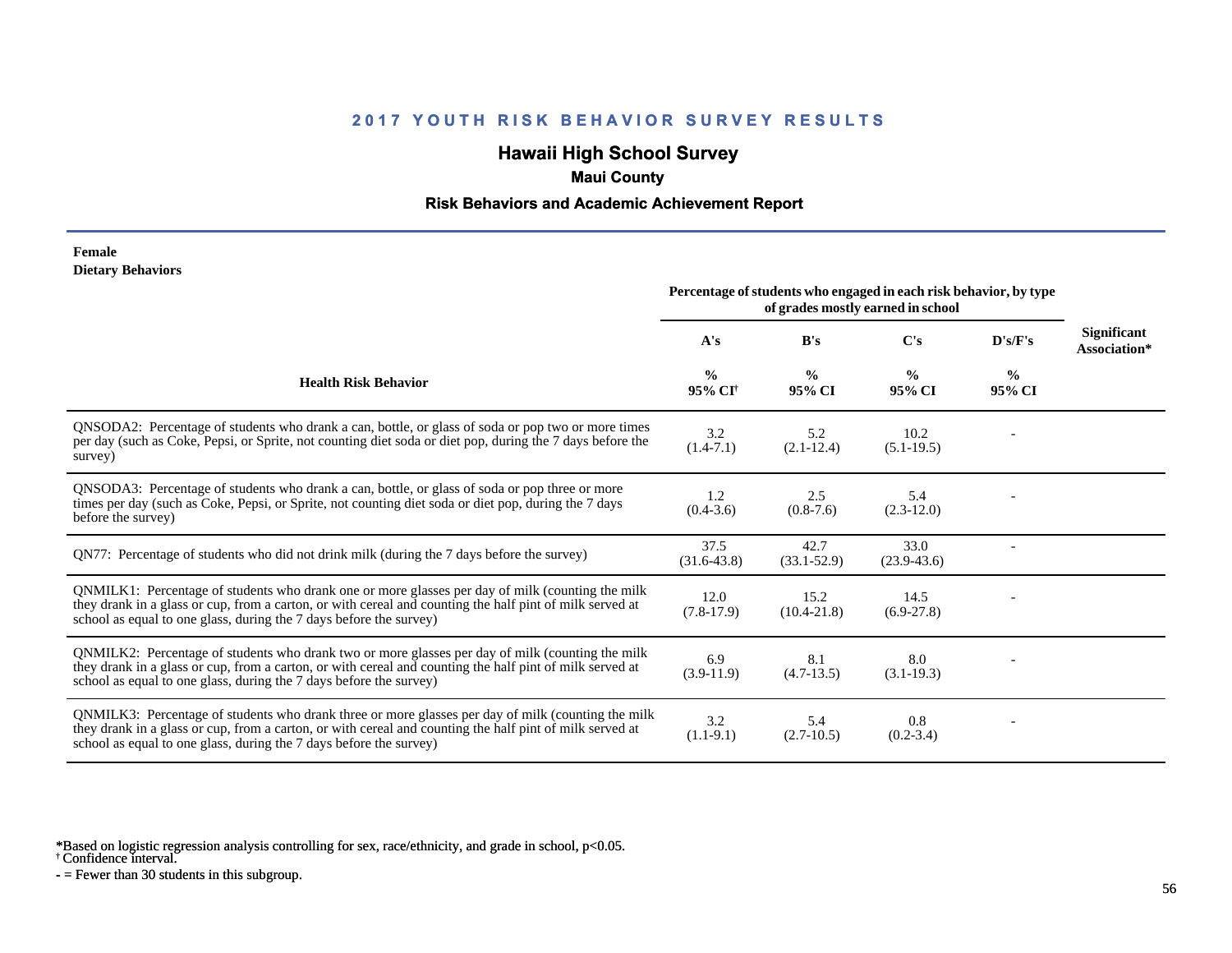# **Hawaii High School Survey**

## **Maui County**

### **Risk Behaviors and Academic Achievement Report**

#### **Female Dietary Behaviors**

|                                                                                                           | Percentage of students who engaged in each risk behavior, by type<br>of grades mostly earned in school |                         |                         |                         |                                    |
|-----------------------------------------------------------------------------------------------------------|--------------------------------------------------------------------------------------------------------|-------------------------|-------------------------|-------------------------|------------------------------------|
|                                                                                                           | A's                                                                                                    | B's                     | C's                     | D's/F's                 | <b>Significant</b><br>Association* |
| <b>Health Risk Behavior</b>                                                                               | $\frac{6}{10}$<br>95% CI†                                                                              | $\frac{0}{0}$<br>95% CI | $\frac{0}{0}$<br>95% CI | $\frac{6}{9}$<br>95% CI |                                    |
| QN78: Percentage of students who did not eat breakfast (during the 7 days before the survey)              | 8.0<br>$(4.9-12.9)$                                                                                    | 15.7<br>$(10.2 - 23.3)$ | 13.4<br>$(7.6-22.6)$    |                         |                                    |
| QNBK7DAY: Percentage of students who ate breakfast on all 7 days (during the 7 days before the<br>survey) | 38.7<br>$(32.3 - 45.6)$                                                                                | 29.2<br>$(22.1 - 37.6)$ | 24.0<br>$(15.3 - 35.8)$ |                         |                                    |

\*Based on logistic regression analysis controlling for sex, race/ethnicity, and grade in school, p<0.05.

#### † Confidence interval.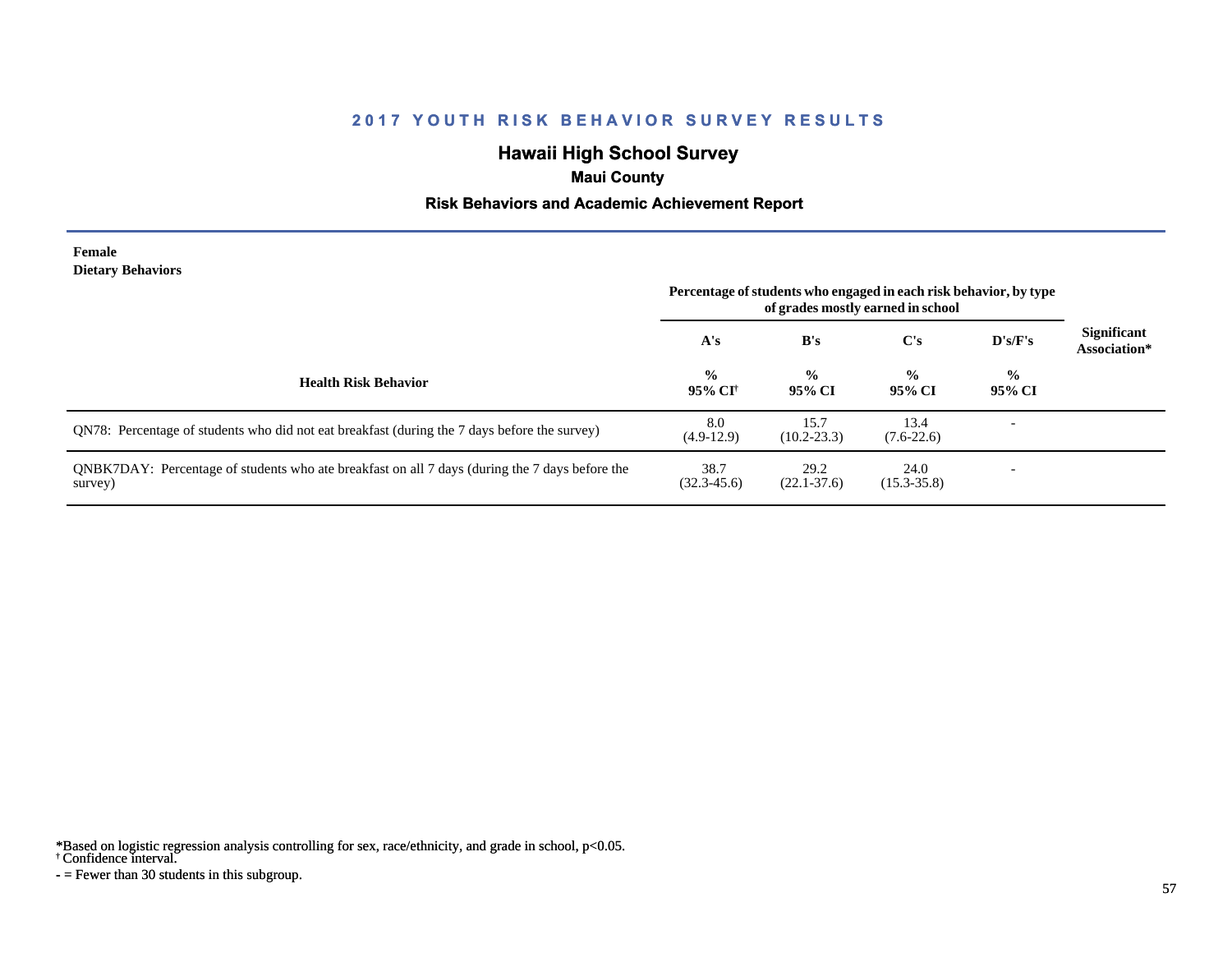# **Hawaii High School Survey**

## **Maui County**

### **Risk Behaviors and Academic Achievement Report**

#### **Female Physical Activity**

|                                                                                                                                                                                                                                                                                                                                                      | Percentage of students who engaged in each risk behavior, by type<br>of grades mostly earned in school |                         |                         |                |                                    |
|------------------------------------------------------------------------------------------------------------------------------------------------------------------------------------------------------------------------------------------------------------------------------------------------------------------------------------------------------|--------------------------------------------------------------------------------------------------------|-------------------------|-------------------------|----------------|------------------------------------|
|                                                                                                                                                                                                                                                                                                                                                      | A's                                                                                                    | B's                     | $\bf C's$               | D's/F's        | <b>Significant</b><br>Association* |
| <b>Health Risk Behavior</b>                                                                                                                                                                                                                                                                                                                          | $\frac{0}{0}$<br>95% CI†                                                                               | $\frac{0}{0}$<br>95% CI | $\frac{0}{0}$<br>95% CI | $\%$<br>95% CI |                                    |
| QN79: Percentage of students who were physically active at least 60 minutes per day on 5 or more<br>days (in any kind of physical activity that increased their heart rate and made them breathe hard some<br>of the time during the 7 days before the survey)                                                                                       | 26.8<br>$(19.8 - 35.2)$                                                                                | 32.9<br>$(24.2 - 42.9)$ | 21.8<br>$(13.9 - 32.5)$ |                |                                    |
| QNPA0DAY: Percentage of students who did not participate in at least 60 minutes of physical activity<br>on at least 1 day (in any kind of physical activity that increased their heart rate and made them breather<br>hard some of the time during the 7 days before the survey)                                                                     | 24.6<br>$(18.7 - 31.5)$                                                                                | 18.7<br>$(12.6 - 26.9)$ | 25.9<br>$(16.0 - 39.1)$ |                |                                    |
| QNPA7DAY: Percentage of students who were physically active at least 60 minutes per day on all 7<br>days (in any kind of physical activity that increased their heart rate and made them breathe hard some<br>of the time during the 7 days before the survey)                                                                                       | 14.1<br>$(9.0-21.4)$                                                                                   | 15.9<br>$(9.7 - 25.1)$  | 11.4<br>$(6.1-20.2)$    |                |                                    |
| QN80: Percentage of students who watched television 3 or more hours per day (on an average school<br>day)                                                                                                                                                                                                                                            | 18.5<br>$(13.5 - 24.9)$                                                                                | 20.0<br>$(13.9 - 27.8)$ | 18.6<br>$(10.4 - 31.1)$ |                |                                    |
| QN81: Percentage of students who played video or computer games or used a computer 3 or more<br>hours per day (counting time spent on things such as Xbox, PlayStation, an iPad or other tablet, a<br>smartphone, texting, YouTube, Instagram, Facebook, or other social media, for something that was not<br>school work, on an average school day) | 53.9<br>$(46.7 - 60.8)$                                                                                | 42.0<br>$(33.0 - 51.6)$ | 52.5<br>$(41.4-63.4)$   |                |                                    |
| QN82: Percentage of students who attended physical education (PE) classes on 1 or more days (in an<br>average week when they were in school)                                                                                                                                                                                                         | 36.3<br>$(26.4 - 47.4)$                                                                                | 43.6<br>$(33.5 - 54.2)$ | 53.9<br>$(39.9-67.3)$   |                |                                    |

\*Based on logistic regression analysis controlling for sex, race/ethnicity, and grade in school, p<0.05.

† Confidence interval.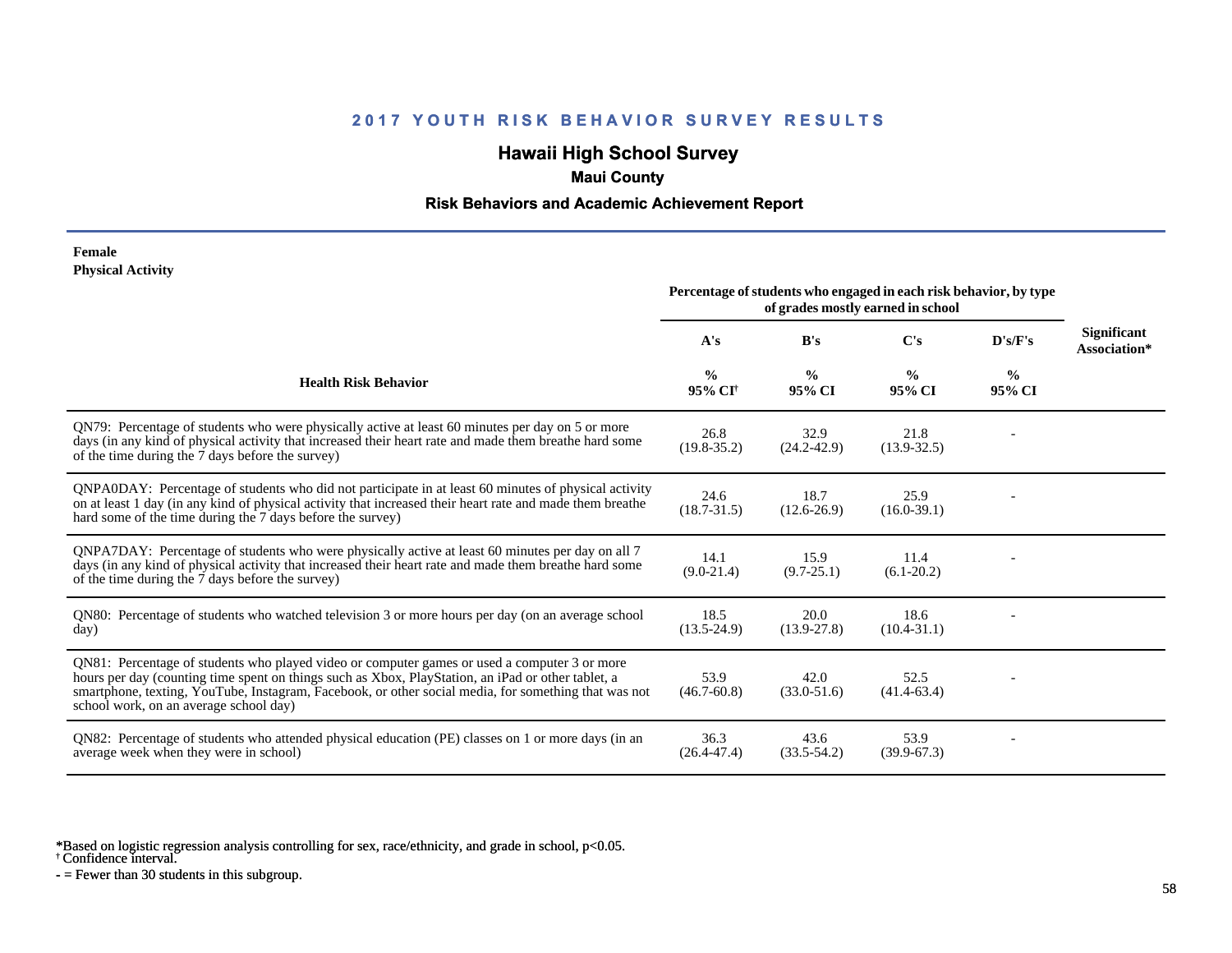# **Hawaii High School Survey**

## **Maui County**

### **Risk Behaviors and Academic Achievement Report**

#### **Female Physical Activity**

|                                                                                                                                                                             | Percentage of students who engaged in each risk behavior, by type |                         |                         |                          |                                    |
|-----------------------------------------------------------------------------------------------------------------------------------------------------------------------------|-------------------------------------------------------------------|-------------------------|-------------------------|--------------------------|------------------------------------|
|                                                                                                                                                                             | A's                                                               | B's                     | C's                     | D's/F's                  | <b>Significant</b><br>Association* |
| <b>Health Risk Behavior</b>                                                                                                                                                 | $\frac{0}{0}$<br>95% CF                                           | $\frac{0}{0}$<br>95% CI | $\frac{0}{0}$<br>95% CI | $\frac{0}{0}$<br>95% CI  |                                    |
| QNDLYPE: Percentage of students who attended physical education (PE) classes on all 5 days (in an<br>average week when they were in school)                                 | 3.4<br>$(1.8-6.5)$                                                | 7.7<br>$(3.6-15.6)$     | 4.6<br>$(1.7-12.0)$     |                          |                                    |
| QN83: Percentage of students who played on at least one sports team (counting any teams run by their<br>school or community groups, during the 12 months before the survey) | 45.2<br>$(38.0 - 52.6)$                                           | 59.5<br>$(51.3-67.3)$   | 47.2<br>$(35.4 - 59.3)$ | $\overline{\phantom{0}}$ |                                    |
| QN88: Percentage of students who got 8 or more hours of sleep (on an average school night)                                                                                  | 22.3<br>$(16.3 - 29.8)$                                           | 19.6<br>$(12.3-29.6)$   | 15.2<br>$(9.3 - 23.8)$  |                          |                                    |

\*Based on logistic regression analysis controlling for sex, race/ethnicity, and grade in school, p<0.05.

† Confidence interval.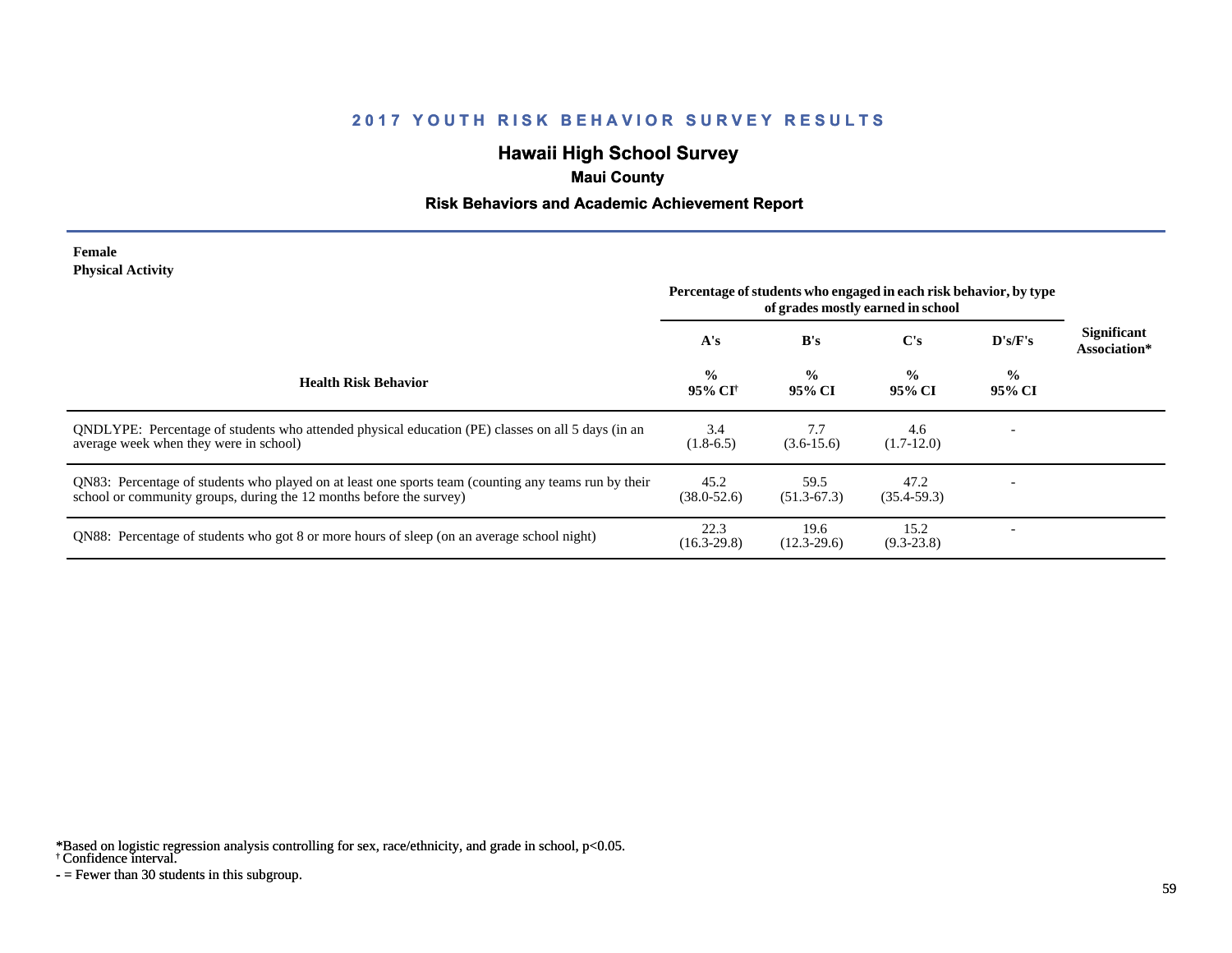# **Hawaii High School Survey**

## **Maui County**

### **Risk Behaviors and Academic Achievement Report**

| Female<br>Other                                                                                                                                        |                                                                                                        |                         |                         |                          |                             |
|--------------------------------------------------------------------------------------------------------------------------------------------------------|--------------------------------------------------------------------------------------------------------|-------------------------|-------------------------|--------------------------|-----------------------------|
|                                                                                                                                                        | Percentage of students who engaged in each risk behavior, by type<br>of grades mostly earned in school |                         |                         |                          |                             |
|                                                                                                                                                        | A's                                                                                                    | B's                     | $\bf C's$               | D's/F's                  | Significant<br>Association* |
| <b>Health Risk Behavior</b>                                                                                                                            | $\frac{0}{0}$<br>95% CI <sup>†</sup>                                                                   | $\frac{0}{0}$<br>95% CI | $\frac{0}{0}$<br>95% CI | $\frac{6}{10}$<br>95% CI |                             |
| QN86: Percentage of students who saw a dentist (for a check-up, exam, teeth cleaning, or other dental<br>work, during the 12 months before the survey) | 80.8<br>$(75.4 - 85.3)$                                                                                | 79.7<br>$(71.4 - 86.0)$ | 63.1<br>$(49.8 - 74.6)$ |                          |                             |
| QNNODNT: Percentage of students who never saw a dentist (for a check-up, exam, teeth cleaning, or<br>other dental work)                                | 1.0<br>$(0.2 - 5.1)$                                                                                   | 1.2<br>$(0.3-3.9)$      | 4.9<br>$(1.7-12.9)$     |                          |                             |
| QN87: Percentage of students who had ever been told by a doctor or nurse that they had asthma                                                          | 26.4<br>$(20.2 - 33.6)$                                                                                | 27.3<br>$(20.0 - 36.0)$ | 27.9<br>$(17.7-41.1)$   |                          |                             |

\*Based on logistic regression analysis controlling for sex, race/ethnicity, and grade in school, p<0.05.

† Confidence interval.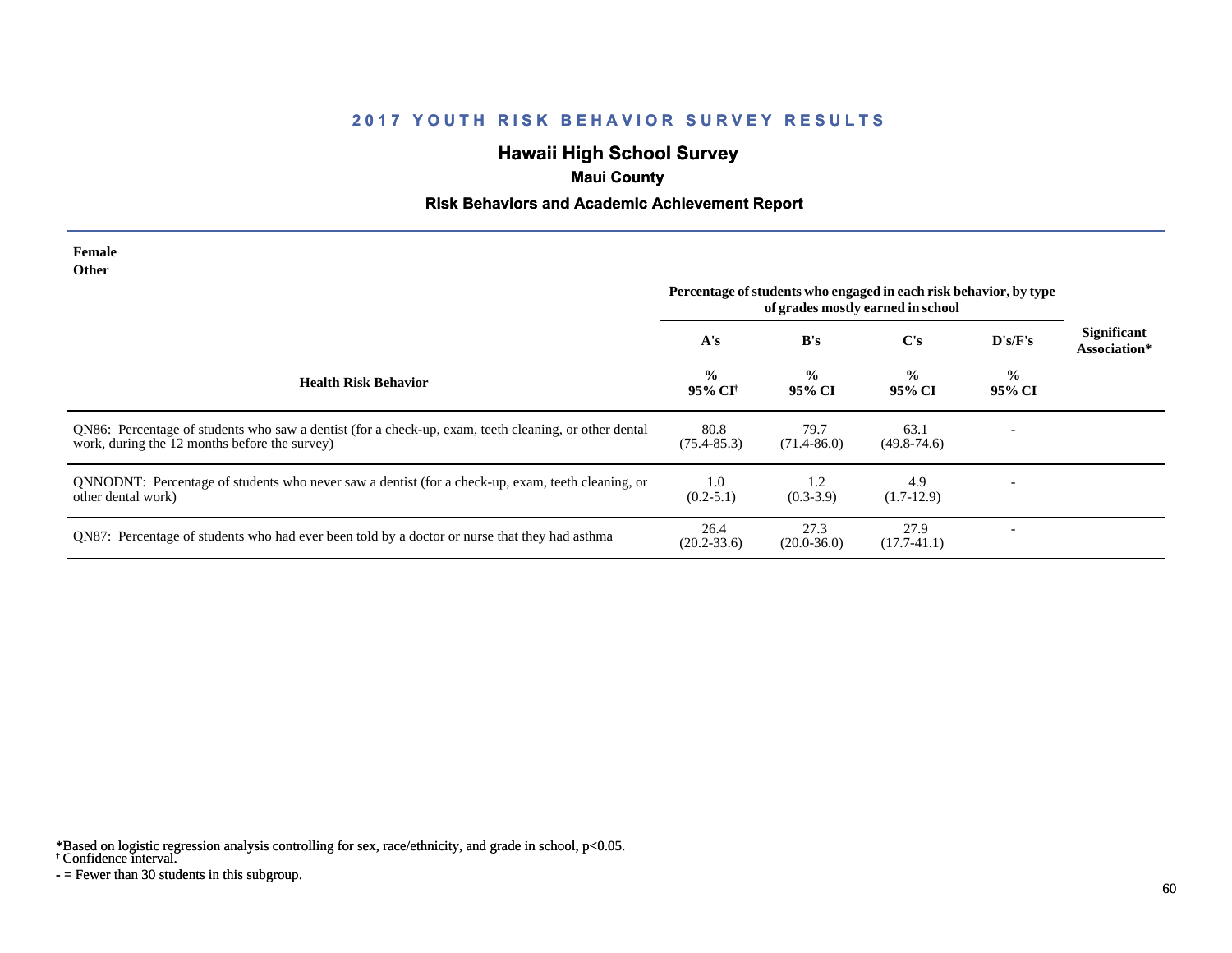# **Hawaii High School Survey**

## **Maui County**

### **Risk Behaviors and Academic Achievement Report**

| Female     |
|------------|
| Site-Added |

|                                                                                                                                                                                                                                                                                                                                                                                                                                                                                      | Percentage of students who engaged in each risk behavior, by type<br>of grades mostly earned in school |                         |                         |                |                             |
|--------------------------------------------------------------------------------------------------------------------------------------------------------------------------------------------------------------------------------------------------------------------------------------------------------------------------------------------------------------------------------------------------------------------------------------------------------------------------------------|--------------------------------------------------------------------------------------------------------|-------------------------|-------------------------|----------------|-----------------------------|
|                                                                                                                                                                                                                                                                                                                                                                                                                                                                                      | A's                                                                                                    | B's                     | C's                     | D's/F's        | Significant<br>Association* |
| <b>Health Risk Behavior</b>                                                                                                                                                                                                                                                                                                                                                                                                                                                          | $\frac{0}{0}$<br>95% CI <sup>†</sup>                                                                   | $\frac{0}{0}$<br>95% CI | $\frac{0}{0}$<br>95% CI | $\%$<br>95% CI |                             |
| QN90: Percentage of students who report they do not describe themselves as only one race or ethnicity                                                                                                                                                                                                                                                                                                                                                                                | 17.4<br>$(12.9 - 23.1)$                                                                                | 22.7<br>$(16.4 - 30.6)$ | 22.6<br>$(14.7 - 33.2)$ |                |                             |
| QN91: Percentage of students who reported that either of their parents or other adults in their family<br>are serving on active duty in the military                                                                                                                                                                                                                                                                                                                                 | 11.9<br>$(8.5 - 16.6)$                                                                                 | 19.6<br>$(13.7 - 27.3)$ | 12.6<br>$(6.6-22.7)$    |                |                             |
| QN92: Percentage of students who reported someone they were dating or going out with purposely<br>tried to control them or emotionally hurt them one or more times (such things as being told who they<br>could and could not spend time with, being humiliated in front of others, or being threatened if they did<br>not do what they wanted, during the 12 months before the survey, among students who dated or went<br>out with someone during the 12 months before the survey) | 36.0<br>$(27.8 - 45.2)$                                                                                | 32.9<br>$(22.6 - 45.1)$ | 31.9<br>$(21.1 - 45.1)$ |                |                             |
| QN93: Percentage of students who disagree or strongly disagree that harassment and bullying by other<br>students is a problem at their school                                                                                                                                                                                                                                                                                                                                        | 15.6<br>$(11.5 - 20.9)$                                                                                | 19.1<br>$(12.4 - 28.1)$ | 24.6<br>$(15.1 - 37.6)$ |                |                             |
| QN94: Percentage of students who did something to purposely hurt themselves without wanting to die<br>(such as cutting or burning themselves on purpose one or more times during the 12 months before the<br>survey)                                                                                                                                                                                                                                                                 | 22.0<br>$(17.4 - 27.6)$                                                                                | 21.2<br>$(14.9-29.4)$   | 39.8<br>$(29.2 - 51.4)$ |                |                             |
| QN95: Percentage of students who first tried using an electronic vapor product before age 13 years                                                                                                                                                                                                                                                                                                                                                                                   | 4.3<br>$(2.3 - 7.8)$                                                                                   | 7.3<br>$(3.6-14.4)$     | 16.5<br>$(10.1 - 25.7)$ |                |                             |

\*Based on logistic regression analysis controlling for sex, race/ethnicity, and grade in school, p<0.05.

† Confidence interval.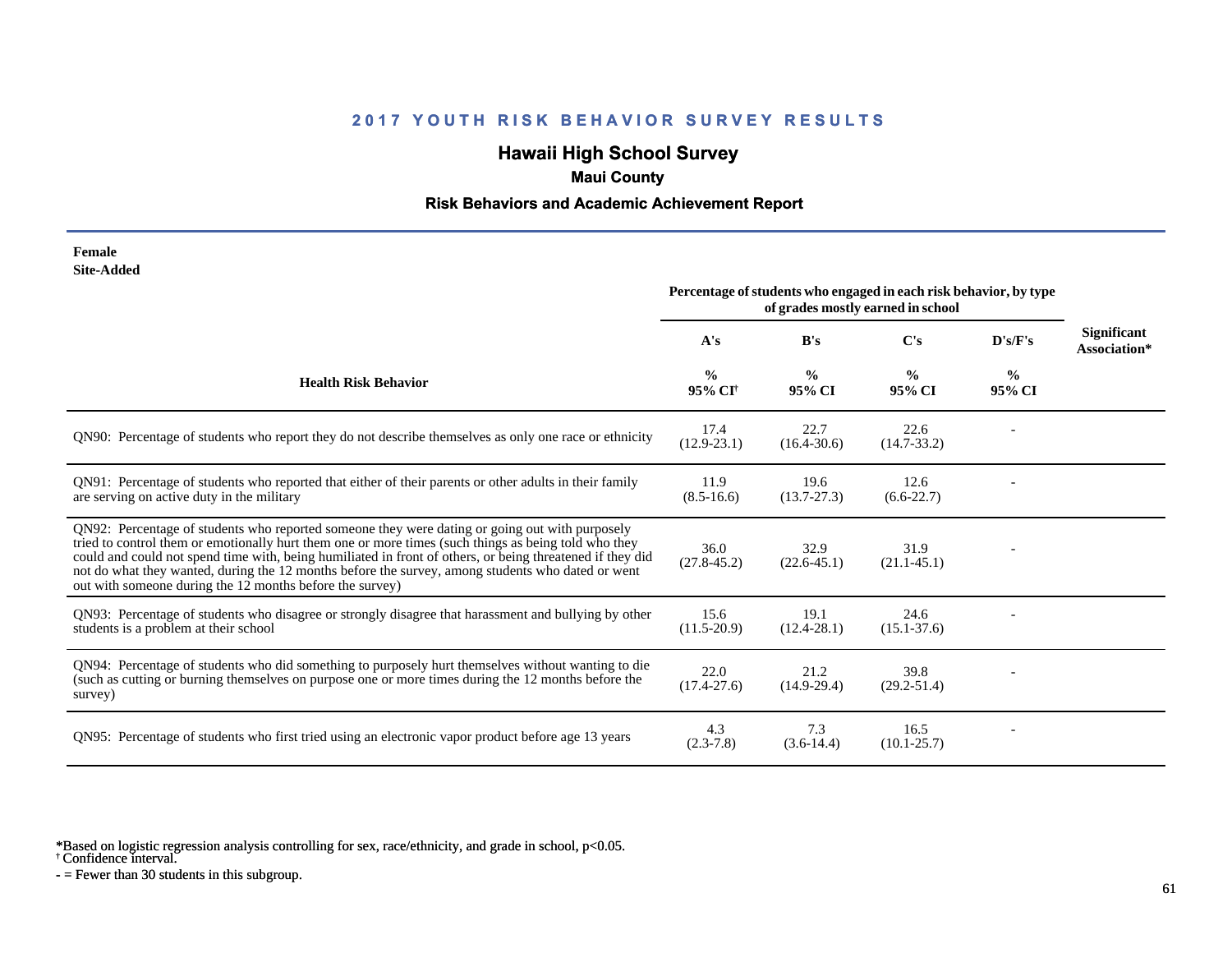# **Hawaii High School Survey**

## **Maui County**

### **Risk Behaviors and Academic Achievement Report**

#### **Female Site-Added**

|                                                                                                                                                                                                                                                                                                                                                                                            | Percentage of students who engaged in each risk behavior, by type<br>of grades mostly earned in school |                         |                         |                         |                                    |
|--------------------------------------------------------------------------------------------------------------------------------------------------------------------------------------------------------------------------------------------------------------------------------------------------------------------------------------------------------------------------------------------|--------------------------------------------------------------------------------------------------------|-------------------------|-------------------------|-------------------------|------------------------------------|
|                                                                                                                                                                                                                                                                                                                                                                                            | A's                                                                                                    | B's                     | C's                     | D's/F's                 | <b>Significant</b><br>Association* |
| <b>Health Risk Behavior</b>                                                                                                                                                                                                                                                                                                                                                                | $\frac{0}{0}$<br>95% CI <sup>+</sup>                                                                   | $\frac{0}{0}$<br>95% CI | $\frac{0}{0}$<br>95% CI | $\frac{6}{6}$<br>95% CI |                                    |
| QN96: Percentage of students who usually got the alcohol they drank by buying it themselves (from a<br>store, such as a liquor store, convenience store, supermarket, discount store, or gas station, from a<br>restaurant, bar, or club, or from a public event such as a concert or sporting event, during the 30 days<br>before the survey, among students who currently drank alcohol) | 7.7<br>$(2.9-19.0)$                                                                                    | 1.7<br>$(0.2-11.4)$     | 5.5<br>$(1.4-18.4)$     |                         |                                    |
| QN97: Percentage of students who usually used marijuana by smoking it in a joint, bong, pipe, or blunt<br>(during the 30 days before the survey, among students who used marijuana)                                                                                                                                                                                                        | 81.4<br>$(63.1 - 91.8)$                                                                                | 82.8<br>$(68.0 - 91.6)$ | 74.1<br>$(55.9 - 86.6)$ |                         |                                    |
| QN98: Percentage of students who ever used hallucinogenic drugs (such as LSD, acid, PCP, angel<br>dust, mescaline, or mushrooms, one or more times during their life)                                                                                                                                                                                                                      | 2.9<br>$(1.3-6.5)$                                                                                     | 6.8<br>$(2.8-15.5)$     | 9.5<br>$(4.5-19.1)$     |                         |                                    |
| QN99: Percentage of students who are transgender                                                                                                                                                                                                                                                                                                                                           | 1.1<br>$(0.3 - 3.8)$                                                                                   | 2.7<br>$(0.5-13.0)$     | 1.6<br>$(0.3-7.5)$      |                         |                                    |
| QN100: Percentage of students who tried to lose weight or keep from gaining weight by going without<br>eating for 24 hours or more; taking any diet pills, powders, or liquids; vomiting or taking laxatives;<br>smoking cigarettes; or skipping meals (during the 30 days before the survey)                                                                                              | 23.9<br>$(18.5 - 30.3)$                                                                                | 27.1<br>$(19.8-35.9)$   | 37.4<br>$(27.3 - 48.8)$ |                         |                                    |
| QN101: Percentage of students who drank a can, bottle, pouch, or glass of a juice drink (such as Fruit<br>Punch, Hawaiian Sun, Aloha Maid, Sunny Delight, or Tang, but not counting 100% fruit juice, one or<br>more times per day during the 7 days before the survey)                                                                                                                    | 6.4<br>$(4.0-9.9)$                                                                                     | 7.1<br>$(4.1 - 12.1)$   | 6.6<br>$(3.0-13.9)$     |                         |                                    |

\*Based on logistic regression analysis controlling for sex, race/ethnicity, and grade in school, p<0.05.

† Confidence interval.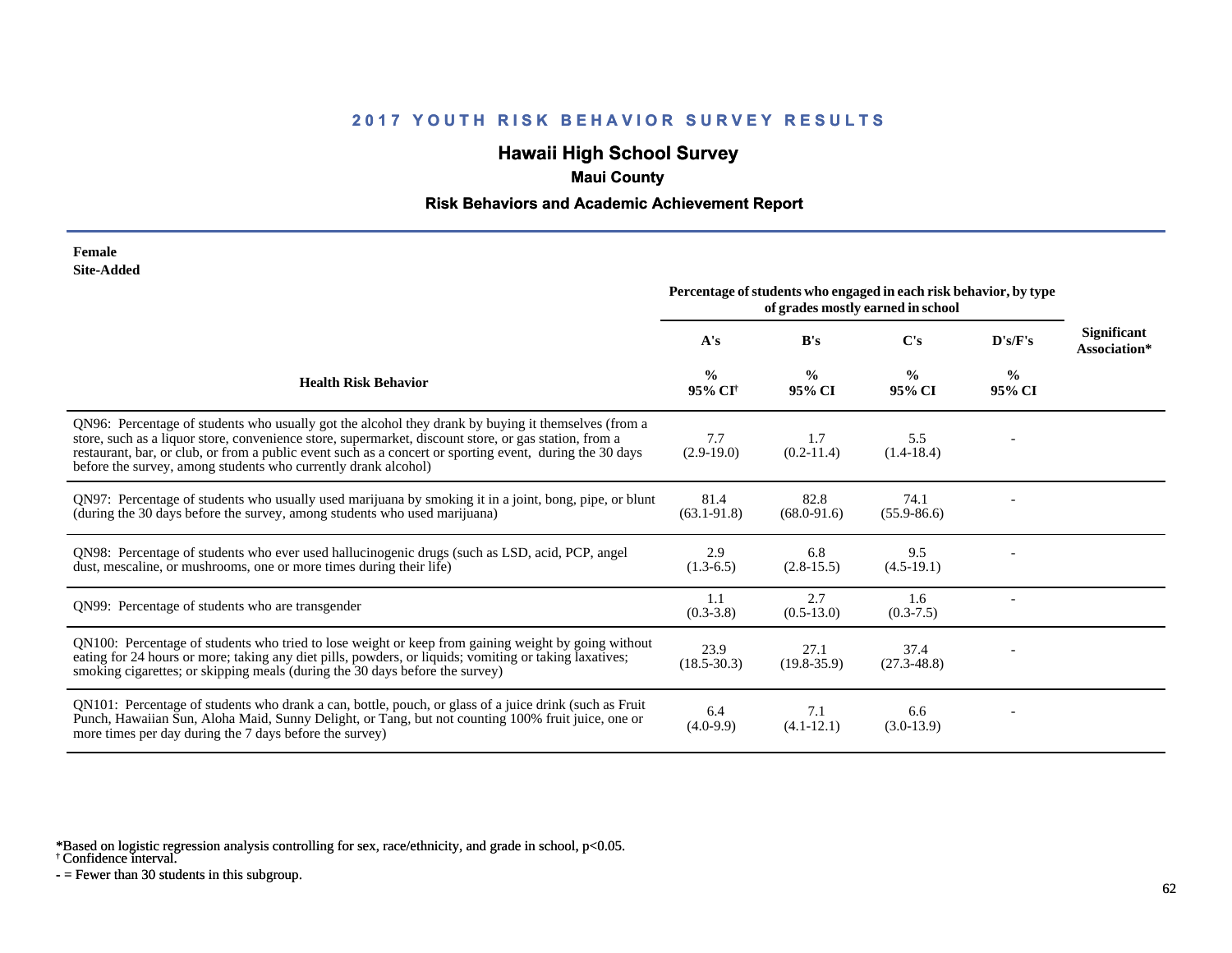# **Hawaii High School Survey**

## **Maui County**

### **Risk Behaviors and Academic Achievement Report**

| Female     |
|------------|
| Site-Added |

|                                                                                                                                                                                                  | Percentage of students who engaged in each risk behavior, by type<br>of grades mostly earned in school |                         |                         |                         |                                    |
|--------------------------------------------------------------------------------------------------------------------------------------------------------------------------------------------------|--------------------------------------------------------------------------------------------------------|-------------------------|-------------------------|-------------------------|------------------------------------|
|                                                                                                                                                                                                  | A's                                                                                                    | B's                     | $\bf C's$               | D's/F's                 | <b>Significant</b><br>Association* |
| <b>Health Risk Behavior</b>                                                                                                                                                                      | $\frac{0}{0}$<br>95% CI <sup>†</sup>                                                                   | $\frac{0}{0}$<br>95% CI | $\frac{0}{0}$<br>95% CI | $\frac{0}{0}$<br>95% CI |                                    |
| QN102: Percentage of students who most of the time or always went hungry because there was not<br>enough food in their home (during the 30 days before the survey)                               | 6.4<br>$(3.9-10.2)$                                                                                    | 10.6<br>$(6.1-17.9)$    | 15.9<br>$(9.1 - 26.3)$  |                         |                                    |
| QN103: Percentage of students who did exercises to strengthen or tone their muscles on three or more<br>days (such as push-ups, sit-ups, or weight lifting, during the 7 days before the survey) | 32.0<br>$(25.9 - 38.8)$                                                                                | 37.2<br>$(28.1 - 47.4)$ | 33.4<br>$(23.8-44.6)$   |                         |                                    |
| ON104: Percentage of students who walk or ride their bike to or from school (one or more days during<br>an average week when they are in school and weather allows them to do so)                | 24.5<br>$(18.9 - 31.3)$                                                                                | 25.0<br>$(17.1 - 34.9)$ | 31.9<br>$(22.1 - 43.5)$ |                         |                                    |
| QN105: Percentage of students who have been taught about AIDS or HIV infection in school                                                                                                         | 73.3<br>$(66.1 - 79.4)$                                                                                | 81.2<br>$(73.1 - 87.2)$ | 78.6<br>$(67.5 - 86.6)$ |                         |                                    |
| QN106: Percentage of students who most of the time or always wear sunscreen (with an SPF of 15 or<br>higher when they are outside for more than one hour on a sunny day)                         | 17.6<br>$(12.3 - 24.5)$                                                                                | 11.1<br>$(5.8-19.9)$    | 7.1<br>$(1.9-23.6)$     |                         |                                    |
| QN107: Percentage of students who had a toothache (during the 12 months before the survey)                                                                                                       | 31.0<br>$(25.3 - 37.2)$                                                                                | 38.7<br>$(30.4 - 47.6)$ | 31.7<br>$(22.0-43.3)$   |                         |                                    |
| QN108: Percentage of students who saw a doctor or nurse (for a check-up or physical exam when they<br>were not sick or injured during the 12 months before the survey)                           | 72.3<br>$(65.8 - 78.0)$                                                                                | 70.6<br>$(62.0 - 77.9)$ | 57.6<br>$(46.6 - 67.9)$ |                         |                                    |

\*Based on logistic regression analysis controlling for sex, race/ethnicity, and grade in school, p<0.05.

† Confidence interval.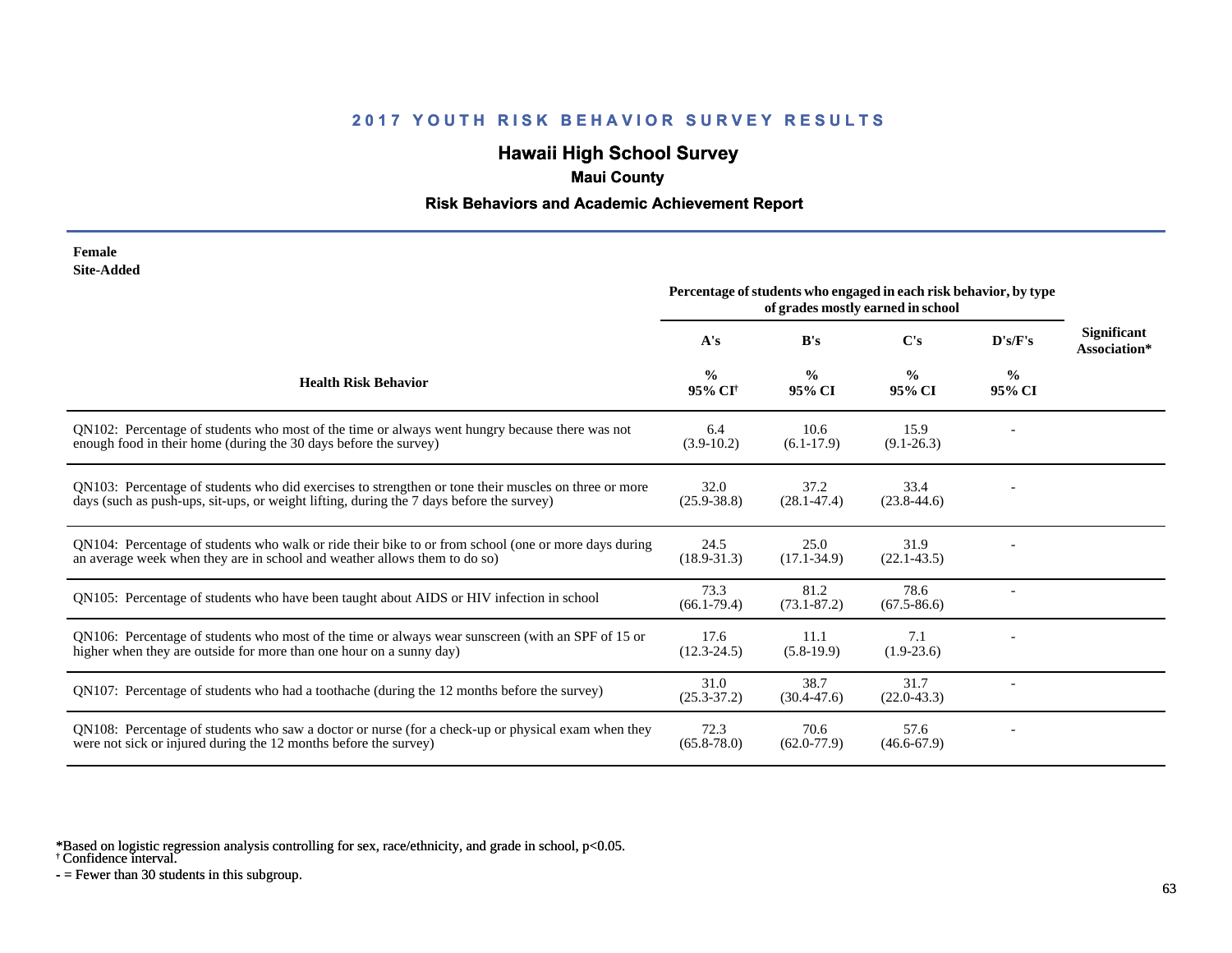# **Hawaii High School Survey**

## **Maui County**

### **Risk Behaviors and Academic Achievement Report**

| Female     |
|------------|
| Site-Added |

|                                                                                                                                                                                                                                             | Percentage of students who engaged in each risk behavior, by type<br>of grades mostly earned in school |                         |                         |                         |                                    |
|---------------------------------------------------------------------------------------------------------------------------------------------------------------------------------------------------------------------------------------------|--------------------------------------------------------------------------------------------------------|-------------------------|-------------------------|-------------------------|------------------------------------|
|                                                                                                                                                                                                                                             | A's                                                                                                    | B's                     | C's                     | D's/F's                 | <b>Significant</b><br>Association* |
| <b>Health Risk Behavior</b>                                                                                                                                                                                                                 | $\frac{0}{0}$<br>95% CI <sup>†</sup>                                                                   | $\frac{0}{0}$<br>95% CI | $\frac{0}{0}$<br>95% CI | $\frac{6}{9}$<br>95% CI |                                    |
| QN109: Percentage of students who had been told by a doctor or nurse that they had asthma and who<br>still have asthma                                                                                                                      | 11.9<br>$(7.2-18.9)$                                                                                   | 14.9<br>$(9.4 - 22.8)$  | 14.1<br>$(7.9-23.8)$    |                         |                                    |
| QN110: Percentage of students who did not go to school because they were sick (on one or more days<br>during the 30 days before the survey)                                                                                                 | 38.8<br>$(31.9-46.2)$                                                                                  | 36.4<br>$(28.3 - 45.2)$ | 51.4<br>$(39.4 - 63.2)$ |                         |                                    |
| QN111: Percentage of students who usually slept in the home of a friend, family member, or other<br>person because they had to leave their home or their parent or guardian cannot afford housing (during<br>the 30 days before the survey) | 1.5<br>$(0.5-4.8)$                                                                                     | 3.7<br>$(1.8-7.3)$      | 5.2<br>$(2.2 - 11.7)$   |                         |                                    |
| QN112: Percentage of students who probably or definitely will complete a post high school program<br>(such as a vocational training program, military service, community college, or 4-year college)                                        | 81.0<br>$(75.5 - 85.5)$                                                                                | 74.5<br>$(67.1 - 80.7)$ | 71.3<br>$(61.2 - 79.6)$ |                         |                                    |
| QN113: Percentage of students who most of the time or always get the kind of help they need (among<br>students who report having felt sad, empty, hopeless, angry, or anxious)                                                              | 23.6<br>$(17.6 - 30.7)$                                                                                | 15.1<br>$(9.1 - 24.0)$  | 16.4<br>$(10.5 - 24.6)$ |                         |                                    |
| QN114: Percentage of students who reported there is at least one teacher or other adult in their school<br>that they can talk to if they have a problem                                                                                     | 58.6<br>$(50.5 - 66.3)$                                                                                | 55.9<br>$(46.2 - 65.1)$ | 54.9<br>$(44.0 - 65.3)$ |                         |                                    |

\*Based on logistic regression analysis controlling for sex, race/ethnicity, and grade in school, p<0.05.

† Confidence interval.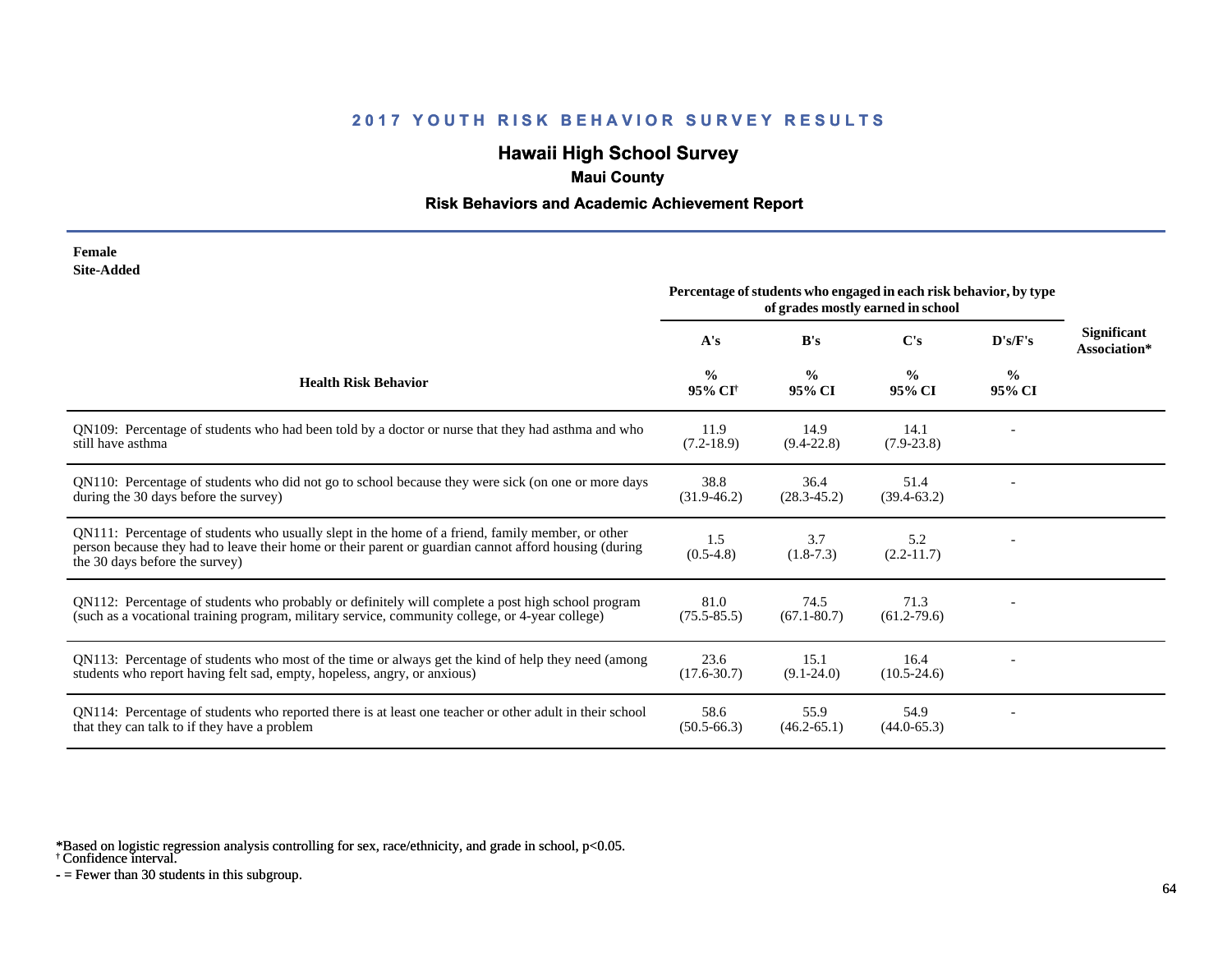# **Hawaii High School Survey**

## **Maui County**

### **Risk Behaviors and Academic Achievement Report**

#### **Female Site-Added**

|                                                                                                                                                                                                                  | Percentage of students who engaged in each risk behavior, by type<br>of grades mostly earned in school |                         |                         |                         |                                    |
|------------------------------------------------------------------------------------------------------------------------------------------------------------------------------------------------------------------|--------------------------------------------------------------------------------------------------------|-------------------------|-------------------------|-------------------------|------------------------------------|
|                                                                                                                                                                                                                  | A's                                                                                                    | B's                     | C's                     | D's/F's                 | <b>Significant</b><br>Association* |
| <b>Health Risk Behavior</b>                                                                                                                                                                                      | $\frac{0}{0}$<br>95% CI <sup>+</sup>                                                                   | $\frac{0}{0}$<br>95% CI | $\frac{0}{0}$<br>95% CI | $\frac{0}{0}$<br>95% CI |                                    |
| QN115: Percentage of students who have an adult outside of school they can talk to about things that<br>are important to them                                                                                    | 75.1<br>$(68.8 - 80.6)$                                                                                | 66.9<br>$(57.0 - 75.6)$ | 61.0<br>$(49.6 - 71.3)$ |                         |                                    |
| QN116: Percentage of students who reported their parents or other adults in their family talked with<br>them about what they expect them to do or not to do when it comes to sex                                 | 59.2<br>$(51.2 - 66.7)$                                                                                | 62.3<br>$(52.8 - 70.9)$ | 61.8<br>$(50.6 - 71.9)$ |                         |                                    |
| QN117: Percentage of students who report their parents would feel it was a little bit wrong, wrong, or<br>very wrong for them to drink beer, wine, or hard liquor regularly (such as rum, gin, vodka or whiskey) | 94.2<br>$(90.8 - 96.4)$                                                                                | 89.5<br>$(81.8-94.2)$   | 87.1<br>$(76.7 - 93.3)$ |                         |                                    |
| QN118: Percentage of students who have talked with one of their parents or another adult in their<br>family about the dangers of tobacco, alcohol, or drug use (during the 12 months before the survey)          | 46.1<br>$(38.8 - 53.5)$                                                                                | 44.2<br>$(35.4 - 53.4)$ | 41.8<br>$(31.0 - 53.5)$ |                         |                                    |
| QN119: Percentage of students who have ridden in a car driven by someone, including the student,<br>who was "high" or had been using alcohol or drugs (during the 30 days before the survey)                     | 21.0<br>$(14.6-29.3)$                                                                                  | 25.3<br>$(17.6 - 35.0)$ | 32.1<br>$(21.1 - 45.4)$ |                         |                                    |
| QN120: Percentage of students who ever use alcohol or drugs to relax, feel better about themselves, or<br>fit in                                                                                                 | 15.2<br>$(11.4 - 20.0)$                                                                                | 25.7<br>$(18.8 - 34.1)$ | 41.0<br>$(29.6 - 53.4)$ |                         |                                    |

\*Based on logistic regression analysis controlling for sex, race/ethnicity, and grade in school, p<0.05.

† Confidence interval.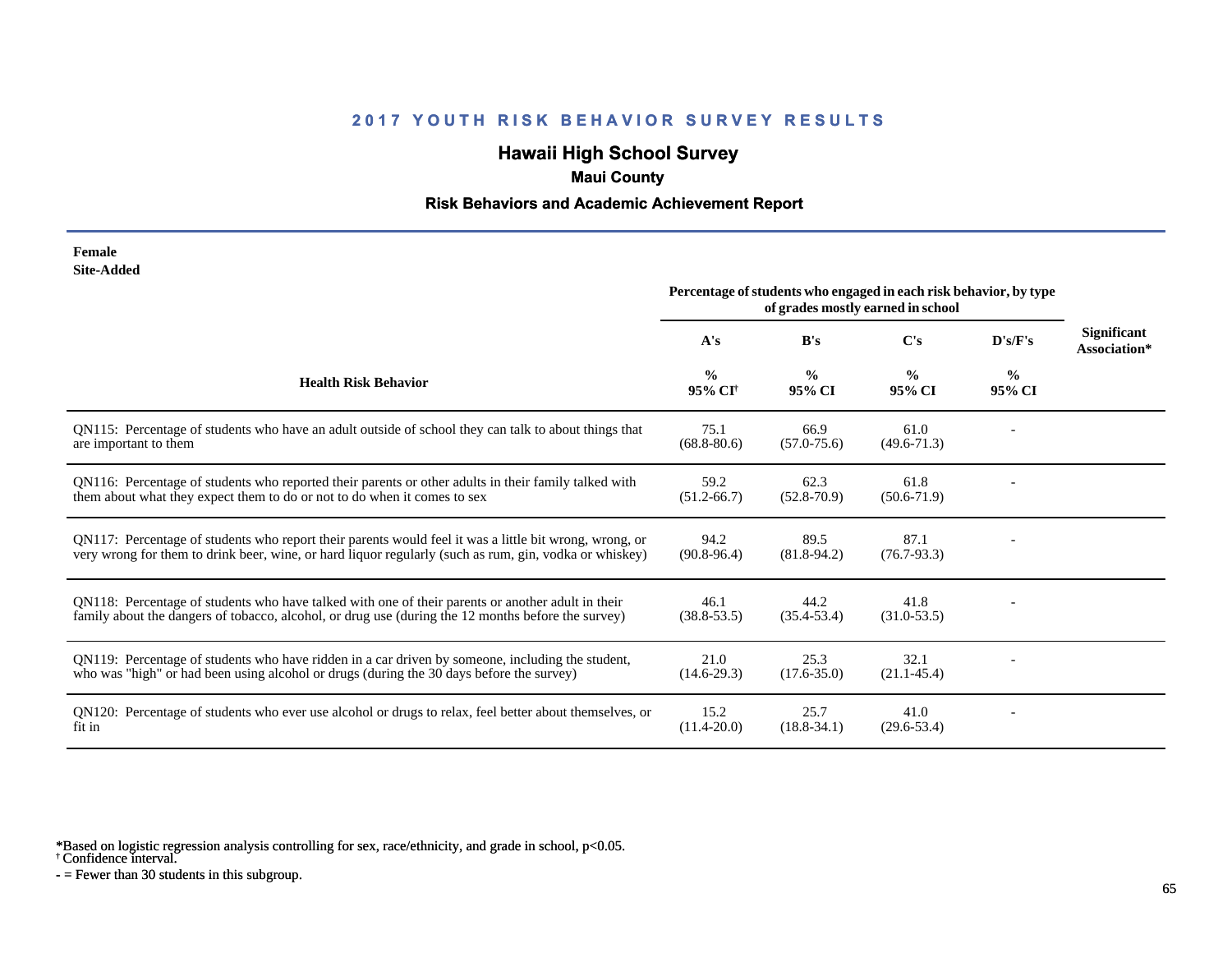# **Hawaii High School Survey**

## **Maui County**

### **Risk Behaviors and Academic Achievement Report**

#### **Female Site-Added**

|                                                                                                                                                              | Percentage of students who engaged in each risk behavior, by type<br>of grades mostly earned in school |                         |                         |                         |                                    |
|--------------------------------------------------------------------------------------------------------------------------------------------------------------|--------------------------------------------------------------------------------------------------------|-------------------------|-------------------------|-------------------------|------------------------------------|
|                                                                                                                                                              | A's                                                                                                    | B's                     | $\bf C's$               | D's/F's                 | <b>Significant</b><br>Association* |
| <b>Health Risk Behavior</b>                                                                                                                                  | $\frac{0}{0}$<br>95% CI <sup>†</sup>                                                                   | $\frac{0}{0}$<br>95% CI | $\frac{0}{0}$<br>95% CI | $\frac{6}{9}$<br>95% CI |                                    |
| QN121: Percentage of students who ever use alcohol or drugs while they are alone                                                                             | 15.1<br>$(10.7 - 21.0)$                                                                                | 23.4<br>$(16.5 - 32.0)$ | 32.8<br>$(23.0 - 44.5)$ |                         |                                    |
| QN122: Percentage of students who ever forget things they did while using alcohol or drugs                                                                   | 12.5<br>$(8.6-17.9)$                                                                                   | 26.0<br>$(19.0 - 34.5)$ | 26.2<br>$(17.2 - 37.8)$ |                         |                                    |
| QN123: Percentage of students who have ever gotten into trouble while they were using alcohol or<br>drugs                                                    | 8.0<br>$(4.8-13.0)$                                                                                    | 15.8<br>$(10.6 - 22.7)$ | 31.6<br>$(21.6-43.6)$   |                         |                                    |
| QN124: Percentage of students who have attended school under the influence of alcohol, marijuana, or<br>other drugs (during the 12 months before the survey) | 14.4<br>$(10.4-19.6)$                                                                                  | 20.7<br>$(13.9-29.9)$   | 27.6<br>$(18.6 - 38.9)$ |                         |                                    |
| QN125: Percentage of students who have family or friends that have told them that they should cut<br>down on their drinking or drug use                      | 8.7<br>$(5.3-13.9)$                                                                                    | 13.9<br>$(8.6-21.7)$    | 24.4<br>$(16.0 - 35.4)$ |                         |                                    |

\*Based on logistic regression analysis controlling for sex, race/ethnicity, and grade in school, p<0.05.

† Confidence interval.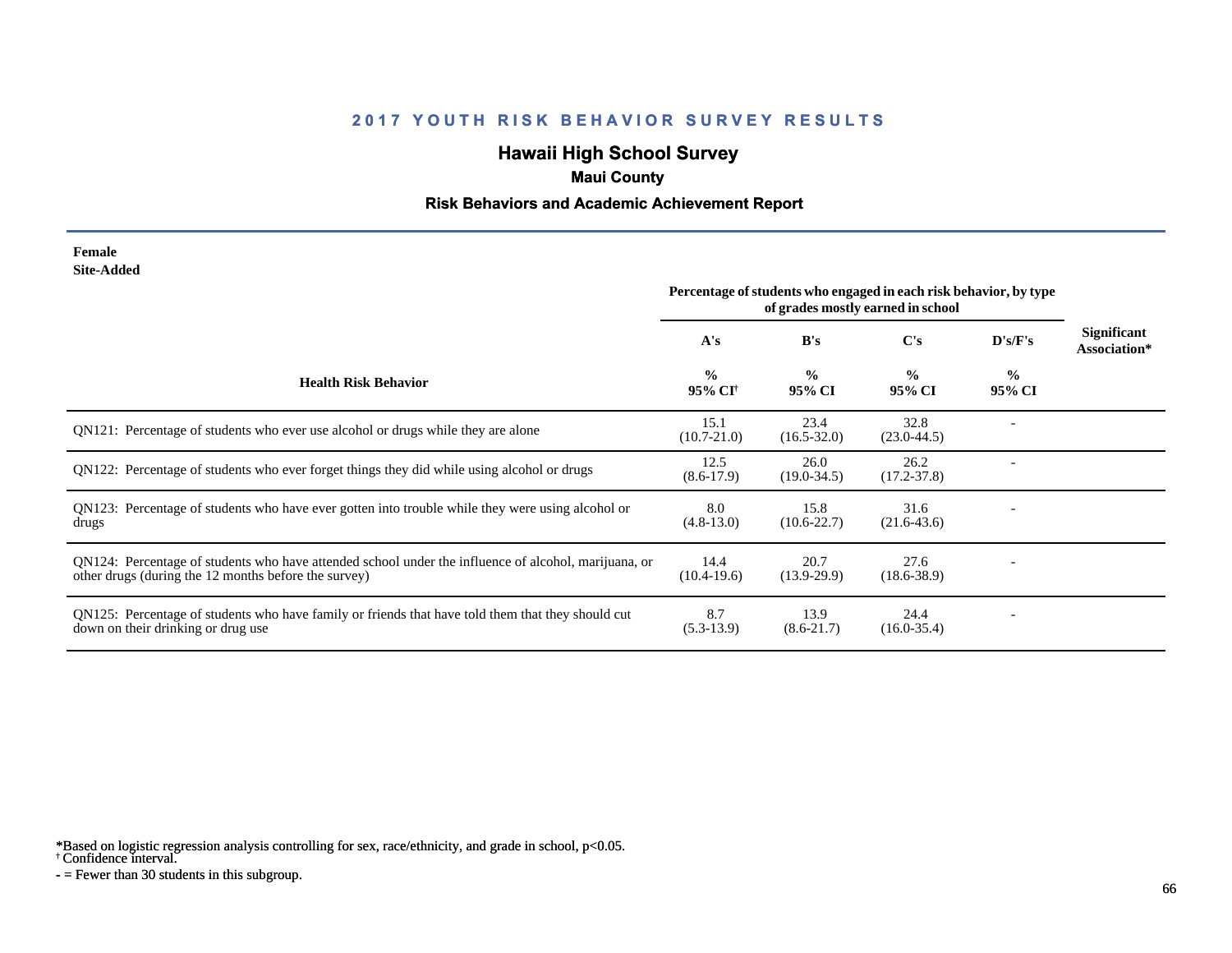# **Hawaii High School Survey**

## **Maui County**

### **Risk Behaviors and Academic Achievement Report**

#### **Hispanic/Latino Unintentional Injuries/Violence**

|                                                                                                                                                                                                                                                                                                        | Percentage of students who engaged in each risk behavior, by type<br>of grades mostly earned in school |                         |                         |                         |                                    |
|--------------------------------------------------------------------------------------------------------------------------------------------------------------------------------------------------------------------------------------------------------------------------------------------------------|--------------------------------------------------------------------------------------------------------|-------------------------|-------------------------|-------------------------|------------------------------------|
|                                                                                                                                                                                                                                                                                                        | A's                                                                                                    | B's                     | C's                     | D's/F's                 | <b>Significant</b><br>Association* |
| <b>Health Risk Behavior</b>                                                                                                                                                                                                                                                                            | $\frac{0}{0}$<br>95% CI <sup>†</sup>                                                                   | $\frac{0}{0}$<br>95% CI | $\frac{0}{0}$<br>95% CI | $\frac{0}{0}$<br>95% CI |                                    |
| QN11: Percentage of students who texted or e-mailed while driving a car or other vehicle (on at least 1)<br>day during the 30 days before the survey, among students who had driven a car or other vehicle during<br>the 30 days before the survey)                                                    | 47.5<br>$(30.8-64.7)$                                                                                  | 50.6<br>$(33.3 - 67.7)$ |                         |                         |                                    |
| QN12: Percentage of students who carried a weapon (such as a gun, knife, or club, on at least 1 day<br>during the 30 days before the survey)                                                                                                                                                           | 7.8<br>$(3.5-16.5)$                                                                                    | 13.3<br>$(7.1 - 23.5)$  | 14.9<br>$(6.8-29.7)$    |                         |                                    |
| QN15: Percentage of students who did not go to school because they felt unsafe at school or on their<br>way to or from school (on at least 1 day during the 30 days before the survey)                                                                                                                 | 2.6<br>$(0.5-11.7)$                                                                                    | 9.5<br>$(4.2-19.9)$     | 15.3<br>$(7.2-29.6)$    |                         |                                    |
| QN17: Percentage of students who were in a physical fight (one or more times during the 12 months<br>before the survey)                                                                                                                                                                                | 17.6<br>$(9.7-29.6)$                                                                                   | 19.4<br>$(12.5 - 28.7)$ | 38.5<br>$(25.1 - 53.8)$ |                         |                                    |
| QN19: Percentage of students who were ever physically forced to have sexual intercourse (when they<br>did not want to)                                                                                                                                                                                 | 8.9<br>$(4.3-17.5)$                                                                                    | 14.5<br>$(8.4 - 23.8)$  | 19.1<br>$(8.5 - 37.5)$  |                         |                                    |
| QN20: Percentage of students who experienced sexual violence (being forced by anyone to do sexual<br>things [counting such things as kissing, touching, or being physically forced to have sexual intercourse]<br>that they did not want to, one or more times during the 12 months before the survey) | 11.4<br>$(5.6-21.7)$                                                                                   | 13.3<br>$(7.2 - 23.3)$  | 17.9<br>$(8.4 - 34.1)$  |                         |                                    |

\*Based on logistic regression analysis controlling for sex, race/ethnicity, and grade in school, p<0.05.

† Confidence interval.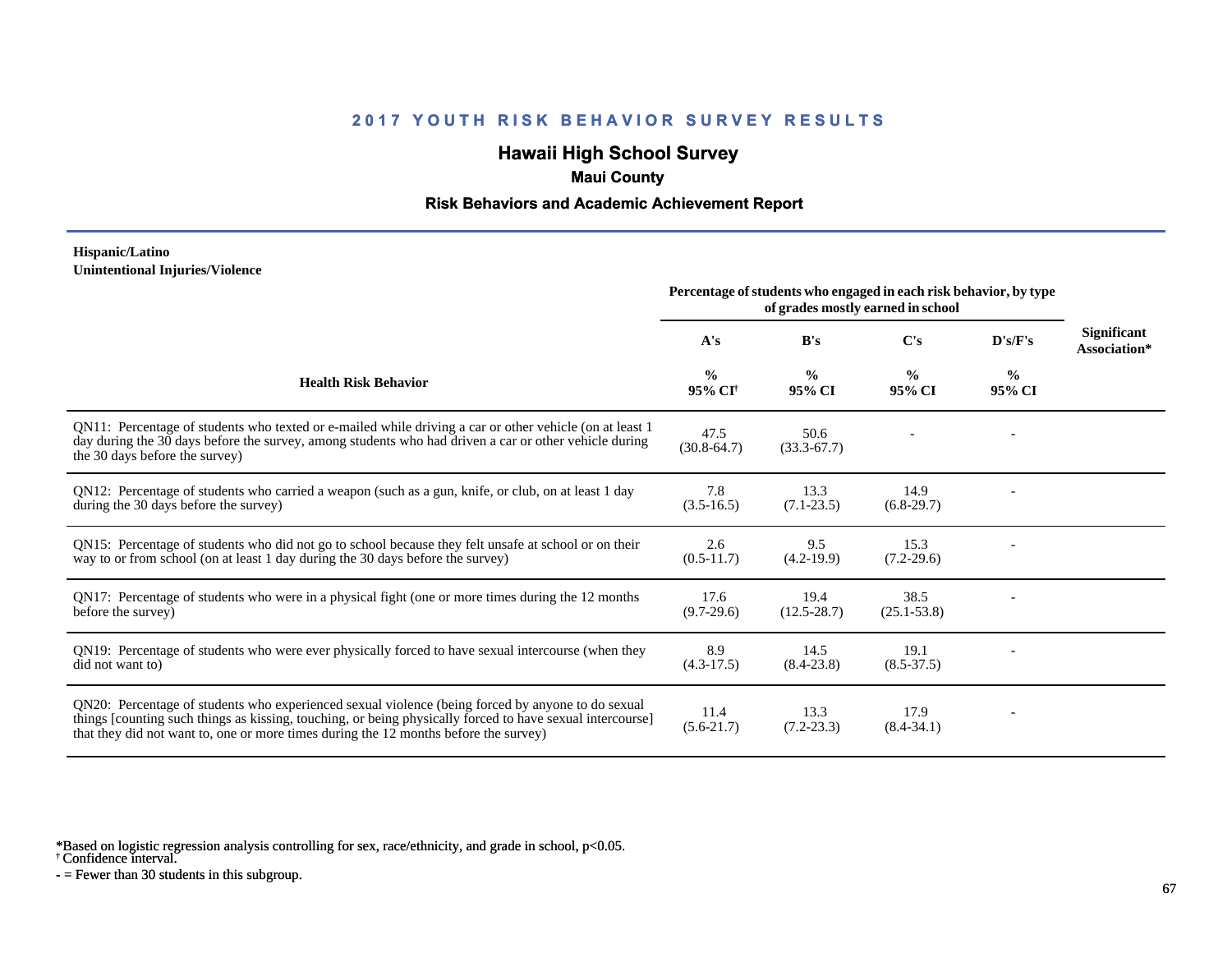# **Hawaii High School Survey**

## **Maui County**

### **Risk Behaviors and Academic Achievement Report**

#### **Hispanic/Latino Unintentional Injuries/Violence**

|                                                                                                                                                                                                                                                                                                                                                                                                                        | Percentage of students who engaged in each risk behavior, by type<br>of grades mostly earned in school |                         |                         |                         |                             |
|------------------------------------------------------------------------------------------------------------------------------------------------------------------------------------------------------------------------------------------------------------------------------------------------------------------------------------------------------------------------------------------------------------------------|--------------------------------------------------------------------------------------------------------|-------------------------|-------------------------|-------------------------|-----------------------------|
|                                                                                                                                                                                                                                                                                                                                                                                                                        | A's                                                                                                    | B's                     | $\bf C's$               | D's/F's                 | Significant<br>Association* |
| <b>Health Risk Behavior</b>                                                                                                                                                                                                                                                                                                                                                                                            | $\frac{0}{0}$<br>95% CI <sup>+</sup>                                                                   | $\frac{0}{0}$<br>95% CI | $\frac{0}{0}$<br>95% CI | $\frac{0}{0}$<br>95% CI |                             |
| QN22: Percentage of students who experienced physical dating violence (being physically hurt on<br>purpose by someone they were dating or going out with [counting such things as being hit, slammed<br>into something, or injured with an object or weapon] one or more times during the 12 months before<br>the survey, among students who dated or went out with someone during the 12 months before the<br>survey) | 12.8<br>$(4.7 - 30.4)$                                                                                 | 18.9<br>$(10.0 - 32.8)$ | 0.0                     |                         |                             |
| QN23: Percentage of students who were bullied on school property (ever during the 12 months before<br>the survey)                                                                                                                                                                                                                                                                                                      | 21.6<br>$(13.3 - 33.1)$                                                                                | 18.9<br>$(11.0 - 30.6)$ | 25.1<br>$(14.3 - 40.3)$ |                         |                             |
| QN24: Percentage of students who were electronically bullied (counting being bullied through texting,<br>Instagram, Facebook, or other social media, ever during the 12 months before the survey)                                                                                                                                                                                                                      | 25.1<br>$(15.9 - 37.3)$                                                                                | 15.9<br>$(10.0-24.2)$   | 26.6<br>$(15.4 - 42.1)$ |                         |                             |
| ON25: Percentage of students who felt sad or hopeless (almost every day for $>=$ 2 weeks in a row so<br>that they stopped doing some usual activities, ever during the 12 months before the survey)                                                                                                                                                                                                                    | 30.5<br>$(21.7-40.9)$                                                                                  | 37.8<br>$(28.6 - 48.0)$ | 53.6<br>$(38.3 - 68.2)$ |                         |                             |
| QN26: Percentage of students who seriously considered attempting suicide (ever during the 12 months<br>before the survey)                                                                                                                                                                                                                                                                                              | 17.4<br>$(9.7-29.3)$                                                                                   | 16.8<br>$(10.2 - 26.3)$ | 21.8<br>$(13.0 - 34.3)$ |                         |                             |
| QN27: Percentage of students who made a plan about how they would attempt suicide (during the 12<br>months before the survey)                                                                                                                                                                                                                                                                                          | 14.7<br>$(7.8-25.9)$                                                                                   | 12.5<br>$(7.3-20.8)$    | 28.8<br>$(16.1 - 46.0)$ |                         |                             |

\*Based on logistic regression analysis controlling for sex, race/ethnicity, and grade in school, p<0.05.

† Confidence interval.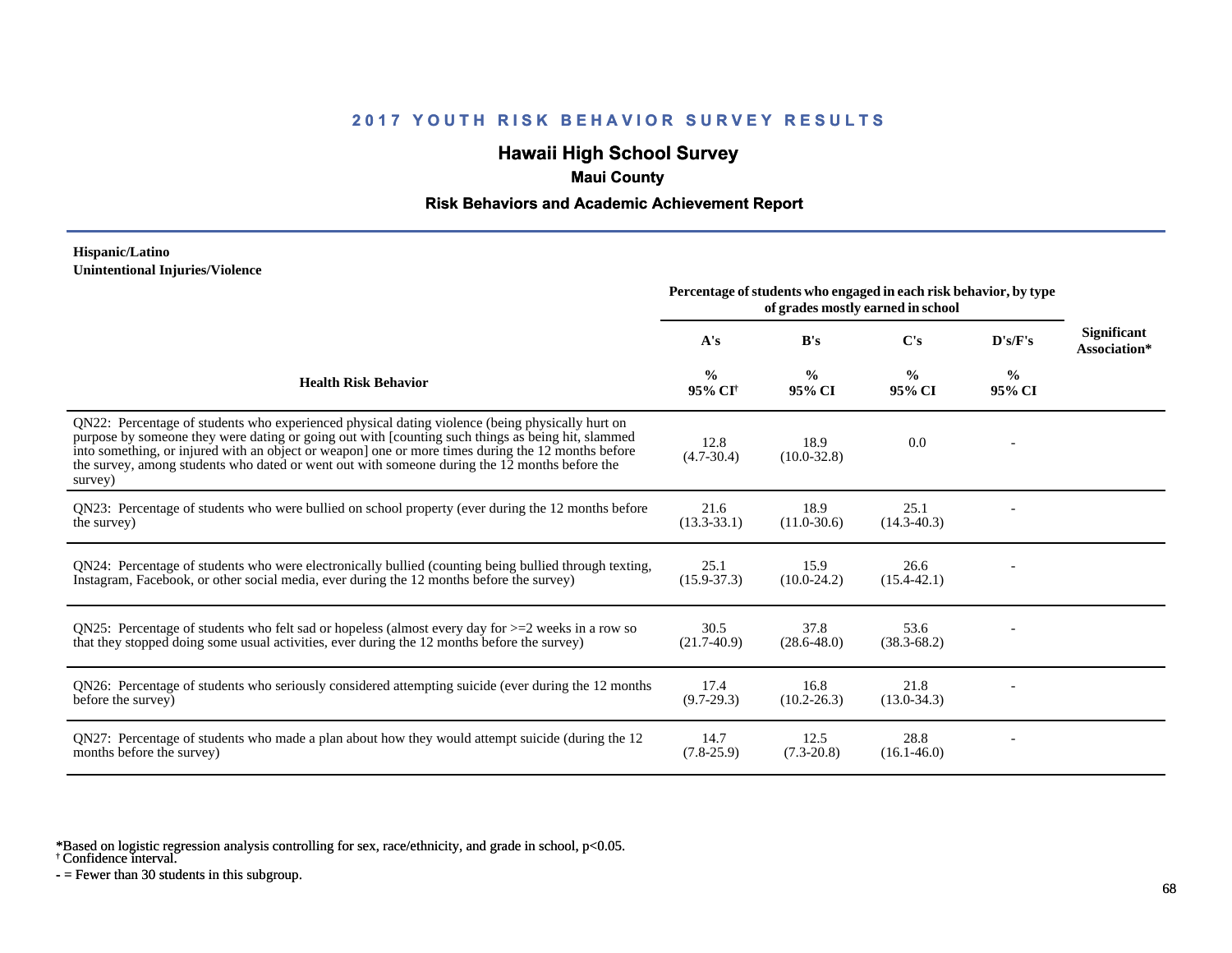# **Hawaii High School Survey**

## **Maui County**

### **Risk Behaviors and Academic Achievement Report**

#### **Hispanic/Latino Unintentional Injuries/Violence**

|                                                                                                                                                                                                   | Percentage of students who engaged in each risk behavior, by type<br>of grades mostly earned in school |                         |                         |                          |                                    |
|---------------------------------------------------------------------------------------------------------------------------------------------------------------------------------------------------|--------------------------------------------------------------------------------------------------------|-------------------------|-------------------------|--------------------------|------------------------------------|
|                                                                                                                                                                                                   | A's                                                                                                    | B's                     | $\bf C's$               | D's/F's                  | <b>Significant</b><br>Association* |
| <b>Health Risk Behavior</b>                                                                                                                                                                       | $\frac{0}{0}$<br>95% CI†                                                                               | $\frac{0}{0}$<br>95% CI | $\frac{0}{0}$<br>95% CI | $\frac{6}{10}$<br>95% CI |                                    |
| ON28: Percentage of students who attempted suicide (one or more times during the 12 months before<br>the survey)                                                                                  | 9.7<br>$(4.3 - 20.3)$                                                                                  | 6.4<br>$(2.6-14.7)$     | 19.7<br>$(8.6 - 38.9)$  |                          |                                    |
| QN29: Percentage of students who had a suicide attempt that resulted in an injury, poisoning, or<br>overdose that had to be treated by a doctor or nurse (during the 12 months before the survey) | 1.5<br>$(0.2-10.3)$                                                                                    | 1.8<br>$(0.2-11.8)$     | 0.0                     | $\overline{\phantom{0}}$ |                                    |

\*Based on logistic regression analysis controlling for sex, race/ethnicity, and grade in school, p<0.05.

#### † Confidence interval.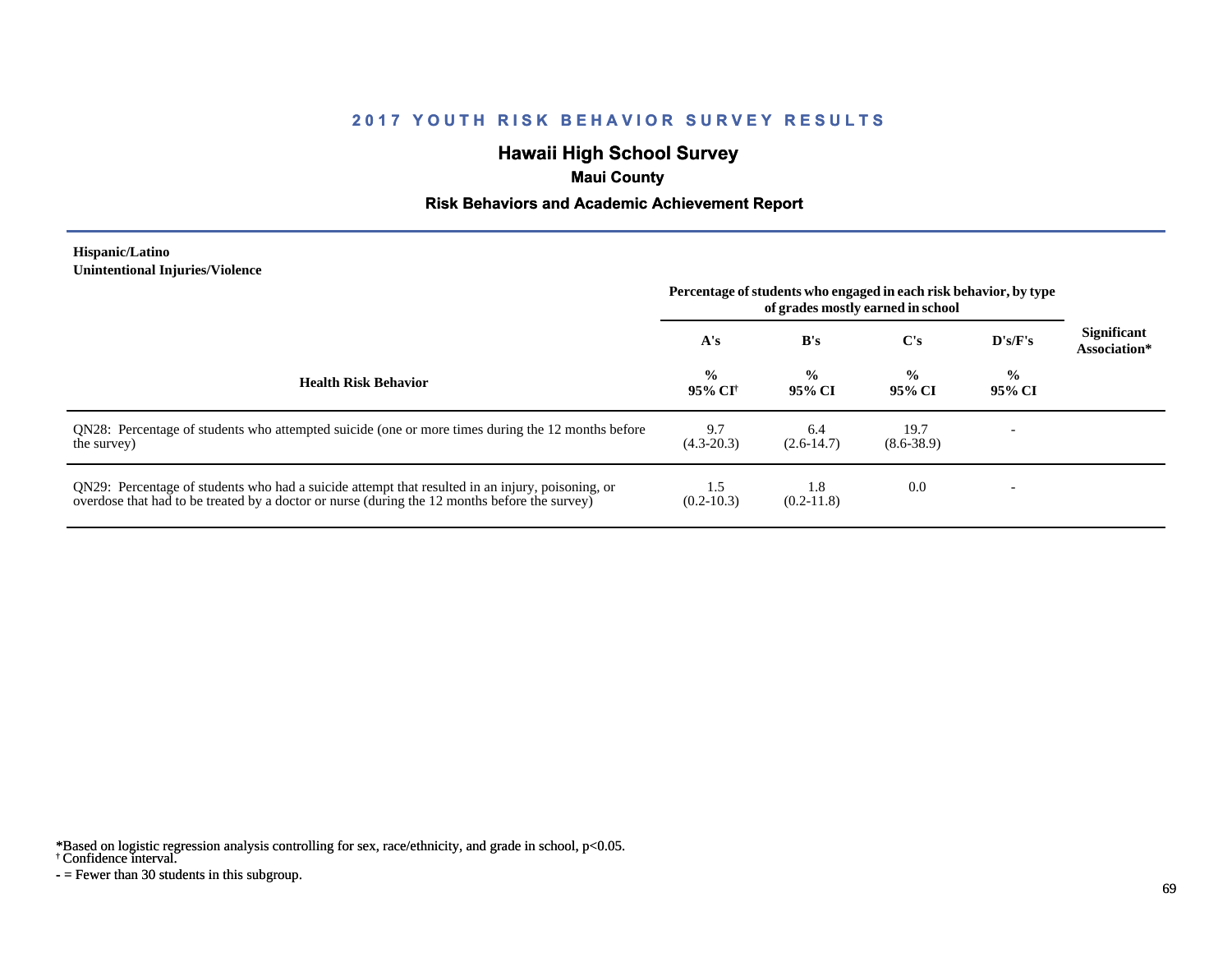# **Hawaii High School Survey**

## **Maui County**

### **Risk Behaviors and Academic Achievement Report**

#### **Hispanic/Latino Tobacco Use**

|                                                                                                                                                                                                                                                                                                                | Percentage of students who engaged in each risk behavior, by type<br>of grades mostly earned in school |                         |                         |                         |                                    |
|----------------------------------------------------------------------------------------------------------------------------------------------------------------------------------------------------------------------------------------------------------------------------------------------------------------|--------------------------------------------------------------------------------------------------------|-------------------------|-------------------------|-------------------------|------------------------------------|
|                                                                                                                                                                                                                                                                                                                | A's                                                                                                    | B's                     | C's                     | D's/F's                 | <b>Significant</b><br>Association* |
| <b>Health Risk Behavior</b>                                                                                                                                                                                                                                                                                    | $\frac{0}{0}$<br>95% CI <sup>+</sup>                                                                   | $\frac{0}{0}$<br>95% CI | $\frac{0}{0}$<br>95% CI | $\frac{0}{0}$<br>95% CI |                                    |
| QN31: Percentage of students who first tried cigarette smoking before age 13 years (even one or two<br>puffs)                                                                                                                                                                                                  | 11.4<br>$(5.4 - 22.4)$                                                                                 | 10.2<br>$(4.4-21.9)$    | 19.0<br>$(10.2 - 32.6)$ |                         |                                    |
| QN32: Percentage of students who currently smoked cigarettes (on at least 1 day during the 30 days<br>before the survey)                                                                                                                                                                                       | 9.2<br>$(4.3-18.4)$                                                                                    | 12.1<br>$(6.1-22.6)$    | 18.6<br>$(9.1 - 34.1)$  |                         |                                    |
| QNFRCIG: Percentage of students who currently smoked cigarettes frequently (on 20 or more days<br>during the 30 days before the survey)                                                                                                                                                                        | 1.2<br>$(0.2-8.1)$                                                                                     | 2.1<br>$(0.5-8.2)$      | 0.0                     |                         |                                    |
| QNDAYCIG: Percentage of students who currently smoked cigarettes daily (on all 30 days during the<br>30 days before the survey)                                                                                                                                                                                | 1.2<br>$(0.2-8.1)$                                                                                     | 0.0                     | 0.0                     |                         |                                    |
| QN35: Percentage of students who currently used an electronic vapor product (including e-cigarettes,<br>e-cigars, e-pipes, vape pipes, vaping pens, e-hookahs, and hookah pens [such as blu, NJOY, Vuse,<br>MarkTen, Logic, Vapin Plus, eGo, and Halo, on at least 1 day during the 30 days before the survey) | 31.9<br>$(21.7-44.2)$                                                                                  | 31.6<br>$(21.4 - 44.0)$ | 38.0<br>$(25.7 - 52.0)$ |                         |                                    |

\*Based on logistic regression analysis controlling for sex, race/ethnicity, and grade in school, p<0.05.

† Confidence interval.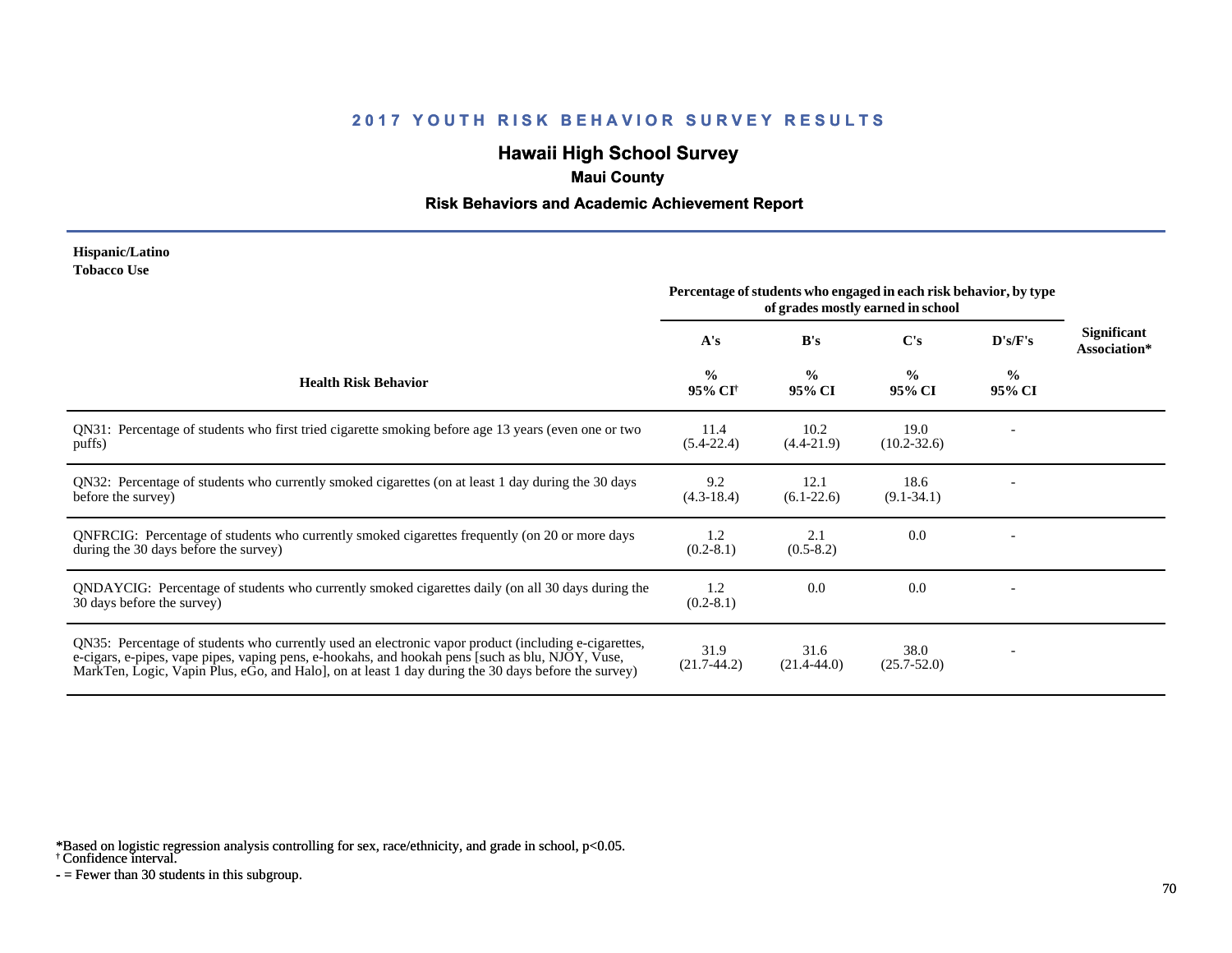# **Hawaii High School Survey**

## **Maui County**

### **Risk Behaviors and Academic Achievement Report**

### **Hispanic/Latino Alcohol/Other Drug Use**

|                                                                                                                                                                                                                                                                                       | Percentage of students who engaged in each risk behavior, by type<br>of grades mostly earned in school |                         |                         |                         |                             |
|---------------------------------------------------------------------------------------------------------------------------------------------------------------------------------------------------------------------------------------------------------------------------------------|--------------------------------------------------------------------------------------------------------|-------------------------|-------------------------|-------------------------|-----------------------------|
|                                                                                                                                                                                                                                                                                       | A's                                                                                                    | B's                     | C's                     | D's/F's                 | Significant<br>Association* |
| <b>Health Risk Behavior</b>                                                                                                                                                                                                                                                           | $\frac{6}{9}$<br>95% CI <sup>†</sup>                                                                   | $\frac{0}{0}$<br>95% CI | $\frac{0}{0}$<br>95% CI | $\frac{0}{0}$<br>95% CI |                             |
| QN41: Percentage of students who had their first drink of alcohol before age 13 years (other than a few<br>sips)                                                                                                                                                                      | 19.5<br>$(12.3-29.5)$                                                                                  | 14.5<br>$(8.2 - 24.4)$  | 12.5<br>$(6.1-24.0)$    |                         |                             |
| QN42: Percentage of students who currently drank alcohol (at least one drink of alcohol, on at least 1<br>day during the 30 days before the survey)                                                                                                                                   | 30.9<br>$(22.1 - 41.3)$                                                                                | 29.8<br>$(18.9 - 43.5)$ | 36.5<br>$(21.1 - 55.2)$ |                         |                             |
| QN44: Percentage of students who currently were binge drinking (had four or more drinks of alcohol<br>in a row for female students or five or more drinks of alcohol in a row for male students, within a<br>couple of hours, on at least 1 day during the 30 days before the survey) | 17.4<br>$(10.2 - 28.1)$                                                                                | 17.6<br>$(10.6 - 27.7)$ | 14.0<br>$(5.9-29.8)$    |                         |                             |
| QN47: Percentage of students who tried marijuana for the first time before age 13 years                                                                                                                                                                                               | 12.1<br>$(6.3-22.0)$                                                                                   | 7.4<br>$(3.2 - 16.1)$   | 12.2<br>$(5.9 - 23.7)$  |                         |                             |
| QN48: Percentage of students who currently used marijuana (one or more times during the 30 days<br>before the survey)                                                                                                                                                                 | 13.7<br>$(6.8-25.7)$                                                                                   | 25.5<br>$(15.6 - 38.8)$ | 26.4<br>$(15.0 - 42.3)$ |                         |                             |
| QN49: Percentage of students who ever used cocaine (any form of cocaine, including powder, crack,<br>or freebase, one or more times during their life)                                                                                                                                | 5.0<br>$(1.5-15.6)$                                                                                    | 6.8<br>$(3.2-13.9)$     | 7.9<br>$(2.6-21.7)$     |                         |                             |
| ON51: Percentage of students who ever used heroin (also called "smack," "junk," or "China White,"<br>one or more times during their life)                                                                                                                                             | 5.6<br>$(1.6-17.4)$                                                                                    | 3.2<br>$(1.0-9.8)$      | 4.4<br>$(0.9-18.6)$     |                         |                             |

\*Based on logistic regression analysis controlling for sex, race/ethnicity, and grade in school, p<0.05.

† Confidence interval.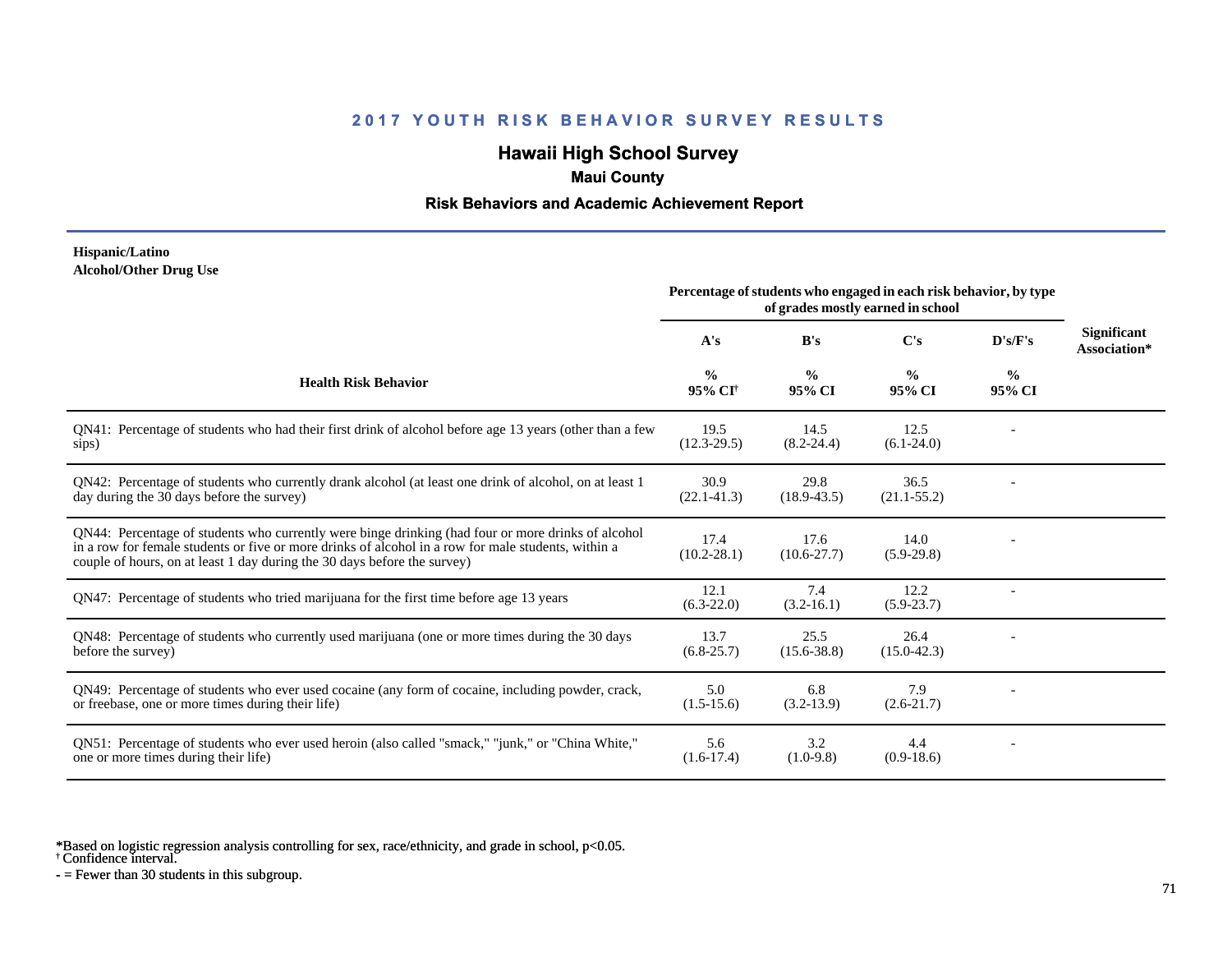# **Hawaii High School Survey**

## **Maui County**

### **Risk Behaviors and Academic Achievement Report**

### **Hispanic/Latino Alcohol/Other Drug Use**

|                                                                                                                                                                                                                                                                                       | Percentage of students who engaged in each risk behavior, by type<br>of grades mostly earned in school |                         |                         |                         |                             |
|---------------------------------------------------------------------------------------------------------------------------------------------------------------------------------------------------------------------------------------------------------------------------------------|--------------------------------------------------------------------------------------------------------|-------------------------|-------------------------|-------------------------|-----------------------------|
|                                                                                                                                                                                                                                                                                       | A's                                                                                                    | B's                     | $\bf C's$               | D's/F's                 | Significant<br>Association* |
| <b>Health Risk Behavior</b>                                                                                                                                                                                                                                                           | $\frac{0}{0}$<br>95% CI <sup>†</sup>                                                                   | $\frac{0}{0}$<br>95% CI | $\frac{0}{0}$<br>95% CI | $\frac{0}{0}$<br>95% CI |                             |
| ON52: Percentage of students who ever used methamphetamines (also called "speed," "crystal,"<br>"crank," or "ice," one or more times during their life)                                                                                                                               | 3.8<br>$(1.1-12.3)$                                                                                    | 6.5<br>$(2.4 - 16.0)$   | 6.8<br>$(2.0-21.1)$     |                         |                             |
| QN53: Percentage of students who ever used ecstasy (also called "MDMA," one or more times during<br>their life)                                                                                                                                                                       | 8.9<br>$(3.7-19.9)$                                                                                    | 5.7<br>$(2.5-12.6)$     | 2.9<br>$(0.7-12.0)$     |                         |                             |
| QN54: Percentage of students who ever used synthetic marijuana (also called "K2," "Spice," "fake<br>weed," "King Kong," "Yucatan Fire," "Skunk," or "Moon Rocks," one or more times during their life)                                                                                | 9.6<br>$(4.4-19.8)$                                                                                    | 8.2<br>$(3.4-18.5)$     | 8.3<br>$(3.5-18.5)$     |                         |                             |
| QN56: Percentage of students who ever took prescription pain medicine without a doctor's<br>prescription or differently than how a doctor told them to use it (counting drugs such as codeine,<br>Vicodin, OxyContin, Hydrocodone, and Percocet, one or more times during their life) | 10.3<br>$(4.8-20.6)$                                                                                   | 20.7<br>$(12.4 - 32.5)$ | 19.6<br>$(11.2 - 32.1)$ |                         |                             |
| QN57: Percentage of students who ever injected any illegal drug (used a needle to inject any illegal<br>drug into their body, one or more times during their life)                                                                                                                    | 6.5<br>$(2.2-17.6)$                                                                                    | 2.3<br>$(0.6-9.2)$      | 3.1<br>$(0.4-19.7)$     |                         |                             |

\*Based on logistic regression analysis controlling for sex, race/ethnicity, and grade in school, p<0.05.

† Confidence interval.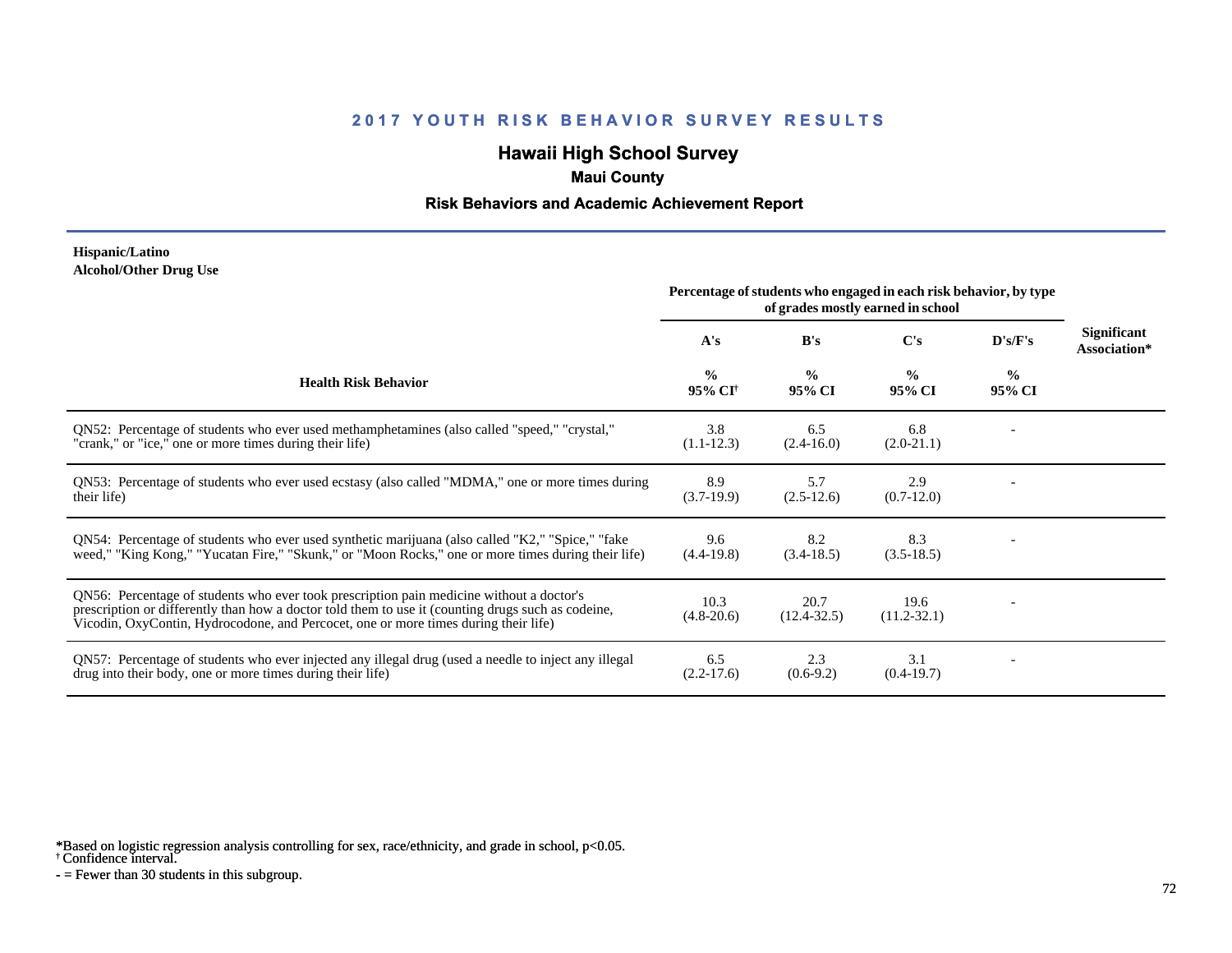# **Hawaii High School Survey**

### **Maui County**

### **Risk Behaviors and Academic Achievement Report**

#### **Hispanic/Latino Sexual Behaviors**

|                                                                                                                                                                       | Percentage of students who engaged in each risk behavior, by type<br>of grades mostly earned in school |                         |                         |                          |                                    |
|-----------------------------------------------------------------------------------------------------------------------------------------------------------------------|--------------------------------------------------------------------------------------------------------|-------------------------|-------------------------|--------------------------|------------------------------------|
|                                                                                                                                                                       | A's                                                                                                    | B's                     | C's                     | D's/F's                  | <b>Significant</b><br>Association* |
| <b>Health Risk Behavior</b>                                                                                                                                           | $\frac{0}{0}$<br>95% CI <sup>†</sup>                                                                   | $\frac{0}{0}$<br>95% CI | $\frac{0}{0}$<br>95% CI | $\frac{0}{0}$<br>95% CI  |                                    |
| QN60: Percentage of students who had sexual intercourse for the first time before age 13 years                                                                        | 1.0<br>$(0.1 - 7.0)$                                                                                   | 3.2<br>$(0.7-12.9)$     | 5.7<br>$(1.4-20.9)$     |                          |                                    |
| QN61: Percentage of students who had sexual intercourse with four or more persons during their life                                                                   | 10.6<br>$(5.3-20.1)$                                                                                   | 18.2<br>$(10.6-29.5)$   | 13.2<br>$(5.4-29.0)$    |                          |                                    |
| QN62: Percentage of students who were currently sexually active (had sexual intercourse with at least<br>one person, during the 3 months before the survey)           | 20.2<br>$(12.0 - 32.0)$                                                                                | 37.7<br>$(25.1 - 52.4)$ | 28.1<br>$(16.1 - 44.3)$ |                          |                                    |
| QN63: Percentage of students who drank alcohol or used drugs before last sexual intercourse (among<br>students who were currently sexually active)                    |                                                                                                        |                         |                         | $\overline{\phantom{a}}$ |                                    |
| QN64: Percentage of students who used a condom during last sexual intercourse (among students who<br>were currently sexually active)                                  |                                                                                                        |                         |                         |                          |                                    |
| QN65: Percentage of students who used birth control pills before last sexual intercourse (to prevent<br>pregnancy, among students who were currently sexually active) |                                                                                                        |                         |                         | $\overline{\phantom{a}}$ |                                    |

\*Based on logistic regression analysis controlling for sex, race/ethnicity, and grade in school, p<0.05.

† Confidence interval.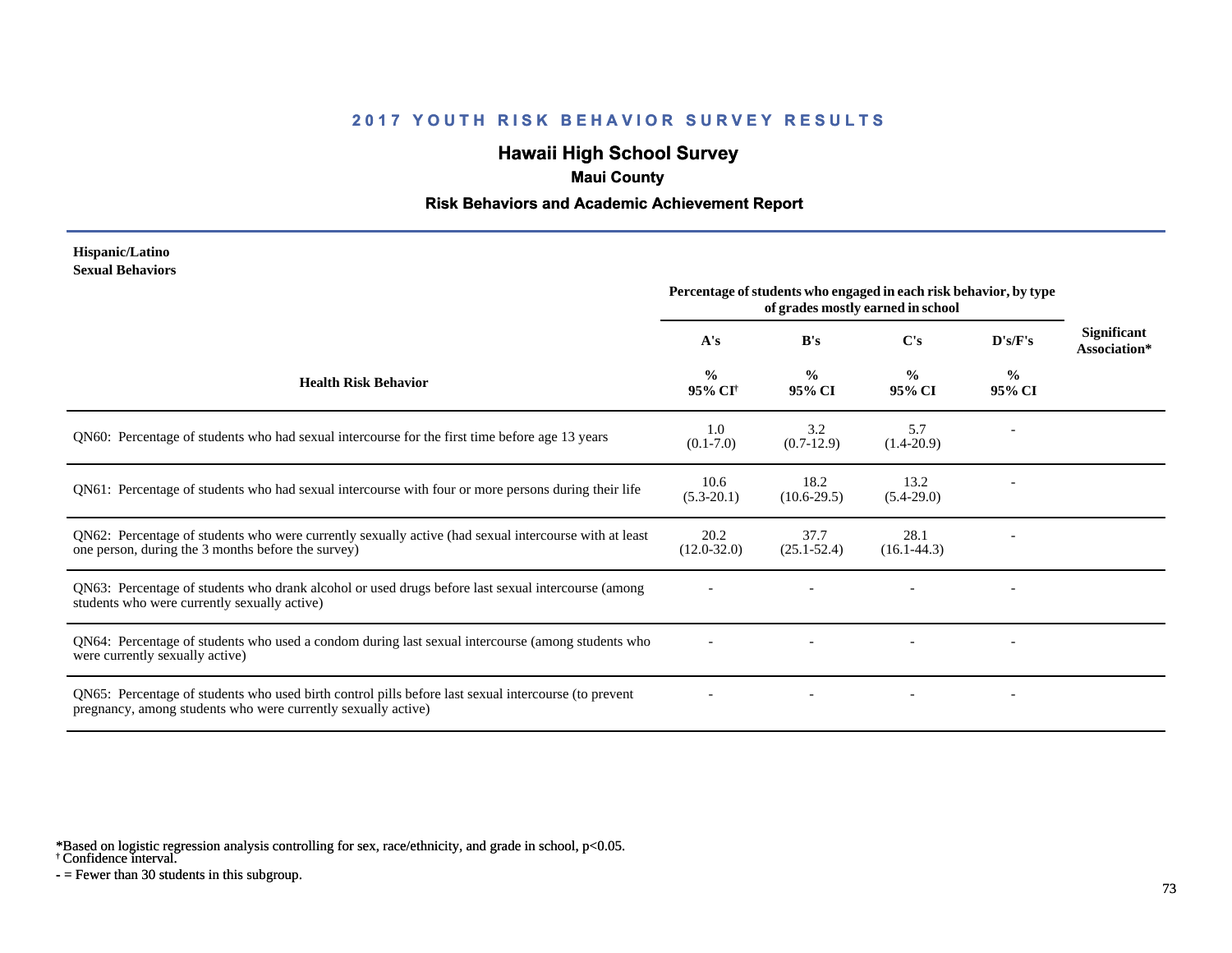# **Hawaii High School Survey**

### **Maui County**

### **Risk Behaviors and Academic Achievement Report**

#### **Hispanic/Latino Sexual Behaviors**

|                                                                                                                                                                                                                                                                                                                                                                                                                            | Percentage of students who engaged in each risk behavior, by type<br>of grades mostly earned in school |                         |                         |                         |                             |
|----------------------------------------------------------------------------------------------------------------------------------------------------------------------------------------------------------------------------------------------------------------------------------------------------------------------------------------------------------------------------------------------------------------------------|--------------------------------------------------------------------------------------------------------|-------------------------|-------------------------|-------------------------|-----------------------------|
|                                                                                                                                                                                                                                                                                                                                                                                                                            | A's                                                                                                    | B's                     | C's                     | D's/F's                 | Significant<br>Association* |
| <b>Health Risk Behavior</b>                                                                                                                                                                                                                                                                                                                                                                                                | $\frac{0}{0}$<br>95% CI                                                                                | $\frac{0}{0}$<br>95% CI | $\frac{0}{0}$<br>95% CI | $\frac{0}{0}$<br>95% CI |                             |
| QNIUDIMP: Percentage of students who used an IUD (such as Mirena or ParaGard) or implant (such<br>as Implanon or Nexplanon) before last sexual intercourse (to prevent pregnancy, among students who<br>were currently sexually active)                                                                                                                                                                                    |                                                                                                        |                         |                         |                         |                             |
| QNSHPARG: Percentage of students who used a shot (such as Depo-Provera), patch (such as<br>OrthoEvra), or birth control ring (such as NuvaRing) before last sexual intercourse (to prevent<br>pregnancy, among students who were currently sexually active))                                                                                                                                                               |                                                                                                        |                         |                         |                         |                             |
| QNOTHHPL: Percentage of students who used birth control pills; an IUD (such as Mirena or<br>ParaGard) or implant (such as Implanon or Nexplanon); or a shot (such as Depo-Provera), patch (such<br>as OrthoEvra), or birth control ring (such as NuvaRing) before last sexual intercourse (to prevent<br>pregnancy, among students who were currently sexually active)                                                     |                                                                                                        |                         |                         |                         |                             |
| QNDUALBC: Percentage of students who used both a condom during last sexual intercourse and birth<br>control pills; an IUD (such as Mirena or ParaGard) or implant (such as Implanon or Nexplanon); or a<br>shot (such as Depo-Provera), patch (such as OrthoEvra), or birth control ring (such as NuvaRing)<br>before last sexual intercourse (to prevent pregnancy, among students who were currently sexually<br>active) |                                                                                                        |                         |                         |                         |                             |
| QNBCNONE: Percentage of students who did not use any method to prevent pregnancy during last<br>sexual intercourse (among students who were currently sexually active)                                                                                                                                                                                                                                                     |                                                                                                        |                         |                         |                         |                             |

\*Based on logistic regression analysis controlling for sex, race/ethnicity, and grade in school, p<0.05.

† Confidence interval.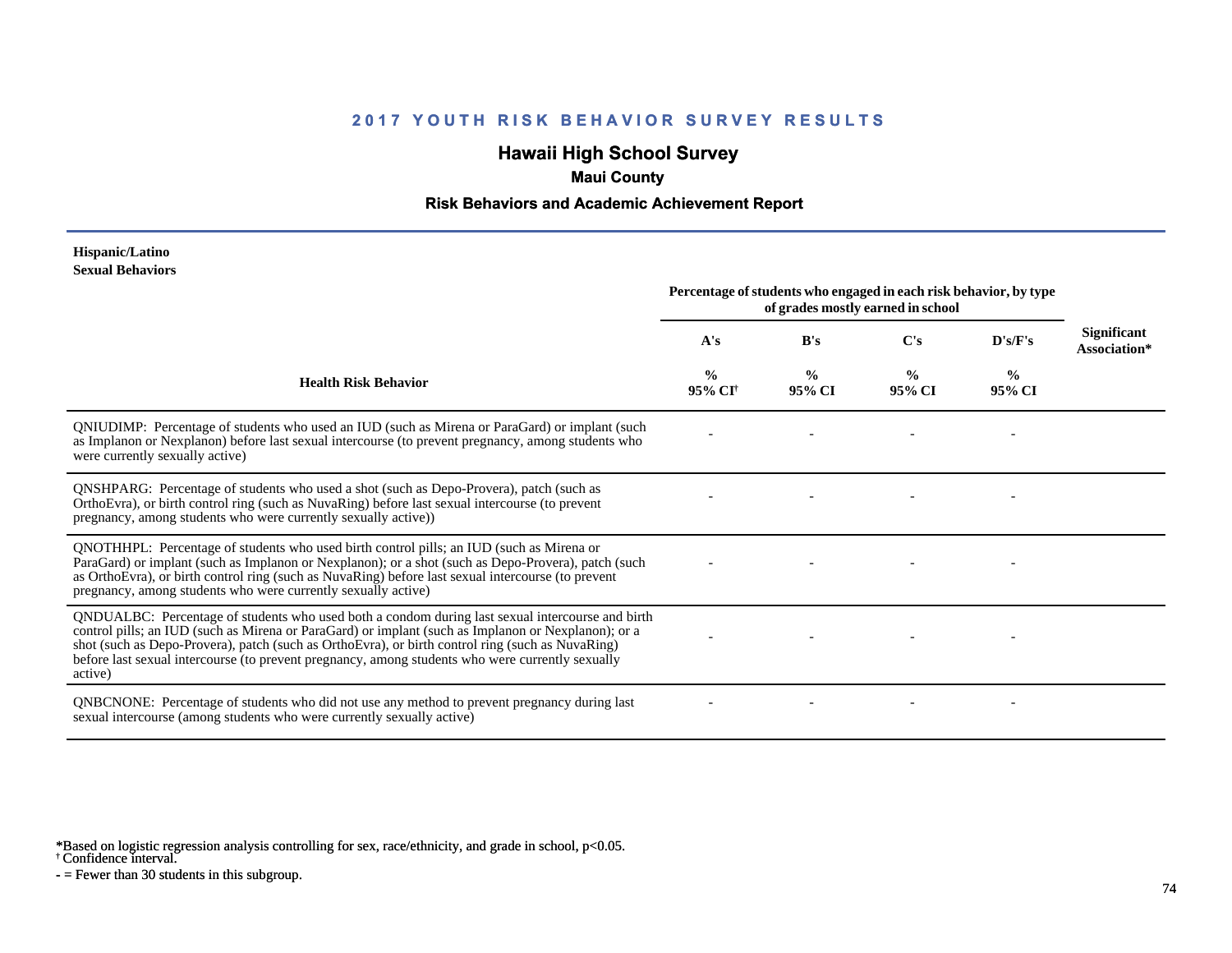# **Hawaii High School Survey**

### **Maui County**

### **Risk Behaviors and Academic Achievement Report**

#### **Hispanic/Latino Dietary Behaviors**

|                                                                                                                                                                                                                         | Percentage of students who engaged in each risk behavior, by type<br>of grades mostly earned in school |                         |                         |                         |                                    |
|-------------------------------------------------------------------------------------------------------------------------------------------------------------------------------------------------------------------------|--------------------------------------------------------------------------------------------------------|-------------------------|-------------------------|-------------------------|------------------------------------|
|                                                                                                                                                                                                                         | A's                                                                                                    | B's                     | $\bf C's$               | D's/F's                 | <b>Significant</b><br>Association* |
| <b>Health Risk Behavior</b>                                                                                                                                                                                             | $\frac{6}{6}$<br>95% CI <sup>†</sup>                                                                   | $\frac{0}{0}$<br>95% CI | $\frac{0}{0}$<br>95% CI | $\frac{6}{9}$<br>95% CI |                                    |
| QNOBESE: Percentage of students who had obesity $(>= 95$ th percentile for body mass index, based on<br>sex- and age-specific reference data from the 2000 CDC growth charts) <sup>§</sup>                              | 5.0<br>$(1.5-15.4)$                                                                                    | 13.3<br>$(8.0-21.4)$    | 23.1<br>$(12.3-39.2)$   |                         |                                    |
| QNOWT: Percentage of students who were overweight $(>= 85$ th percentile but $\leq$ 95th percentile for<br>body mass index, based on sex- and age-specific reference data from the 2000 CDC growth charts) <sup>§</sup> | 15.7<br>$(9.0 - 26.0)$                                                                                 | 21.1<br>$(12.8 - 32.8)$ | 22.3<br>$(12.2 - 37.1)$ |                         |                                    |
| QN68: Percentage of students who described themselves as slightly or very overweight                                                                                                                                    | 37.2<br>$(26.1 - 49.7)$                                                                                | 36.6<br>$(26.3 - 48.3)$ | 44.6<br>$(29.1 - 61.2)$ |                         |                                    |
| QN70: Percentage of students who did not drink fruit juice (100% fruit juices one or more times<br>during the 7 days before the survey)                                                                                 | 29.5<br>$(20.1 - 41.0)$                                                                                | 32.1<br>$(21.8-44.4)$   | 33.6<br>$(20.4 - 50.1)$ |                         |                                    |
| QN71: Percentage of students who did not eat fruit (one or more times during the 7 days before the<br>survey)                                                                                                           | 12.9<br>$(6.9-22.9)$                                                                                   | 13.4<br>$(7.2 - 23.7)$  | 20.6<br>$(11.3 - 34.5)$ |                         |                                    |
| QNFR0: Percentage of students who did not eat fruit or drink 100% fruit juices (such as orange juice,<br>apple juice, or grape juice, during the 7 days before the survey)                                              | 4.1<br>$(1.1 - 14.0)$                                                                                  | 7.9<br>$(3.6-16.5)$     | 9.5<br>$(3.3-24.4)$     |                         |                                    |
| QNFR1: Percentage of students who ate fruit or drank 100% fruit juices one or more times per day<br>(such as orange juice, apple juice, or grape juice, during the 7 days before the survey)                            | 62.2<br>$(50.6 - 72.5)$                                                                                | 54.5<br>$(43.6 - 65.0)$ | 51.9<br>$(34.9 - 68.4)$ |                         |                                    |

\*Based on logistic regression analysis controlling for sex, race/ethnicity, and grade in school, p<0.05.

† Confidence interval.

§ Based on reference data from the 2000 CDC Growth Charts. In 2017, new, slightly different ranges were used to calculate biologically implausible responses to height and weight questions.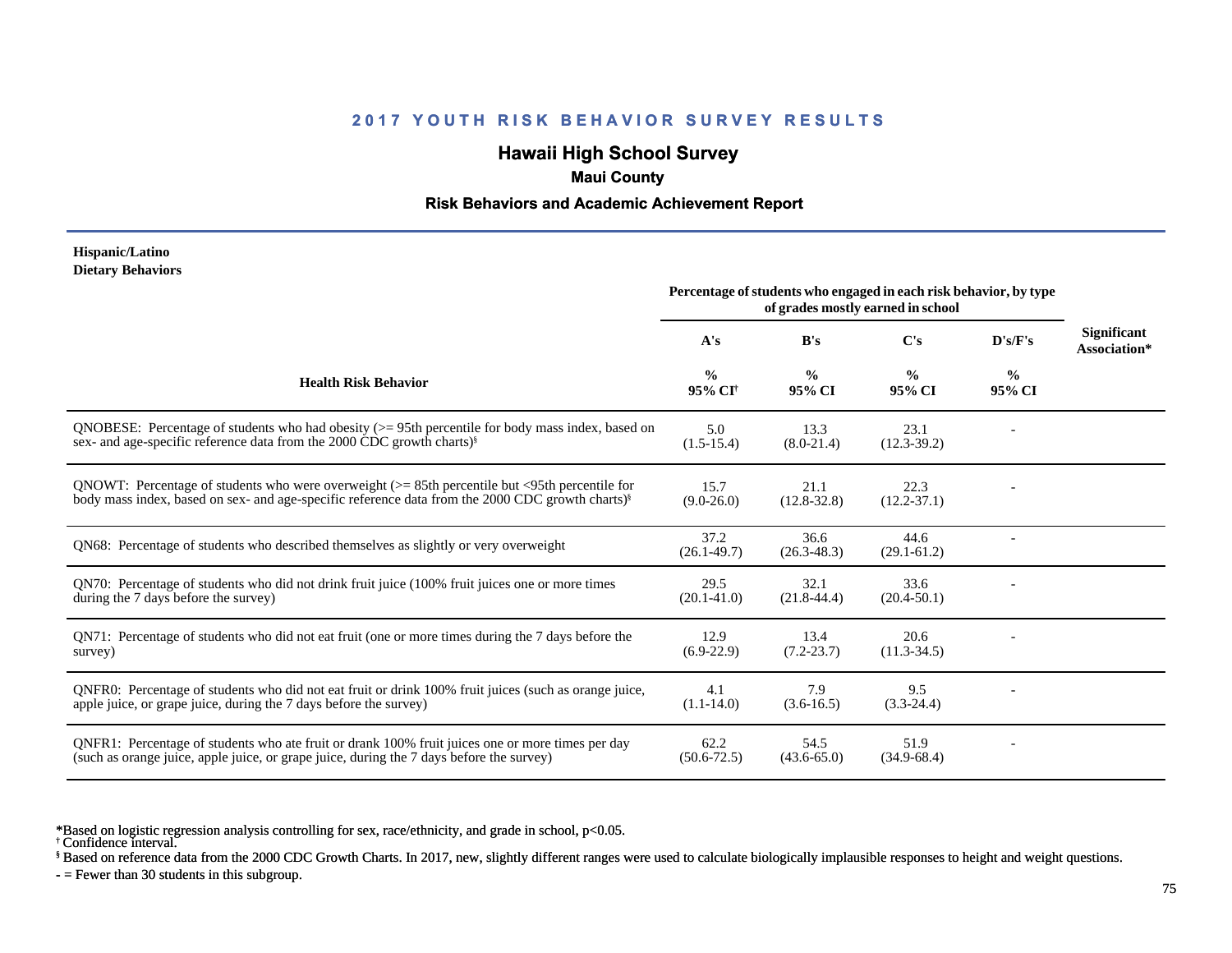# **Hawaii High School Survey**

### **Maui County**

### **Risk Behaviors and Academic Achievement Report**

#### **Hispanic/Latino Dietary Behaviors**

|                                                                                                                                                                                                | Percentage of students who engaged in each risk behavior, by type<br>of grades mostly earned in school |                         |                         |                         |                                    |
|------------------------------------------------------------------------------------------------------------------------------------------------------------------------------------------------|--------------------------------------------------------------------------------------------------------|-------------------------|-------------------------|-------------------------|------------------------------------|
|                                                                                                                                                                                                | A's                                                                                                    | B's                     | C's                     | D's/F's                 | <b>Significant</b><br>Association* |
| <b>Health Risk Behavior</b>                                                                                                                                                                    | $\frac{0}{0}$<br>95% CI <sup>†</sup>                                                                   | $\frac{0}{0}$<br>95% CI | $\frac{0}{0}$<br>95% CI | $\frac{0}{0}$<br>95% CI |                                    |
| QNFR2: Percentage of students who ate fruit or drank 100% fruit juices two or more times per day<br>(such as orange juice, apple juice, or grape juice, during the 7 days before the survey)   | 28.7<br>$(18.9 - 41.1)$                                                                                | 32.1<br>$(22.6 - 43.5)$ | 29.4<br>$(15.4 - 48.6)$ |                         |                                    |
| QNFR3: Percentage of students who ate fruit or drank 100% fruit juices three or more times per day<br>(such as orange juice, apple juice, or grape juice, during the 7 days before the survey) | 19.6<br>$(11.9 - 30.5)$                                                                                | 16.7<br>$(9.7-27.2)$    | 19.5<br>$(9.4 - 36.3)$  |                         |                                    |
| QN72: Percentage of students who did not eat green salad (one or more times during the 7 days before<br>the survey)                                                                            | 30.6<br>$(21.4 - 41.6)$                                                                                | 35.6<br>$(26.6 - 45.8)$ | 39.0<br>$(25.8 - 54.1)$ |                         |                                    |
| QN73: Percentage of students who did not eat potatoes (one or more times during the 7 days before the<br>survey)                                                                               | 42.1<br>$(29.6 - 55.7)$                                                                                | 39.8<br>$(30.4 - 50.0)$ | 46.8<br>$(30.6 - 63.8)$ |                         |                                    |
| QN74: Percentage of students who did not eat carrots (one or more times during the 7 days before the<br>survey)                                                                                | 38.6<br>$(26.0 - 52.9)$                                                                                | 37.3<br>$(29.2 - 46.2)$ | 48.7<br>$(33.5-64.2)$   |                         |                                    |
| QN75: Percentage of students who did not eat other vegetables (one or more times during the 7 days<br>before the survey)                                                                       | 21.6<br>$(13.7 - 32.2)$                                                                                | 14.5<br>$(8.5 - 23.6)$  | 28.7<br>$(17.0 - 44.2)$ |                         |                                    |

\*Based on logistic regression analysis controlling for sex, race/ethnicity, and grade in school, p<0.05.

† Confidence interval.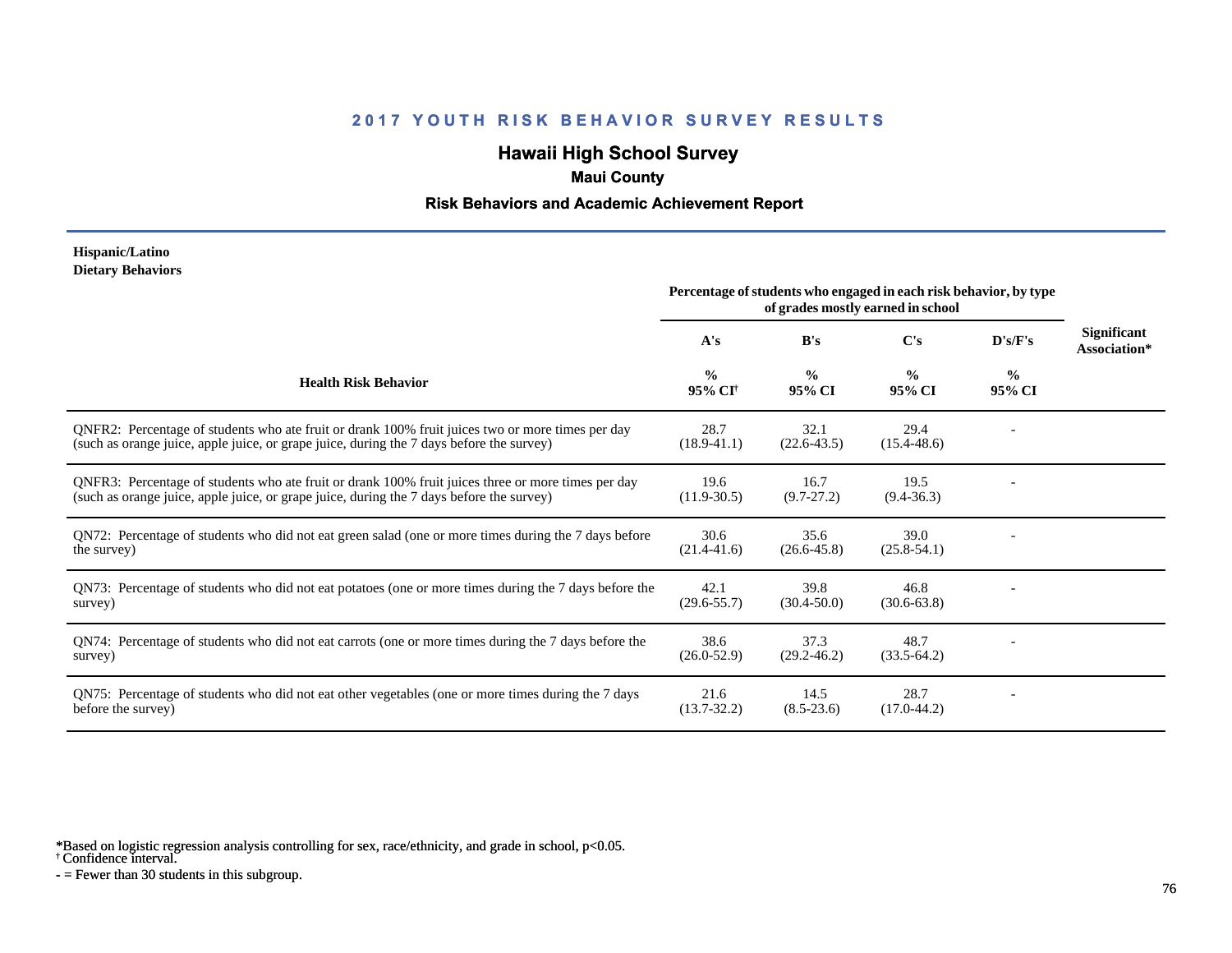# **Hawaii High School Survey**

### **Maui County**

### **Risk Behaviors and Academic Achievement Report**

#### **Hispanic/Latino Dietary Behaviors**

|                                                                                                                                                                                                                                          | Percentage of students who engaged in each risk behavior, by type<br>of grades mostly earned in school |                         |                         |                         |                                    |
|------------------------------------------------------------------------------------------------------------------------------------------------------------------------------------------------------------------------------------------|--------------------------------------------------------------------------------------------------------|-------------------------|-------------------------|-------------------------|------------------------------------|
|                                                                                                                                                                                                                                          | A's                                                                                                    | B's                     | C's                     | D's/F's                 | <b>Significant</b><br>Association* |
| <b>Health Risk Behavior</b>                                                                                                                                                                                                              | $\frac{0}{0}$<br>95% CI <sup>†</sup>                                                                   | $\frac{0}{0}$<br>95% CI | $\frac{0}{0}$<br>95% CI | $\frac{0}{0}$<br>95% CI |                                    |
| QNVEG0: Percentage of students who did not eat vegetables (green salad, potatoes [excluding French]<br>fries, fried potatoes, or potato chips], carrots, or other vegetables, during the 7 days before the survey)                       | 6.3<br>$(2.2 - 16.7)$                                                                                  | 4.6<br>$(1.7-12.0)$     | 9.0<br>$(3.2 - 22.9)$   |                         |                                    |
| QNVEG1: Percentage of students who ate vegetables one or more times per day (green salad, potatoes<br>[excluding French fries, fried potatoes, or potato chips], carrots, or other vegetables, during the 7 days<br>before the survey)   | 63.5<br>$(51.4 - 74.0)$                                                                                | 63.8<br>$(52.4 - 73.9)$ | 54.7<br>$(39.0 - 69.6)$ |                         |                                    |
| QNVEG2: Percentage of students who ate vegetables two or more times per day (green salad, potatoes<br>[excluding French fries, fried potatoes, or potato chips], carrots, or other vegetables, during the 7 days<br>before the survey)   | 37.6<br>$(28.0 - 48.2)$                                                                                | 31.1<br>$(22.4 - 41.5)$ | 20.4<br>$(9.7 - 37.8)$  |                         |                                    |
| QNVEG3: Percentage of students who ate vegetables three or more times per day (green salad,<br>potatoes [excluding French fries, fried potatoes, or potato chips], carrots, or other vegetables, during the<br>7 days before the survey) | 12.3<br>$(6.1-23.2)$                                                                                   | 16.3<br>$(10.0 - 25.4)$ | 8.5<br>$(3.2 - 20.8)$   |                         |                                    |
| QN76: Percentage of students who did not drink a can, bottle, or glass of soda or pop (such as Coke,<br>Pepsi, or Sprite, not counting diet soda or diet pop, during the 7 days before the survey)                                       | 52.4<br>$(38.3 - 66.1)$                                                                                | 42.8<br>$(32.0 - 54.4)$ | 24.3<br>$(12.7-41.5)$   |                         |                                    |
| QNSODA1: Percentage of students who drank a can, bottle, or glass of soda or pop one or more times<br>per day (such as Coke, Pepsi, or Sprite, not counting diet soda or diet pop, during the 7 days before the<br>survey)               | 6.4<br>$(2.9-13.7)$                                                                                    | 8.3<br>$(3.3-19.6)$     | 12.6<br>$(5.2 - 27.7)$  |                         |                                    |

\*Based on logistic regression analysis controlling for sex, race/ethnicity, and grade in school, p<0.05.

† Confidence interval.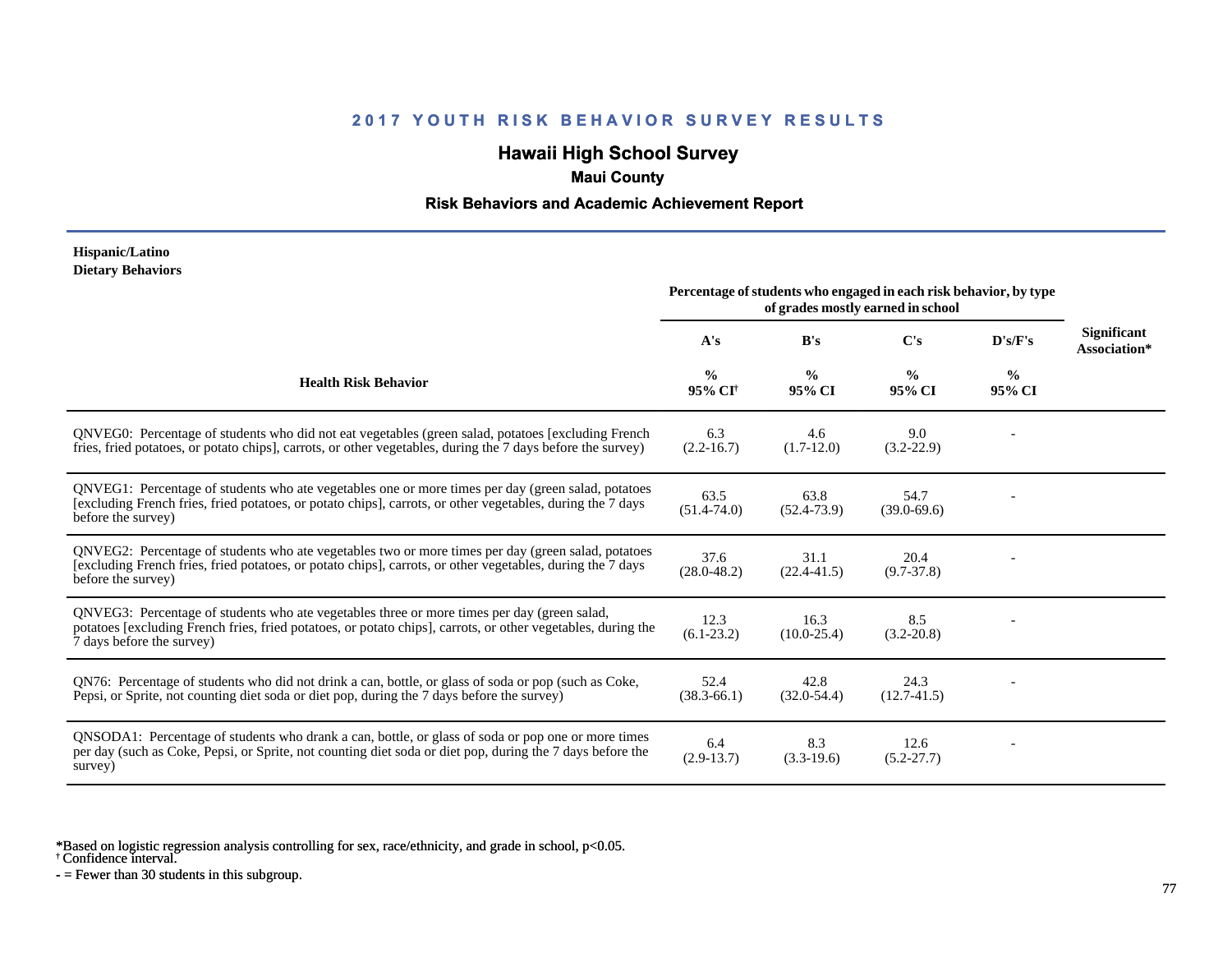# **Hawaii High School Survey**

### **Maui County**

### **Risk Behaviors and Academic Achievement Report**

#### **Hispanic/Latino Dietary Behaviors**

|                                                                                                                                                                                                                                                                                      | Percentage of students who engaged in each risk behavior, by type<br>of grades mostly earned in school |                         |                         |                         |                             |
|--------------------------------------------------------------------------------------------------------------------------------------------------------------------------------------------------------------------------------------------------------------------------------------|--------------------------------------------------------------------------------------------------------|-------------------------|-------------------------|-------------------------|-----------------------------|
|                                                                                                                                                                                                                                                                                      | A's                                                                                                    | B's                     | $\bf C's$               | D's/F's                 | Significant<br>Association* |
| <b>Health Risk Behavior</b>                                                                                                                                                                                                                                                          | $\frac{0}{0}$<br>95% CI <sup>+</sup>                                                                   | $\frac{6}{9}$<br>95% CI | $\frac{0}{0}$<br>95% CI | $\frac{0}{0}$<br>95% CI |                             |
| QNSODA2: Percentage of students who drank a can, bottle, or glass of soda or pop two or more times<br>per day (such as Coke, Pepsi, or Sprite, not counting diet soda or diet pop, during the 7 days before the<br>survey)                                                           | 0.8<br>$(0.1 - 5.6)$                                                                                   | 3.0<br>$(0.7-12.3)$     | 10.3<br>$(4.5-21.6)$    |                         |                             |
| QNSODA3: Percentage of students who drank a can, bottle, or glass of soda or pop three or more<br>times per day (such as Coke, Pepsi, or Sprite, not counting diet soda or diet pop, during the 7 days<br>before the survey)                                                         | 0.8<br>$(0.1 - 5.6)$                                                                                   | 3.0<br>$(0.7-12.3)$     | 5.1<br>$(1.7-14.8)$     |                         |                             |
| QN77: Percentage of students who did not drink milk (during the 7 days before the survey)                                                                                                                                                                                            | 34.6<br>$(24.9 - 45.9)$                                                                                | 29.5<br>$(20.5 - 40.5)$ | 30.3<br>$(19.3 - 44.2)$ |                         |                             |
| QNMILK1: Percentage of students who drank one or more glasses per day of milk (counting the milk<br>they drank in a glass or cup, from a carton, or with cereal and counting the half pint of milk served at<br>school as equal to one glass, during the 7 days before the survey)   | 22.2<br>$(14.2 - 33.0)$                                                                                | 24.5<br>$(15.1 - 37.2)$ | 20.5<br>$(11.3-34.3)$   |                         |                             |
| QNMILK2: Percentage of students who drank two or more glasses per day of milk (counting the milk<br>they drank in a glass or cup, from a carton, or with cereal and counting the half pint of milk served at<br>school as equal to one glass, during the 7 days before the survey)   | 6.9<br>$(3.1 - 14.9)$                                                                                  | 14.9<br>$(7.9-26.2)$    | 15.5<br>$(7.5-29.3)$    |                         |                             |
| QNMILK3: Percentage of students who drank three or more glasses per day of milk (counting the milk<br>they drank in a glass or cup, from a carton, or with cereal and counting the half pint of milk served at<br>school as equal to one glass, during the 7 days before the survey) | 3.2<br>$(0.8-12.4)$                                                                                    | 8.6<br>$(3.4 - 20.0)$   | 6.3<br>$(2.4-15.2)$     |                         |                             |

\*Based on logistic regression analysis controlling for sex, race/ethnicity, and grade in school, p<0.05.

† Confidence interval.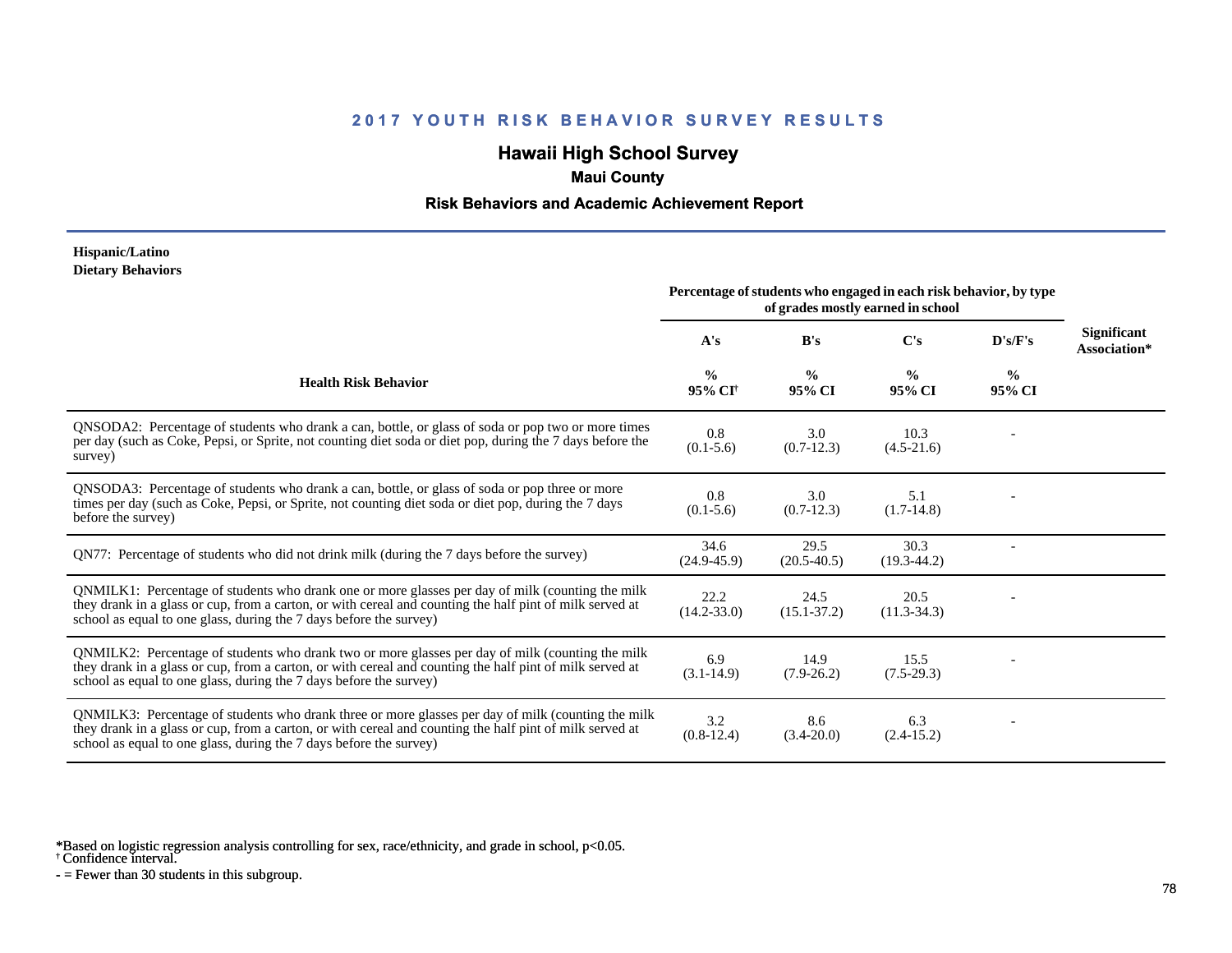# **Hawaii High School Survey**

## **Maui County**

### **Risk Behaviors and Academic Achievement Report**

#### **Hispanic/Latino Dietary Behaviors**

|                                                                                                           | Percentage of students who engaged in each risk behavior, by type<br>of grades mostly earned in school |                         |                         |                          |                                    |
|-----------------------------------------------------------------------------------------------------------|--------------------------------------------------------------------------------------------------------|-------------------------|-------------------------|--------------------------|------------------------------------|
|                                                                                                           | A's                                                                                                    | B's                     | $\bf C's$               | D's/F's                  | <b>Significant</b><br>Association* |
| <b>Health Risk Behavior</b>                                                                               | $\frac{6}{6}$<br>95% CI†                                                                               | $\frac{0}{0}$<br>95% CI | $\frac{0}{0}$<br>95% CI | $\frac{6}{6}$<br>95% CI  |                                    |
| QN78: Percentage of students who did not eat breakfast (during the 7 days before the survey)              | 12.2<br>$(6.3-22.2)$                                                                                   | 21.1<br>$(14.2 - 30.2)$ | 18.1<br>$(9.6 - 31.5)$  |                          |                                    |
| QNBK7DAY: Percentage of students who ate breakfast on all 7 days (during the 7 days before the<br>survey) | 39.6<br>$(28.0 - 52.5)$                                                                                | 35.5<br>$(26.3 - 46.0)$ | 22.5<br>$(11.7-38.9)$   | $\overline{\phantom{a}}$ |                                    |

\*Based on logistic regression analysis controlling for sex, race/ethnicity, and grade in school, p<0.05.

† Confidence interval.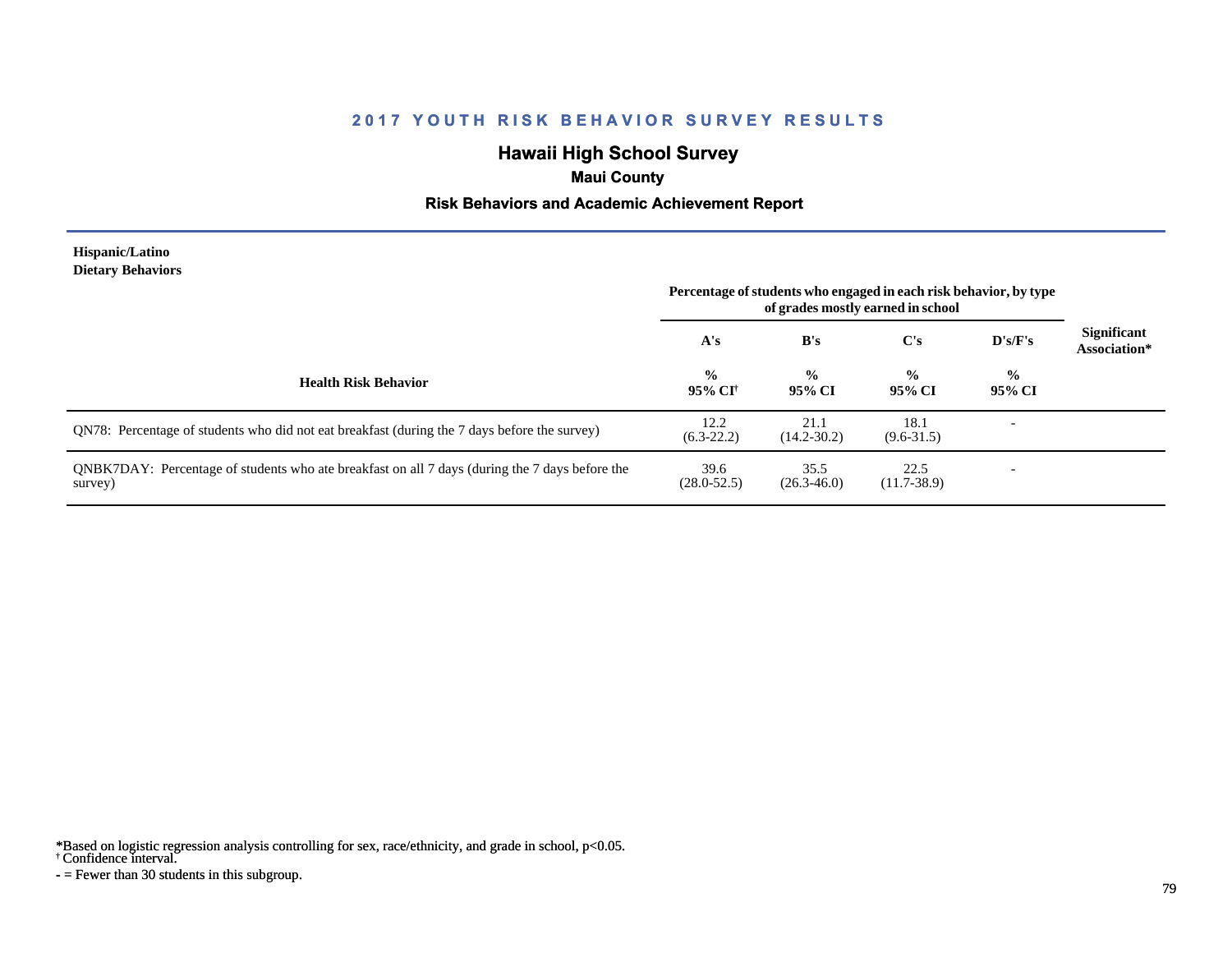# **Hawaii High School Survey**

### **Maui County**

### **Risk Behaviors and Academic Achievement Report**

#### **Hispanic/Latino Physical Activity**

|                                                                                                                                                                                                                                                                                                                                                      | Percentage of students who engaged in each risk behavior, by type<br>of grades mostly earned in school |                         |                         |                         |                                    |
|------------------------------------------------------------------------------------------------------------------------------------------------------------------------------------------------------------------------------------------------------------------------------------------------------------------------------------------------------|--------------------------------------------------------------------------------------------------------|-------------------------|-------------------------|-------------------------|------------------------------------|
|                                                                                                                                                                                                                                                                                                                                                      | A's                                                                                                    | B's                     | C's                     | $\bf{D's/F's}$          | <b>Significant</b><br>Association* |
| <b>Health Risk Behavior</b>                                                                                                                                                                                                                                                                                                                          | $\frac{0}{0}$<br>95% CI <sup>+</sup>                                                                   | $\frac{0}{0}$<br>95% CI | $\frac{0}{0}$<br>95% CI | $\frac{0}{0}$<br>95% CI |                                    |
| QN79: Percentage of students who were physically active at least 60 minutes per day on 5 or more<br>days (in any kind of physical activity that increased their heart rate and made them breathe hard some<br>of the time during the 7 days before the survey)                                                                                       | 38.0<br>$(27.2 - 50.2)$                                                                                | 31.9<br>$(21.7-44.1)$   | 40.9<br>$(26.5 - 57.1)$ |                         |                                    |
| QNPA0DAY: Percentage of students who did not participate in at least 60 minutes of physical activity<br>on at least 1 day (in any kind of physical activity that increased their heart rate and made them breathe<br>hard some of the time during the 7 days before the survey)                                                                      | 16.1<br>$(9.6 - 25.8)$                                                                                 | 19.9<br>$(11.7-31.9)$   | 7.4<br>$(2.8-18.2)$     |                         |                                    |
| QNPA7DAY: Percentage of students who were physically active at least 60 minutes per day on all 7<br>days (in any kind of physical activity that increased their heart rate and made them breathe hard some<br>of the time during the 7 days before the survey)                                                                                       | 17.6<br>$(8.6 - 32.8)$                                                                                 | 12.8<br>$(7.1 - 21.9)$  | 26.5<br>$(13.3 - 46.0)$ |                         |                                    |
| QN80: Percentage of students who watched television 3 or more hours per day (on an average school<br>day)                                                                                                                                                                                                                                            | 17.0<br>$(10.3 - 26.7)$                                                                                | 23.6<br>$(15.1 - 34.9)$ | 16.6<br>$(8.1 - 31.0)$  |                         |                                    |
| QN81: Percentage of students who played video or computer games or used a computer 3 or more<br>hours per day (counting time spent on things such as Xbox, PlayStation, an iPad or other tablet, a<br>smartphone, texting, YouTube, Instagram, Facebook, or other social media, for something that was not<br>school work, on an average school day) | 44.9<br>$(33.0 - 57.4)$                                                                                | 39.9<br>$(29.8 - 50.9)$ | 35.4<br>$(23.8-49.0)$   |                         |                                    |
| QN82: Percentage of students who attended physical education (PE) classes on 1 or more days (in an<br>average week when they were in school)                                                                                                                                                                                                         | 37.7<br>$(24.7 - 52.7)$                                                                                | 44.0<br>$(31.6 - 57.2)$ | 61.5<br>$(47.8 - 73.5)$ |                         |                                    |

\*Based on logistic regression analysis controlling for sex, race/ethnicity, and grade in school, p<0.05.

† Confidence interval.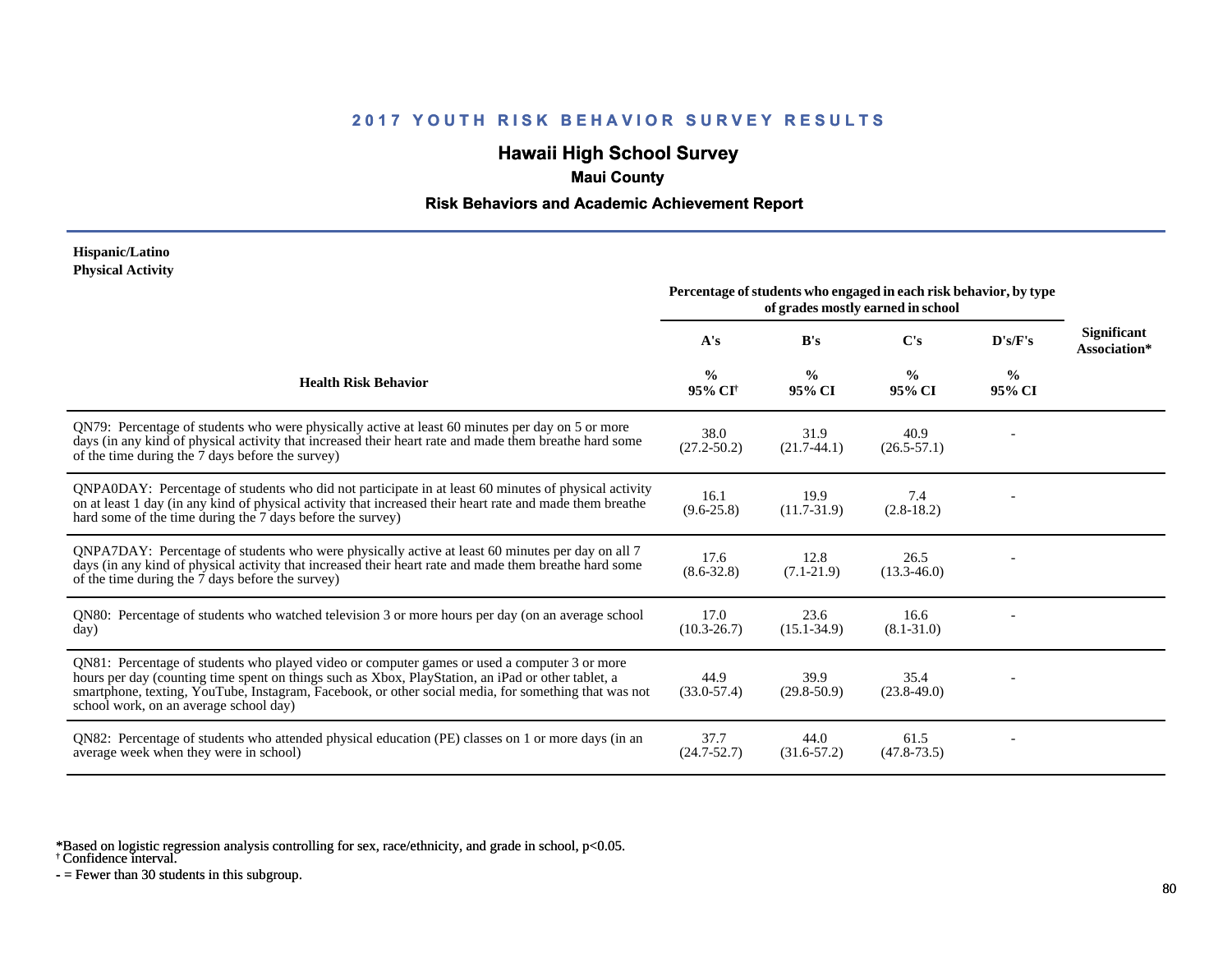# **Hawaii High School Survey**

### **Maui County**

### **Risk Behaviors and Academic Achievement Report**

#### **Hispanic/Latino Physical Activity**

|                                                                                                                                                                             | Percentage of students who engaged in each risk behavior, by type<br>of grades mostly earned in school |                         |                         |                         |                                    |
|-----------------------------------------------------------------------------------------------------------------------------------------------------------------------------|--------------------------------------------------------------------------------------------------------|-------------------------|-------------------------|-------------------------|------------------------------------|
|                                                                                                                                                                             | A's                                                                                                    | B's                     | C's                     | D's/F's                 | <b>Significant</b><br>Association* |
| <b>Health Risk Behavior</b>                                                                                                                                                 | $\frac{0}{0}$<br>95% CI†                                                                               | $\frac{0}{0}$<br>95% CI | $\frac{0}{0}$<br>95% CI | $\frac{0}{0}$<br>95% CI |                                    |
| ONDLYPE: Percentage of students who attended physical education (PE) classes on all 5 days (in an<br>average week when they were in school)                                 | 7.3<br>$(3.0-16.7)$                                                                                    | 7.7<br>$(3.8-15.0)$     | 9.7<br>$(4.0-22.0)$     |                         |                                    |
| QN83: Percentage of students who played on at least one sports team (counting any teams run by their<br>school or community groups, during the 12 months before the survey) | 49.3<br>$(37.4 - 61.2)$                                                                                | 57.4<br>$(46.1 - 67.9)$ | 47.9<br>$(31.9-64.3)$   |                         |                                    |
| QN88: Percentage of students who got 8 or more hours of sleep (on an average school night)                                                                                  | 16.4<br>$(10.0 - 25.8)$                                                                                | 24.2<br>$(16.2 - 34.5)$ | 24.9<br>$(13.9-40.4)$   |                         |                                    |

\*Based on logistic regression analysis controlling for sex, race/ethnicity, and grade in school, p<0.05.

† Confidence interval.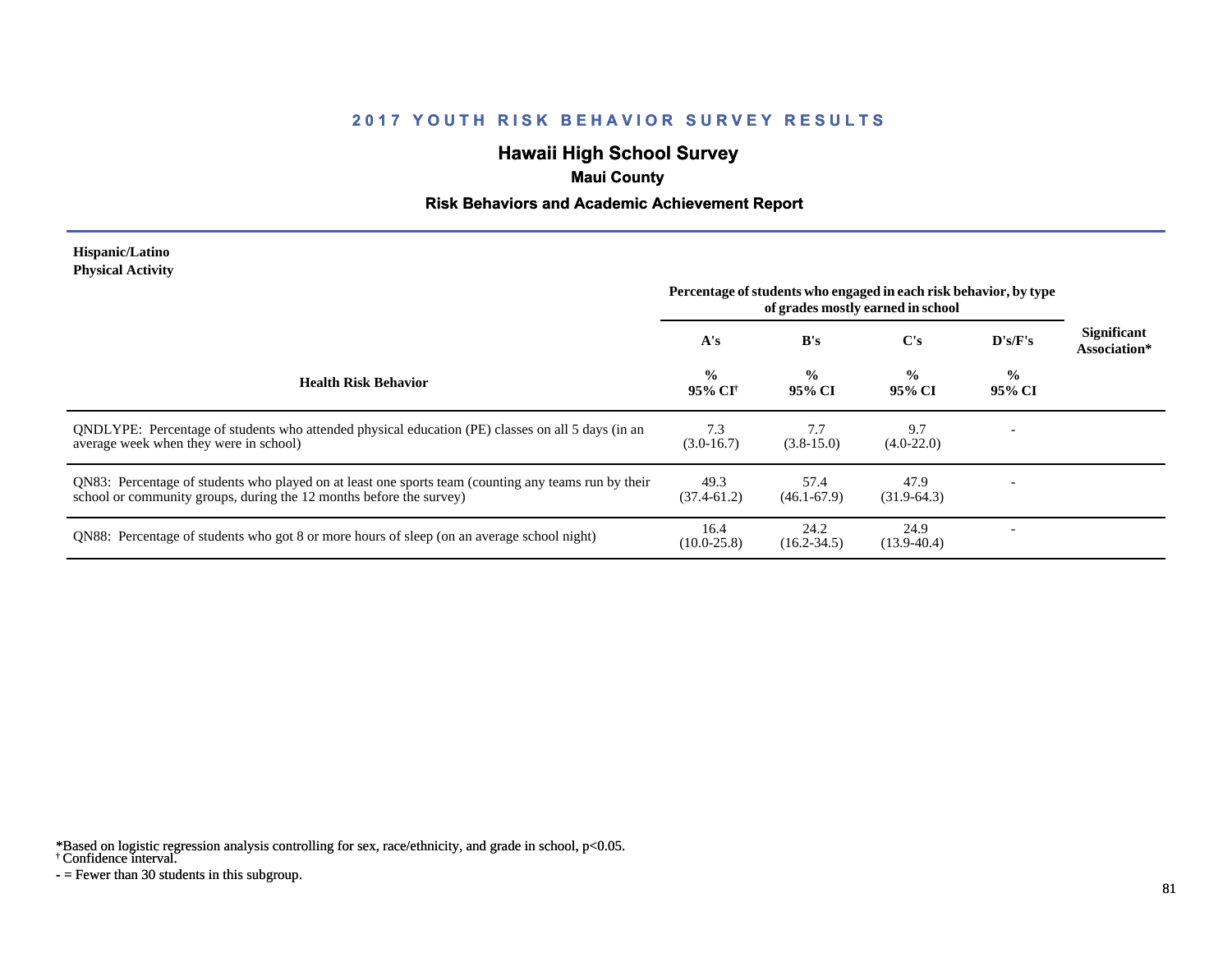# **Hawaii High School Survey**

## **Maui County**

### **Risk Behaviors and Academic Achievement Report**

#### **Hispanic/Latino Other**

|                                                                                                                                                        | Percentage of students who engaged in each risk behavior, by type<br>of grades mostly earned in school |                         |                         |                         |                             |
|--------------------------------------------------------------------------------------------------------------------------------------------------------|--------------------------------------------------------------------------------------------------------|-------------------------|-------------------------|-------------------------|-----------------------------|
|                                                                                                                                                        | A's                                                                                                    | B's                     | $\bf C's$               | D's/F's                 | Significant<br>Association* |
| <b>Health Risk Behavior</b>                                                                                                                            | $\frac{0}{0}$<br>95% CI†                                                                               | $\frac{0}{0}$<br>95% CI | $\frac{0}{0}$<br>95% CI | $\frac{0}{0}$<br>95% CI |                             |
| QN86: Percentage of students who saw a dentist (for a check-up, exam, teeth cleaning, or other dental<br>work, during the 12 months before the survey) | 70.5<br>$(56.7 - 81.3)$                                                                                | 68.4<br>$(59.4 - 76.2)$ | 61.2<br>$(46.3 - 74.3)$ |                         |                             |
| QNNODNT: Percentage of students who never saw a dentist (for a check-up, exam, teeth cleaning, or<br>other dental work)                                | 3.4<br>$(1.1-10.6)$                                                                                    | 4.7<br>$(1.7-12.4)$     | 0.0                     |                         |                             |
| QN87: Percentage of students who had ever been told by a doctor or nurse that they had asthma                                                          | 39.4<br>$(27.1 - 53.3)$                                                                                | 39.2<br>$(27.9 - 51.9)$ | 39.2<br>$(25.3 - 55.1)$ |                         |                             |

\*Based on logistic regression analysis controlling for sex, race/ethnicity, and grade in school, p<0.05.

† Confidence interval.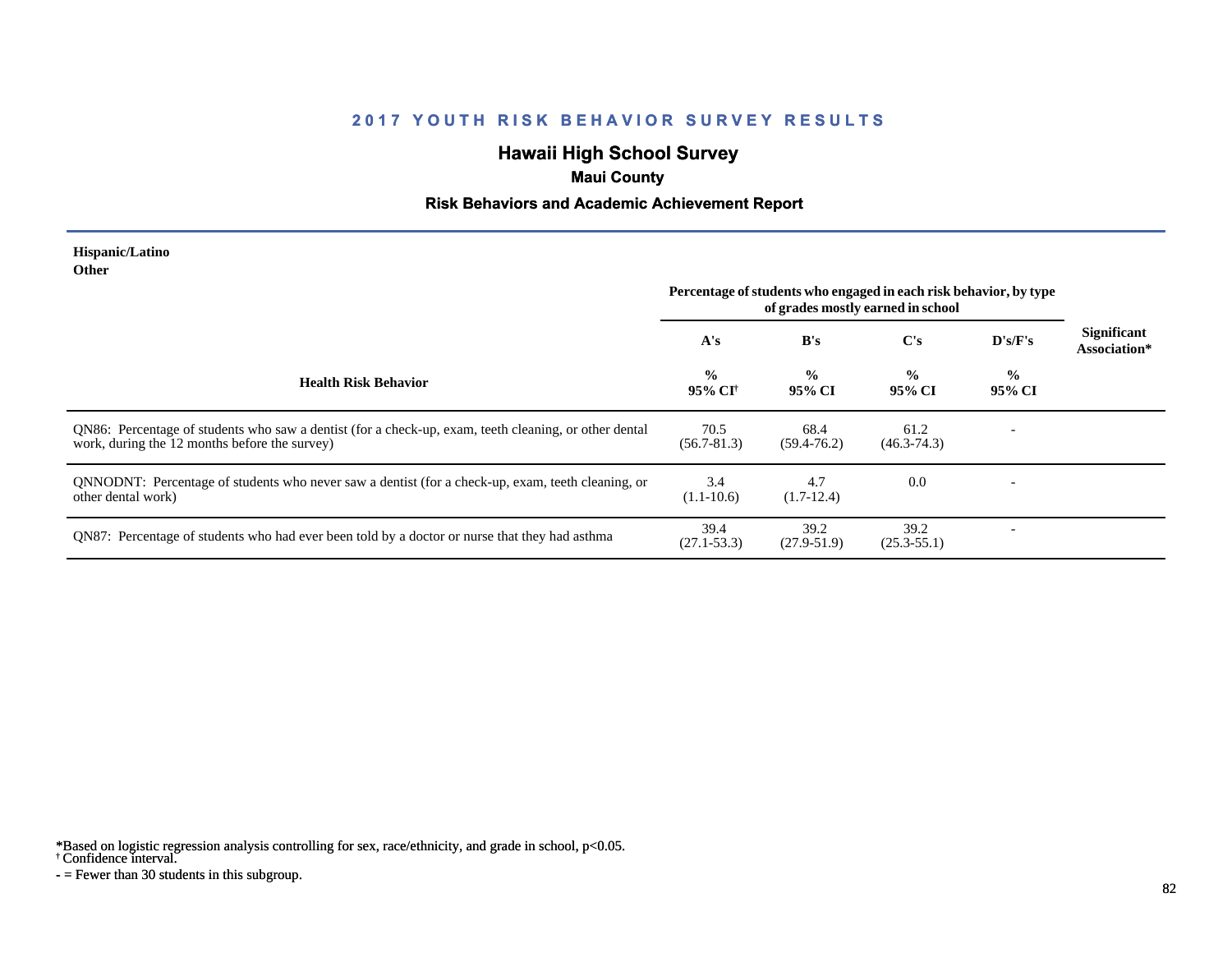# **Hawaii High School Survey**

### **Maui County**

### **Risk Behaviors and Academic Achievement Report**

#### **Hispanic/Latino Site-Added**

|                                                                                                                                                                                                                                                                                                                                                                                                                                                                                      | Percentage of students who engaged in each risk behavior, by type<br>of grades mostly earned in school |                         |                         |                         |                                    |
|--------------------------------------------------------------------------------------------------------------------------------------------------------------------------------------------------------------------------------------------------------------------------------------------------------------------------------------------------------------------------------------------------------------------------------------------------------------------------------------|--------------------------------------------------------------------------------------------------------|-------------------------|-------------------------|-------------------------|------------------------------------|
|                                                                                                                                                                                                                                                                                                                                                                                                                                                                                      | A's                                                                                                    | B's                     | C's                     | D's/F's                 | <b>Significant</b><br>Association* |
| <b>Health Risk Behavior</b>                                                                                                                                                                                                                                                                                                                                                                                                                                                          | $\frac{0}{0}$<br>95% CI <sup>†</sup>                                                                   | $\frac{0}{0}$<br>95% CI | $\frac{0}{0}$<br>95% CI | $\frac{0}{0}$<br>95% CI |                                    |
| QN90: Percentage of students who report they do not describe themselves as only one race or ethnicity                                                                                                                                                                                                                                                                                                                                                                                | 35.3<br>$(25.1 - 47.0)$                                                                                | 30.9<br>$(21.2 - 42.8)$ | 28.5<br>$(15.8 - 46.0)$ |                         |                                    |
| QN91: Percentage of students who reported that either of their parents or other adults in their family<br>are serving on active duty in the military                                                                                                                                                                                                                                                                                                                                 | 11.8<br>$(5.8-22.4)$                                                                                   | 17.7<br>$(9.5 - 30.8)$  | 17.7<br>$(8.5 - 33.2)$  |                         |                                    |
| QN92: Percentage of students who reported someone they were dating or going out with purposely<br>tried to control them or emotionally hurt them one or more times (such things as being told who they<br>could and could not spend time with, being humiliated in front of others, or being threatened if they did<br>not do what they wanted, during the 12 months before the survey, among students who dated or went<br>out with someone during the 12 months before the survey) | 36.6<br>$(20.1 - 56.9)$                                                                                | 36.2<br>$(25.4 - 48.6)$ | 30.0<br>$(16.7-47.9)$   |                         |                                    |
| QN93: Percentage of students who disagree or strongly disagree that harassment and bullying by other<br>students is a problem at their school                                                                                                                                                                                                                                                                                                                                        | 22.7<br>$(13.5 - 35.7)$                                                                                | 19.6<br>$(12.2 - 29.9)$ | 18.7<br>$(9.7 - 33.1)$  |                         |                                    |
| QN94: Percentage of students who did something to purposely hurt themselves without wanting to die<br>(such as cutting or burning themselves on purpose one or more times during the 12 months before the<br>survey)                                                                                                                                                                                                                                                                 | 20.7<br>$(13.0 - 31.5)$                                                                                | 17.3<br>$(10.8 - 26.7)$ | 34.9<br>$(21.0 - 52.0)$ |                         |                                    |
| QN95: Percentage of students who first tried using an electronic vapor product before age 13 years                                                                                                                                                                                                                                                                                                                                                                                   | 5.7<br>$(2.2 - 14.2)$                                                                                  | 3.8<br>$(1.4-9.9)$      | 13.0<br>$(6.1-25.8)$    |                         |                                    |

\*Based on logistic regression analysis controlling for sex, race/ethnicity, and grade in school, p<0.05.

† Confidence interval.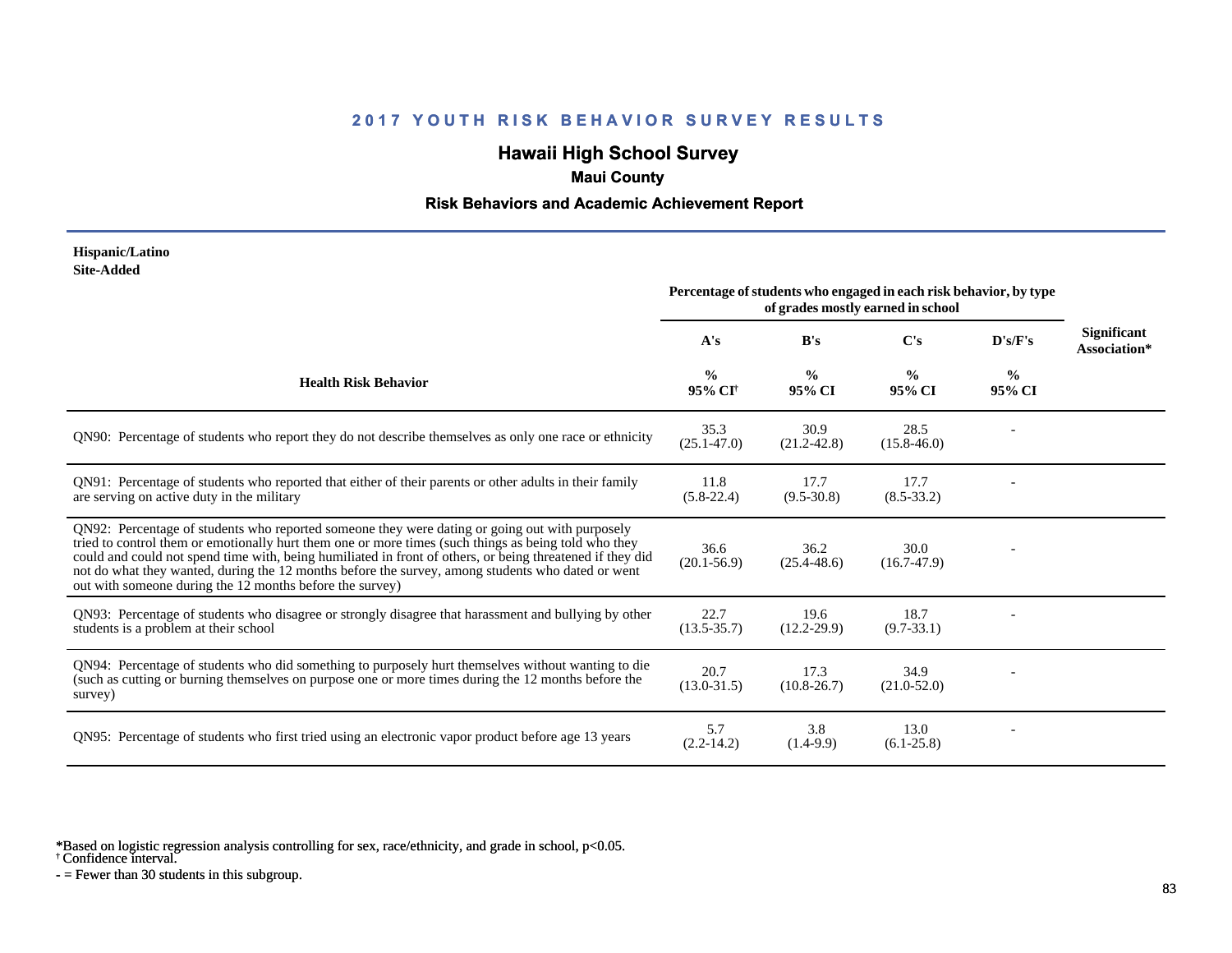# **Hawaii High School Survey**

### **Maui County**

### **Risk Behaviors and Academic Achievement Report**

#### **Hispanic/Latino Site-Added**

|                                                                                                                                                                                                                                                                                                                                                                                            | Percentage of students who engaged in each risk behavior, by type<br>of grades mostly earned in school |                         |                         |                         |                                    |
|--------------------------------------------------------------------------------------------------------------------------------------------------------------------------------------------------------------------------------------------------------------------------------------------------------------------------------------------------------------------------------------------|--------------------------------------------------------------------------------------------------------|-------------------------|-------------------------|-------------------------|------------------------------------|
|                                                                                                                                                                                                                                                                                                                                                                                            | A's                                                                                                    | B's                     | C's                     | D's/F's                 | <b>Significant</b><br>Association* |
| <b>Health Risk Behavior</b>                                                                                                                                                                                                                                                                                                                                                                | $\frac{0}{0}$<br>95% CI <sup>+</sup>                                                                   | $\frac{0}{0}$<br>95% CI | $\%$<br>95% CI          | $\frac{6}{9}$<br>95% CI |                                    |
| QN96: Percentage of students who usually got the alcohol they drank by buying it themselves (from a<br>store, such as a liquor store, convenience store, supermarket, discount store, or gas station, from a<br>restaurant, bar, or club, or from a public event such as a concert or sporting event, during the 30 days<br>before the survey, among students who currently drank alcohol) |                                                                                                        | 2.2<br>$(0.3-15.1)$     |                         |                         |                                    |
| QN97: Percentage of students who usually used marijuana by smoking it in a joint, bong, pipe, or blunt<br>(during the 30 days before the survey, among students who used marijuana)                                                                                                                                                                                                        |                                                                                                        |                         |                         |                         |                                    |
| QN98: Percentage of students who ever used hallucinogenic drugs (such as LSD, acid, PCP, angel<br>dust, mescaline, or mushrooms, one or more times during their life)                                                                                                                                                                                                                      | 10.1<br>$(4.3-21.6)$                                                                                   | 11.5<br>$(5.3-22.9)$    | 5.6<br>$(1.7-16.5)$     |                         |                                    |
| QN99: Percentage of students who are transgender                                                                                                                                                                                                                                                                                                                                           | 4.6<br>$(1.3-15.4)$                                                                                    | 0.8<br>$(0.1-6.1)$      | 3.2<br>$(0.4 - 20.5)$   |                         |                                    |
| QN100: Percentage of students who tried to lose weight or keep from gaining weight by going without<br>eating for 24 hours or more; taking any diet pills, powders, or liquids; vomiting or taking laxatives;<br>smoking cigarettes; or skipping meals (during the 30 days before the survey)                                                                                              | 21.3<br>$(12.6 - 33.8)$                                                                                | 18.7<br>$(12.0-27.9)$   | 30.6<br>$(18.3 - 46.5)$ |                         |                                    |
| QN101: Percentage of students who drank a can, bottle, pouch, or glass of a juice drink (such as Fruit<br>Punch, Hawaiian Sun, Aloha Maid, Sunny Delight, or Tang, but not counting 100% fruit juice, one or<br>more times per day during the 7 days before the survey)                                                                                                                    | 7.9<br>$(3.8-15.7)$                                                                                    | 7.1<br>$(2.8-16.6)$     | 11.8<br>$(5.2 - 24.7)$  |                         |                                    |

\*Based on logistic regression analysis controlling for sex, race/ethnicity, and grade in school, p<0.05.

† Confidence interval.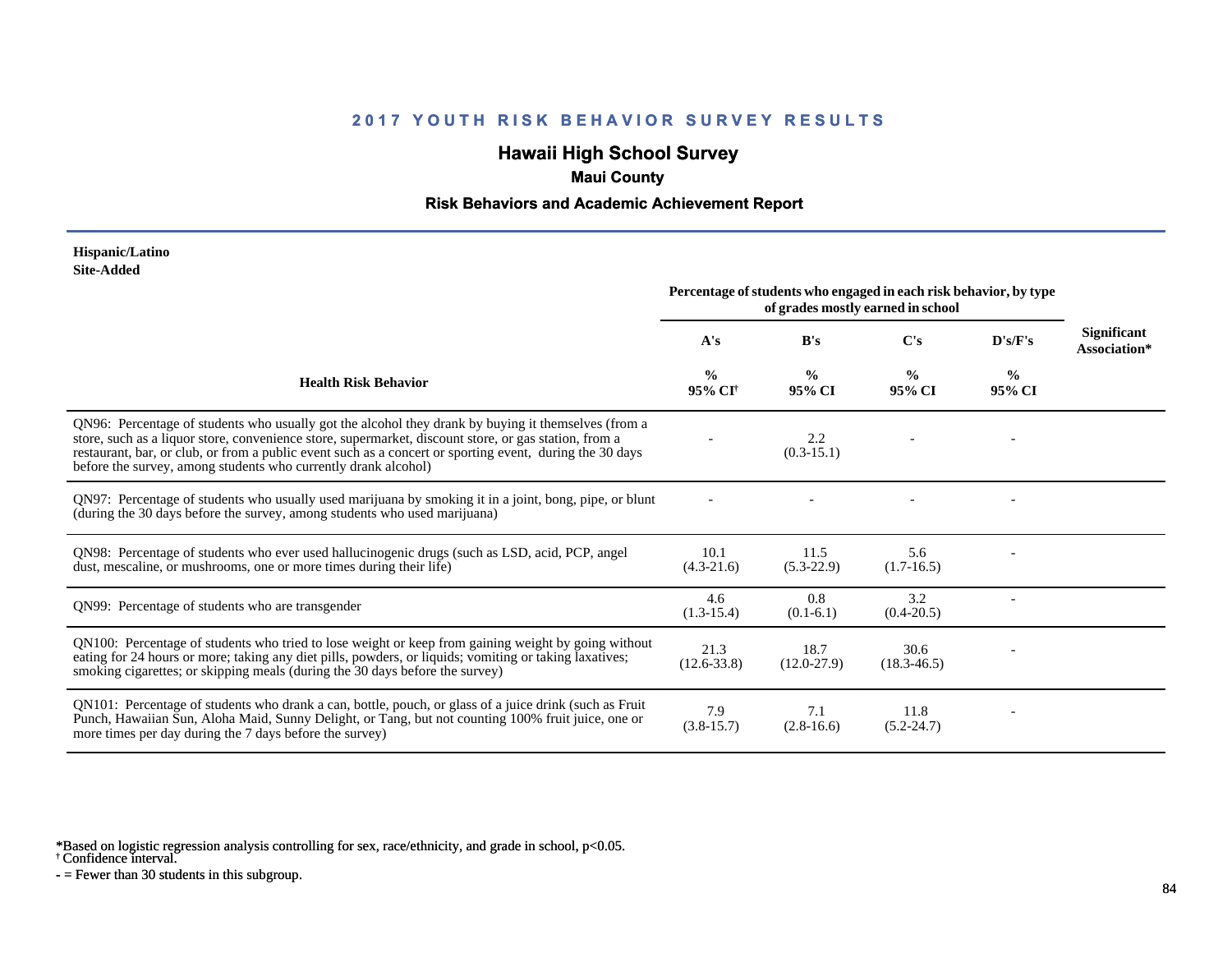# **Hawaii High School Survey**

### **Maui County**

### **Risk Behaviors and Academic Achievement Report**

#### **Hispanic/Latino Site-Added**

|                                                                                                                                                                                                  | Percentage of students who engaged in each risk behavior, by type<br>of grades mostly earned in school |                         |                         |                         |                                    |
|--------------------------------------------------------------------------------------------------------------------------------------------------------------------------------------------------|--------------------------------------------------------------------------------------------------------|-------------------------|-------------------------|-------------------------|------------------------------------|
|                                                                                                                                                                                                  | A's                                                                                                    | B's                     | $\bf C's$               | D's/F's                 | <b>Significant</b><br>Association* |
| <b>Health Risk Behavior</b>                                                                                                                                                                      | $\frac{0}{0}$<br>95% CI <sup>+</sup>                                                                   | $\frac{0}{0}$<br>95% CI | $\frac{0}{0}$<br>95% CI | $\frac{0}{0}$<br>95% CI |                                    |
| QN102: Percentage of students who most of the time or always went hungry because there was not<br>enough food in their home (during the 30 days before the survey)                               | 6.6<br>$(3.0-14.1)$                                                                                    | 7.3<br>$(3.3-15.6)$     | 3.1<br>$(0.7-12.1)$     |                         |                                    |
| QN103: Percentage of students who did exercises to strengthen or tone their muscles on three or more<br>days (such as push-ups, sit-ups, or weight lifting, during the 7 days before the survey) | 38.4<br>$(27.3 - 51.0)$                                                                                | 47.8<br>$(36.1 - 59.7)$ | 57.9<br>$(42.1 - 72.3)$ |                         |                                    |
| QN104: Percentage of students who walk or ride their bike to or from school (one or more days during<br>an average week when they are in school and weather allows them to do so)                | 25.3<br>$(16.5 - 36.8)$                                                                                | 26.5<br>$(17.5 - 37.9)$ | 30.4<br>$(19.1 - 44.7)$ |                         |                                    |
| QN105: Percentage of students who have been taught about AIDS or HIV infection in school                                                                                                         | 75.6<br>$(64.6 - 84.0)$                                                                                | 69.1<br>$(56.7 - 79.3)$ | 77.2<br>$(61.4 - 87.8)$ |                         |                                    |
| QN106: Percentage of students who most of the time or always wear sunscreen (with an SPF of 15 or<br>higher when they are outside for more than one hour on a sunny day)                         | 9.9<br>$(5.1 - 18.6)$                                                                                  | 14.2<br>$(8.1 - 23.6)$  | 1.9<br>$(0.3-11.9)$     |                         |                                    |
| QN107: Percentage of students who had a toothache (during the 12 months before the survey)                                                                                                       | 22.2<br>$(14.7 - 32.2)$                                                                                | 33.3<br>$(22.2 - 46.5)$ | 38.2<br>$(24.2 - 54.3)$ |                         |                                    |
| QN108: Percentage of students who saw a doctor or nurse (for a check-up or physical exam when they<br>were not sick or injured during the 12 months before the survey)                           | 66.6<br>$(54.2 - 77.0)$                                                                                | 68.0<br>$(56.4 - 77.8)$ | 53.6<br>$(37.9 - 68.6)$ |                         |                                    |

\*Based on logistic regression analysis controlling for sex, race/ethnicity, and grade in school, p<0.05.

† Confidence interval.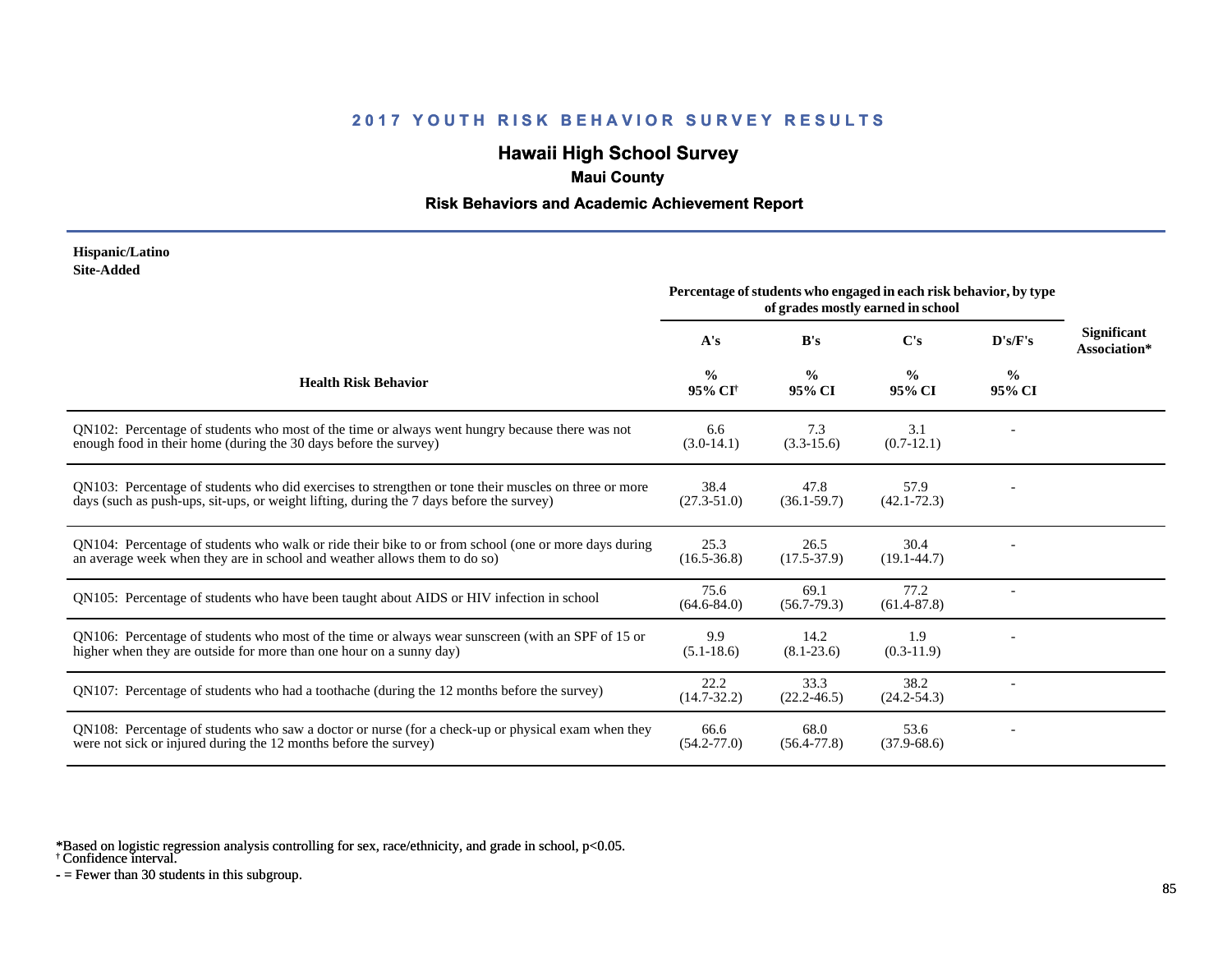# **Hawaii High School Survey**

### **Maui County**

### **Risk Behaviors and Academic Achievement Report**

#### **Hispanic/Latino Site-Added**

|                                                                                                                                                                                                                                             |                                      | Percentage of students who engaged in each risk behavior, by type<br>of grades mostly earned in school |                         |                         |                             |
|---------------------------------------------------------------------------------------------------------------------------------------------------------------------------------------------------------------------------------------------|--------------------------------------|--------------------------------------------------------------------------------------------------------|-------------------------|-------------------------|-----------------------------|
|                                                                                                                                                                                                                                             | A's                                  | B's                                                                                                    | $\bf C's$               | D's/F's                 | Significant<br>Association* |
| <b>Health Risk Behavior</b>                                                                                                                                                                                                                 | $\frac{0}{0}$<br>95% CI <sup>†</sup> | $\frac{0}{0}$<br>95% CI                                                                                | $\frac{0}{0}$<br>95% CI | $\frac{0}{0}$<br>95% CI |                             |
| QN109: Percentage of students who had been told by a doctor or nurse that they had asthma and who<br>still have asthma                                                                                                                      | 14.3<br>$(7.5-25.7)$                 | 20.4<br>$(13.6-29.6)$                                                                                  | 16.6<br>$(8.1 - 31.1)$  |                         |                             |
| QN110: Percentage of students who did not go to school because they were sick (on one or more days<br>during the 30 days before the survey)                                                                                                 | 36.3<br>$(25.6 - 48.7)$              | 41.1<br>$(30.5 - 52.6)$                                                                                | 55.8<br>$(41.9-68.8)$   |                         |                             |
| QN111: Percentage of students who usually slept in the home of a friend, family member, or other<br>person because they had to leave their home or their parent or guardian cannot afford housing (during<br>the 30 days before the survey) | 8.1<br>$(2.9 - 20.4)$                | 6.8<br>$(2.7-16.0)$                                                                                    | 13.7<br>$(5.4 - 30.3)$  |                         |                             |
| QN112: Percentage of students who probably or definitely will complete a post high school program<br>(such as a vocational training program, military service, community college, or 4-year college)                                        | 75.0<br>$(62.9 - 84.2)$              | 63.7<br>$(51.8-74.2)$                                                                                  | 59.5<br>$(45.6 - 72.1)$ |                         |                             |
| QN113: Percentage of students who most of the time or always get the kind of help they need (among<br>students who report having felt sad, empty, hopeless, angry, or anxious)                                                              | 23.3<br>$(13.9 - 36.3)$              | 22.3<br>$(12.3 - 37.1)$                                                                                | 9.3<br>$(3.2 - 24.6)$   |                         |                             |
| QN114: Percentage of students who reported there is at least one teacher or other adult in their school<br>that they can talk to if they have a problem                                                                                     | 69.8<br>$(58.2 - 79.2)$              | 56.6<br>$(42.4 - 69.8)$                                                                                | 54.5<br>$(38.5 - 69.7)$ |                         |                             |

\*Based on logistic regression analysis controlling for sex, race/ethnicity, and grade in school, p<0.05.

† Confidence interval.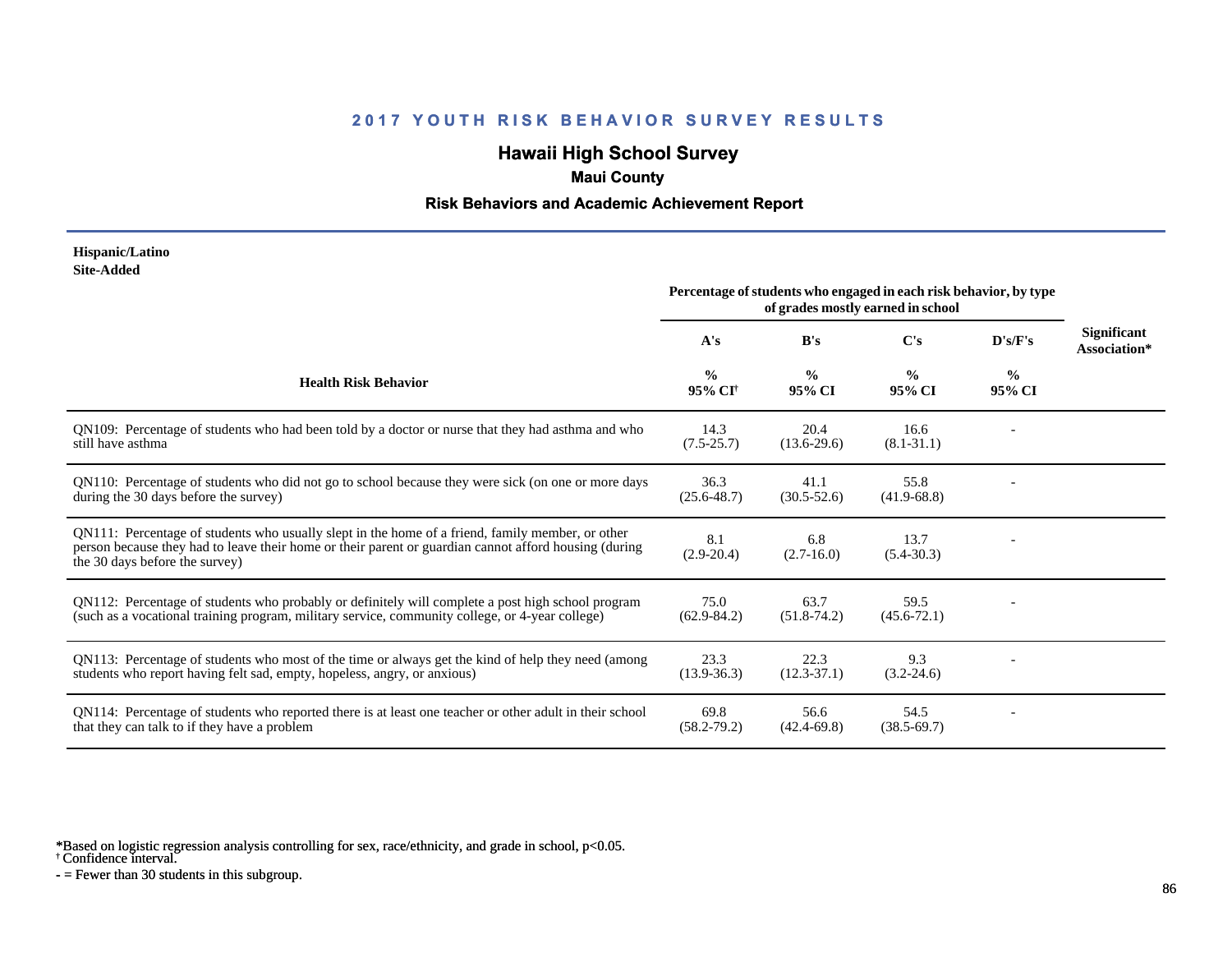# **Hawaii High School Survey**

### **Maui County**

### **Risk Behaviors and Academic Achievement Report**

#### **Hispanic/Latino Site-Added**

|                                                                                                                                                                                                                  | Percentage of students who engaged in each risk behavior, by type<br>of grades mostly earned in school |                         |                         |                         |                                    |
|------------------------------------------------------------------------------------------------------------------------------------------------------------------------------------------------------------------|--------------------------------------------------------------------------------------------------------|-------------------------|-------------------------|-------------------------|------------------------------------|
|                                                                                                                                                                                                                  | A's                                                                                                    | B's                     | C's                     | D's/F's                 | <b>Significant</b><br>Association* |
| <b>Health Risk Behavior</b>                                                                                                                                                                                      | $\frac{0}{0}$<br>95% CI <sup>†</sup>                                                                   | $\frac{0}{0}$<br>95% CI | $\frac{0}{0}$<br>95% CI | $\frac{6}{9}$<br>95% CI |                                    |
| QN115: Percentage of students who have an adult outside of school they can talk to about things that<br>are important to them                                                                                    | 76.2<br>$(65.8 - 84.2)$                                                                                | 63.6<br>$(52.4 - 73.6)$ | 70.2<br>$(55.7 - 81.4)$ |                         |                                    |
| QN116: Percentage of students who reported their parents or other adults in their family talked with<br>them about what they expect them to do or not to do when it comes to sex                                 | 60.0<br>$(48.1 - 70.9)$                                                                                | 63.6<br>$(53.1 - 72.9)$ | 64.1<br>$(47.8 - 77.7)$ |                         |                                    |
| QN117: Percentage of students who report their parents would feel it was a little bit wrong, wrong, or<br>very wrong for them to drink beer, wine, or hard liquor regularly (such as rum, gin, vodka or whiskey) | 91.8<br>$(82.6 - 96.4)$                                                                                | 86.1<br>$(76.9 - 92.0)$ | 92.9<br>$(82.6 - 97.3)$ |                         |                                    |
| QN118: Percentage of students who have talked with one of their parents or another adult in their<br>family about the dangers of tobacco, alcohol, or drug use (during the 12 months before the survey)          | 54.4<br>$(39.9-68.2)$                                                                                  | 52.0<br>$(38.3 - 65.4)$ | 45.9<br>$(31.0-61.6)$   |                         |                                    |
| QN119: Percentage of students who have ridden in a car driven by someone, including the student,<br>who was "high" or had been using alcohol or drugs (during the 30 days before the survey)                     | 20.0<br>$(11.1 - 33.3)$                                                                                | 31.2<br>$(19.9 - 45.4)$ | 27.0<br>$(13.9 - 46.0)$ |                         |                                    |
| QN120: Percentage of students who ever use alcohol or drugs to relax, feel better about themselves, or<br>fit in                                                                                                 | 20.6<br>$(12.0 - 32.9)$                                                                                | 22.0<br>$(13.3 - 34.0)$ | 30.7<br>$(20.2 - 43.7)$ |                         |                                    |

\*Based on logistic regression analysis controlling for sex, race/ethnicity, and grade in school, p<0.05.

† Confidence interval.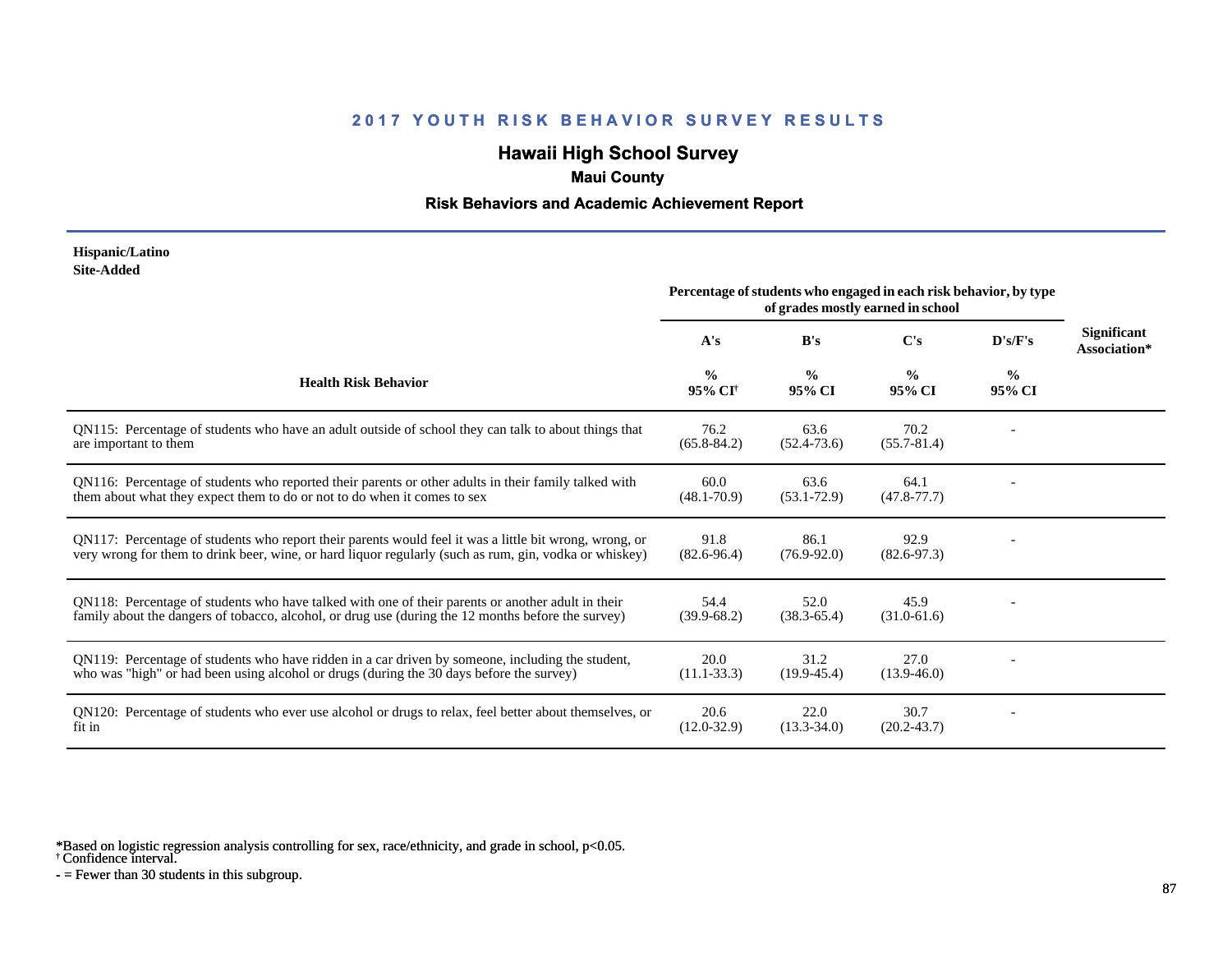# **Hawaii High School Survey**

### **Maui County**

### **Risk Behaviors and Academic Achievement Report**

#### **Hispanic/Latino Site-Added**

|                                                                                                                                                              | Percentage of students who engaged in each risk behavior, by type<br>of grades mostly earned in school |                         |                         |                         |                             |
|--------------------------------------------------------------------------------------------------------------------------------------------------------------|--------------------------------------------------------------------------------------------------------|-------------------------|-------------------------|-------------------------|-----------------------------|
|                                                                                                                                                              | A's                                                                                                    | B's                     | C's                     | D's/F's                 | Significant<br>Association* |
| <b>Health Risk Behavior</b>                                                                                                                                  | $\frac{0}{0}$<br>95% CI <sup>†</sup>                                                                   | $\frac{0}{0}$<br>95% CI | $\frac{0}{0}$<br>95% CI | $\frac{6}{9}$<br>95% CI |                             |
| QN121: Percentage of students who ever use alcohol or drugs while they are alone                                                                             | 15.7<br>$(8.0-28.3)$                                                                                   | 24.3<br>$(15.8 - 35.6)$ | 32.4<br>$(18.6 - 50.1)$ |                         |                             |
| QN122: Percentage of students who ever forget things they did while using alcohol or drugs                                                                   | 20.3<br>$(11.0-34.5)$                                                                                  | 20.8<br>$(13.3 - 31.0)$ | 17.7<br>$(8.8 - 32.2)$  |                         |                             |
| QN123: Percentage of students who have ever gotten into trouble while they were using alcohol or<br>drugs                                                    | 18.6<br>$(10.3 - 31.1)$                                                                                | 13.9<br>$(7.7-23.8)$    | 25.5<br>$(15.8 - 38.3)$ |                         |                             |
| QN124: Percentage of students who have attended school under the influence of alcohol, marijuana, or<br>other drugs (during the 12 months before the survey) | 18.6<br>$(10.2 - 31.7)$                                                                                | 24.1<br>$(16.1 - 34.4)$ | 35.8<br>$(22.7-51.3)$   |                         |                             |
| QN125: Percentage of students who have family or friends that have told them that they should cut<br>down on their drinking or drug use                      | 9.3<br>$(3.7 - 21.4)$                                                                                  | 20.8<br>$(12.5 - 32.4)$ | 17.8<br>$(8.8 - 32.7)$  |                         |                             |

\*Based on logistic regression analysis controlling for sex, race/ethnicity, and grade in school, p<0.05.

† Confidence interval.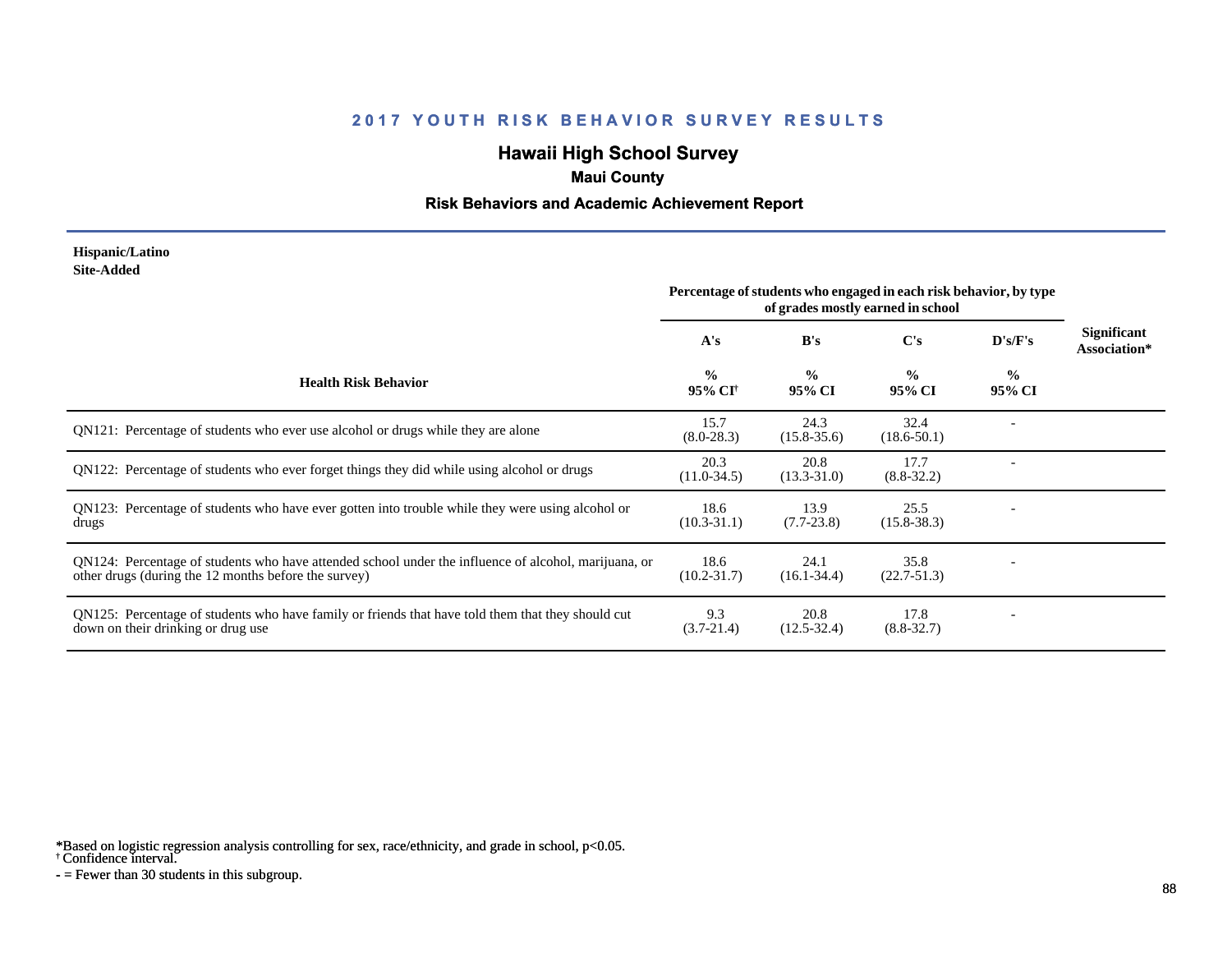# **Hawaii High School Survey**

### **Maui County**

### **Risk Behaviors and Academic Achievement Report**

#### **White\* Unintentional Injuries/Violence**

|                                                                                                                                                                                                                                                                                                        | Percentage of students who engaged in each risk behavior, by type<br>of grades mostly earned in school |                         |                         |                          |                                                |
|--------------------------------------------------------------------------------------------------------------------------------------------------------------------------------------------------------------------------------------------------------------------------------------------------------|--------------------------------------------------------------------------------------------------------|-------------------------|-------------------------|--------------------------|------------------------------------------------|
|                                                                                                                                                                                                                                                                                                        | A's                                                                                                    | B's                     | $\bf C's$               | D's/F's                  | Significant<br><b>Association</b> <sup>†</sup> |
| <b>Health Risk Behavior</b>                                                                                                                                                                                                                                                                            | $\frac{0}{0}$<br>95% CI <sup>§</sup>                                                                   | $\frac{0}{0}$<br>95% CI | $\frac{0}{0}$<br>95% CI | $\frac{6}{9}$<br>95% CI  |                                                |
| QN11: Percentage of students who texted or e-mailed while driving a car or other vehicle (on at least 1)<br>day during the 30 days before the survey, among students who had driven a car or other vehicle during<br>the 30 days before the survey)                                                    |                                                                                                        |                         |                         | $\overline{\phantom{a}}$ |                                                |
| QN12: Percentage of students who carried a weapon (such as a gun, knife, or club, on at least 1 day<br>during the 30 days before the survey)                                                                                                                                                           | 10.7<br>$(4.1 - 25.3)$                                                                                 |                         |                         |                          |                                                |
| QN15: Percentage of students who did not go to school because they felt unsafe at school or on their<br>way to or from school (on at least 1 day during the 30 days before the survey)                                                                                                                 | 7.9<br>$(2.3-23.4)$                                                                                    |                         |                         |                          |                                                |
| QN17: Percentage of students who were in a physical fight (one or more times during the 12 months<br>before the survey)                                                                                                                                                                                | 20.1<br>$(10.0 - 36.3)$                                                                                |                         |                         |                          |                                                |
| QN19: Percentage of students who were ever physically forced to have sexual intercourse (when they<br>did not want to)                                                                                                                                                                                 | 0.0                                                                                                    |                         |                         |                          |                                                |
| QN20: Percentage of students who experienced sexual violence (being forced by anyone to do sexual<br>things [counting such things as kissing, touching, or being physically forced to have sexual intercourse]<br>that they did not want to, one or more times during the 12 months before the survey) | 28.2<br>$(14.7 - 47.2)$                                                                                |                         |                         |                          |                                                |

\*Non-Hispanic.

† Based on logistic regression analysis controlling for sex, race/ethnicity, and grade in school, p<0.05.

§Confidence interval.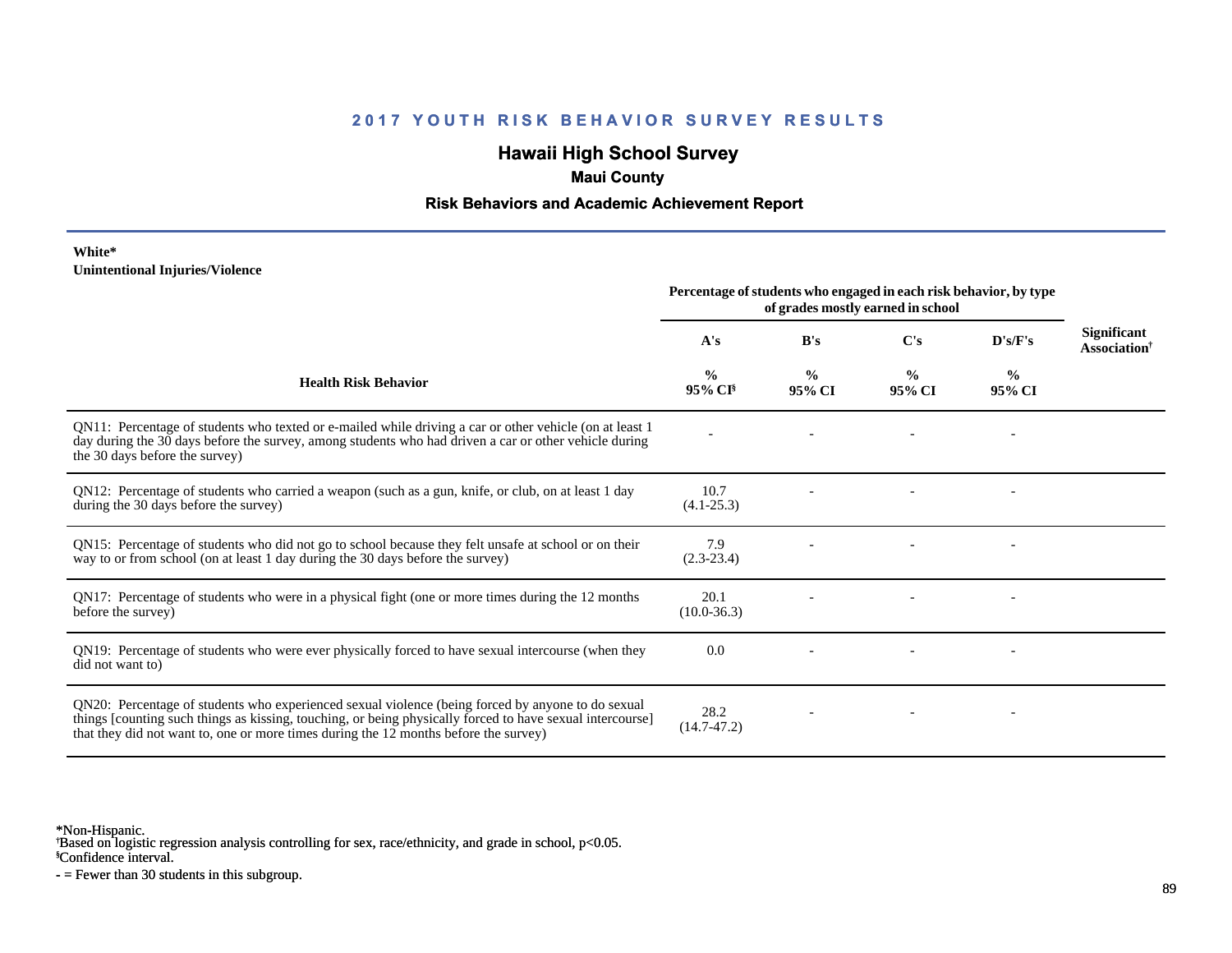# **Hawaii High School Survey**

## **Maui County**

### **Risk Behaviors and Academic Achievement Report**

#### **White\* Unintentional Injuries/Violence**

|                                                                                                                                                                                                                                                                                                                                                                                                                        | Percentage of students who engaged in each risk behavior, by type<br>of grades mostly earned in school |                         |                         |                         |                                                       |
|------------------------------------------------------------------------------------------------------------------------------------------------------------------------------------------------------------------------------------------------------------------------------------------------------------------------------------------------------------------------------------------------------------------------|--------------------------------------------------------------------------------------------------------|-------------------------|-------------------------|-------------------------|-------------------------------------------------------|
|                                                                                                                                                                                                                                                                                                                                                                                                                        | A's                                                                                                    | B's                     | $\bf C's$               | D's/F's                 | <b>Significant</b><br><b>Association</b> <sup>†</sup> |
| <b>Health Risk Behavior</b>                                                                                                                                                                                                                                                                                                                                                                                            | %<br>$95\%$ CI <sup>§</sup>                                                                            | $\frac{0}{0}$<br>95% CI | $\frac{0}{0}$<br>95% CI | $\frac{0}{0}$<br>95% CI |                                                       |
| QN22: Percentage of students who experienced physical dating violence (being physically hurt on<br>purpose by someone they were dating or going out with [counting such things as being hit, slammed<br>into something, or injured with an object or weapon] one or more times during the 12 months before<br>the survey, among students who dated or went out with someone during the 12 months before the<br>survey) |                                                                                                        |                         |                         |                         |                                                       |
| QN23: Percentage of students who were bullied on school property (ever during the 12 months before<br>the survey)                                                                                                                                                                                                                                                                                                      | 35.4<br>$(19.6 - 55.2)$                                                                                |                         |                         |                         |                                                       |
| QN24: Percentage of students who were electronically bullied (counting being bullied through texting,<br>Instagram, Facebook, or other social media, ever during the 12 months before the survey)                                                                                                                                                                                                                      | 22.5<br>$(11.1-40.2)$                                                                                  |                         |                         |                         |                                                       |
| QN25: Percentage of students who felt sad or hopeless (almost every day for $>=$ 2 weeks in a row so<br>that they stopped doing some usual activities, ever during the 12 months before the survey)                                                                                                                                                                                                                    | 28.2<br>$(15.9 - 45.1)$                                                                                |                         |                         |                         |                                                       |
| QN26: Percentage of students who seriously considered attempting suicide (ever during the 12 months<br>before the survey)                                                                                                                                                                                                                                                                                              | 17.6<br>$(7.9 - 34.5)$                                                                                 |                         |                         |                         |                                                       |
| QN27: Percentage of students who made a plan about how they would attempt suicide (during the 12<br>months before the survey)                                                                                                                                                                                                                                                                                          | 11.2<br>$(3.3-32.1)$                                                                                   |                         |                         |                         |                                                       |

\*Non-Hispanic.

† Based on logistic regression analysis controlling for sex, race/ethnicity, and grade in school, p<0.05.

§Confidence interval.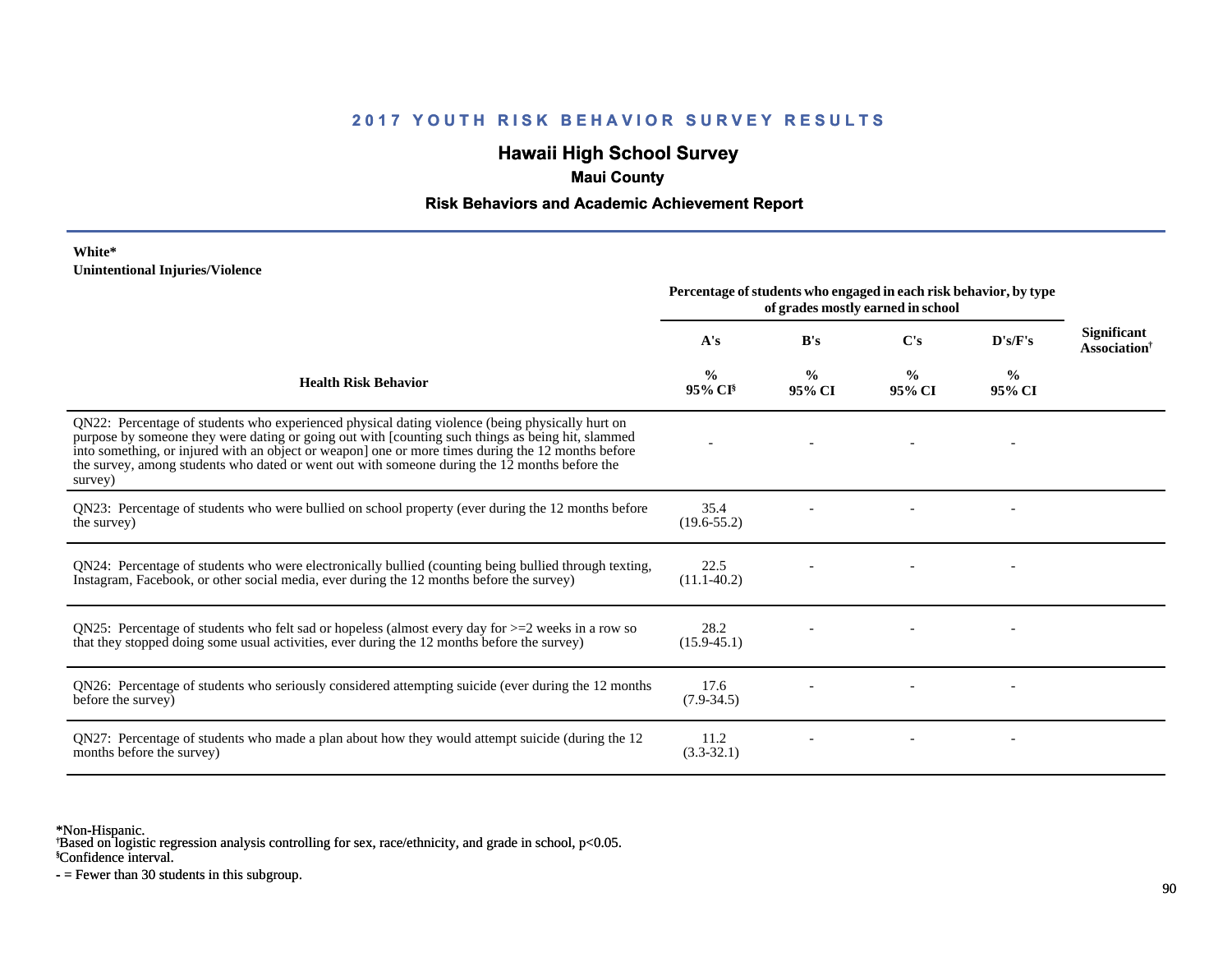# **Hawaii High School Survey**

## **Maui County**

### **Risk Behaviors and Academic Achievement Report**

#### **White\* Unintentional Injuries/Violence**

|                                                                                                                                                                                                   | Percentage of students who engaged in each risk behavior, by type<br>of grades mostly earned in school |                         |                         |                         |                                                |
|---------------------------------------------------------------------------------------------------------------------------------------------------------------------------------------------------|--------------------------------------------------------------------------------------------------------|-------------------------|-------------------------|-------------------------|------------------------------------------------|
|                                                                                                                                                                                                   | A's                                                                                                    | B's                     | C's                     | D's/F's                 | <b>Significant</b><br>Association <sup>†</sup> |
| <b>Health Risk Behavior</b>                                                                                                                                                                       | $\frac{0}{0}$<br>$95\%$ CI <sup>§</sup>                                                                | $\frac{0}{0}$<br>95% CI | $\frac{6}{9}$<br>95% CI | $\frac{0}{0}$<br>95% CI |                                                |
| QN28: Percentage of students who attempted suicide (one or more times during the 12 months before<br>the survey)                                                                                  | 8.2<br>$(2.6 - 22.7)$                                                                                  |                         |                         |                         |                                                |
| QN29: Percentage of students who had a suicide attempt that resulted in an injury, poisoning, or<br>overdose that had to be treated by a doctor or nurse (during the 12 months before the survey) | 2.8<br>$(0.4-17.9)$                                                                                    |                         |                         |                         |                                                |

\*Non-Hispanic.

† Based on logistic regression analysis controlling for sex, race/ethnicity, and grade in school, p<0.05.

§Confidence interval.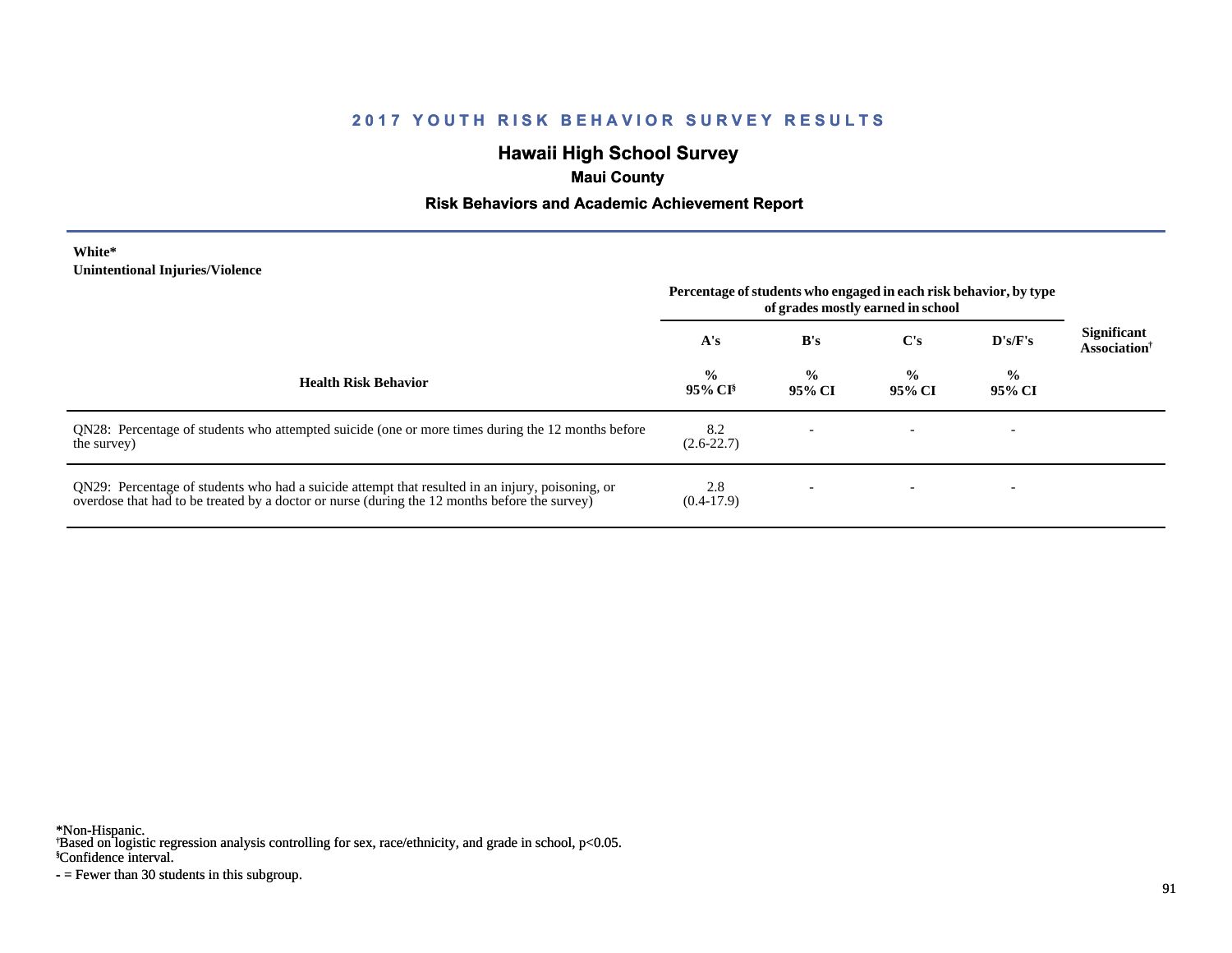# **Hawaii High School Survey**

### **Maui County**

### **Risk Behaviors and Academic Achievement Report**

| White*             |  |
|--------------------|--|
| <b>Tobacco Use</b> |  |

|                                                                                                                                                                                                                                                                                                                 | Percentage of students who engaged in each risk behavior, by type<br>of grades mostly earned in school |                         |                         |                         |                                                       |
|-----------------------------------------------------------------------------------------------------------------------------------------------------------------------------------------------------------------------------------------------------------------------------------------------------------------|--------------------------------------------------------------------------------------------------------|-------------------------|-------------------------|-------------------------|-------------------------------------------------------|
|                                                                                                                                                                                                                                                                                                                 | A's                                                                                                    | B's                     | $\bf C's$               | D's/F's                 | <b>Significant</b><br><b>Association</b> <sup>†</sup> |
| <b>Health Risk Behavior</b>                                                                                                                                                                                                                                                                                     | $\frac{0}{0}$<br>$95\%$ CI <sup>§</sup>                                                                | $\frac{0}{0}$<br>95% CI | $\frac{0}{0}$<br>95% CI | $\frac{0}{0}$<br>95% CI |                                                       |
| QN31: Percentage of students who first tried cigarette smoking before age 13 years (even one or two<br>puffs)                                                                                                                                                                                                   | 6.0<br>$(1.4-21.7)$                                                                                    |                         |                         |                         |                                                       |
| QN32: Percentage of students who currently smoked cigarettes (on at least 1 day during the 30 days<br>before the survey)                                                                                                                                                                                        | 15.1<br>$(6.2 - 32.3)$                                                                                 |                         |                         |                         |                                                       |
| QNFRCIG: Percentage of students who currently smoked cigarettes frequently (on 20 or more days<br>during the 30 days before the survey)                                                                                                                                                                         | 2.9<br>$(0.4-18.4)$                                                                                    |                         |                         |                         |                                                       |
| QNDAYCIG: Percentage of students who currently smoked cigarettes daily (on all 30 days during the<br>30 days before the survey)                                                                                                                                                                                 | 2.9<br>$(0.4-18.4)$                                                                                    |                         |                         |                         |                                                       |
| QN35: Percentage of students who currently used an electronic vapor product (including e-cigarettes,<br>e-cigars, e-pipes, vape pipes, vaping pens, e-hookahs, and hookah pens [such as blu, NJOY, Vuse,<br>MarkTen, Logic, Vapin Plus, eGo, and Halo], on at least 1 day during the 30 days before the survey) | 30.1<br>$(16.8 - 47.7)$                                                                                |                         |                         |                         |                                                       |

\*Non-Hispanic.

† Based on logistic regression analysis controlling for sex, race/ethnicity, and grade in school, p<0.05.

§Confidence interval.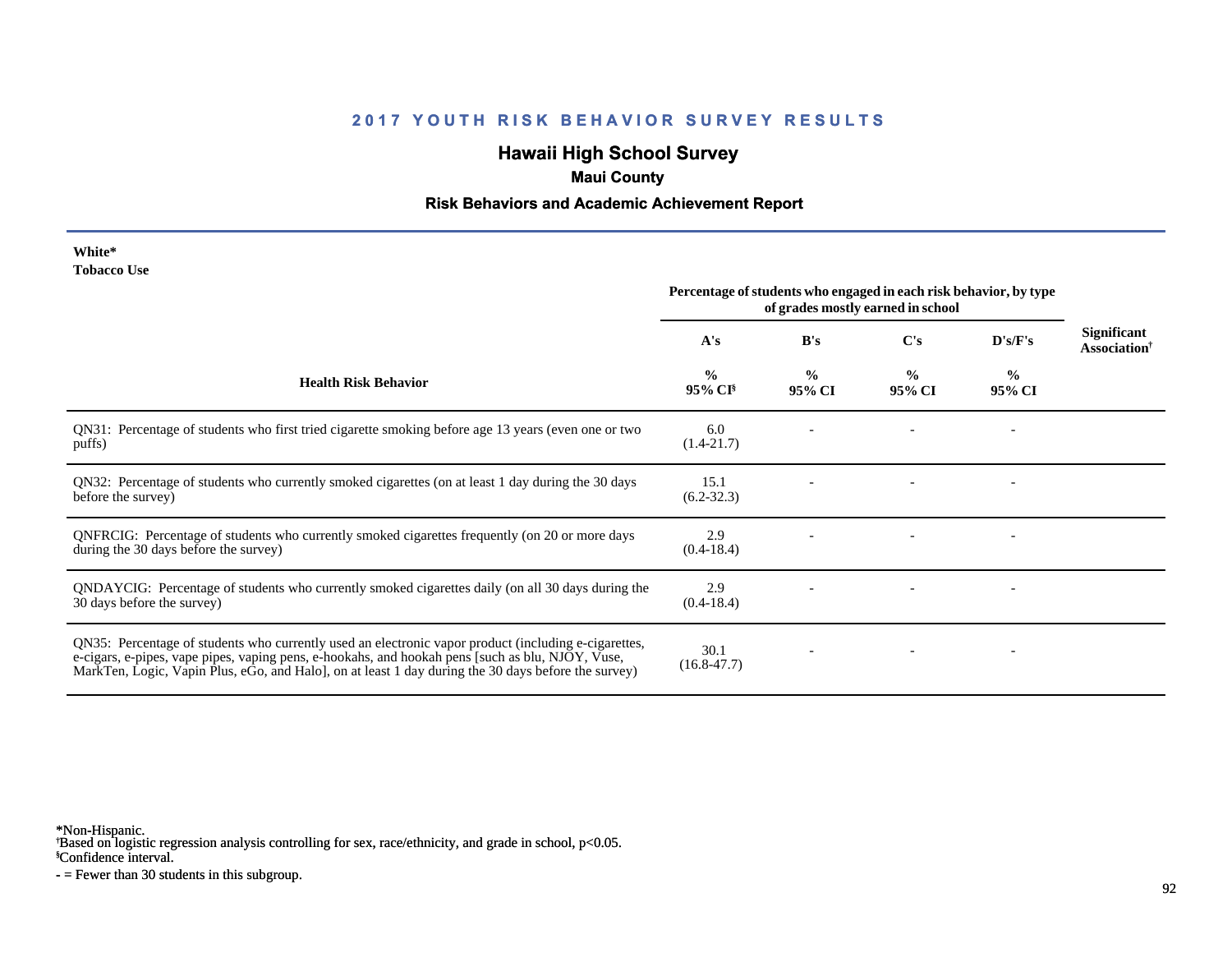# **Hawaii High School Survey**

## **Maui County**

### **Risk Behaviors and Academic Achievement Report**

#### **White\* Alcohol/Other Drug Use**

| Percentage of students who engaged in each risk behavior, by type<br>of grades mostly earned in school |                                                                                                         |                         |                          |                                                       |
|--------------------------------------------------------------------------------------------------------|---------------------------------------------------------------------------------------------------------|-------------------------|--------------------------|-------------------------------------------------------|
| A's                                                                                                    | B's                                                                                                     | C's                     | D's/F's                  | <b>Significant</b><br><b>Association</b> <sup>†</sup> |
| $\frac{0}{0}$<br>$95\%$ CI <sup>§</sup>                                                                | $\frac{0}{0}$<br>95% CI                                                                                 | $\frac{0}{0}$<br>95% CI | $\frac{6}{9}$<br>95% CI  |                                                       |
| 20.5<br>$(10.0-37.4)$                                                                                  |                                                                                                         |                         |                          |                                                       |
| 47.7<br>$(30.8 - 65.1)$                                                                                |                                                                                                         |                         |                          |                                                       |
| 18.0<br>$(7.8 - 36.3)$                                                                                 |                                                                                                         |                         |                          |                                                       |
| 13.7<br>$(5.7-29.4)$                                                                                   |                                                                                                         |                         | $\overline{\phantom{a}}$ |                                                       |
| 30.5<br>$(18.9 - 45.3)$                                                                                |                                                                                                         |                         |                          |                                                       |
| 10.8<br>$(3.9-26.3)$                                                                                   |                                                                                                         |                         |                          |                                                       |
| 8.1<br>$(2.4 - 24.3)$                                                                                  |                                                                                                         |                         |                          |                                                       |
|                                                                                                        | QN41: Percentage of students who had their first drink of alcohol before age 13 years (other than a few |                         |                          |                                                       |

\*Non-Hispanic.

† Based on logistic regression analysis controlling for sex, race/ethnicity, and grade in school, p<0.05.

§Confidence interval.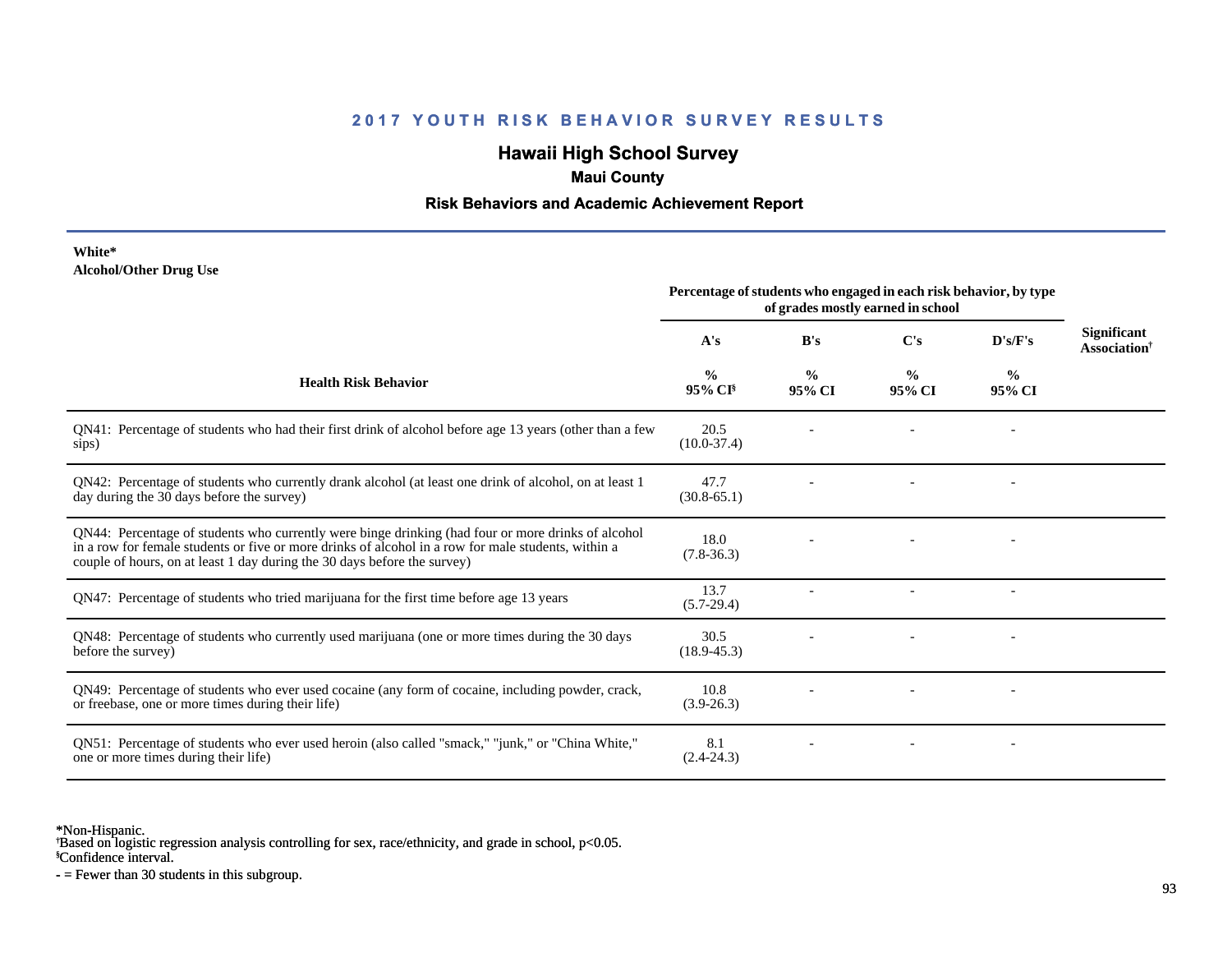# **Hawaii High School Survey**

## **Maui County**

### **Risk Behaviors and Academic Achievement Report**

#### **White\* Alcohol/Other Drug Use**

|                                                                                                                                                                                                                                                                                       | Percentage of students who engaged in each risk behavior, by type<br>of grades mostly earned in school |                         |                         |                         |                                                       |
|---------------------------------------------------------------------------------------------------------------------------------------------------------------------------------------------------------------------------------------------------------------------------------------|--------------------------------------------------------------------------------------------------------|-------------------------|-------------------------|-------------------------|-------------------------------------------------------|
|                                                                                                                                                                                                                                                                                       | A's                                                                                                    | B's                     | $\bf C's$               | D's/F's                 | <b>Significant</b><br><b>Association</b> <sup>†</sup> |
| <b>Health Risk Behavior</b>                                                                                                                                                                                                                                                           | $\frac{6}{9}$<br>95% CI <sup>§</sup>                                                                   | $\frac{0}{0}$<br>95% CI | $\frac{0}{0}$<br>95% CI | $\frac{0}{0}$<br>95% CI |                                                       |
| QN52: Percentage of students who ever used methamphetamines (also called "speed," "crystal,"<br>"crank," or "ice," one or more times during their life)                                                                                                                               | 8.1<br>$(2.4 - 24.3)$                                                                                  |                         |                         |                         |                                                       |
| QN53: Percentage of students who ever used ecstasy (also called "MDMA," one or more times during<br>their life)                                                                                                                                                                       | 7.3<br>$(1.8-24.8)$                                                                                    |                         |                         |                         |                                                       |
| QN54: Percentage of students who ever used synthetic marijuana (also called "K2," "Spice," "fake<br>weed," "King Kong," "Yucatan Fire," "Skunk," or "Moon Rocks," one or more times during their life)                                                                                | 15.8<br>$(6.7 - 32.7)$                                                                                 |                         |                         |                         |                                                       |
| QN56: Percentage of students who ever took prescription pain medicine without a doctor's<br>prescription or differently than how a doctor told them to use it (counting drugs such as codeine,<br>Vicodin, OxyContin, Hydrocodone, and Percocet, one or more times during their life) | 13.7<br>$(5.3 - 31.3)$                                                                                 |                         |                         |                         |                                                       |
| QN57: Percentage of students who ever injected any illegal drug (used a needle to inject any illegal<br>drug into their body, one or more times during their life)                                                                                                                    | 4.4<br>$(0.6-24.9)$                                                                                    |                         |                         |                         |                                                       |

\*Non-Hispanic.

† Based on logistic regression analysis controlling for sex, race/ethnicity, and grade in school, p<0.05.

§Confidence interval.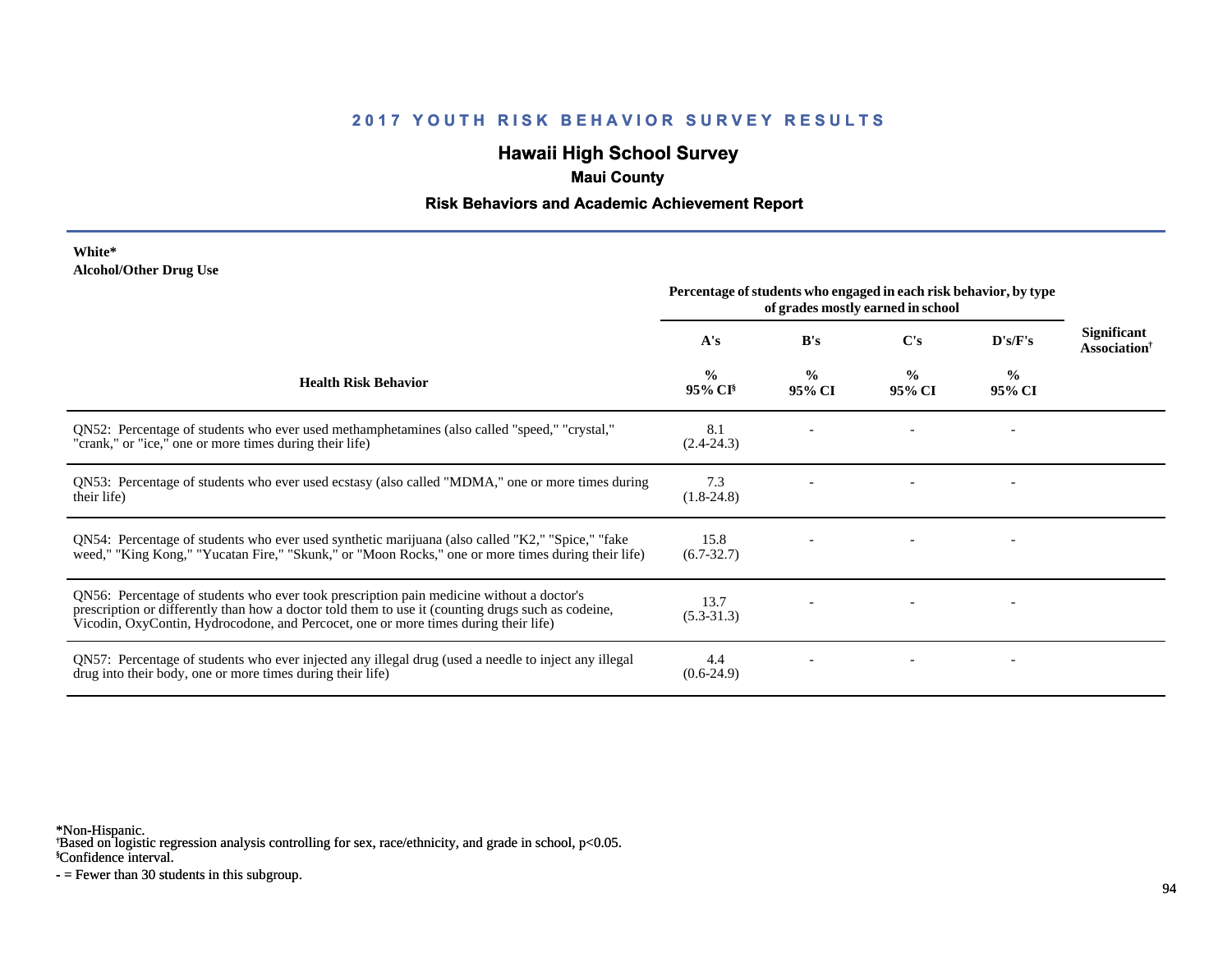# **Hawaii High School Survey**

### **Maui County**

### **Risk Behaviors and Academic Achievement Report**

| White*                  |
|-------------------------|
| <b>Sexual Behaviors</b> |

|                                                                                                                                                                       | Percentage of students who engaged in each risk behavior, by type<br>of grades mostly earned in school |                         |                         |                          |                                            |
|-----------------------------------------------------------------------------------------------------------------------------------------------------------------------|--------------------------------------------------------------------------------------------------------|-------------------------|-------------------------|--------------------------|--------------------------------------------|
|                                                                                                                                                                       | A's                                                                                                    | B's                     | C's                     | $\bf{D's/F's}$           | <b>Significant</b><br><b>Association</b> † |
| <b>Health Risk Behavior</b>                                                                                                                                           | $\frac{0}{0}$<br>$95\%$ CI <sup>§</sup>                                                                | $\frac{0}{0}$<br>95% CI | $\frac{0}{0}$<br>95% CI | $\frac{0}{0}$<br>95% CI  |                                            |
| QN60: Percentage of students who had sexual intercourse for the first time before age 13 years                                                                        | 0.0                                                                                                    |                         |                         |                          |                                            |
| QN61: Percentage of students who had sexual intercourse with four or more persons during their life                                                                   | 7.5<br>$(1.8-26.9)$                                                                                    |                         |                         |                          |                                            |
| QN62: Percentage of students who were currently sexually active (had sexual intercourse with at least<br>one person, during the 3 months before the survey)           | 26.2<br>$(12.8-46.1)$                                                                                  |                         |                         |                          |                                            |
| QN63: Percentage of students who drank alcohol or used drugs before last sexual intercourse (among<br>students who were currently sexually active)                    |                                                                                                        |                         |                         |                          |                                            |
| QN64: Percentage of students who used a condom during last sexual intercourse (among students who<br>were currently sexually active)                                  |                                                                                                        |                         |                         |                          |                                            |
| QN65: Percentage of students who used birth control pills before last sexual intercourse (to prevent<br>pregnancy, among students who were currently sexually active) |                                                                                                        |                         |                         | $\overline{\phantom{a}}$ |                                            |

\*Non-Hispanic.

† Based on logistic regression analysis controlling for sex, race/ethnicity, and grade in school, p<0.05.

§Confidence interval.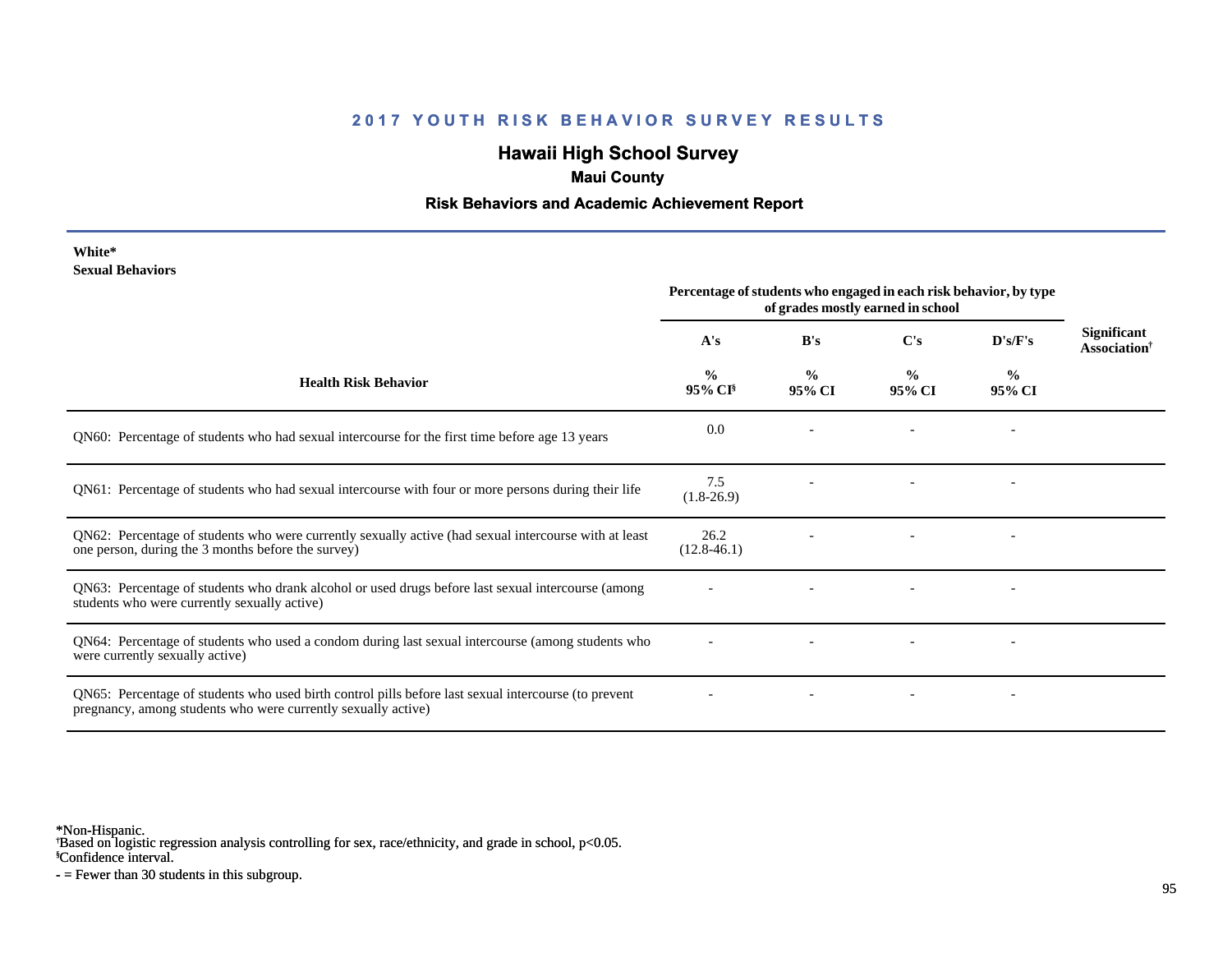# **Hawaii High School Survey**

### **Maui County**

### **Risk Behaviors and Academic Achievement Report**

#### **White\* Sexual Behaviors**

|                                                                                                                                                                                                                                                                                                                                                                        | Percentage of students who engaged in each risk behavior, by type<br>of grades mostly earned in school |                         |                         |                         |                                                |
|------------------------------------------------------------------------------------------------------------------------------------------------------------------------------------------------------------------------------------------------------------------------------------------------------------------------------------------------------------------------|--------------------------------------------------------------------------------------------------------|-------------------------|-------------------------|-------------------------|------------------------------------------------|
|                                                                                                                                                                                                                                                                                                                                                                        | A's                                                                                                    | B's                     | $\bf C's$               | D's/F's                 | <b>Significant</b><br>Association <sup>†</sup> |
| <b>Health Risk Behavior</b>                                                                                                                                                                                                                                                                                                                                            | $\frac{0}{0}$<br>95% CI <sup>§</sup>                                                                   | $\frac{0}{0}$<br>95% CI | $\frac{0}{0}$<br>95% CI | $\frac{0}{0}$<br>95% CI |                                                |
| QNIUDIMP: Percentage of students who used an IUD (such as Mirena or ParaGard) or implant (such<br>as Implanon or Nexplanon) before last sexual intercourse (to prevent pregnancy, among students who<br>were currently sexually active)                                                                                                                                |                                                                                                        |                         |                         |                         |                                                |
| <b>QNSHPARG:</b> Percentage of students who used a shot (such as Depo-Provera), patch (such as<br>OrthoEvra), or birth control ring (such as NuvaRing) before last sexual intercourse (to prevent<br>pregnancy, among students who were currently sexually active))                                                                                                    |                                                                                                        |                         |                         |                         |                                                |
| QNOTHHPL: Percentage of students who used birth control pills; an IUD (such as Mirena or<br>ParaGard) or implant (such as Implanon or Nexplanon); or a shot (such as Depo-Provera), patch (such<br>as OrthoEvra), or birth control ring (such as NuvaRing) before last sexual intercourse (to prevent<br>pregnancy, among students who were currently sexually active) |                                                                                                        |                         |                         |                         |                                                |
| <b>QNBCNONE:</b> Percentage of students who did not use any method to prevent pregnancy during last<br>sexual intercourse (among students who were currently sexually active)                                                                                                                                                                                          |                                                                                                        |                         |                         |                         |                                                |

\*Non-Hispanic.

† Based on logistic regression analysis controlling for sex, race/ethnicity, and grade in school, p<0.05.

§Confidence interval.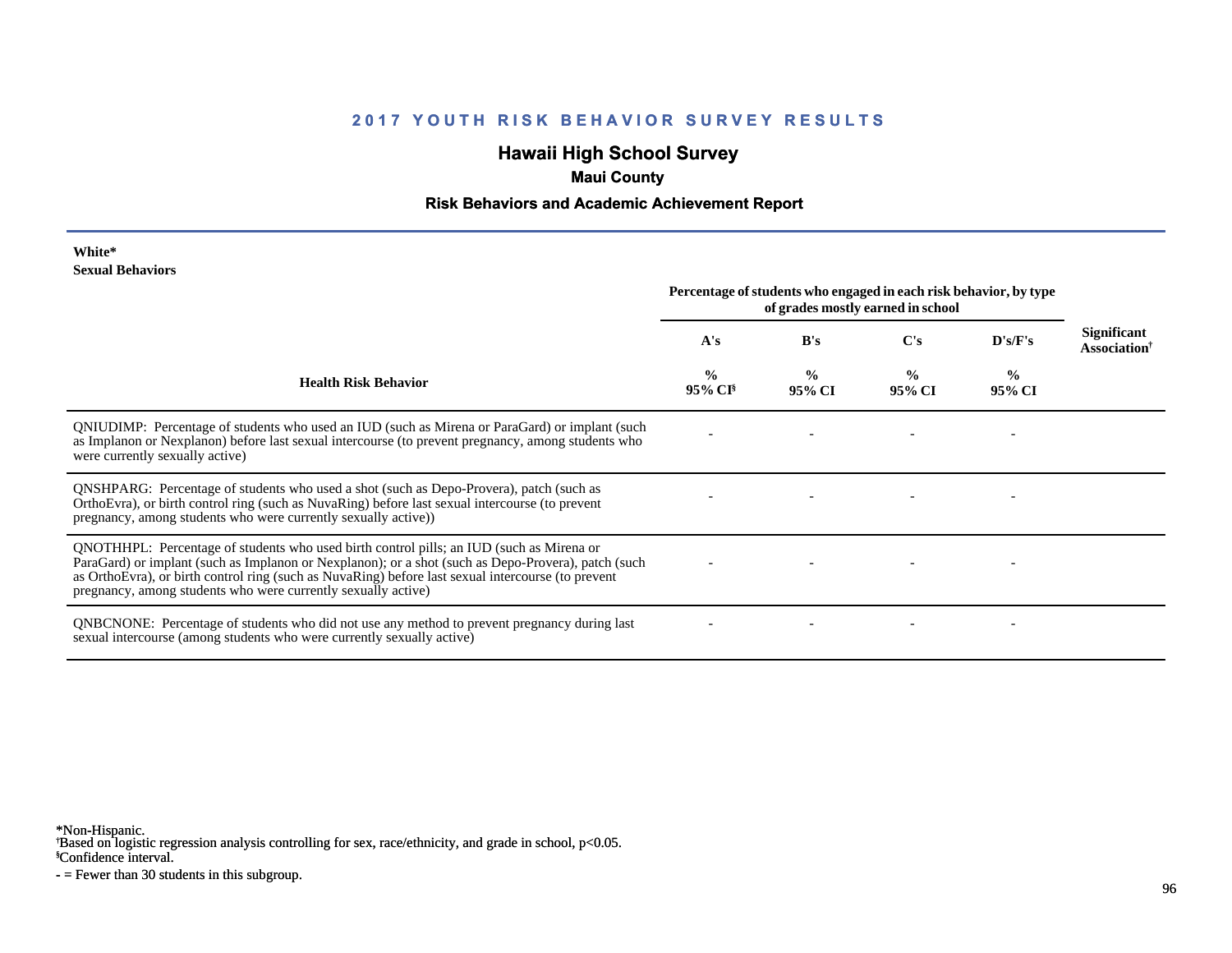# **Hawaii High School Survey**

### **Maui County**

### **Risk Behaviors and Academic Achievement Report**

#### **White\* Dietary Behaviors**

|                                                                                                                                                                                                                   | Percentage of students who engaged in each risk behavior, by type<br>of grades mostly earned in school |                         |                         |                          |                                                |
|-------------------------------------------------------------------------------------------------------------------------------------------------------------------------------------------------------------------|--------------------------------------------------------------------------------------------------------|-------------------------|-------------------------|--------------------------|------------------------------------------------|
|                                                                                                                                                                                                                   | A's                                                                                                    | B's                     | $\bf C's$               | D's/F's                  | <b>Significant</b><br>Association <sup>†</sup> |
| <b>Health Risk Behavior</b>                                                                                                                                                                                       | %<br>95% CI <sup>§</sup>                                                                               | $\frac{0}{0}$<br>95% CI | $\frac{0}{0}$<br>95% CI | $\frac{0}{0}$<br>95% CI  |                                                |
| QNOBESE: Percentage of students who had obesity $(>= 95$ th percentile for body mass index, based on<br>sex- and age-specific reference data from the 2000 CDC growth charts) <sup>1</sup>                        | 2.3<br>$(0.3-15.4)$                                                                                    |                         |                         |                          |                                                |
| QNOWT: Percentage of students who were overweight $(>= 85$ th percentile but <95th percentile for<br>body mass index, based on sex- and age-specific reference data from the 2000 CDC growth charts) <sup>1</sup> | 10.5<br>$(3.2 - 29.4)$                                                                                 |                         |                         |                          |                                                |
| QN68: Percentage of students who described themselves as slightly or very overweight                                                                                                                              | 30.6<br>$(15.5 - 51.4)$                                                                                |                         |                         | $\overline{\phantom{a}}$ |                                                |
| QN70: Percentage of students who did not drink fruit juice (100% fruit juices one or more times<br>during the 7 days before the survey)                                                                           | 25.6<br>$(12.7-45.1)$                                                                                  |                         |                         |                          |                                                |
| QN71: Percentage of students who did not eat fruit (one or more times during the 7 days before the<br>survey)                                                                                                     | 2.1<br>$(0.3-13.4)$                                                                                    |                         |                         |                          |                                                |
| ONFR0: Percentage of students who did not eat fruit or drink 100% fruit juices (such as orange juice,<br>apple juice, or grape juice, during the 7 days before the survey)                                        | 2.1<br>$(0.3-13.4)$                                                                                    |                         |                         |                          |                                                |
| QNFR1: Percentage of students who ate fruit or drank 100% fruit juices one or more times per day<br>(such as orange juice, apple juice, or grape juice, during the 7 days before the survey)                      | 69.1<br>$(52.0 - 82.2)$                                                                                |                         |                         |                          |                                                |

\*Non-Hispanic.

§Confidence interval. † Based on logistic regression analysis controlling for sex, race/ethnicity, and grade in school, p<0.05.

¶ Based on reference data from the 2000 CDC Growth Charts. In 2017, new, slightly different ranges were used to calculate biologically implausible responses to height and weight questions.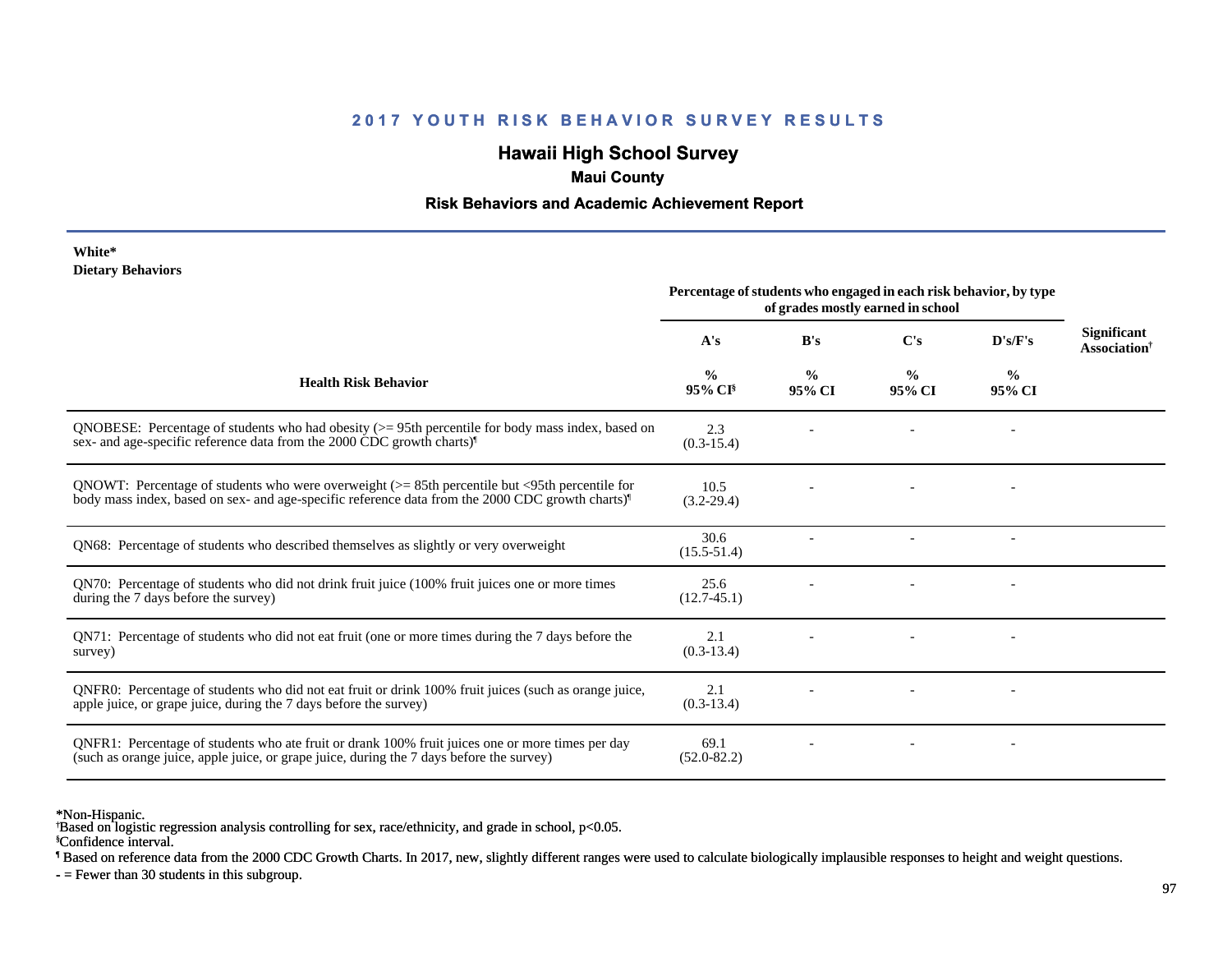# **Hawaii High School Survey**

## **Maui County**

### **Risk Behaviors and Academic Achievement Report**

#### **White\* Dietary Behaviors**

|                                                                                                                                                                                                | Percentage of students who engaged in each risk behavior, by type<br>of grades mostly earned in school |                         |                         |                          |                                                       |
|------------------------------------------------------------------------------------------------------------------------------------------------------------------------------------------------|--------------------------------------------------------------------------------------------------------|-------------------------|-------------------------|--------------------------|-------------------------------------------------------|
|                                                                                                                                                                                                | A's                                                                                                    | B's                     | C's                     | D's/F's                  | <b>Significant</b><br><b>Association</b> <sup>†</sup> |
| <b>Health Risk Behavior</b>                                                                                                                                                                    | $\frac{0}{0}$<br>$95\%$ CI <sup>§</sup>                                                                | $\frac{0}{0}$<br>95% CI | $\frac{0}{0}$<br>95% CI | $\frac{6}{10}$<br>95% CI |                                                       |
| QNFR2: Percentage of students who ate fruit or drank 100% fruit juices two or more times per day<br>(such as orange juice, apple juice, or grape juice, during the 7 days before the survey)   | 34.8<br>$(19.4 - 54.3)$                                                                                |                         |                         |                          |                                                       |
| QNFR3: Percentage of students who ate fruit or drank 100% fruit juices three or more times per day<br>(such as orange juice, apple juice, or grape juice, during the 7 days before the survey) | 23.0<br>$(12.6 - 38.3)$                                                                                |                         |                         |                          |                                                       |
| QN72: Percentage of students who did not eat green salad (one or more times during the 7 days before<br>the survey)                                                                            | 17.8<br>$(8.7 - 33.2)$                                                                                 |                         |                         |                          |                                                       |
| QN73: Percentage of students who did not eat potatoes (one or more times during the 7 days before the<br>survey)                                                                               | 27.8<br>$(14.5 - 46.5)$                                                                                |                         |                         |                          |                                                       |
| QN74: Percentage of students who did not eat carrots (one or more times during the 7 days before the<br>survey)                                                                                | 33.5<br>$(19.0 - 51.9)$                                                                                |                         |                         |                          |                                                       |
| QN75: Percentage of students who did not eat other vegetables (one or more times during the 7 days<br>before the survey)                                                                       | 15.3<br>$(6.2 - 33.0)$                                                                                 |                         |                         |                          |                                                       |

\*Non-Hispanic.

† Based on logistic regression analysis controlling for sex, race/ethnicity, and grade in school, p<0.05.

§Confidence interval.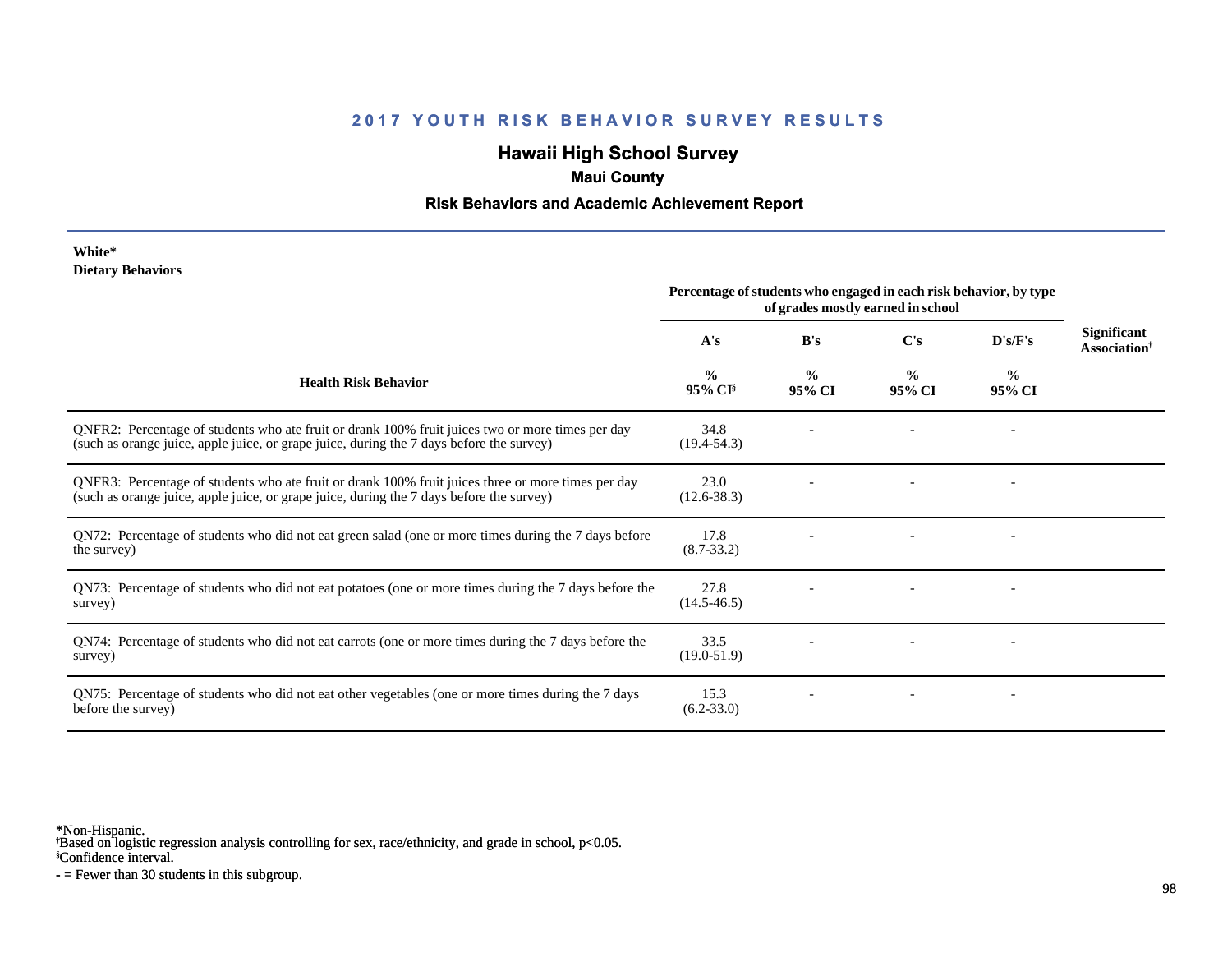# **Hawaii High School Survey**

## **Maui County**

### **Risk Behaviors and Academic Achievement Report**

#### **White\* Dietary Behaviors**

|                                                                                                                                                                                                                                          | Percentage of students who engaged in each risk behavior, by type<br>of grades mostly earned in school |                         |                         |                         |                                         |
|------------------------------------------------------------------------------------------------------------------------------------------------------------------------------------------------------------------------------------------|--------------------------------------------------------------------------------------------------------|-------------------------|-------------------------|-------------------------|-----------------------------------------|
|                                                                                                                                                                                                                                          | A's                                                                                                    | B's                     | $\bf C's$               | D's/F's                 | Significant<br>Association <sup>†</sup> |
| <b>Health Risk Behavior</b>                                                                                                                                                                                                              | $\frac{6}{6}$<br>$95\%$ CI <sup>§</sup>                                                                | $\frac{0}{0}$<br>95% CI | $\frac{0}{0}$<br>95% CI | $\frac{0}{0}$<br>95% CI |                                         |
| ONVEG0: Percentage of students who did not eat vegetables (green salad, potatoes [excluding French<br>fries, fried potatoes, or potato chips], carrots, or other vegetables, during the 7 days before the survey)                        | 6.0<br>$(1.3-22.9)$                                                                                    |                         |                         |                         |                                         |
| QNVEG1: Percentage of students who ate vegetables one or more times per day (green salad, potatoes<br>[excluding French fries, fried potatoes, or potato chips], carrots, or other vegetables, during the 7 days<br>before the survey)   | 80.1<br>$(63.8-90.2)$                                                                                  |                         |                         |                         |                                         |
| QNVEG2: Percentage of students who ate vegetables two or more times per day (green salad, potatoes<br>[excluding French fries, fried potatoes, or potato chips], carrots, or other vegetables, during the 7 days<br>before the survey)   | 42.6<br>$(27.9 - 58.6)$                                                                                |                         |                         |                         |                                         |
| QNVEG3: Percentage of students who ate vegetables three or more times per day (green salad,<br>potatoes [excluding French fries, fried potatoes, or potato chips], carrots, or other vegetables, during the<br>7 days before the survey) | 24.0<br>$(13.6 - 38.9)$                                                                                |                         |                         |                         |                                         |
| QN76: Percentage of students who did not drink a can, bottle, or glass of soda or pop (such as Coke,<br>Pepsi, or Sprite, not counting diet soda or diet pop, during the 7 days before the survey)                                       | 36.4<br>$(20.0 - 56.7)$                                                                                |                         |                         |                         |                                         |
| QNSODA1: Percentage of students who drank a can, bottle, or glass of soda or pop one or more times<br>per day (such as Coke, Pepsi, or Sprite, not counting diet soda or diet pop, during the 7 days before the<br>survey)               | 7.1<br>$(2.2 - 20.8)$                                                                                  |                         |                         |                         |                                         |

\*Non-Hispanic.

† Based on logistic regression analysis controlling for sex, race/ethnicity, and grade in school, p<0.05.

§Confidence interval.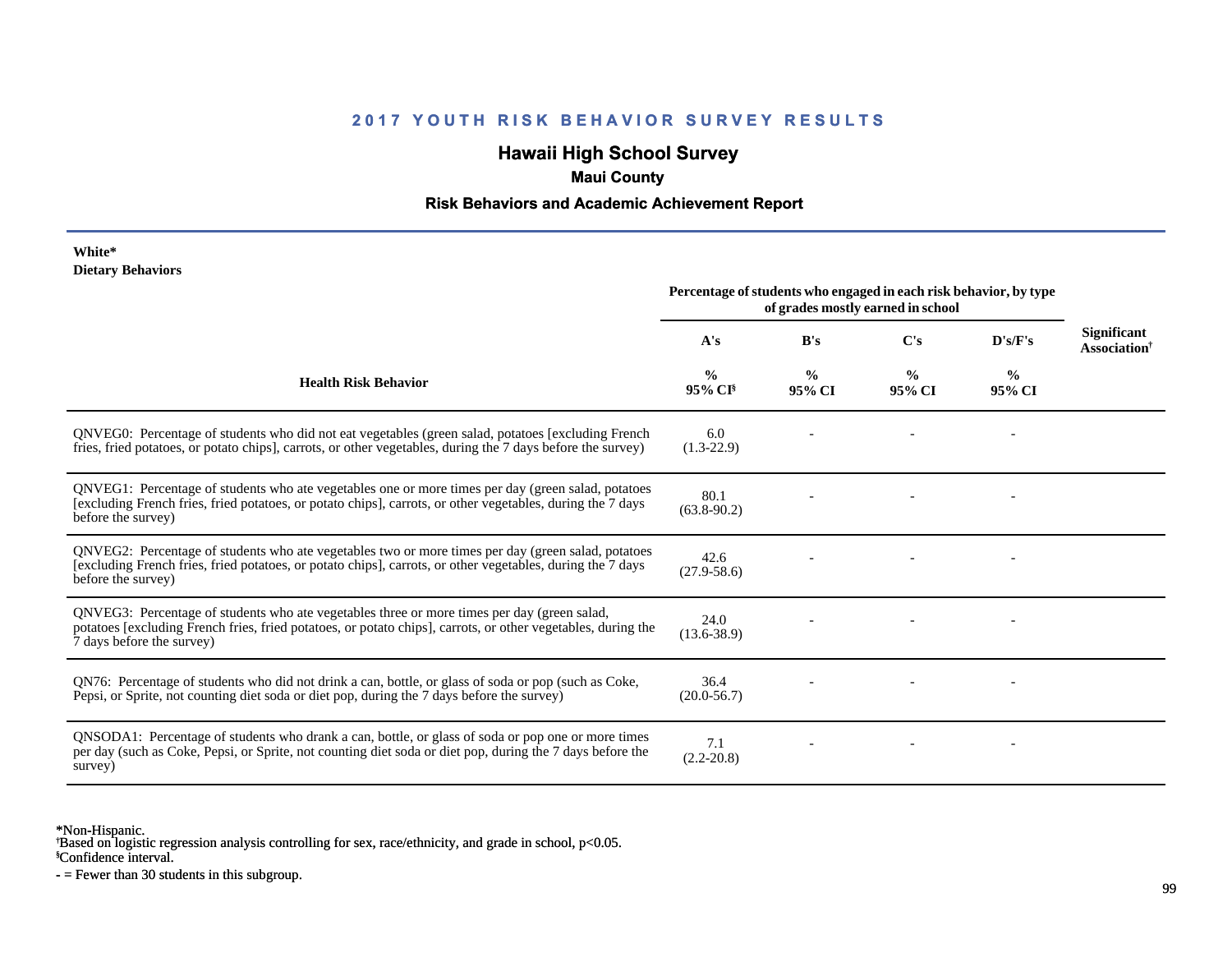# **Hawaii High School Survey**

### **Maui County**

### **Risk Behaviors and Academic Achievement Report**

#### **White\* Dietary Behaviors**

|                                                                                                                                                                                                                                                                                      | Percentage of students who engaged in each risk behavior, by type<br>of grades mostly earned in school |                         |                         |                         |                                                |
|--------------------------------------------------------------------------------------------------------------------------------------------------------------------------------------------------------------------------------------------------------------------------------------|--------------------------------------------------------------------------------------------------------|-------------------------|-------------------------|-------------------------|------------------------------------------------|
|                                                                                                                                                                                                                                                                                      | A's                                                                                                    | B's                     | $\bf C's$               | D's/F's                 | Significant<br><b>Association</b> <sup>†</sup> |
| <b>Health Risk Behavior</b>                                                                                                                                                                                                                                                          | $\frac{0}{0}$<br>95% CI                                                                                | $\frac{0}{0}$<br>95% CI | $\frac{0}{0}$<br>95% CI | $\frac{0}{0}$<br>95% CI |                                                |
| QNSODA2: Percentage of students who drank a can, bottle, or glass of soda or pop two or more times<br>per day (such as Coke, Pepsi, or Sprite, not counting diet soda or diet pop, during the 7 days before the<br>survey)                                                           | 7.1<br>$(2.2 - 20.8)$                                                                                  |                         |                         |                         |                                                |
| QNSODA3: Percentage of students who drank a can, bottle, or glass of soda or pop three or more<br>times per day (such as Coke, Pepsi, or Sprite, not counting diet soda or diet pop, during the 7 days<br>before the survey)                                                         | 2.9<br>$(0.4-18.5)$                                                                                    |                         |                         |                         |                                                |
| QN77: Percentage of students who did not drink milk (during the 7 days before the survey)                                                                                                                                                                                            | 21.6<br>$(10.1 - 40.2)$                                                                                |                         |                         |                         |                                                |
| QNMILK1: Percentage of students who drank one or more glasses per day of milk (counting the milk<br>they drank in a glass or cup, from a carton, or with cereal and counting the half pint of milk served at<br>school as equal to one glass, during the 7 days before the survey)   | 24.3<br>$(10.0-48.1)$                                                                                  |                         |                         |                         |                                                |
| QNMILK2: Percentage of students who drank two or more glasses per day of milk (counting the milk<br>they drank in a glass or cup, from a carton, or with cereal and counting the half pint of milk served at<br>school as equal to one glass, during the 7 days before the survey)   | 13.9<br>$(5.6 - 30.5)$                                                                                 |                         |                         |                         |                                                |
| QNMILK3: Percentage of students who drank three or more glasses per day of milk (counting the milk<br>they drank in a glass or cup, from a carton, or with cereal and counting the half pint of milk served at<br>school as equal to one glass, during the 7 days before the survey) | 9.9<br>$(3.0-27.9)$                                                                                    |                         |                         |                         |                                                |

\*Non-Hispanic.

† Based on logistic regression analysis controlling for sex, race/ethnicity, and grade in school, p<0.05.

§Confidence interval.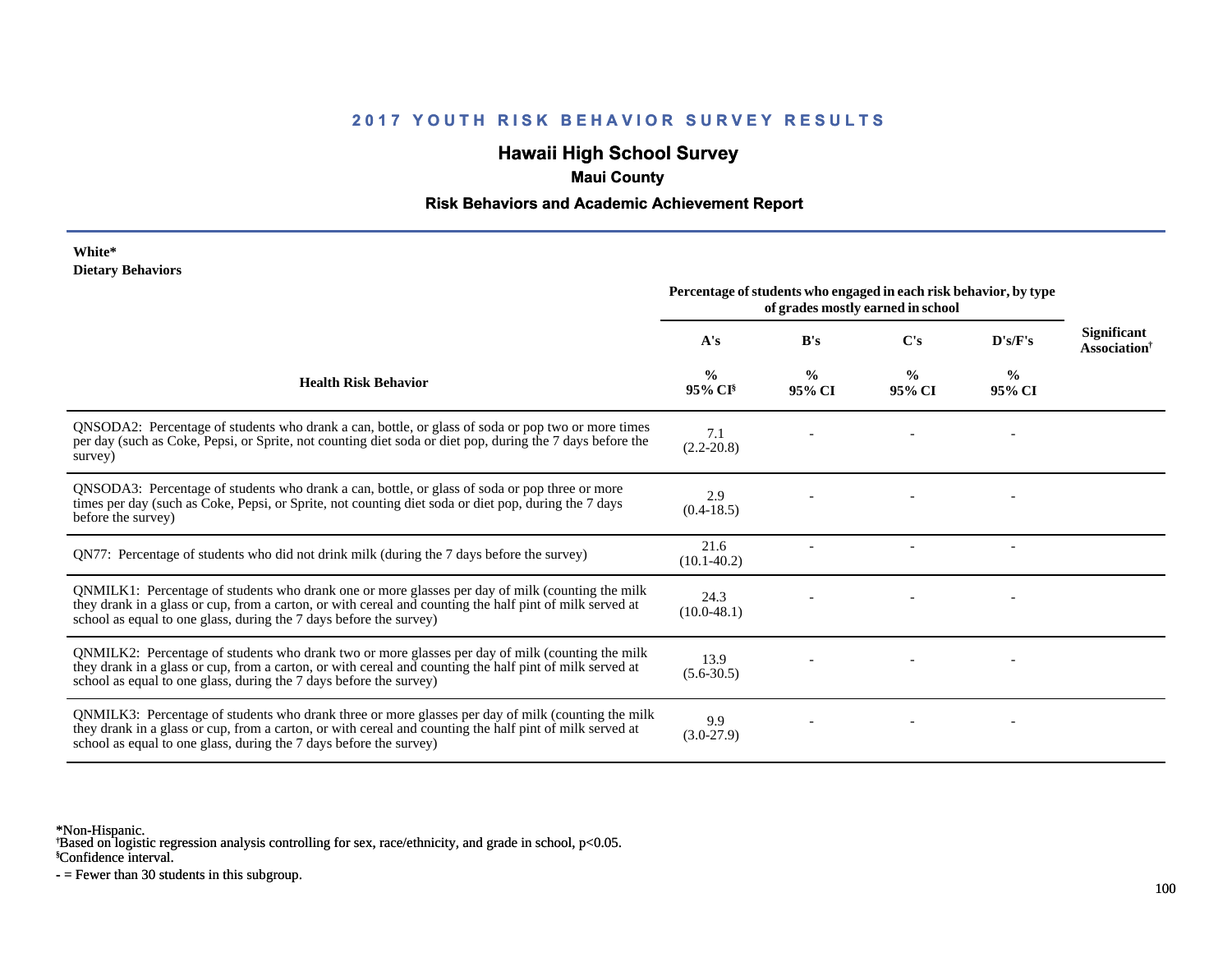# **Hawaii High School Survey**

## **Maui County**

### **Risk Behaviors and Academic Achievement Report**

#### **White\* Dietary Behaviors**

|                                                                                                           | Percentage of students who engaged in each risk behavior, by type<br>of grades mostly earned in school |                         |                         |                          |                                                |
|-----------------------------------------------------------------------------------------------------------|--------------------------------------------------------------------------------------------------------|-------------------------|-------------------------|--------------------------|------------------------------------------------|
|                                                                                                           | A's                                                                                                    | B's                     | C's                     | D's/F's                  | <b>Significant</b><br>Association <sup>†</sup> |
| <b>Health Risk Behavior</b>                                                                               | $\frac{0}{0}$<br>$95\%$ CI <sup>§</sup>                                                                | $\frac{6}{9}$<br>95% CI | $\frac{0}{0}$<br>95% CI | $\frac{0}{0}$<br>95% CI  |                                                |
| QN78: Percentage of students who did not eat breakfast (during the 7 days before the survey)              | 7.6<br>$(1.7 - 27.6)$                                                                                  |                         |                         | $\overline{\phantom{0}}$ |                                                |
| QNBK7DAY: Percentage of students who ate breakfast on all 7 days (during the 7 days before the<br>survey) | 37.2<br>$(21.7 - 55.8)$                                                                                |                         |                         | $\overline{\phantom{0}}$ |                                                |

\*Non-Hispanic.

† Based on logistic regression analysis controlling for sex, race/ethnicity, and grade in school, p<0.05.

§Confidence interval.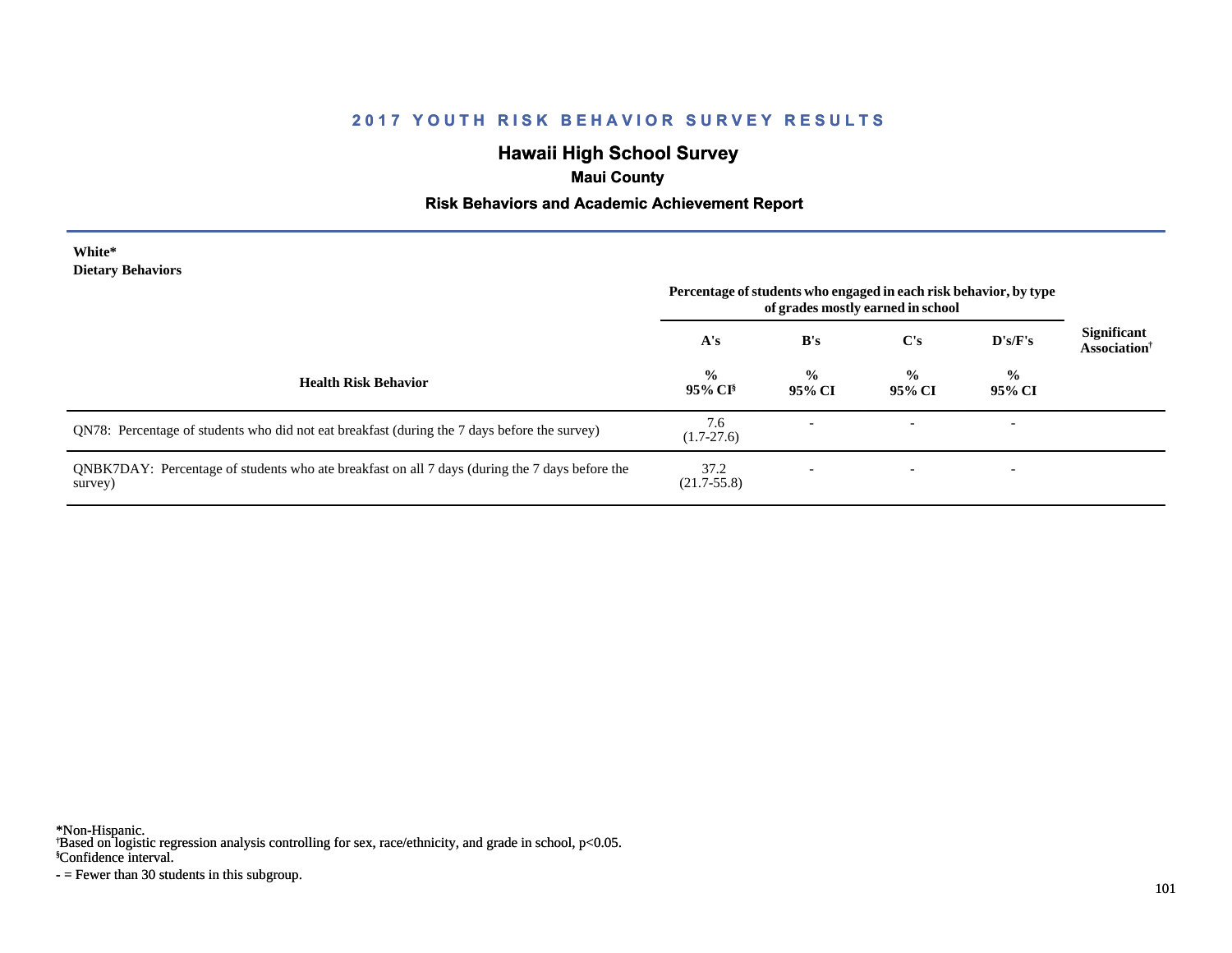# **Hawaii High School Survey**

### **Maui County**

### **Risk Behaviors and Academic Achievement Report**

#### **White\* Physical Activity**

|                                                                                                                                                                                                                                                                                                                                                      | Percentage of students who engaged in each risk behavior, by type<br>of grades mostly earned in school |                         |                         |                         |                                                |
|------------------------------------------------------------------------------------------------------------------------------------------------------------------------------------------------------------------------------------------------------------------------------------------------------------------------------------------------------|--------------------------------------------------------------------------------------------------------|-------------------------|-------------------------|-------------------------|------------------------------------------------|
|                                                                                                                                                                                                                                                                                                                                                      | A's                                                                                                    | B's                     | C's                     | D's/F's                 | <b>Significant</b><br>Association <sup>†</sup> |
| <b>Health Risk Behavior</b>                                                                                                                                                                                                                                                                                                                          | $\frac{0}{0}$<br>$95\%$ CI <sup>§</sup>                                                                | $\frac{0}{0}$<br>95% CI | $\frac{0}{0}$<br>95% CI | $\frac{6}{9}$<br>95% CI |                                                |
| QN79: Percentage of students who were physically active at least 60 minutes per day on 5 or more<br>days (in any kind of physical activity that increased their heart rate and made them breathe hard some<br>of the time during the 7 days before the survey)                                                                                       | 35.1<br>$(22.4 - 50.3)$                                                                                |                         |                         |                         |                                                |
| QNPA0DAY: Percentage of students who did not participate in at least 60 minutes of physical activity<br>on at least 1 day (in any kind of physical activity that increased their heart rate and made them breathe<br>hard some of the time during the 7 days before the survey)                                                                      | 22.0<br>$(10.4 - 40.7)$                                                                                |                         |                         |                         |                                                |
| QNPA7DAY: Percentage of students who were physically active at least 60 minutes per day on all 7<br>days (in any kind of physical activity that increased their heart rate and made them breathe hard some<br>of the time during the 7 days before the survey)                                                                                       | 25.1<br>$(13.7 - 41.3)$                                                                                |                         |                         |                         |                                                |
| QN80: Percentage of students who watched television 3 or more hours per day (on an average school<br>day)                                                                                                                                                                                                                                            | 19.4<br>$(6.6-45.0)$                                                                                   |                         |                         |                         |                                                |
| QN81: Percentage of students who played video or computer games or used a computer 3 or more<br>hours per day (counting time spent on things such as Xbox, PlayStation, an iPad or other tablet, a<br>smartphone, texting, YouTube, Instagram, Facebook, or other social media, for something that was not<br>school work, on an average school day) | 20.6<br>$(10.6 - 36.2)$                                                                                |                         |                         |                         |                                                |
| QN82: Percentage of students who attended physical education (PE) classes on 1 or more days (in an<br>average week when they were in school)                                                                                                                                                                                                         | 50.2<br>$(36.7 - 63.6)$                                                                                |                         |                         |                         |                                                |

\*Non-Hispanic.

† Based on logistic regression analysis controlling for sex, race/ethnicity, and grade in school, p<0.05.

§Confidence interval.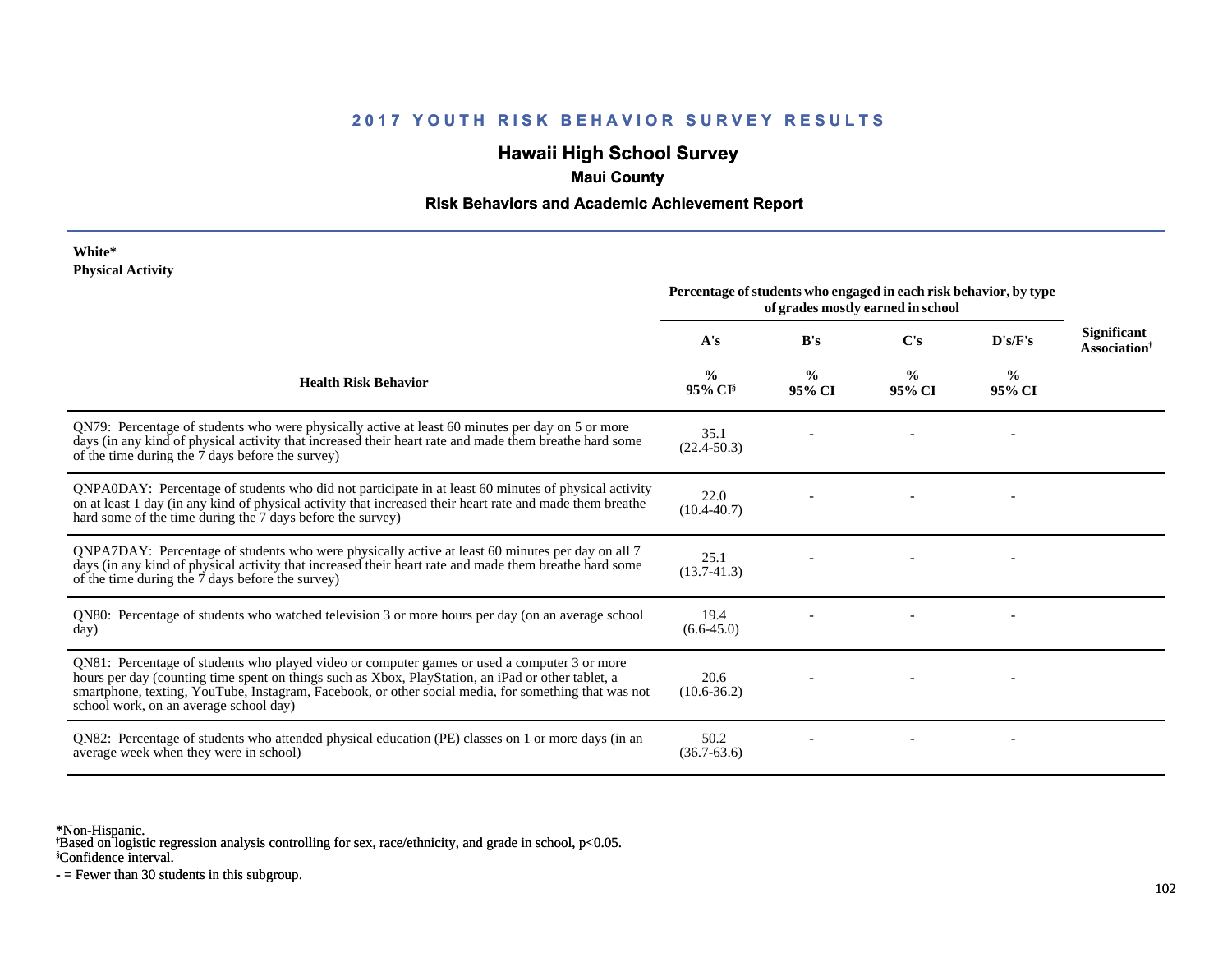# **Hawaii High School Survey**

## **Maui County**

### **Risk Behaviors and Academic Achievement Report**

#### **White\* Physical Activity**

|                                                                                                                                                                             | Percentage of students who engaged in each risk behavior, by type<br>of grades mostly earned in school |                         |                         |                         |                                                |
|-----------------------------------------------------------------------------------------------------------------------------------------------------------------------------|--------------------------------------------------------------------------------------------------------|-------------------------|-------------------------|-------------------------|------------------------------------------------|
|                                                                                                                                                                             | A's                                                                                                    | B's                     | $\bf C's$               | $\bf{D's/F's}$          | <b>Significant</b><br>Association <sup>†</sup> |
| <b>Health Risk Behavior</b>                                                                                                                                                 | $\frac{0}{0}$<br>$95\%$ CI <sup>§</sup>                                                                | $\frac{0}{0}$<br>95% CI | $\frac{0}{0}$<br>95% CI | $\frac{0}{0}$<br>95% CI |                                                |
| QNDLYPE: Percentage of students who attended physical education (PE) classes on all 5 days (in an<br>average week when they were in school)                                 | 3.9<br>$(0.9-15.3)$                                                                                    |                         |                         |                         |                                                |
| QN83: Percentage of students who played on at least one sports team (counting any teams run by their<br>school or community groups, during the 12 months before the survey) | 54.1<br>$(36.1 - 71.0)$                                                                                |                         |                         |                         |                                                |
| QN88: Percentage of students who got 8 or more hours of sleep (on an average school night)                                                                                  | 53.9<br>$(35.9 - 71.0)$                                                                                |                         |                         |                         |                                                |

\*Non-Hispanic.

† Based on logistic regression analysis controlling for sex, race/ethnicity, and grade in school, p<0.05.

§Confidence interval.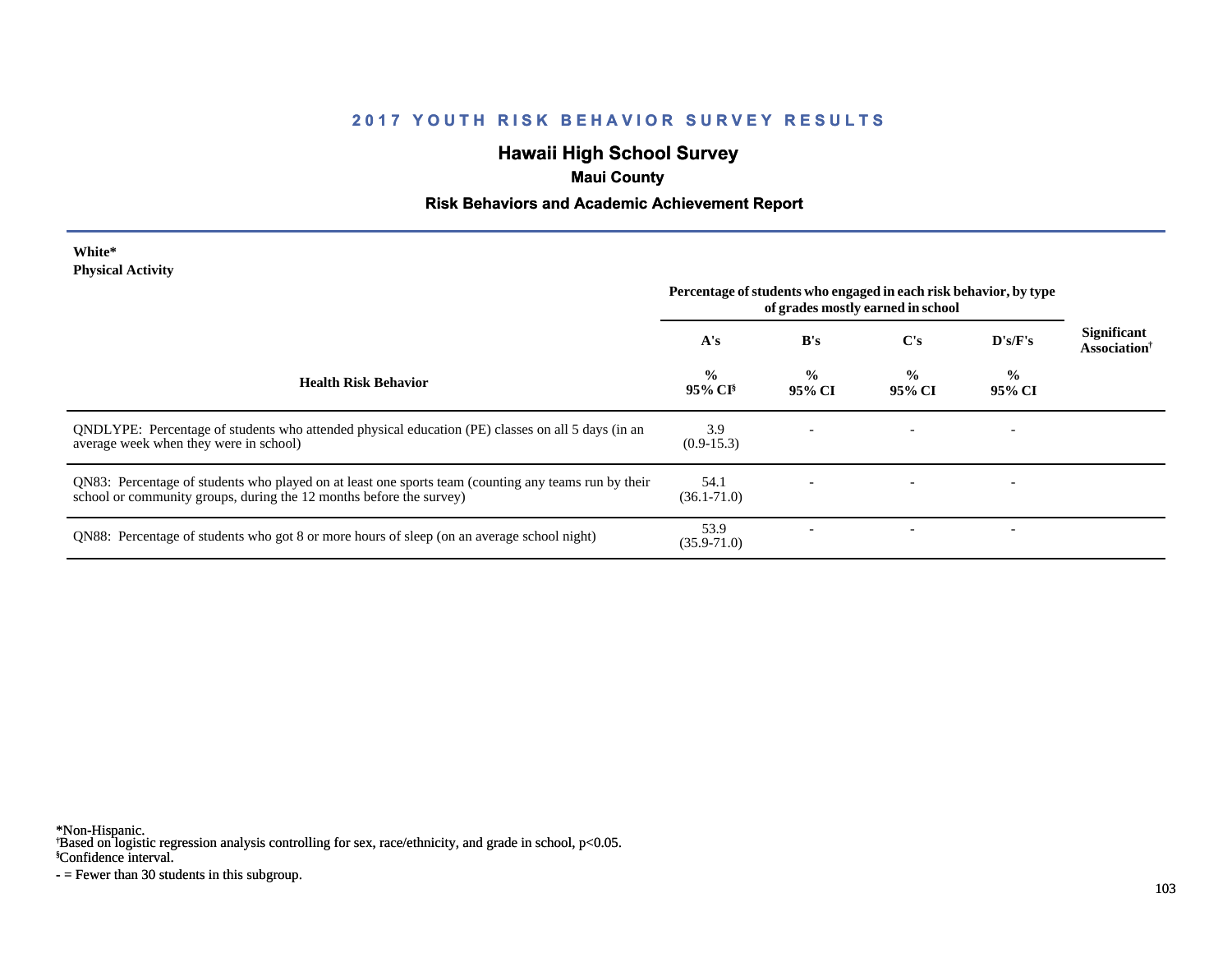# **Hawaii High School Survey**

## **Maui County**

### **Risk Behaviors and Academic Achievement Report**

| White*<br>Other                                                                                                                                        | Percentage of students who engaged in each risk behavior, by type<br>of grades mostly earned in school |                         |                         |                          |                                                |
|--------------------------------------------------------------------------------------------------------------------------------------------------------|--------------------------------------------------------------------------------------------------------|-------------------------|-------------------------|--------------------------|------------------------------------------------|
|                                                                                                                                                        | A's                                                                                                    | B's                     | C's                     | D's/F's                  | <b>Significant</b><br>Association <sup>†</sup> |
| <b>Health Risk Behavior</b>                                                                                                                            | $\frac{0}{0}$<br>95% CI <sup>§</sup>                                                                   | $\frac{0}{0}$<br>95% CI | $\frac{0}{0}$<br>95% CI | $\frac{0}{0}$<br>95% CI  |                                                |
| QN86: Percentage of students who saw a dentist (for a check-up, exam, teeth cleaning, or other dental<br>work, during the 12 months before the survey) | 78.9<br>$(62.0 - 89.6)$                                                                                |                         |                         | $\overline{\phantom{a}}$ |                                                |
| QNNODNT: Percentage of students who never saw a dentist (for a check-up, exam, teeth cleaning, or<br>other dental work)                                | 2.7<br>$(0.4-16.7)$                                                                                    |                         |                         |                          |                                                |
| QN87: Percentage of students who had ever been told by a doctor or nurse that they had asthma                                                          | 14.2<br>$(6.7-27.7)$                                                                                   |                         |                         | $\overline{\phantom{a}}$ |                                                |

\*Non-Hispanic.

† Based on logistic regression analysis controlling for sex, race/ethnicity, and grade in school, p<0.05.

§Confidence interval.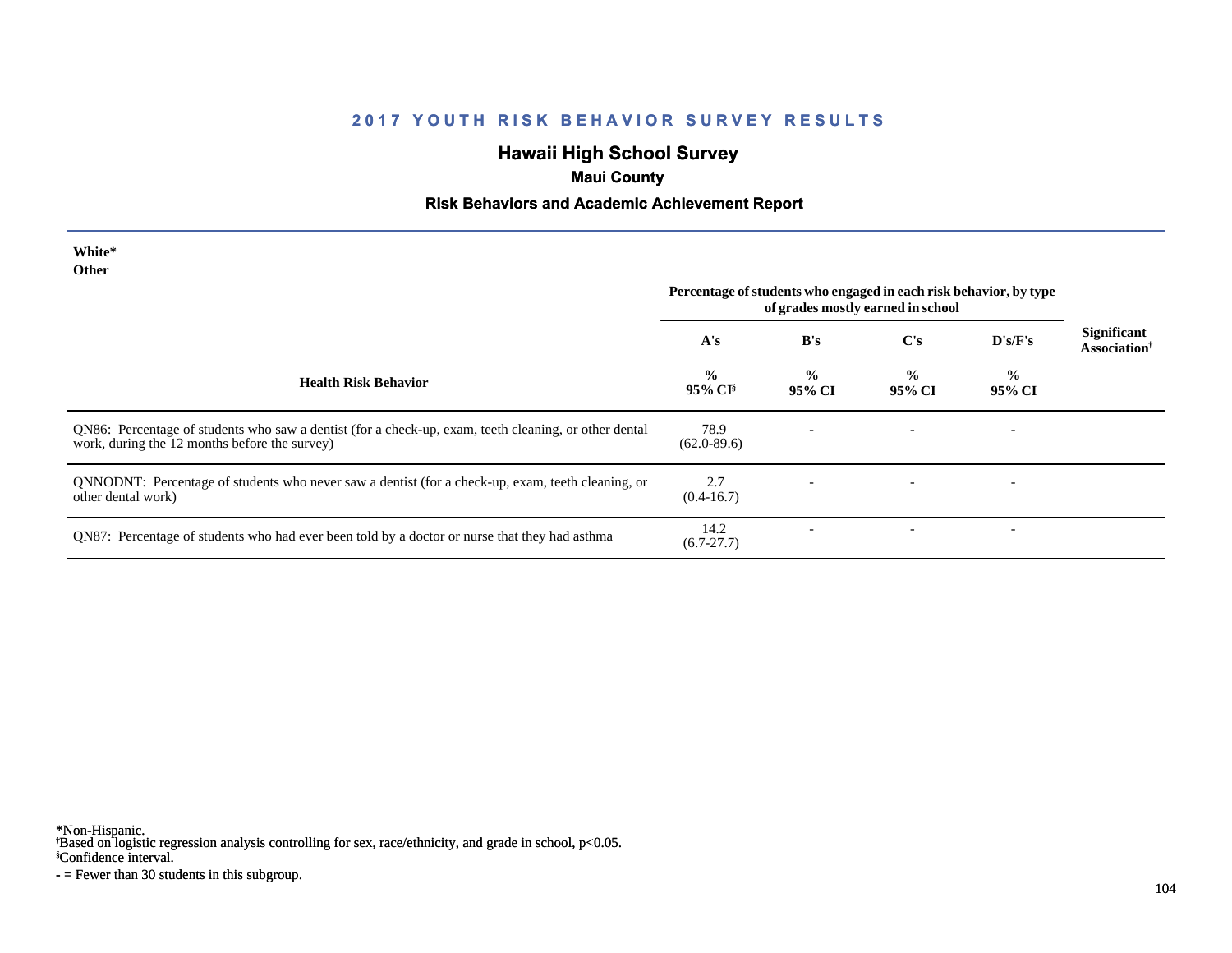# **Hawaii High School Survey**

## **Maui County**

### **Risk Behaviors and Academic Achievement Report**

| White*<br><b>Site-Added</b>                                                                                                                                                                                                                                                                                                                                                                                                                                                          | Percentage of students who engaged in each risk behavior, by type<br>of grades mostly earned in school |                         |                         |                         |                                          |
|--------------------------------------------------------------------------------------------------------------------------------------------------------------------------------------------------------------------------------------------------------------------------------------------------------------------------------------------------------------------------------------------------------------------------------------------------------------------------------------|--------------------------------------------------------------------------------------------------------|-------------------------|-------------------------|-------------------------|------------------------------------------|
|                                                                                                                                                                                                                                                                                                                                                                                                                                                                                      | A's                                                                                                    | B's                     | C's                     | D's/F's                 | <b>Significant</b><br><b>Association</b> |
| <b>Health Risk Behavior</b>                                                                                                                                                                                                                                                                                                                                                                                                                                                          | $\frac{0}{0}$<br>95% CI <sup>§</sup>                                                                   | $\frac{0}{0}$<br>95% CI | $\frac{6}{9}$<br>95% CI | $\frac{6}{9}$<br>95% CI |                                          |
| QN90: Percentage of students who report they do not describe themselves as only one race or ethnicity                                                                                                                                                                                                                                                                                                                                                                                | 5.0<br>$(1.2 - 18.8)$                                                                                  |                         |                         |                         |                                          |
| QN91: Percentage of students who reported that either of their parents or other adults in their family<br>are serving on active duty in the military                                                                                                                                                                                                                                                                                                                                 | 5.9<br>$(1.5-20.4)$                                                                                    |                         |                         |                         |                                          |
| QN92: Percentage of students who reported someone they were dating or going out with purposely<br>tried to control them or emotionally hurt them one or more times (such things as being told who they<br>could and could not spend time with, being humiliated in front of others, or being threatened if they did<br>not do what they wanted, during the 12 months before the survey, among students who dated or went<br>out with someone during the 12 months before the survey) |                                                                                                        |                         |                         |                         |                                          |
| QN93: Percentage of students who disagree or strongly disagree that harassment and bullying by other<br>students is a problem at their school                                                                                                                                                                                                                                                                                                                                        | 7.3<br>$(2.3 - 20.8)$                                                                                  |                         |                         |                         |                                          |
| QN94: Percentage of students who did something to purposely hurt themselves without wanting to die<br>(such as cutting or burning themselves on purpose one or more times during the 12 months before the<br>survey)                                                                                                                                                                                                                                                                 | 21.7<br>$(10.4 - 39.7)$                                                                                |                         |                         |                         |                                          |
| QN95: Percentage of students who first tried using an electronic vapor product before age 13 years                                                                                                                                                                                                                                                                                                                                                                                   | 4.0<br>$(0.5-25.3)$                                                                                    |                         |                         |                         |                                          |

\*Non-Hispanic.

† Based on logistic regression analysis controlling for sex, race/ethnicity, and grade in school, p<0.05.

§Confidence interval.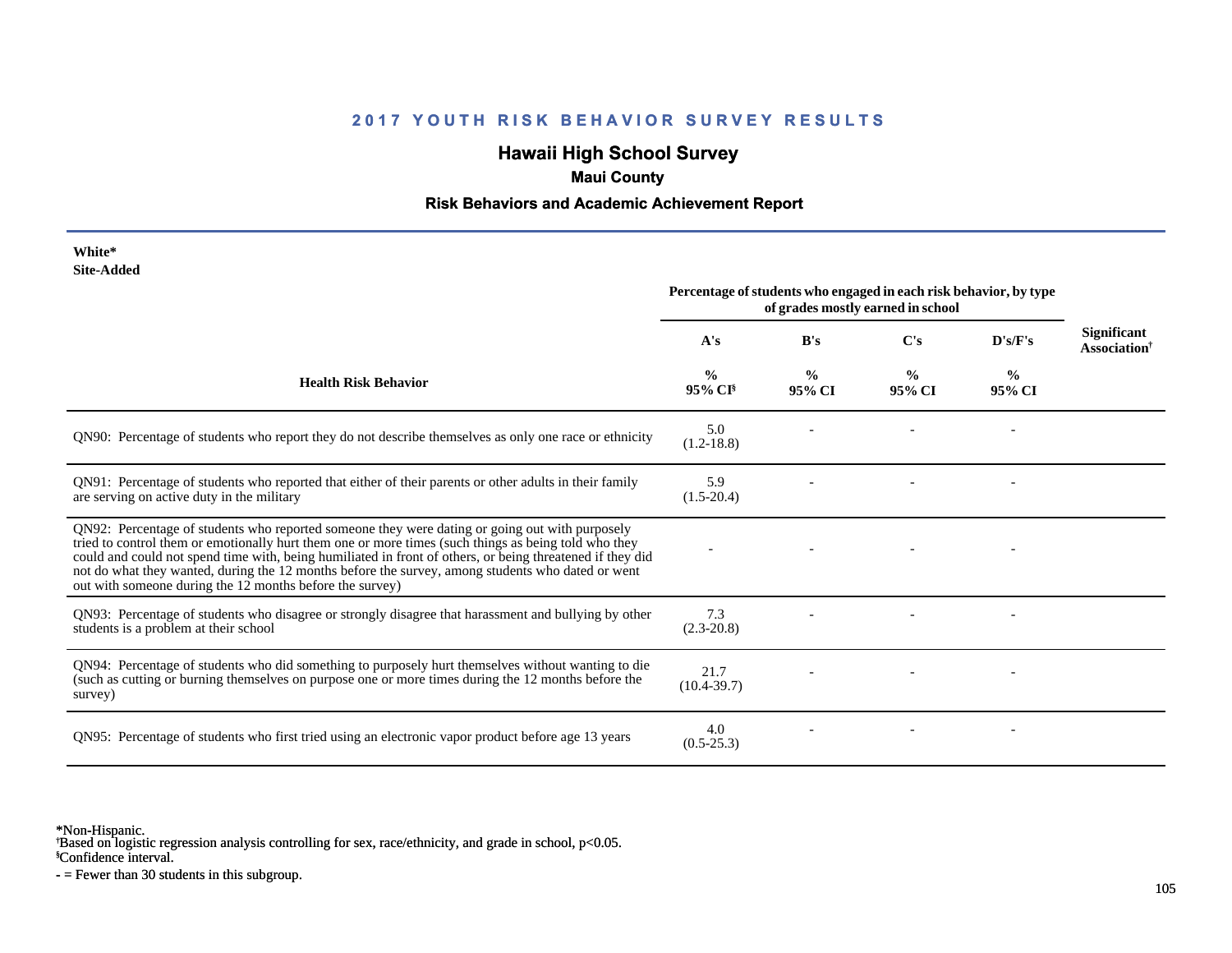# **Hawaii High School Survey**

## **Maui County**

### **Risk Behaviors and Academic Achievement Report**

| White*     |
|------------|
| Site-Added |

|                                                                                                                                                                                                                                                                                                                                                                                            | Percentage of students who engaged in each risk behavior, by type<br>of grades mostly earned in school |                         |                         |                         |                                                |
|--------------------------------------------------------------------------------------------------------------------------------------------------------------------------------------------------------------------------------------------------------------------------------------------------------------------------------------------------------------------------------------------|--------------------------------------------------------------------------------------------------------|-------------------------|-------------------------|-------------------------|------------------------------------------------|
|                                                                                                                                                                                                                                                                                                                                                                                            | A's                                                                                                    | B's                     | C's                     | D's/F's                 | <b>Significant</b><br>Association <sup>†</sup> |
| <b>Health Risk Behavior</b>                                                                                                                                                                                                                                                                                                                                                                | %<br>95% CI <sup>§</sup>                                                                               | $\frac{0}{0}$<br>95% CI | $\frac{0}{0}$<br>95% CI | $\frac{6}{9}$<br>95% CI |                                                |
| QN96: Percentage of students who usually got the alcohol they drank by buying it themselves (from a<br>store, such as a liquor store, convenience store, supermarket, discount store, or gas station, from a<br>restaurant, bar, or club, or from a public event such as a concert or sporting event, during the 30 days<br>before the survey, among students who currently drank alcohol) |                                                                                                        |                         |                         |                         |                                                |
| QN97: Percentage of students who usually used marijuana by smoking it in a joint, bong, pipe, or blunt<br>(during the 30 days before the survey, among students who used marijuana)                                                                                                                                                                                                        |                                                                                                        |                         |                         |                         |                                                |
| QN98: Percentage of students who ever used hallucinogenic drugs (such as LSD, acid, PCP, angel<br>dust, mescaline, or mushrooms, one or more times during their life)                                                                                                                                                                                                                      | 26.0<br>$(13.3-44.6)$                                                                                  |                         |                         |                         |                                                |
| QN99: Percentage of students who are transgender                                                                                                                                                                                                                                                                                                                                           | 0.0                                                                                                    |                         |                         |                         |                                                |
| QN100: Percentage of students who tried to lose weight or keep from gaining weight by going without<br>eating for 24 hours or more; taking any diet pills, powders, or liquids; vomiting or taking laxatives;<br>smoking cigarettes; or skipping meals (during the 30 days before the survey)                                                                                              | 10.9<br>$(3.1 - 31.7)$                                                                                 |                         |                         |                         |                                                |
| QN101: Percentage of students who drank a can, bottle, pouch, or glass of a juice drink (such as Fruit<br>Punch, Hawaiian Sun, Aloha Maid, Sunny Delight, or Tang, but not counting 100% fruit juice, one or<br>more times per day during the 7 days before the survey)                                                                                                                    | 3.7<br>$(0.7-16.7)$                                                                                    |                         |                         |                         |                                                |

\*Non-Hispanic.

† Based on logistic regression analysis controlling for sex, race/ethnicity, and grade in school, p<0.05.

§Confidence interval.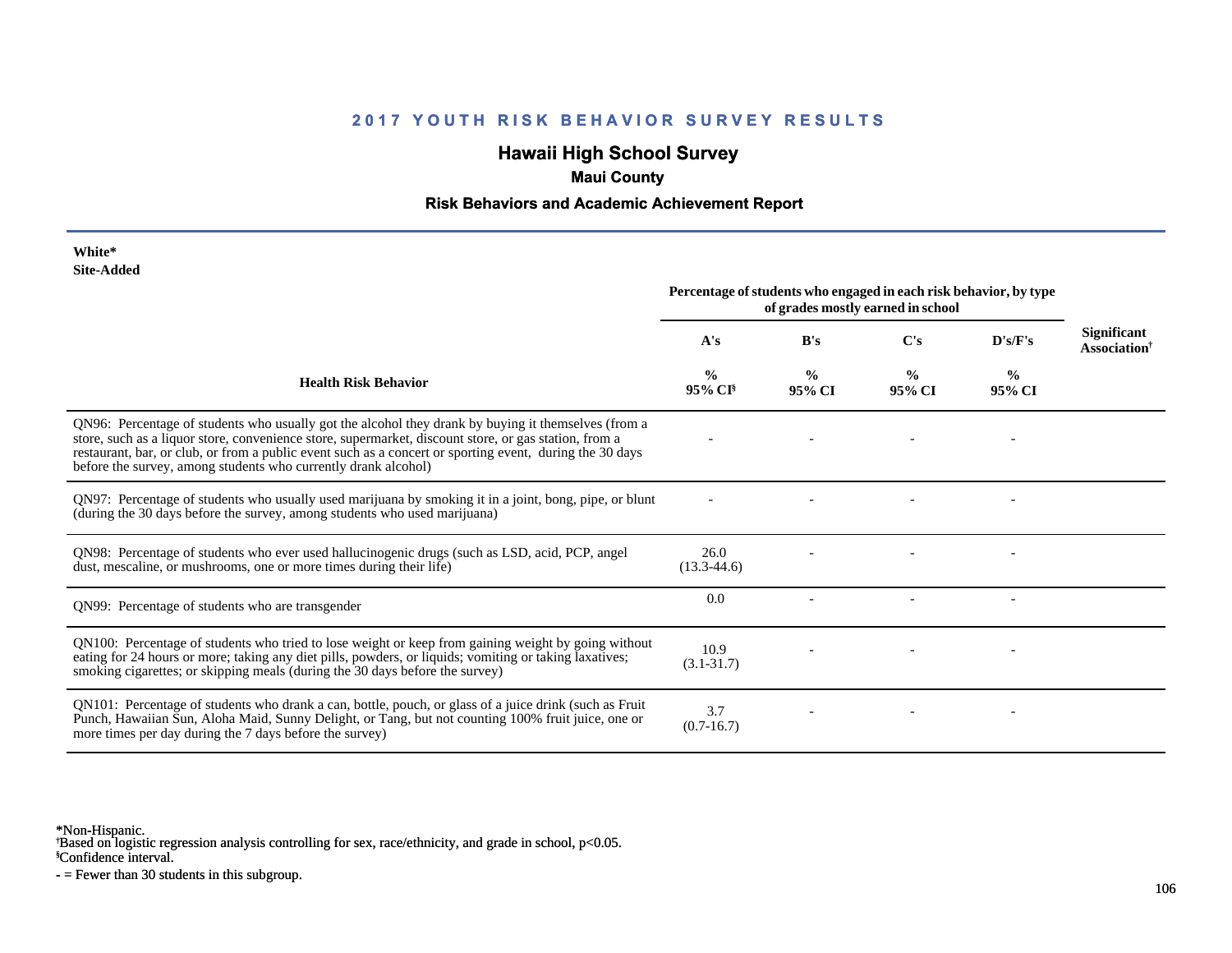# **Hawaii High School Survey**

## **Maui County**

### **Risk Behaviors and Academic Achievement Report**

| White*     |
|------------|
| Site-Added |

|                                                                                                                                                                                                  | Percentage of students who engaged in each risk behavior, by type<br>of grades mostly earned in school |                         |                         |                         |                                                |
|--------------------------------------------------------------------------------------------------------------------------------------------------------------------------------------------------|--------------------------------------------------------------------------------------------------------|-------------------------|-------------------------|-------------------------|------------------------------------------------|
|                                                                                                                                                                                                  | A's                                                                                                    | B's                     | C's                     | D's/F's                 | <b>Significant</b><br>Association <sup>†</sup> |
| <b>Health Risk Behavior</b>                                                                                                                                                                      | %<br>95% CI <sup>§</sup>                                                                               | $\frac{0}{0}$<br>95% CI | $\frac{0}{0}$<br>95% CI | $\frac{0}{0}$<br>95% CI |                                                |
| QN102: Percentage of students who most of the time or always went hungry because there was not<br>enough food in their home (during the 30 days before the survey)                               | 8.4<br>$(1.9-29.9)$                                                                                    |                         |                         |                         |                                                |
| QN103: Percentage of students who did exercises to strengthen or tone their muscles on three or more<br>days (such as push-ups, sit-ups, or weight lifting, during the 7 days before the survey) | 35.9<br>$(23.6 - 50.4)$                                                                                |                         |                         |                         |                                                |
| QN104: Percentage of students who walk or ride their bike to or from school (one or more days during<br>an average week when they are in school and weather allows them to do so)                | 22.8<br>$(11.9-39.2)$                                                                                  |                         |                         |                         |                                                |
| QN105: Percentage of students who have been taught about AIDS or HIV infection in school                                                                                                         | 57.7<br>$(41.7 - 72.2)$                                                                                |                         |                         |                         |                                                |
| QN106: Percentage of students who most of the time or always wear sunscreen (with an SPF of 15 or<br>higher when they are outside for more than one hour on a sunny day)                         | 37.7<br>$(23.6 - 54.3)$                                                                                |                         |                         |                         |                                                |
| QN107: Percentage of students who had a toothache (during the 12 months before the survey)                                                                                                       | 28.5<br>$(15.5 - 46.5)$                                                                                |                         |                         |                         |                                                |
| QN108: Percentage of students who saw a doctor or nurse (for a check-up or physical exam when they<br>were not sick or injured during the 12 months before the survey)                           | 82.7<br>$(67.1 - 91.8)$                                                                                |                         |                         |                         |                                                |

\*Non-Hispanic.

† Based on logistic regression analysis controlling for sex, race/ethnicity, and grade in school, p<0.05.

§Confidence interval.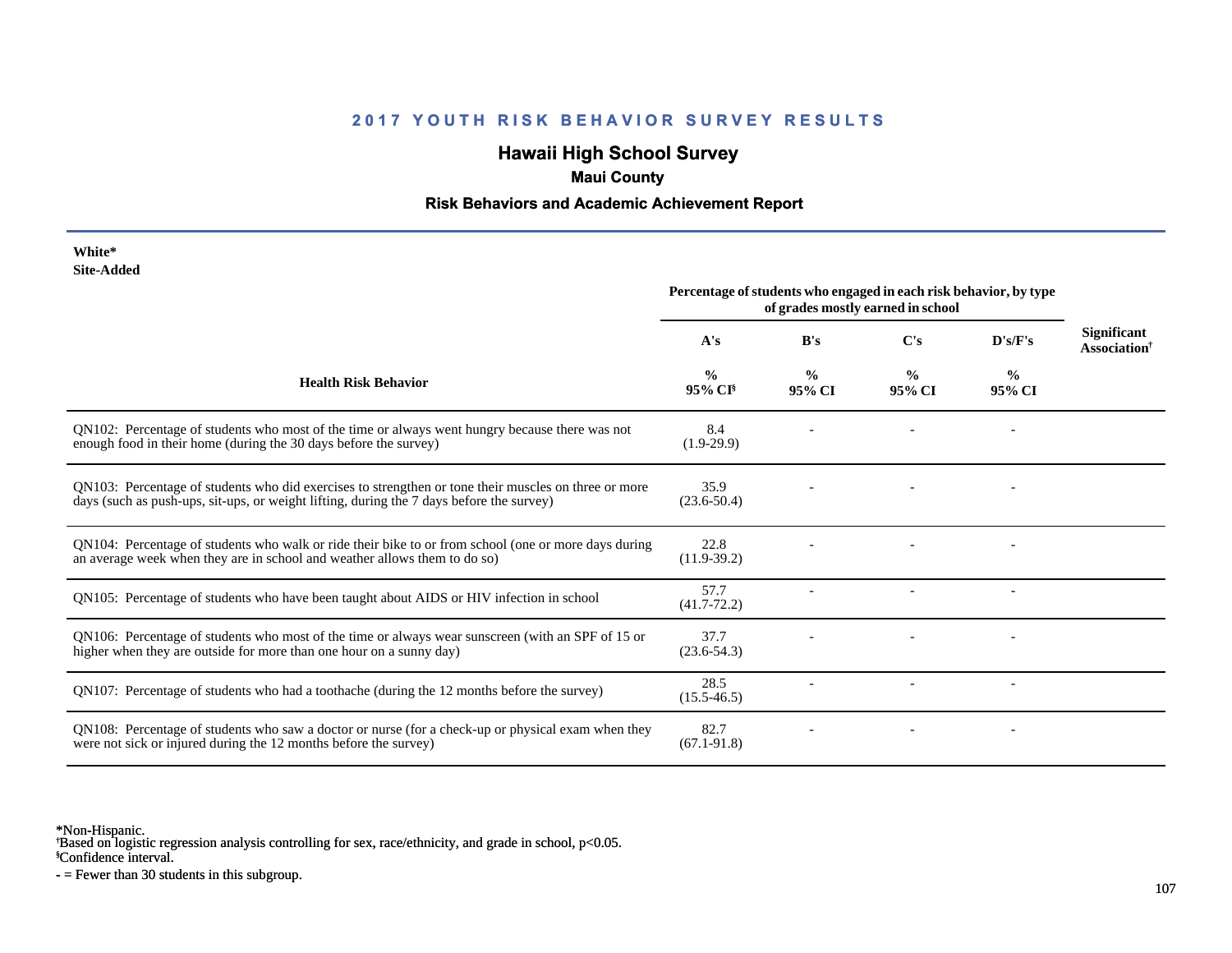# **Hawaii High School Survey**

### **Maui County**

### **Risk Behaviors and Academic Achievement Report**

| White*     |
|------------|
| Site-Added |

| Site-Augeu                                                                                                                                                                                                                                  | Percentage of students who engaged in each risk behavior, by type<br>of grades mostly earned in school |                         |                         |                         |                                         |
|---------------------------------------------------------------------------------------------------------------------------------------------------------------------------------------------------------------------------------------------|--------------------------------------------------------------------------------------------------------|-------------------------|-------------------------|-------------------------|-----------------------------------------|
|                                                                                                                                                                                                                                             | A's                                                                                                    | B's                     | $\bf C's$               | D's/F's                 | Significant<br>Association <sup>†</sup> |
| <b>Health Risk Behavior</b>                                                                                                                                                                                                                 | $\frac{0}{0}$<br>$95\%$ CI <sup>§</sup>                                                                | $\frac{0}{0}$<br>95% CI | $\frac{0}{0}$<br>95% CI | $\frac{0}{0}$<br>95% CI |                                         |
| QN109: Percentage of students who had been told by a doctor or nurse that they had asthma and who<br>still have asthma                                                                                                                      | 5.2<br>$(1.3-18.7)$                                                                                    |                         |                         |                         |                                         |
| QN110: Percentage of students who did not go to school because they were sick (on one or more days<br>during the 30 days before the survey)                                                                                                 | 45.4<br>$(30.8 - 60.9)$                                                                                |                         |                         |                         |                                         |
| QN111: Percentage of students who usually slept in the home of a friend, family member, or other<br>person because they had to leave their home or their parent or guardian cannot afford housing (during<br>the 30 days before the survey) | 7.1<br>$(1.8-24.0)$                                                                                    |                         |                         |                         |                                         |
| QN112: Percentage of students who probably or definitely will complete a post high school program<br>(such as a vocational training program, military service, community college, or 4-year college)                                        | 87.5<br>$(71.5-95.1)$                                                                                  |                         |                         |                         |                                         |
| QN113: Percentage of students who most of the time or always get the kind of help they need (among<br>students who report having felt sad, empty, hopeless, angry, or anxious)                                                              |                                                                                                        |                         |                         |                         |                                         |
| QN114: Percentage of students who reported there is at least one teacher or other adult in their school<br>that they can talk to if they have a problem                                                                                     | 60.9<br>$(41.4 - 77.5)$                                                                                |                         |                         |                         |                                         |

\*Non-Hispanic.

† Based on logistic regression analysis controlling for sex, race/ethnicity, and grade in school, p<0.05.

§Confidence interval.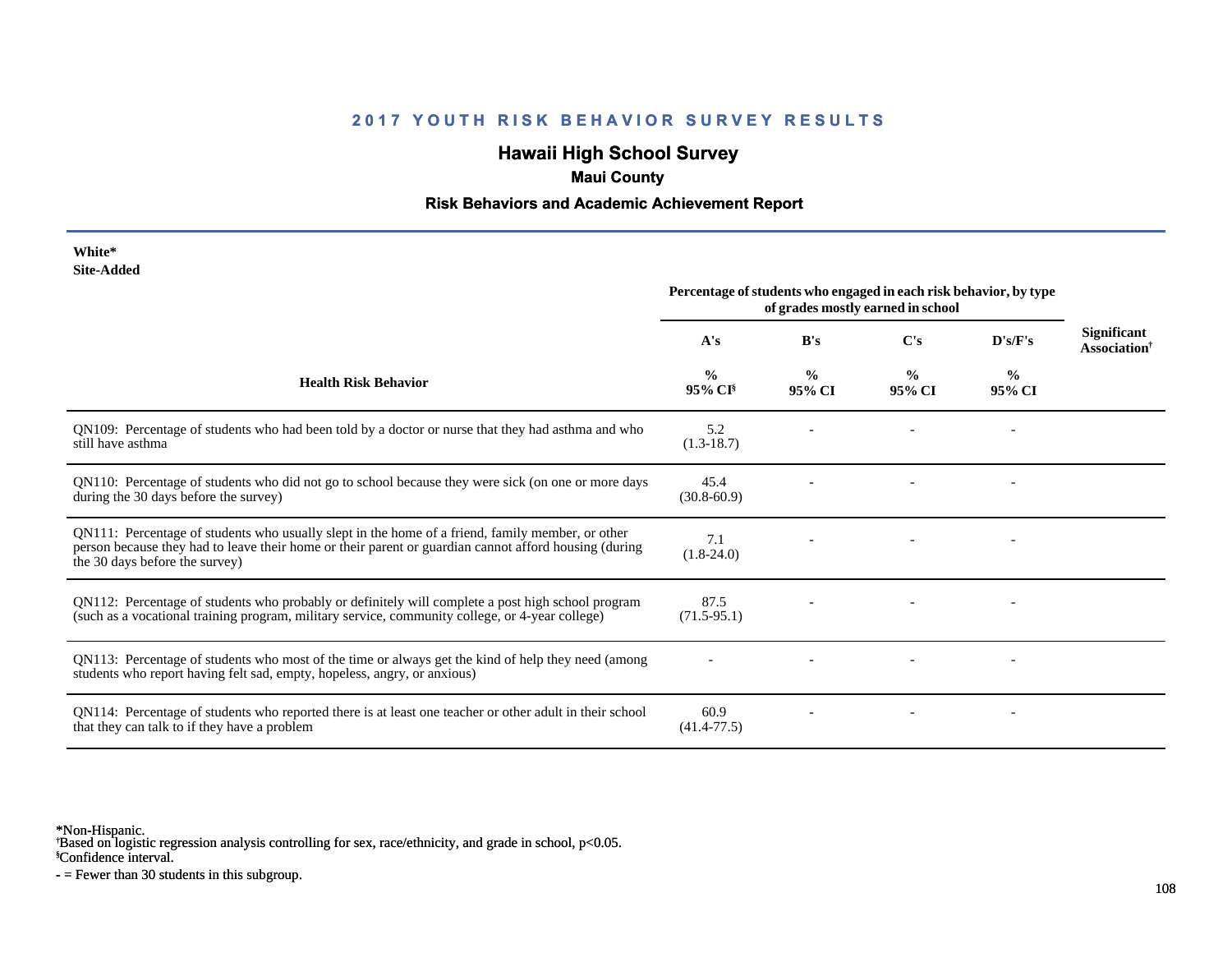### **2017 YOUTH RISK BEHAVIOR SURVEY RESULTS**

# **Hawaii High School Survey**

## **Maui County**

### **Risk Behaviors and Academic Achievement Report**

| White*     |
|------------|
| Site-Added |

|                                                                                                                                                                                                                  | Percentage of students who engaged in each risk behavior, by type<br>of grades mostly earned in school |                         |                         |                         |                                                |
|------------------------------------------------------------------------------------------------------------------------------------------------------------------------------------------------------------------|--------------------------------------------------------------------------------------------------------|-------------------------|-------------------------|-------------------------|------------------------------------------------|
|                                                                                                                                                                                                                  | A's                                                                                                    | B's                     | C's                     | D's/F's                 | <b>Significant</b><br>Association <sup>†</sup> |
| <b>Health Risk Behavior</b>                                                                                                                                                                                      | $\frac{6}{9}$<br>$95\%$ CI <sup>§</sup>                                                                | $\frac{0}{0}$<br>95% CI | $\frac{0}{0}$<br>95% CI | $\frac{0}{0}$<br>95% CI |                                                |
| QN115: Percentage of students who have an adult outside of school they can talk to about things that<br>are important to them                                                                                    | 80.3<br>$(63.9 - 90.4)$                                                                                |                         |                         |                         |                                                |
| QN116: Percentage of students who reported their parents or other adults in their family talked with<br>them about what they expect them to do or not to do when it comes to sex                                 | 76.7<br>$(59.9 - 87.9)$                                                                                |                         |                         |                         |                                                |
| QN117: Percentage of students who report their parents would feel it was a little bit wrong, wrong, or<br>very wrong for them to drink beer, wine, or hard liquor regularly (such as rum, gin, vodka or whiskey) | 100.0<br>$(.-.)$                                                                                       |                         |                         |                         |                                                |
| QN118: Percentage of students who have talked with one of their parents or another adult in their<br>family about the dangers of tobacco, alcohol, or drug use (during the 12 months before the survey)          | 63.2<br>$(45.7 - 77.8)$                                                                                |                         |                         |                         |                                                |
| QN119: Percentage of students who have ridden in a car driven by someone, including the student,<br>who was "high" or had been using alcohol or drugs (during the 30 days before the survey)                     | 27.3<br>$(14.3 - 45.9)$                                                                                |                         |                         |                         |                                                |
| QN120: Percentage of students who ever use alcohol or drugs to relax, feel better about themselves, or<br>fit in                                                                                                 | 19.7<br>$(9.1 - 37.4)$                                                                                 |                         |                         |                         |                                                |

\*Non-Hispanic.

† Based on logistic regression analysis controlling for sex, race/ethnicity, and grade in school, p<0.05.

§Confidence interval.

- = Fewer than 30 students in this subgroup.